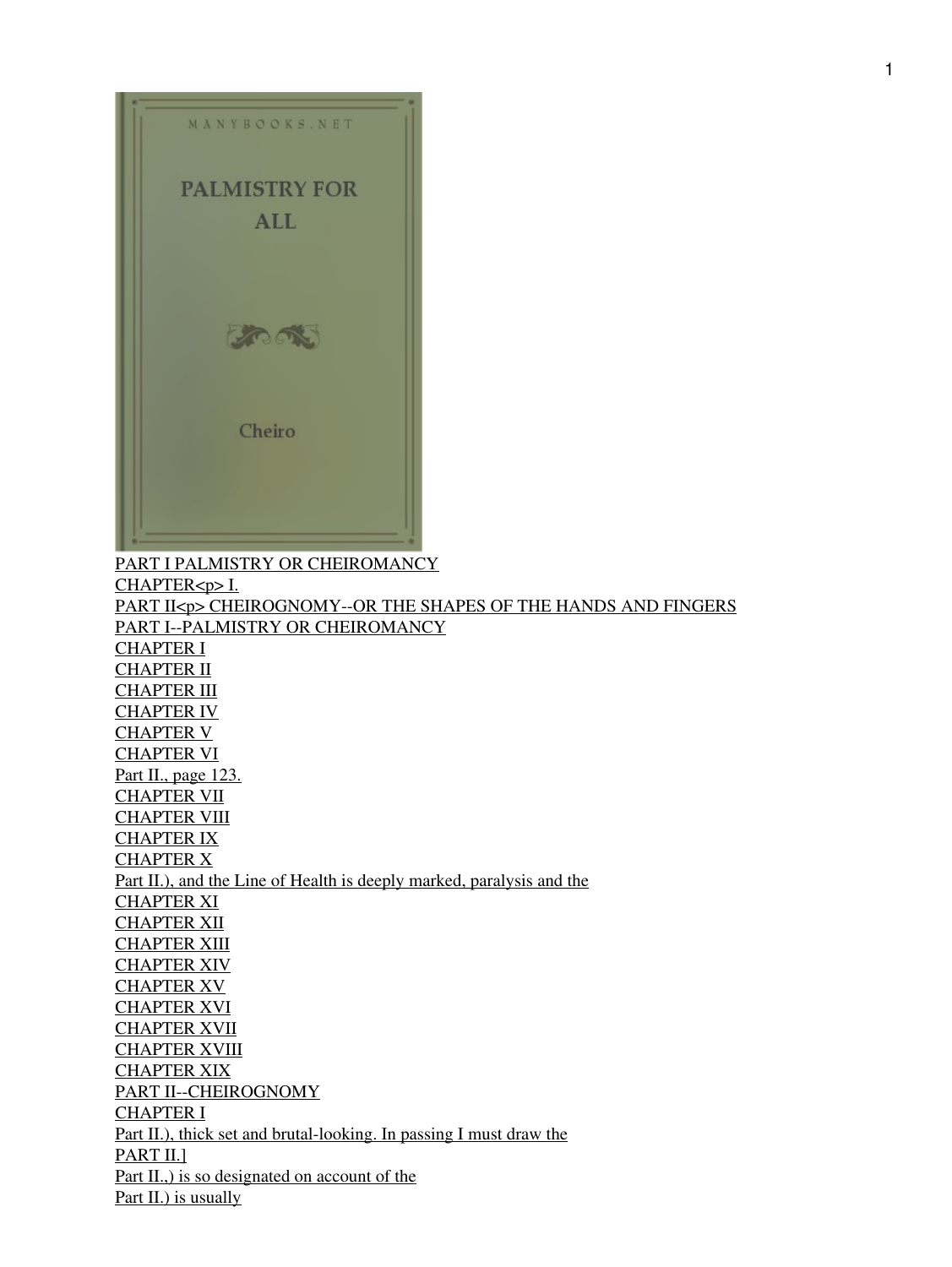[Part II.\) received this name from the](#page-66-0) [PART II.\]](#page-74-1) [Part II.\), is](#page-67-0) [Part II.\), may in many ways be considered as the](#page-67-1) [Part II.\), is an aggregation](#page-68-0) [CHAPTER II](#page-69-0) [Part II.\).](#page-94-1) [PART II.\]](#page-74-1) [Part II.\), when found long, denotes more control over](#page-71-0) [CHAPTER III](#page-72-0) [PART II.](#page-76-1) [CHAPTER IV](#page-74-0) [Part II.\), and still more so when these long Nails are](#page-74-2) PART II.1 [Part II.\), show spinal weakness, and when](#page-75-0) [Part II.\). When these Nails are without any](#page-75-1) [CHAPTER V](#page-76-0) [Part II.\) vary in the most remarkable](#page-76-2) [PART II.](#page-76-1) [CHAPTER VI](#page-78-0) [Part II.\); the first](#page-78-1) [Part II.\), is more important when the subject is born between the](#page-79-0) [CHAPTER VII](#page-81-0) [Part II.\). When large, it shows desire to dominate, to rule and command](#page-81-1) [CHAPTER VIII](#page-83-0) [Part II.\). Its chief characteristics are love of solitude,](#page-83-1) [CHAPTER IX](#page-86-0) [Part II.\).](#page-94-1) [CHAPTER X](#page-88-0) [Part II.\). On a good hand it is a favourable Mount to have, but on a](#page-88-1) [CHAPTER XI](#page-91-0) [Part II.\).](#page-94-1) [CHAPTER XII](#page-94-0) [Part II.\).](#page-94-1) [CHAPTER XIII](#page-97-0)

# **Palmistry for All, by Cheiro**

The Project Gutenberg EBook of Palmistry for All, by Cheiro This eBook is for the use of anyone anywhere at no cost and with almost no restrictions whatsoever. You may copy it, give it away or re-use it under the terms of the Project Gutenberg License included with this eBook or online at www.gutenberg.org

Title: Palmistry for All

Author: Cheiro

Release Date: January 29, 2007 [EBook #20480]

Language: English

Character set encoding: ISO-8859-1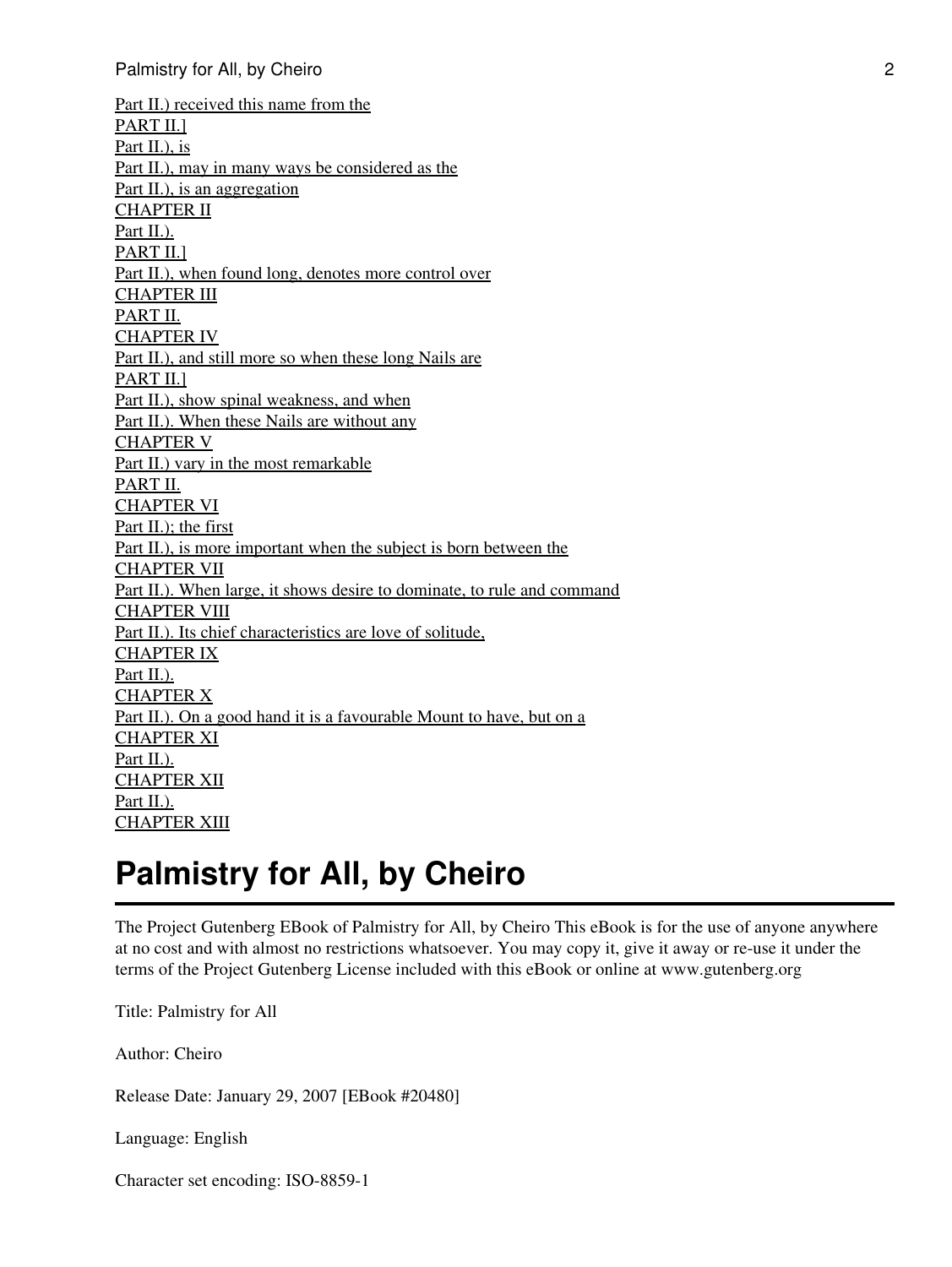\*\*\* START OF THIS PROJECT GUTENBERG EBOOK PALMISTRY FOR ALL \*\*\*

Produced by Barbara Tozier, Bill Tozier, Christine D. and the Online Distributed Proofreading Team at http://www.pgdp.net

[Illustration: (signed) Very Faithfully yours

Cheiro]

PALMISTRY

FOR ALL

CONTAINING NEW INFORMATION ON THE STUDY OF THE HAND NEVER BEFORE PUBLISHED

BY

CHEIRO

*WITH A PREFACE TO AMERICAN READERS*

*AND*

*WITH UPWARDS OF SIXTY ILLUSTRATIONS*

G.P. PUTNAM'S SONS NEW YORK LONDON

COPYRIGHT, 1916 BY G.P. PUTNAM'S SONS

Published, May, 1916

Twenty-second Impression

Made in the United States of America

#### PREFACE

TO THE AMERICAN EDITION

There is no country in the world where the "study of character" is more indulged in than in the United States of America. During my many visits there I could not help remarking how even the "hardest headed" business men used any form of this study that they could get hold of to help them in their business dealings with other men and also in endeavouring to ascertain the character of their clerks and employees.

In looking over the records of my career I find that in the course of my visits to America I gave private lessons to the heads of two hundred and seventy business establishments in New York, one hundred and thirty-five in Boston, and three hundred and forty-two in Chicago.

All these men were large employers of labour and what they principally wanted was, to have some help beyond that of their own judgment in dealing with those with whom they came in contact in the regular course of their business careers. In no other country did I find the same interest taken in the study of character from a practical standpoint.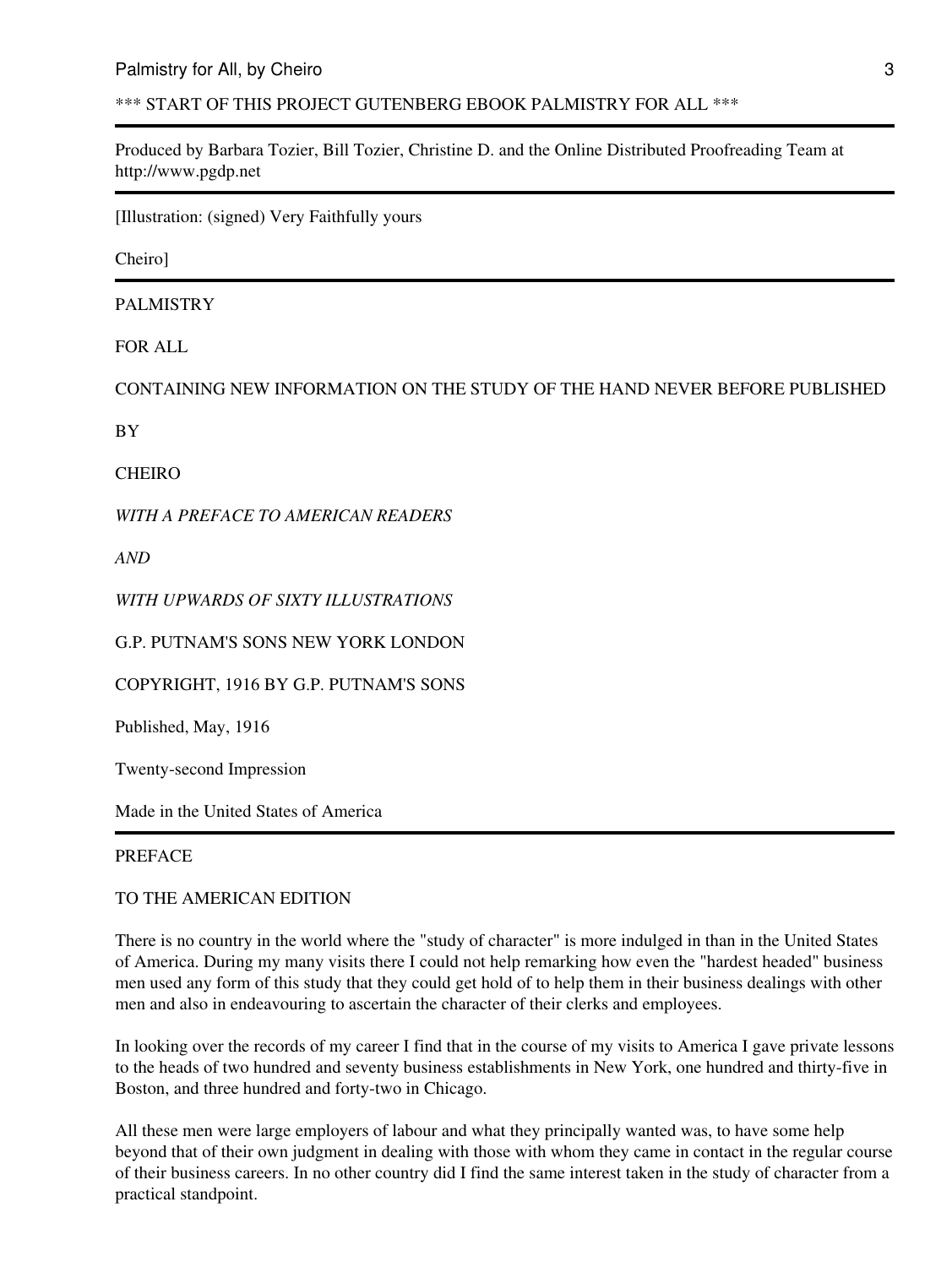It is for this reason that I write a special Preface for this Edition, believing as I do that my American readers will appreciate the added information I may be able to give regarding the obtaining by a mere glance at a hand a quick grasp of the leading characteristics of the persons with whom they are thrown into contact, or for whatever reason they choose to make use of this study.

Everyone knows that "the face can wear a mask," that a person may be a good actor and put on a certain expression that may deceive even the best judgment.

But hands cannot change as the result of a mere effort to please; *the character they express is the real nature of the individual*--the true character that has been formed by heredity or that has grown up with the person by long years of habit.

The characteristics alluded to below are those which may be easily observed and which are aids to a rapid judgment of character and which I have never before been able to give to the public in such a concise way.

The more elaborate details concerning the ultimate success of the person one is talking to, their more intimate character and their future development will be found in their proper place, in the subsequent chapters.

#### RULES FOR RAPID OBSERVATION

#### *The Fingers*

Observe the fingers. If they look short and stumpy in proportion to the rest of the palm--one may be sure that the individual to whom they belong is of an animal nature, possessing coarse instincts, devoid of real intellectuality, and belonging to the lower order of humanity.

If the fingers and the palm appear equal in length, the owner belongs to a more cultured race. He has inherited from a more intellectual line of ancestors and for all work requiring intelligence and a higher mentality he or she could be depended on, whereas the first-mentioned type could not--no matter how well he might talk or advocate his own superiority.

If the fingers look unusually long and thin, and in this way out of proportion to the palm, the man or woman will err on the side of too much ideality and refinement and is not suited to business or work requiring "level headedness" and practicality. It would be useless, for example, to put such a person in charge of work-people or over work-rooms. His ideality and refinement would be thrown away in such positions, and even with the best will in the world he would be completely out of harmony with his surroundings.

Such a man, however, could be depended upon in all positions requiring personal mental work, research, science, literature, philosophy, educational work or, in fact, anything relating to the higher qualities of the mind.

If his fingers, in addition to their length, were also knotty or jointed (joints much pronounced), he could be depended on to a still greater extent for all work requiring great thoughtfulness, detail, and concentration of mind.

If, on the other hand, these long fingers were smooth jointed, he would, while having the same desire for ideality and for everything intellectual, be impulsive and inspirational, would lack a sense of detail and a love for detail in his own work, would be visionary, artistic, emotional. Such a person would be suited to artistic work, such as painting, making designs, models, etc., but could not be trusted to perform anything requiring detail, research or science, and would be utterly useless in any position where discipline or control of others were required.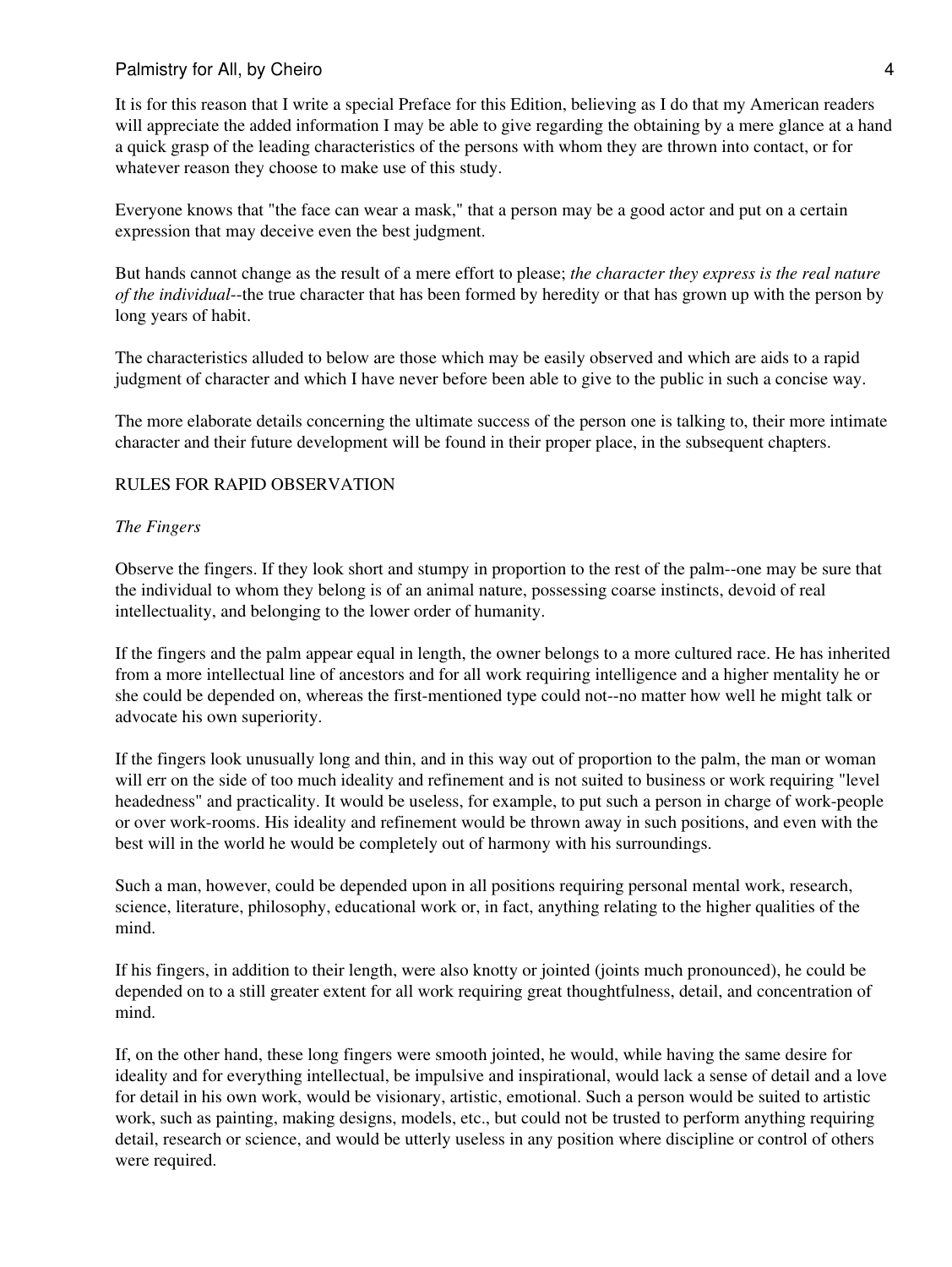#### THE FINGERS CONSIDERED SEPARATELY

Let us now observe the fingers separately from the rest of the hand.

The first finger is considered as the Dictator, the Lawgiver, the finger of Ambition, the Indicator, the Pointer, etc.

If this finger is unusually long and nearly equals the second, all these tendencies are extremely pronounced.

Therefore, if your employee has this finger long, you can safely entrust him with control over, and charge of others. You will be amazed how well he or she will make rules and regulations and see that they are obeyed; but beware, Mr. Employer, lest your first finger is short in proportion as that of your employee is long, for, if such be the case, you too will have "to toe the line" and you may find yourself in a very disagreeable position.

But let me give you a further warning: Should this man or woman have a first finger that is long and crooked, you will assuredly find out to your cost that the personal ambitions of such an individual are "crooked." Such an employee would be perfectly unscrupulous in finding out your secrets and getting you into his power.

If the second finger is straight and well shaped, its owner will be very serious, a little inclined to melancholy, but will pay due regard to whatever responsibilities with which he may be entrusted, but again beware if this finger is crooked. In this case the owner would be, however, more subject to what may be called "a crooked fate" than wilfully "wrong." Such people are, as a rule, the children of strange circumstances over which they seem to have no control. They are continually getting themselves into trouble and into false positions, but, I must admit, more by a strange fatality of things than by their own wilful actions. Nevertheless, such infelicities might be very unpleasant for their employer, especially if he has more heart than brains.

The third finger, if extremely long and straight, indicates an extraordinary desire for glory, celebrity, publicity and the like; and although this might be an extremely good quality in the case of an actor, preacher, politician or public man, it may be most undesirable if such a person is to occupy the position of a private secretary, or the confidential clerk to some family lawyer.

If this finger is crooked as well as very long, all the above qualities will be intensified and exaggerated. The love of spending money and fondness for show will also be more marked, the gambling tendencies very pronounced. No position involving the handling of money, should be entrusted to the possessor of such a finger.

The fourth, or little finger, if long (passing the nail joint of the third) is indicative of power of speech and subtlety in choice of language--the saying "to twist a person round one's little finger" originated from this very sign. Such people have a marvellous gift of speech, eloquence and flow of language, valuable gifts, of course, for orators and public persons, but not desirable qualities in a wife if a man is fond of sleep.

A short "little finger" denotes the reverse of the above. Such persons find the greatest difficulty in expressing what they want to say, but they can write better than speak and should be encouraged to do so.

These individuals have, however, not much power over others and the shorter the "little finger" is, the more timid and sensitive they are in the presence of strangers. If this finger is crooked, then these weaknesses are all the more emphasised, but if formed *crooked and long* the power of eloquence is also crooked. Such people will tell any "fairy tale" to suit their purpose--they are natural born liars and the position of President of the Ananias Club is their rightful inheritance.

The first and third fingers absolutely of equal length is the best sign of *an equally balanced mind*, but such a sign is rather rare to find.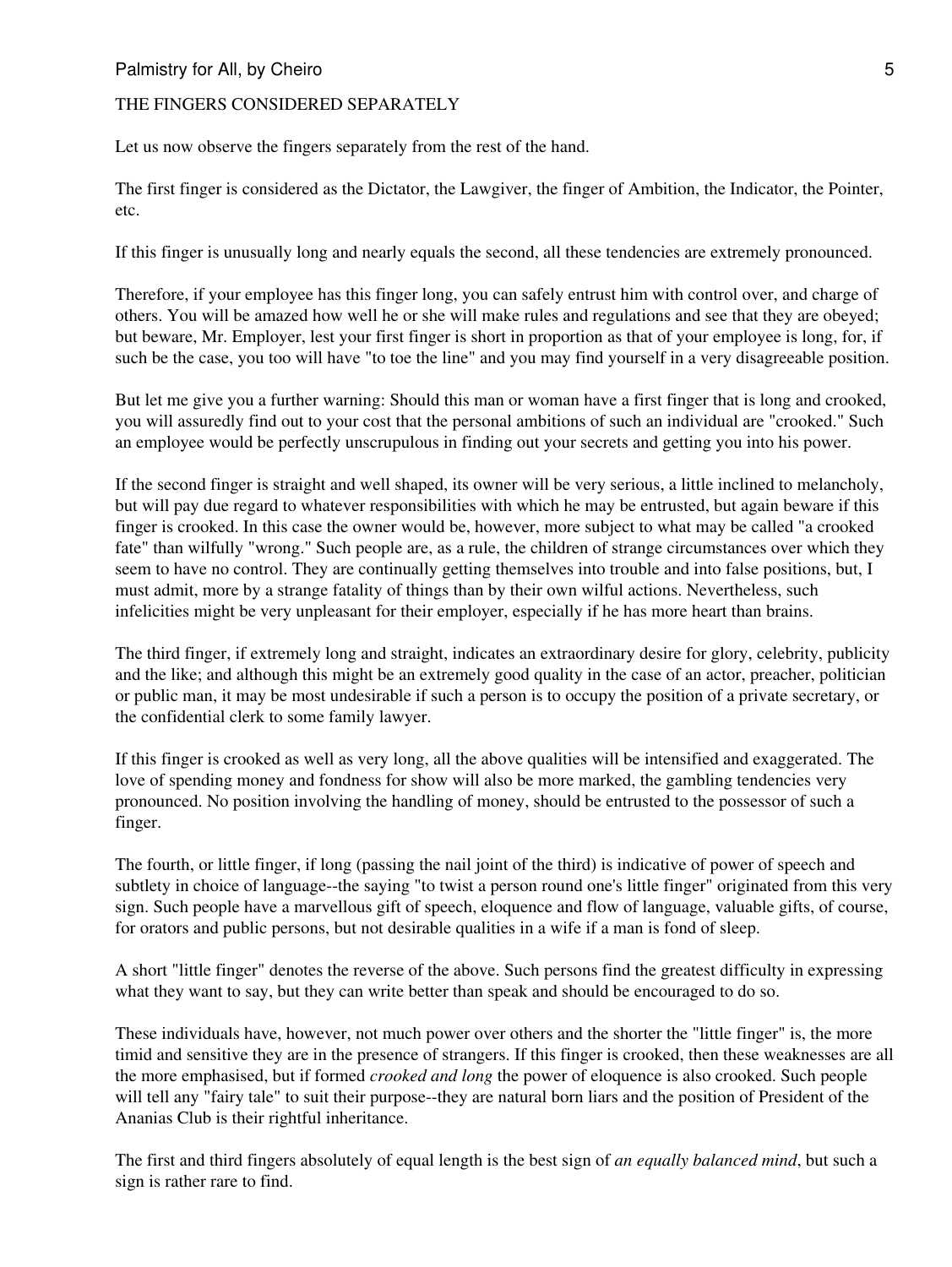When the fingers are very supple in the joints and turn backwards or outwards from the palm, it is an indication of a quick wit and clever brain; but such persons lack continuity of purpose. They have no "hold," as it were, on any one thing.

Fingers slightly curved inwards towards the palm, denote persons slow to grasp an idea, or a subject, but such people have retentive memories and "hold" or grip, as it were, any one thing they may take up.

#### CHARACTER SHOWN BY THE THUMB

The thumb is in itself more expressive of character than any other member of the hand. It was D'Arpentigny who wrote "the thumb individualises the man."

Medical science has proved that there is such a thing as a "thumb centre" in the brain and any pressure or disease in that part of the brain *shows its effect in the thumb*.

A large well-made thumb is the outward and visible sign of a strong-willed, determined person, be he man or woman.

The longer the thumb, the more the power of will rules the actions; the shorter the thumb, the more brute force and obstinacy sways the nature.

The shorter and more thick-set the nail phalange is, giving the appearance of a club, the more ungovernable is the person in his or her temper. Such people have no control over themselves and under the least opposition will fly into a blind rage of fury. This curious formation has been called the "Murderer's Thumb" because so many who have committed murder in a mad fit of passion have been found with this curious formation.

An employee with this class of thumb should never be given any position of authority over others, for he could not curb his ungovernable temper. He would also be absolutely unbalanced in his jealousy, and no woman who has the ambition to live to the usual "threescore-years-and-ten" should risk marriage to a man with one of these thumbs. But as "love is blind" it is useless, I know, to give advice in such a case.

The first joint or nail phalange of the thumb, when long and thin, denotes the opposite of the above characteristics. In such cases the person has the most absolute control over his temper, his will power is also strong but quick and unobtrusive, and in a firm, determined way people with such a thumb manage others and bend those around them to their purpose.

The second joint, if delicately shaped, almost "waist like," indicates tact, diplomacy, and gentleness, also subtlety in argument; but if this part of the thumb be full looking or equal in size to that of the nail phalange, it denotes the person who cares nothing for tact but who, on all occasions, will speak his mind plainly, and with brutal frankness.

When the thumb looks as if it were "tied in" close to the hand, the person is timid, easily frightened by both people and circumstances, narrow-minded in his views, and miserly in his habits. It is a well-established fact that the thumbs of all misers are "tied in" and cramped-looking. It is perhaps this very fear of things and people that in the end makes them misers with their gold.

One need never waste one's time asking a person with one of these cramped-looking thumbs to do a favour, and may God help the business man or woman who ever gets into such a person's clutches!

A thumb with the nail joint supple (bending backwards or as it is also called "double jointed") indicates a character the exact opposite of that associated with the "tied in" thumb. Possessors of such a thumb are generous, adaptable to others, extravagant, and impetuous in their actions and decisions. They promise things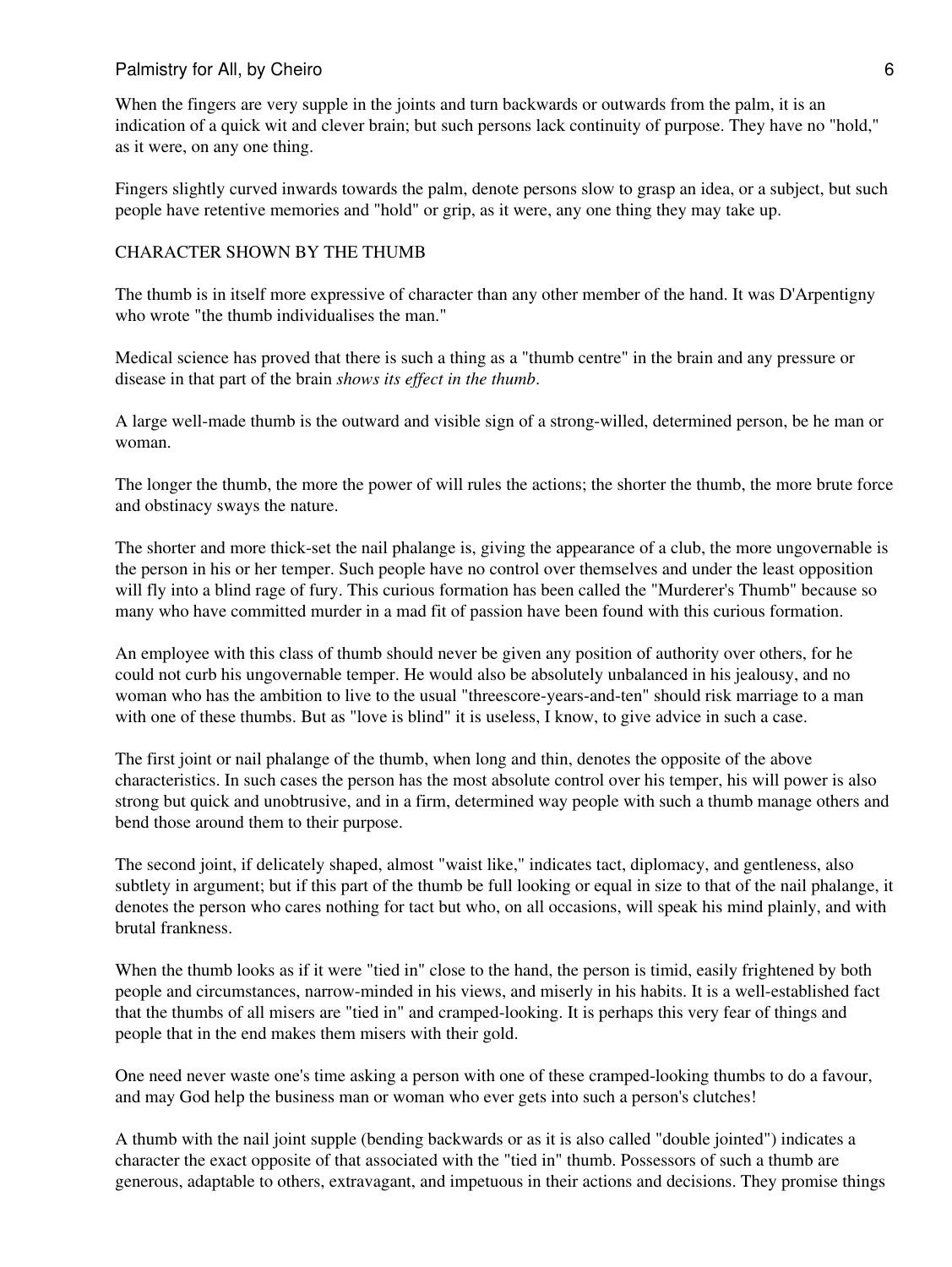quickly and are more often heard to say "Yes" than "No"; but if they have time for reflection, they very often go back on their promises.

Individuals having a "stiff-jointed" thumb, on the contrary, cannot easily adapt themselves to others. They are distant and more reserved with strangers. When asked to do a thing, they generally first say "No," but on reflection or when reasoned with, they often give in to the other and generally regret having done so. It is useless to oppose such people--if one cannot lead them, it is no use attempting to force them against their will.

This type has more self-control than the type of people with the "supple jointed" formation, and is not so generous or extravagant. Individuals of this group, however, make more reliable friends, so their friendship, though difficult to obtain, is generally worth having.

A thumb standing very far out from the hand (almost at right angles to the palm) is not a good sign for ordinary success. Such people go to extremes in everything they do and are generally fanatics in religion, social reform, or whatever line of thought occupies their attention.

#### HANDS, HARD AND SOFT

Even in the simple act of shaking hands, one can form conclusions about character.

Beware of any man or woman whose hand seems to slip from yours when you grasp theirs in greeting. Such persons are deceptive and treacherous. They may smile at you with their lips, but instinctively they regard you as their prey and will only use you for their own object.

A soft, fat hand is the indication of an indolent and more or less lazy person.

A firm hand is the sign of an energetic, reliable nature.

A very thin hand denotes a restless energetic disposition, but one that is given to worry, and fretting and is generally discontented.

A thin hand that feels listless in one's grasp denotes a weak constitution that has only sufficient energy to live.

A cold, clammy hand is also a sign of poor health, but generally that of a very sensitive and nervous person.

A person who keeps his hands closed while talking, is distrustful in his nature, has little self-reliance and can seldom be relied on by others.

A man or woman who gives a good firm grasp of the hand, is self-confident, energetic, and generally reliable.

When all the fingers (especially if the fingers be long) are seen always clinging, sticking, as it were, or folding over one another it denotes very doubtful qualities in the nature of their possessor and a decided tendency towards thieving and general lack of moral principal.

Remember that the hands *are the immediate servants or instruments of the brain*. There are more motive and sensory nerves from the brain to the hand than to any other portion of the body and, whether sleeping or waking, they continually and unconsciously reflect the thought and character of the mind or soul of the individual.

It will, then, be seen from these observations that without looking at the lines of the hand, one may be able to obtain certain details of character that are more trustworthy than those given by the face, and that these rules, if followed, should be of the greatest assistance and value to people in all walks of life.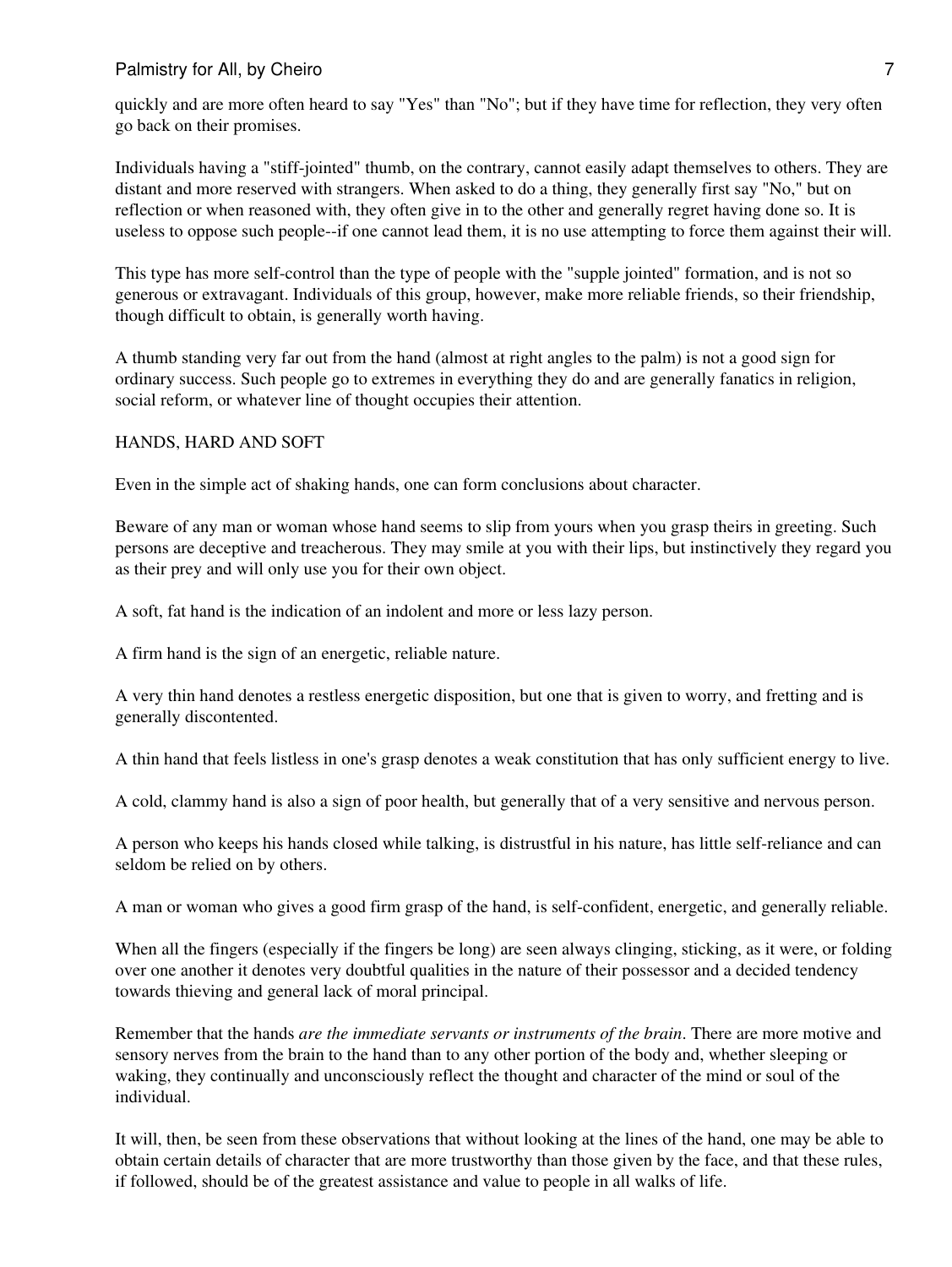#### CHEIRO.

#### LONDON.

#### INTRODUCTION

It was on July 21, 1894, that I had the honour of meeting Lord Kitchener and getting the autographed impression of his right hand, which I now publish for the first time as frontispiece to this volume. The day I had this interview, Lord Kitchener, or, as he was then, Major-General Kitchener, was at the War Office, and to take this impression had to use the paper on his table, and, strangely enough, the imprint of the War Office may be seen at the top of the second finger--in itself perhaps a premonition that he would one day be the controlling force of that great department.

Lord Kitchener was at that moment Sirdar of the Egyptian Army. He had returned to England to tender his resignation on account of some hostile criticism about "the Abbas affair," and so I took the opportunity of his being in England to ask him to allow me to add his hand to my collection, which even then included some of the most famous men and women of the day.

As Mr. T.P. O'Connor, in writing recently of Lord Kitchener, said: "One of his greatest qualities, at once useful and charming, is his accessibility. Anybody who has anything to say to him can approach him; anybody who has anything to teach him will find a ready and grateful learner."

My experience can indeed bear out the truth of this clear judgment of one of the leading traits in Lord Kitchener's character. That very year, 1894, was a notable one in his life; his strong-willed action over the Abbas affair was completely vindicated; he was made a K.C.M.G., and returned to Egypt with more power than ever.

Once in his presence he put me completely at my ease, and in a few moments he appeared to be deeply interested in observing the difference between the lines in his own clearly-marked palm and those in dozens of other impressions that I put before him.

He was then almost forty-four years of age, and I remember well how I explained the still higher positions and responsibilities that his path of Destiny mapped out before him. The heaviest and greatest of all would, I told him, be undertaken in his sixty-fourth year (1914), but how little either of us thought then that in that year the most terrible war of the century would have broken out.

Believing, as I do, in the Law of Periodicity playing as great a rôle in the lives of individuals as it does in nations, it is strange to notice that the same radix numbers that governed Lord Kitchener's career when he was planning out the Egyptian campaign, which resulted in his great victories of Atbara and Omdurman in 1896 and 1897, are exactly the same for him in 1914-1915, and 1916 gives again the same radix number that in 1898 saw him receive a vote of thanks from both Houses of Parliament, and a gift of £30,000 from the State.

From the standpoint of those interested in this strange study of hands, the accompanying impression of Lord Kitchener's cannot help but be regarded as of great importance. In it, the rules of Palmistry that I have given in the following pages are borne out in all their details.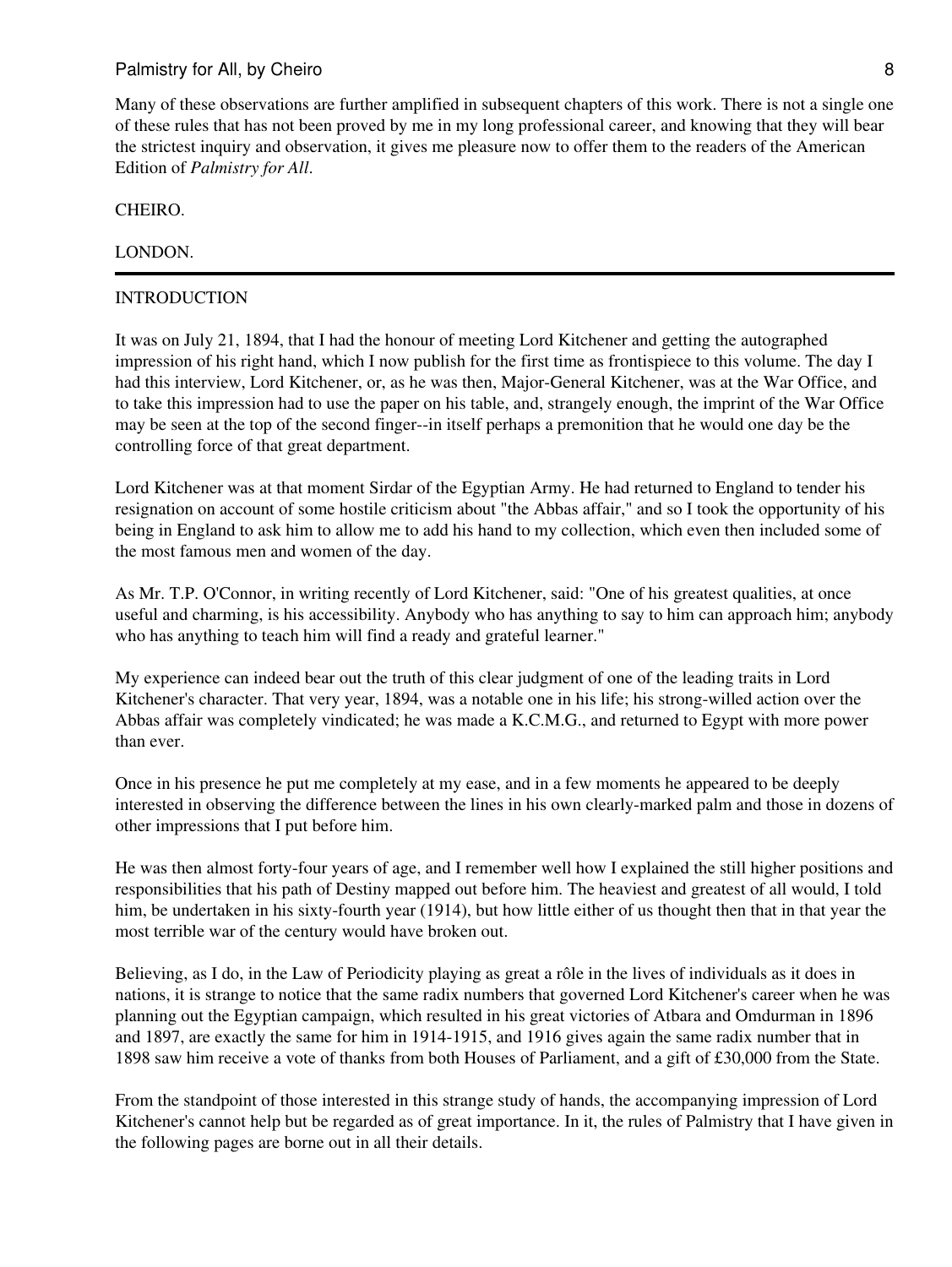Returning to the impression of this remarkable hand; even in shape alone one may read by the rules of this science the following clearly-marked characteristics:

Length of fingers--intellectuality (page 134), strong determination and will-power (chapter on the Thumb, page 127), mentality and firm determination of purpose (*see* Line of Head, page 17).

The remarkable Line of Fate running up the centre of the hand and turning towards the first finger, denotes ambition and domination over others (page 52).

The Line of Success and Fame, starting on the hand from the Line of Life and ascending to the base of the third finger, exactly coincides with the period in Lord Kitchener's career when he began to find recognition and success (page 63).

As in my larger work on this subject I published Gladstone's hand as a remarkable illustration of the truth that may be found in this study, so in this present work with the same confidence I give this illustration of Lord Kitchener's as another proof of character indicated in the shape and lines of the hand, and as it has been said so often that "Character is Destiny," so it is surely not illogical to point out that in following the rules laid down by this study one may obtain a clear idea of the destiny that the Character, Will, and Individuality trace out in advance--tracks, as it were, stretching far out into the distant future for the engine of purpose and achievement to find already laid and ready to be used at the "appointed time."

In conclusion, as I have now completely retired from all professional work, I may be allowed to point out that I am not publishing this book with the idea of seeking clients. I have no desire but to see this strange study taken up as a useful and practical means of obtaining an exact judgment of the character, qualities, and hidden tendencies that might otherwise be ignored.

I think that if all parents knew at least something of Palmistry, the vast majority of children would be more usefully trained and their proper tendencies developed.

It is often too late when a child discovers--and most probably by accident--some tendency or talent that had never been suspected by its parents.

It is no wonder that so few persons find their true vocations in the world, when it is remembered the random, haphazard way in which children are brought up--educated for the most part in some scholastic mill that grinds down all to the same dead level of mediocrity, and then turns them into the Army, the Church, or into trade.

If, on the contrary, all these studies that teach the understanding of character were more encouraged, parents would have less excuse for the supreme ignorance they now show as to the real nature of those children who hold them responsible for their entry into the battlefield of existence.

These same parents would lift up their voices in righteous indignation if soldiers were sent into battle untrained, without their proper equipment, and yet these same parents have never, in the whole course of their lives, made the simplest study of any one of those many subjects by which they could in knowing the nature of their child, have strengthened weak points in the fortress of character, or by developing some talent or gift, doubly armed him for his entry into the battle of life.

It is from this standpoint that I earnestly hope this study of hands may some day be taken up. It was from this standpoint that I interested such men as Gladstone, Professor Max Muller, of Oxford, Lord Russell, when he was Lord Chief Justice, King Edward VII., and many others too numerous to mention; and lastly, it is from the same standpoint that I have now written this book, which under the title of *Palmistry for All*, will, I hope, appeal to all classes, and cause such an interest in the Study of Character that, instead of such an art being left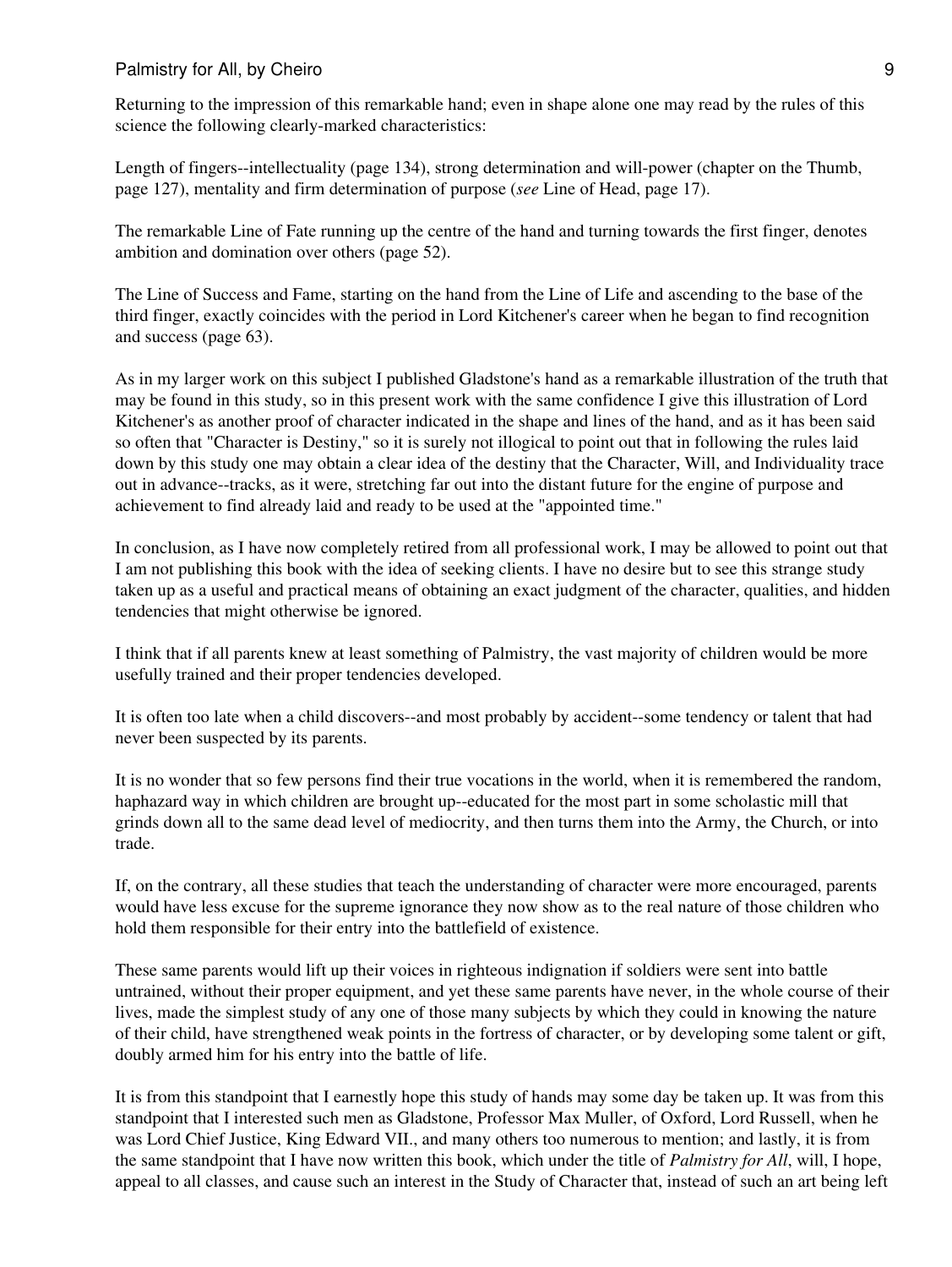#### PART I PALMISTRY OR CHEIROMANCY 10

in the hands of a few, it will, on the contrary, become universally used for the benefit of all.

#### CHEIRO

NOTE.--Cheiro retired from all professional work some time ago, and the public is therefore warned against persons pretending that they are the real "Cheiro," and endeavouring to pass themselves off as the author of his well-known works.

#### **CONTENTS**

PAGE PREFACE iii INTRODUCTION xv

# <span id="page-9-0"></span>**PART I PALMISTRY OR CHEIROMANCY**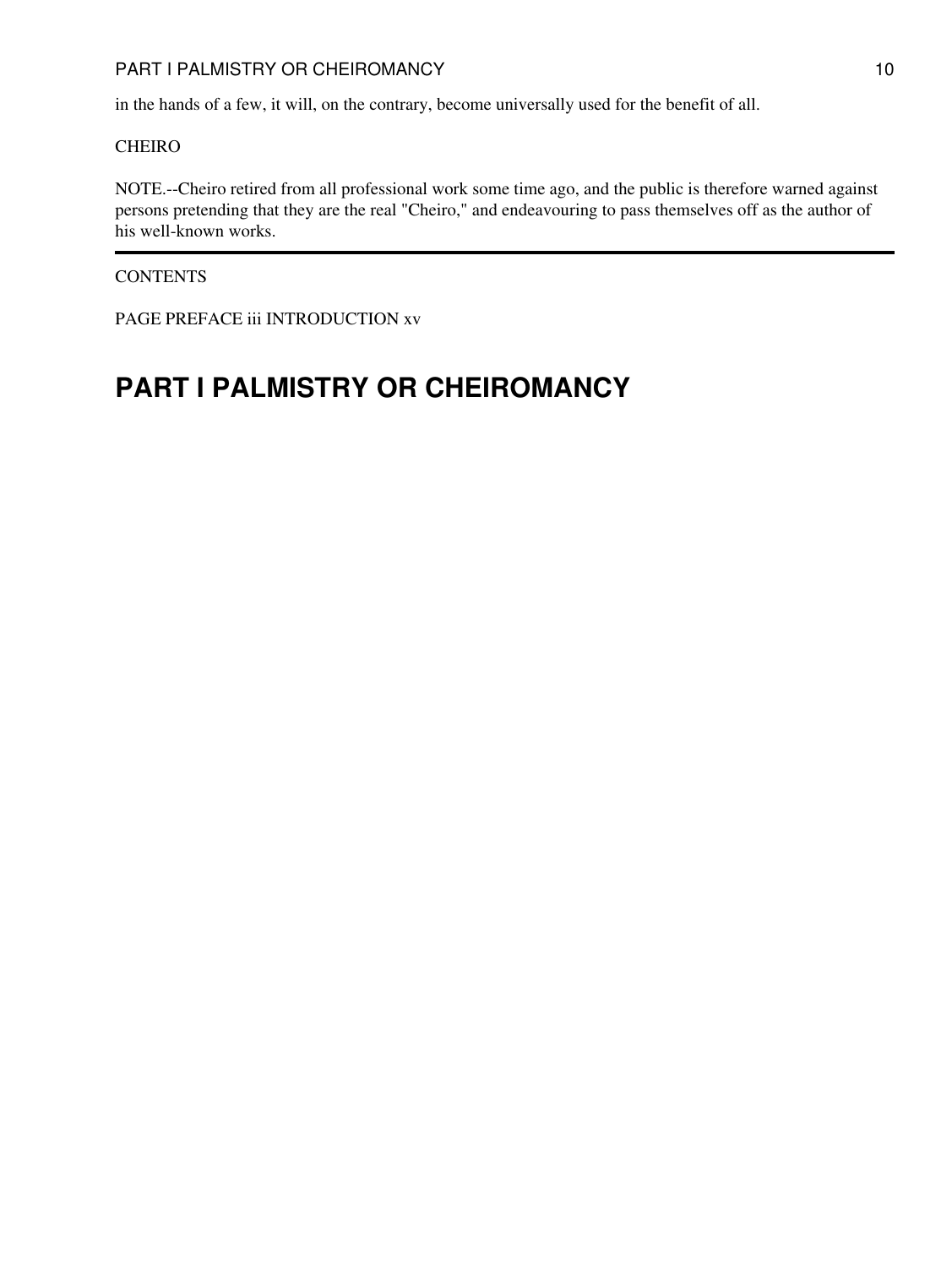# <span id="page-10-0"></span>**CHAPTER**

I.

A BRIEF RÉSUMÉ OF THE HISTORY OF THE STUDY OF HANDS THROUGH THE CENTURIES TO THE PRESENT DAY 1

II. THE LINE OF HEAD OR THE INDICATIONS OF MENTALITY 8 The Line of Head and its Variations 10 The Line of Head joined to the Line of Life 16 The Line of Head separated from the Line of Life 19 The Line of Head and its Secondary Signs 22 Changes in the Line of Head 26 Crosses and Squares in connection with the Line of Head 30 Double Lines of Head 31 The Line of Head on the Seven Types of Hands 33

III. THE LINE OF LIFE AND ITS VARIATIONS 36

IV. THE LINE OF MARS OR INNER LIFE LINE 44

V. THE LINE OF DESTINY OR FATE 47 From the Line of Life 50 From the Wrist 50 From the Mount of the Moon 51 From the Middle of the Palm 55 Influence Lines to the Line of Fate 57 Double Lines of Fate 57

VI. THE LINE OF THE SUN OR SUCCESS 61 From the Line of Life 63 From the Line of Fate 63 From the Plain of Mars 63 From the Mount of the Moon 63 From the Line of Head 63 From the Line of Heart 63

VII. THE LINE OF HEART AS INDICATING THE AFFECTIONATE AND EMOTIONAL NATURE 67

VIII. SIGNS RELATING TO MARRIAGE 73

THE LINE OF MARRIAGE: At the Base of the Fourth Finger 73 Influence Lines to the Fate Line 77 Influence Lines on Venus 79

IX. LINES DENOTING CHILDREN, THEIR SEX, AND OTHER MATTERS CONCERNING THEM 81

X. THE LINE OF HEALTH OR HEPATICA 83

XI. THE GIRDLE OF VENUS 88 The Ring of Saturn 90 The Bracelets 91

XII. THE LINE OF INTUITION 92 The Via Lasciva 93

XIII. LA CROIX MYSTIQUE 95 The Ring of Solomon 96

XIV. TRAVELS, VOYAGES AND ACCIDENTS 97

XV. THE ISLAND, THE CIRCLE, THE SPOT AND THE GRILLE 101

XVI. THE STAR, THE CROSS, THE SQUARE 104

XVII. DIFFERENT CLASSES OF LINES AND RIGHT AND LEFT HANDS 107

XVIII. THE GREAT TRIANGLE AND THE QUADRANGLE 110

<span id="page-10-1"></span>XIX. HOW TO TELL TIME AND DATES OF THE PRINCIPAL EVENTS IN THE LIFE 112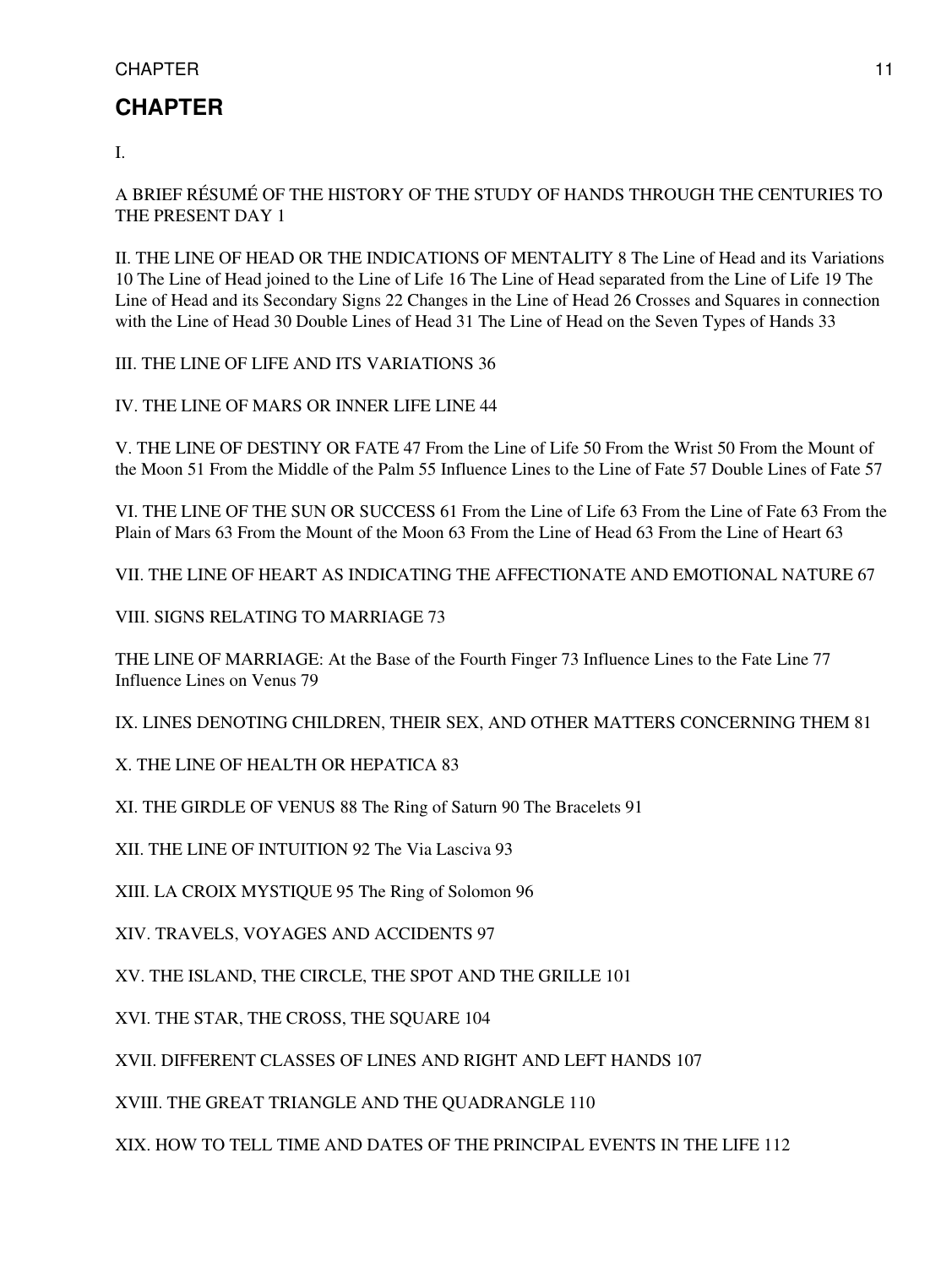# **PART II**

CHEIROGNOMY--OR THE SHAPES OF THE HANDS AND FINGERS

I. THE STUDY OF THE SHAPE OF THE HANDS 117

THE SEVEN TYPES OF HANDS: The Elementary 119 The Square 119 The Spatulate 121 The Philosophic 122 The Conic 124 The Psychic 125 The Mixed 126

II. THE THUMB 127 The Supple Jointed 128 The Firm Jointed 128 The First, Second and Third Phalange 131

III. THE FINGERS 133 Length of Fingers to one another 133 Smooth Jointed 135 Knotty Jointed 135

IV. THE NAILS 136 Long Nails 136 Short Nails 137 Flat Nails 138 Their Indications of Disease 139

V. THE MOUNTS OF THE HAND 140

VI. THE MOUNT OF MARS 144

VII. THE MOUNT OF JUPITER 150

VIII. THE MOUNT OF SATURN 154

IX. THE MOUNT OF THE SUN 158

X. THE MOUNT OF MERCURY 162

XI. THE MOUNT OF THE MOON 168

XII. THE MOUNT OF VENUS 173

XIII. ADVICE TO THE STUDENT: THE BEST MEANS TO MAKE CASTS OR TAKE IMPRESSIONS OF THE HANDS 178

ILLUSTRATIONS

PAGE

Cheiro *Frontispiece*

The Lines of the Hand 1

Lord Kitchener's Hand 2

PLATE

I. The Three Principal Positions for the Commencement of the Line of Head 11

II. The Line of Head joined to the Line of Life and its Terminations 18

III. The Line of Head separated from the Line of Life 20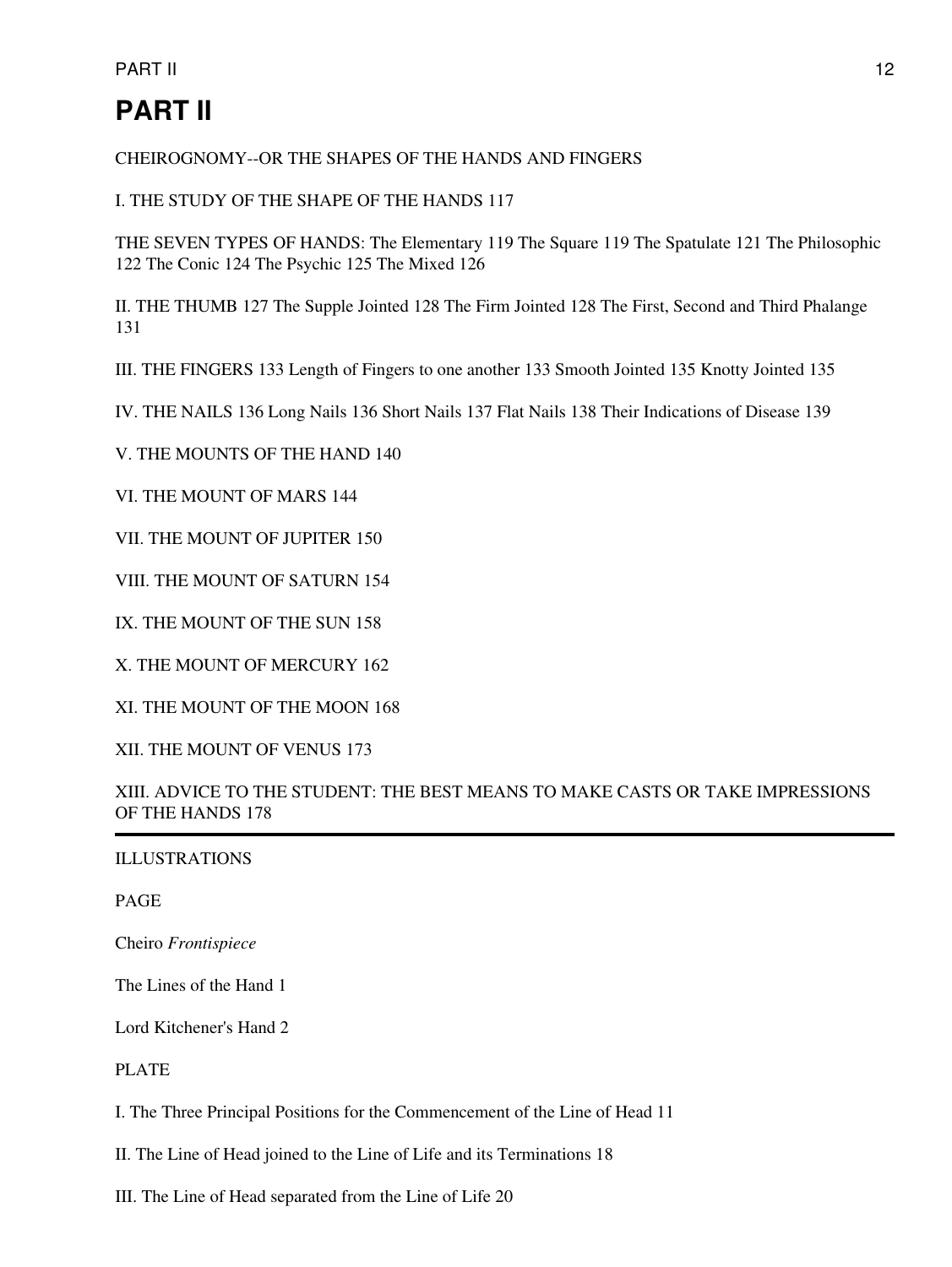#### PART II the contract of the contract of the contract of the contract of the contract of the contract of the contract of the contract of the contract of the contract of the contract of the contract of the contract of the co

- IV. Islands on the Line of Head 24
- V. More Variations of the Line of Head 27
- VI. The Line of Head and Line of Heart running together 29
- VII. Double Lines of Head, also Crosses and Squares 32
- VIII. The Line of Life and Sections of Influences from the Mounts 37
- IX. The Line of Life and its Variations 40
- X. The Line of Life and Line of Mars 45
- XI. The Line of Destiny and its Modifications 51
- XII. The Line of Destiny and its Variations 53
- XIII. The Line of Destiny and its Modifications 56
- XIV. The Line of Destiny, Islands, and other Signs 59
- XV. The Line of Sun and its Modifications 62
- XVI. The Line of Heart and its Variations 68
- XVII. The Line of Marriage 74
- XVIII. Marriage Lines and Influence Lines which further help in denoting Marriage 78
- XIX. The Line of Health 84
- XX. The Girdle of Venus. The Ring of Saturn. The Bracelets. The Line of Intuition. The Via Lasciva 89
- XXI. Travels, Voyages, Accidents, and Descending Lines from the Mounts 99
- XXII. The Island, the Circle, the Spot, the Grille, the Star, and the Square 102
- XXIII. Minor Marks and Signs 105
- XXIV. Minor Marks and Signs 108
- XXV. The Great Triangle and the Quadrangle 111
- XXVI. Times and Dates of Principal Events 113

#### CHEIROGNOMY

#### ILLUSTRATIONS

I. The Elementary Hand 120 The Square or Useful Hand 120 The Spatulate Hand 120 The Philosophic Hand 120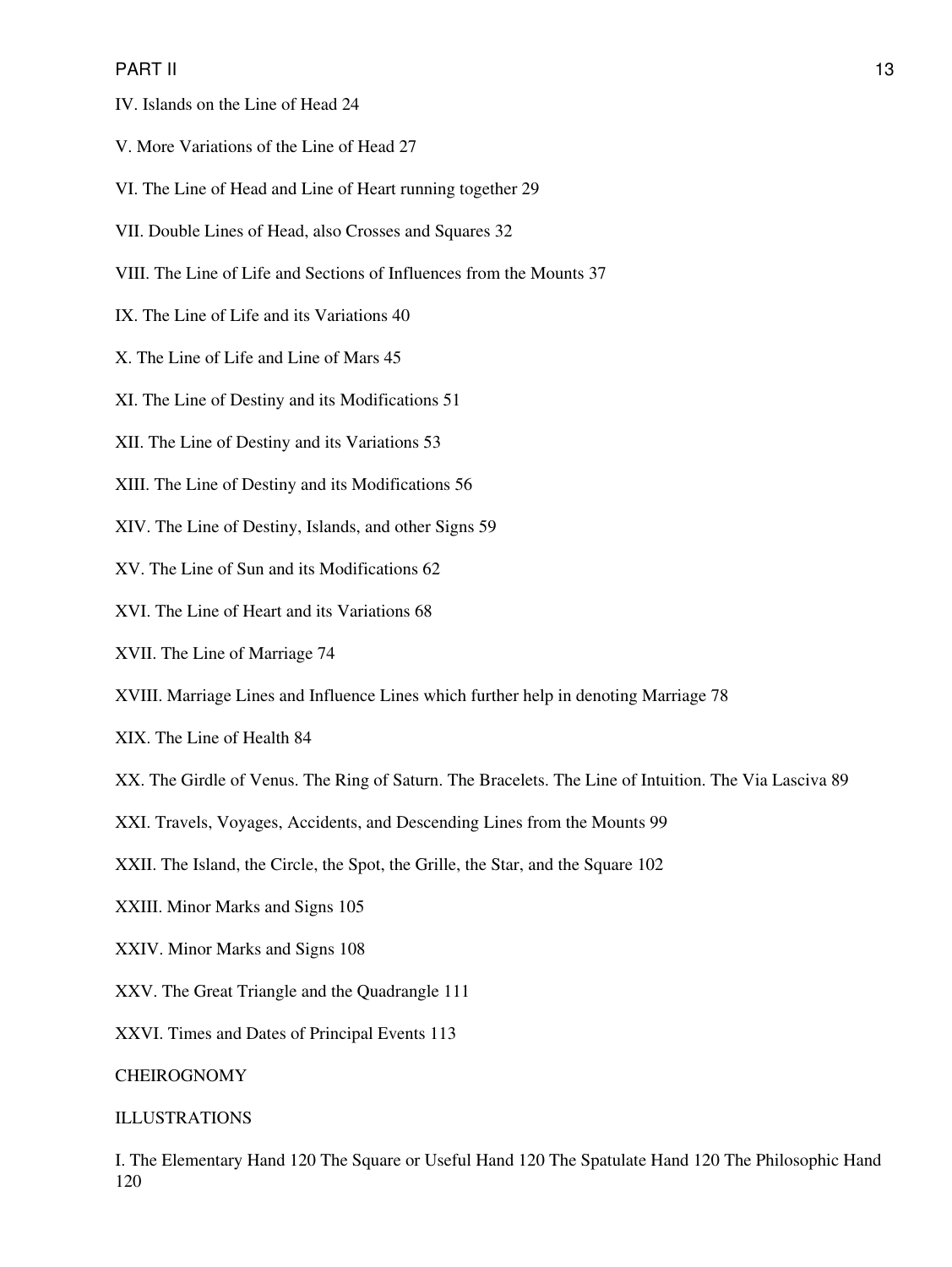#### PART I--PALMISTRY OR CHEIROMANCY 14

II. The Conic or Artistic Hand 123 The Psychic Hand 123 The Mixed Hand 123

III. Thumbs: The Clubbed Thumb 129 The Supple Jointed Thumb 129 The Firm Jointed Thumb 129 The Waist-Like Thumb 129 The Straight Thumb 129 The Elementary Thumb 129

IV. The Fingers: The Smooth 134 The Square 134 The Knotty 134

V. The Nails: Delicacy of Throat 137 Chest and Bronchial 137 Spinal Weakness 137 Weak Action of the Heart 137 Paralysis 137

VI. The Mounts of the Hand: The Mount of Venus 141 The Mount of Mars 141 The Mount of Jupiter 141 The Mount of Saturn 141 The Mount of the Sun 141 The Mount of Mercury 141 The Mount of the Moon 141

[Illustration: THE LINES OF THE HAND.]

Palmistry for All

# <span id="page-13-0"></span>**PART I--PALMISTRY OR CHEIROMANCY**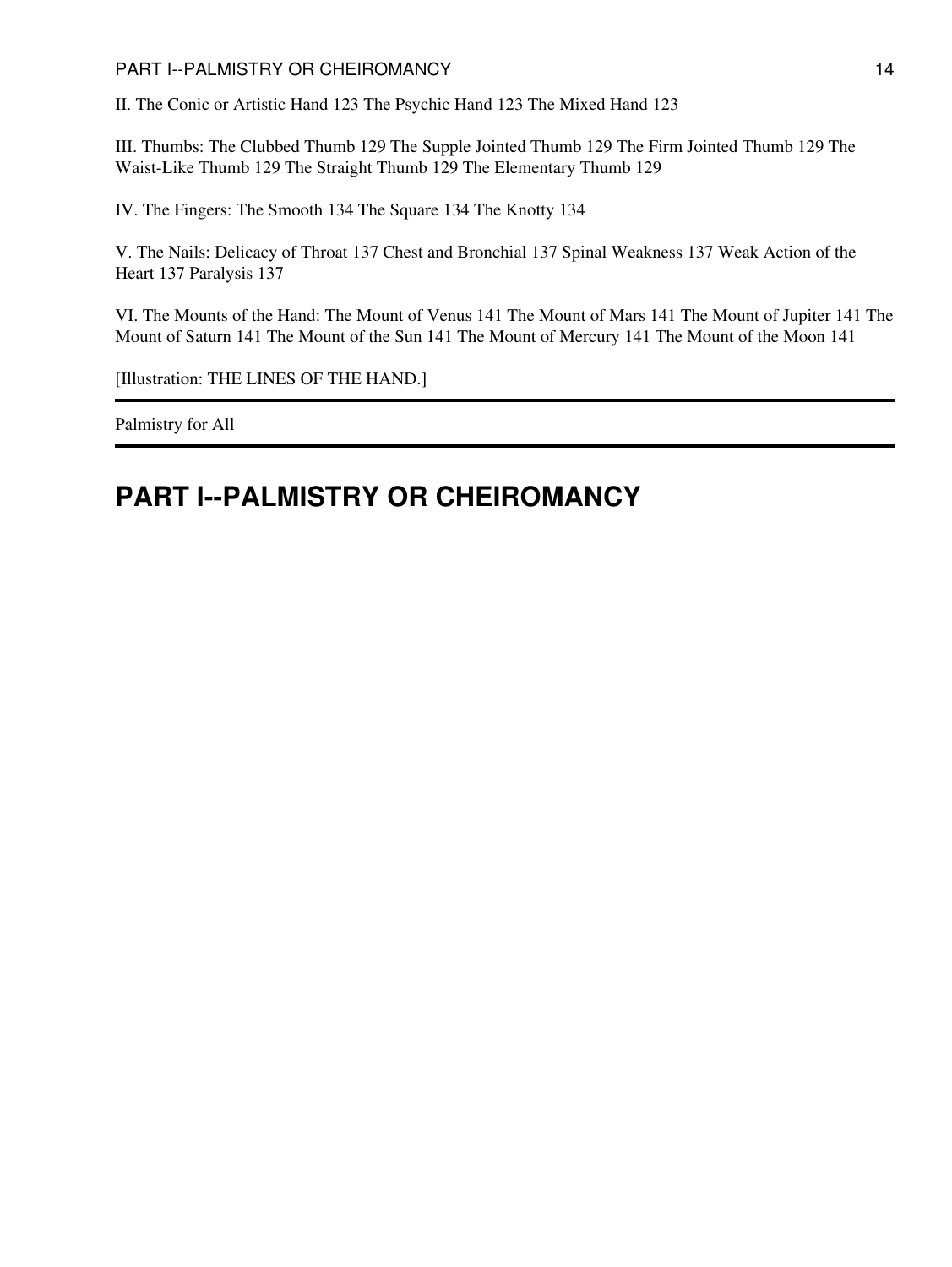### **CHAPTER I**

#### A BRIEF RÉSUMÉ OF THE HISTORY OF THE STUDY OF HANDS THROUGH THE CENTURIES TO THE PRESENT DAY

The success I had during the twenty-five years in which I was connected with this study was, I believe, chiefly owing to the fact that although my principal study was the lines and formation of hands, yet I did not confine myself alone to that particular page in the book of Nature. I endeavoured to study every phase of thought that can throw light on human life; consequently the very ridges of the skin, the hair found on the hands, all were used as a detective would use a clue to accumulate evidence. I found people were sceptical of such a study only because they had not the subject presented to them in a logical manner.

There are hundreds of facts connected with the hand that people have rarely, if ever, heard of, and I think it will not be out of place if I touch on them here. For instance, in regard to what are known as the corpuscles, Meissner, in 1853, proved that these little molecular substances were distributed in a peculiar manner in the hand itself. He found that in the tips of the fingers they were 108 to the square line, with 400 papillæ; that they gave forth certain distinct crepitations, or vibrations, and that in the red lines of the hand they were most numerous and, strange to say, were found in straight individual rows in the lines of the palm. Experiments were made as to these vibrations, and it was proved that, after a little study, one could distinctly detect and recognise the crepitations *in relation to each individual*. They increased or decreased in every phase of health, thought, or excitement, and were extinct the moment death had mastered its victim. About twenty years later, experiments were made with a man in Paris, who had an abnormally acute sense of sound (Nature's compensation for want of sight, as he had been born blind). In a very short time this man could detect the slightest change or irregularity in these crepitations, and through the changes was able to tell with wonderful accuracy about how old a person was, and how near they were to illness, and even death.

The study of these corpuscles was also taken up by Sir Charles Bell, who, in 1874, demonstrated that each corpuscle contained the end of a nerve fibre, and was in immediate connection with the brain. This great specialist also demonstrated that every portion of the brain was in touch with the nerves of the hand and more particularly with the corpuscles found in the tips of the fingers and the lines of the hand.

#### [Illustration: LORD KITCHENER'S HAND.]

The detection of criminals by taking impressions of the tips of the fingers and by thumb marks is now used by the police of almost every country, and thousands of criminals have been tracked down and identified by this means.

To-day, at Scotland Yard, is to be seen almost an entire library now devoted to books on this side of the subject and to the collections that the police have made, and yet, in my short time, I remember how the idea was scoffed at when Monsieur Bertillon and the French police first commenced the detection of criminals by this method. If the ignorant prejudice against a complete study of the hand were overcome, the police would be greatly assisted by studying the lines of the palm, and acquiring a knowledge of what these lines mean, especially as regards mentality and the inclination of the brain in one direction or another.

It is a well-known fact that, even if the skin be burned off the hands or removed by an acid, in a short time the lines will reappear exactly as they were before, and the same happens to the ridges or "spirals" in the skin of the inside tips of the fingers and thumb.

The scientific use of such a study could also be made invaluable in foreseeing tendencies towards insanity, etc.

Sir Thomas Browne, in his *Religio Medici*, after referring to Physiognomy, says: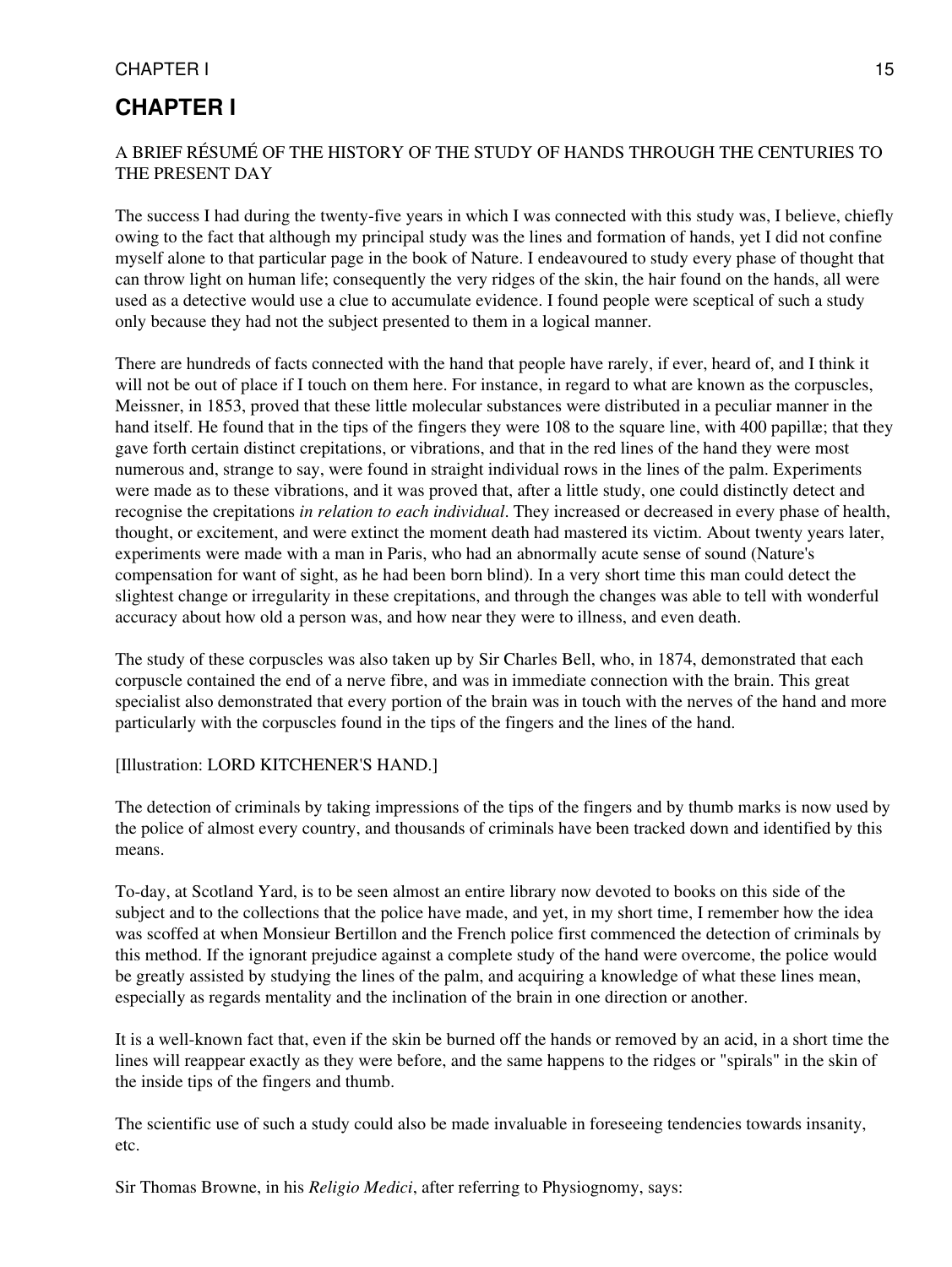"Now there are besides these characters in our faces certain mystical figures in our hands, which I dare not call mere dashes, strokes *à la volée* or at random, because delineated by a pencil that never works in vain, and hereof I take more particular notice because I carry that in mine own hand which I could never read nor discover in another."

But prejudice is a hard thing to combat, and, in consequence, a study which could render untold aid to humanity has been neglected in modern times. Yet it cannot be denied that this strange study was practised and followed by some of the greatest teachers and students of other civilisations.

Whether or no these ancient philosophers were more enlightened than we are has long been a question of dispute, but the one point and the most important one which has been admitted is, that in those days the greatest study of mankind was man. It is, therefore, reasonable to suppose that their conclusions are more likely to be correct than those of an age like our own--famous chiefly for its implements of destruction, its warships, its dynamite, and its cannon.

This study of hands can be traced back to the very earliest, most enlightened forms of civilisation. It has been practised by the greatest minds in all those civilisations, minds that have left their mental philosophies and their monuments for us to marvel at. India, China, Persia, Egypt, Rome--all in their study of mankind have placed the greatest store in their study of the hand.

During my stay in India, I was permitted by some Brahmans (descendants of the Joshi Caste, famous from time immemorial for their knowledge in occult subjects) with whom it was my good fortune to become intimately acquainted, to examine and make extracts from an extraordinary book on this subject which they regarded as almost sacred, and which belonged to the great past of the now despised Hindustan.

As the wisdom of the Hindus spread far and wide across the earth, so the theories and ideas about this study spread and were practised in other countries. Similar to the way in which religion suits itself to the conditions of the country in which it is propagated, so has it divided itself into various systems. It is, however, to the days of the Greek civilisation that we owe the present clear and lucid form of the study. The Greek civilisation has, in many ways, been considered the highest and most intellectual in the world, and here it is that Palmistry or Cheiromancy (from the Greek [Greek: cheír], the hand) grew and found favour in the eyes of those who have given us laws and philosophies that we employ to-day and whose works are taught in all our leading colleges and schools.

It is a well-known and undisputed fact that the philosopher Anaxagoras not only taught but practised this study. We also find that Hispanus discovered on an altar dedicated to Hermes a book on Cheiromancy, written in gold letters, which he sent as a present to Alexander the Great, as "a study worthy of the attention of an elevated and enquiring mind." Instead of it being followed by the "weak-minded," we find, on the contrary, that it numbered amongst its disciples such men of learning as Aristotle, Pliny, Paracelsus, Cardamis, Albertus Magnus, the Emperor Augustus, and many others of note.

This brings us down to the period when the power of the Church was beginning to be felt outside the domain and jurisdiction of religion. It is said that the early Fathers were jealous of the influence of this old-world science. Whether this be true or not, we find that it was bitterly denounced and persecuted by the early Church. It has always been, that the history of any dominant creed or sect is the history of opposition to knowledge, unless that knowledge come through it. This study, therefore, the offspring of "pagans and heathens," was not even given a trial. It was denounced as sorcery and witchcraft; the devil was conjured up as the father of all such students, and the result was that through this bitter persecution, the study was outlawed, and fell into the hands of vagrants, tramps, and gipsies. In spite of this persecution it is interesting and significant to notice that almost the first book ever printed was a work on Palmistry, *Die Kunst Ciromantia*, printed in Augsburg, in the year 1475.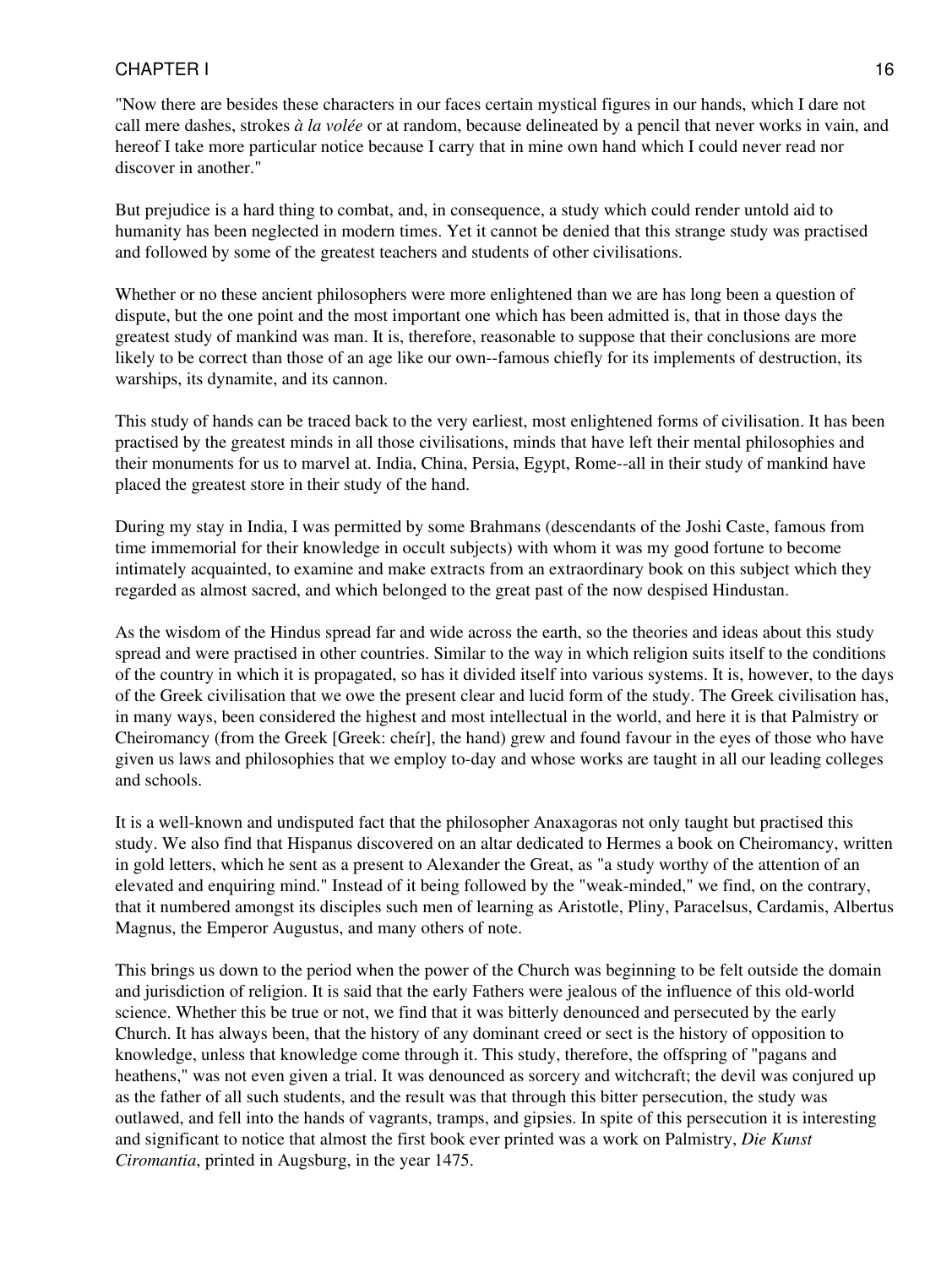In examining this subject it will be found that in the study of mankind it came to be recognised that, as there was a natural position on the face for the nose, eyes, lips, etc., so also on the hand was there a natural position for what is known as the Line of Head, Line of Life, and so on. If these were found in some unnatural position they would equally be the indications of unnatural tendencies. It doubtless took years of study to name these lines and marks, but it must be remembered that this curious study is more ancient than any other in the world.

In the original Hebrew of the Book of Job (chap. xxxvii., ver. 7), we find these significant words: "God caused signs or seals on the hands of all the sons of men, that the sons of men might know their works."

As the student of anatomy can build up the entire system from the examination of a single bone, so may a person by a careful study of an important member of the body such as the hand, apart from anything superstitious or even mystical, build up the entire action of the system and trace every effect back to its cause.

To-day the science of the present is coming to the rescue of the so-called superstition of the past. All over the world scientists are little by little sweeping aside prejudice and beginning to study occult questions. Perhaps the "whys and wherefores" of such things may one of these days be as easily explained as are those wireless waves of electricity that carry messages from land to land.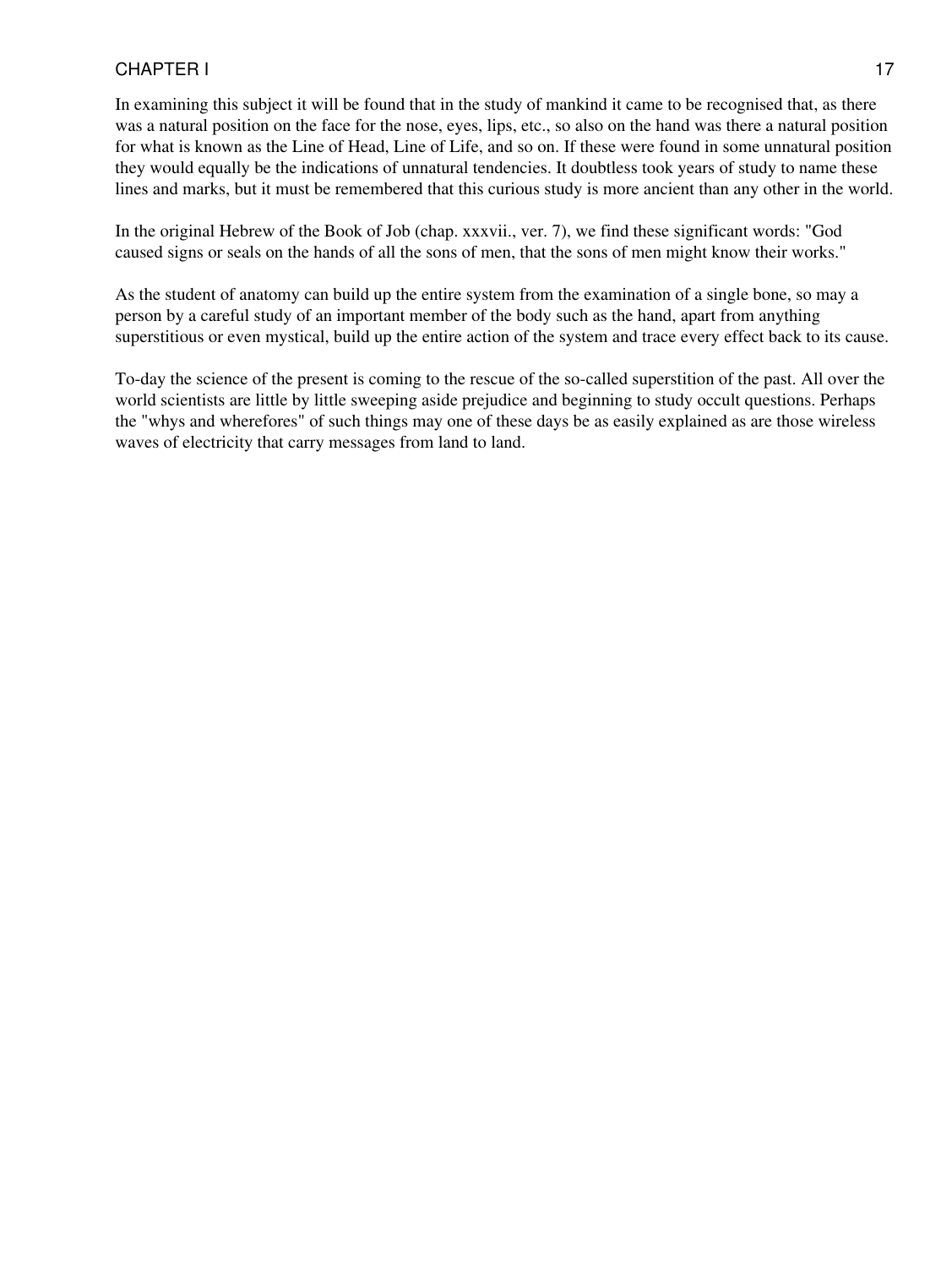# **CHAPTER II**

#### THE LINE OF HEAD OR THE INDICATIONS OF THE MENTALITY

The object of the following chapters is to give clear and unmistakable instruction on the lines and markings of the hands, both from the student's standpoint and from that of the general reader. This is not usually the course adopted in books printed on this subject which have to appeal to a general public.

During my twenty-five years' professional experience in England, America, and other countries, I have carefully noted down the questions that are not answered in books published on this subject. I have also recorded what are the difficulties that arise in the minds of those students who meet this, that, or the other mark or line and search in vain for some explanation as to its meanings. I may add that there is not a single point on which I give information that has not been proved by me from probably thousands of cases that have come before me during my own professional experience.

As regards illustrations, I have endeavoured to make these of the simplest and clearest kind possible. I have every confidence that if they are carefully studied, no student can fail to grasp this subject in a masterful manner, and that whoever acts upon the advice I give in these pages, cannot fail to become successful as an interpreter of this study.

In all my work I regard the Line of Head (page 11) or the Line of Mentality as the most important sign that can be found in the hand.

A Line of Head is like the needle in the compass, without a true knowledge of which it is impossible to grasp the "direction of the subject." I have seen more mistakes caused by a lack of grasp of this point than by anything else.

I have seen, for example, many students make the mistake of paying great attention to what looked like a good Line of Sun or Success, and, at the same time, not noticing a weak, badly formed Line of Head, which contradicted the promise of success given by the various lines. If, on the other hand, the student had first noticed the Line of Head, he would have been able to tell the subject that the promise of success was not backed up by the intelligence or the mentality.

As regards the future being foreshadowed, it has been demonstrated that the brain is always growing, changing, increasing, or diminishing. These changes commence years before the effect is shown by the thoughts or actions of the individual. A boy ten years old may at that point commence a development which will not be felt until he is thirty, and then it may change his whole life and career. As this development commences at ten, even at that age it has affected certain nerves, and they in their turn have already affected the Line of Head--a full twenty years before the point of change or action has been reached. It therefore follows that the future may be seen and told by a careful examination of the hand which, as Aristotle has said, is the "organ of all organs, the active agent of the passive powers of the entire system."

#### THE LINE OF HEAD AND ITS VARIATIONS

The Line of Head (page 11), or indication of the Mentality of the subject, must in all cases be considered as the most important line on the hand. The greatest attention should be paid to it, so as to obtain a clear grasp of the Mentality under consideration.

The two hands must be carefully compared--the left showing the inherited tendencies, the right the developed or cultivated qualities. The slightest change or deviation in the markings from the left to the right should be carefully noted down or remembered.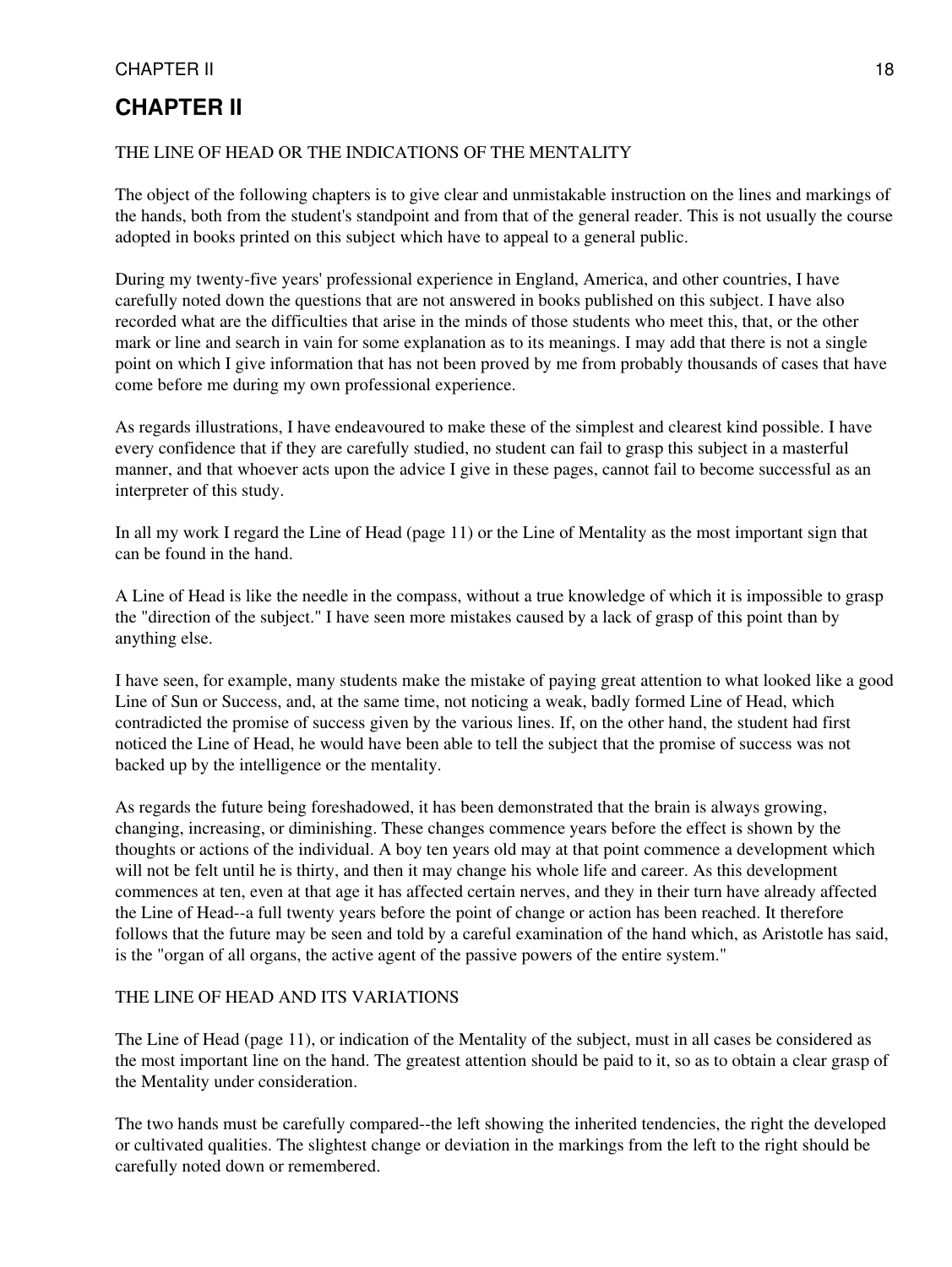The direction or the termination or end of the line should, above all, be distinctly noted, for the all-important reason that this shows the direction that the Mentality is inclined to develop towards. For example, if found with the end of the line sloping downwards in the left hand, and having become straight or lying across the palm in the right--the student is safe in concluding that the subject has not been able to follow his natural bent, but by the force of circumstances has been obliged to make himself more practical, to study business methods, and to have undertaken a training towards practicality and level-headedness in order to rise equal to the circumstances that he found himself forced to meet.

In this way the student obtains an insight into the earlier conditions of the life under examination that is invaluable, especially when there is, as will be found in many cases, no Line of Destiny visible in the early years.

[Illustration: PLATE I.

#### THE THREE PRINCIPAL POSITIONS FOR THE COMMENCEMENT OF THE LINE OF HEAD.]

If, on the contrary, the Line of Head is found exactly in the same position on the right hand as on the left, or even very nearly so, the student can be sure that there was little or no strain in the early years, but that the subject had easy conditions which were favourable, and which allowed him to develop his natural bent of Mentality.

If, however, it is found that the left hand shows a forked ending to the Line of Head, namely, one end sloping downwards and the other end straight, or nearly so, and that the right hand shows only the straight line, then the student may decide that the subject inherited from the parents two natures, the imaginative and the practical, and that he chose to develop the latter, either in the direction of business or science.

In such a case, the student may state with confidence that the parents of the subject were decidedly opposite in their characteristics. If the line has become straight in the right hand the subject takes more after the side that was practical.

In the case of boys or men it must be remembered that they will take more after their mother's mental peculiarities, and in the case of girls or women that they more generally take after the mental qualities of the father.

On a man's left hand that has the forked ending with the upper end straight, or nearly so, the student can state that the mother was the more practical of the parents. If on the right hand the same mark has become clearest the man developed, followed, or cultivated the mental qualities of the mother more than those of the father. When reading a woman's hand the reverse will apply.

If, on the contrary, the lower line was the more developed on the right hand, then the subject, if a man, had developed the imaginative or artistic qualities of the mother, and *vice versa* if the subject be a girl or a woman.

When the Line of Head looks light or faint on the left, and strong and clear on the right, the student can safely state that the subject did not inherit any strong mental bent from either parent, but has cultivated and developed his own mentality.

In such a case the subject has been a hard mental student, and has become mentally superior to his or her parents. This is often found in the case of "self-made" men or women, who have had little or no education in their early life or in their home, but who from an innate love of education developed themselves mentally. Such a sign would speak volumes for the will power and ambition of the subject under examination.

If the Line of Head is lighter and poorer on the right hand than on the left, the student can state that the subject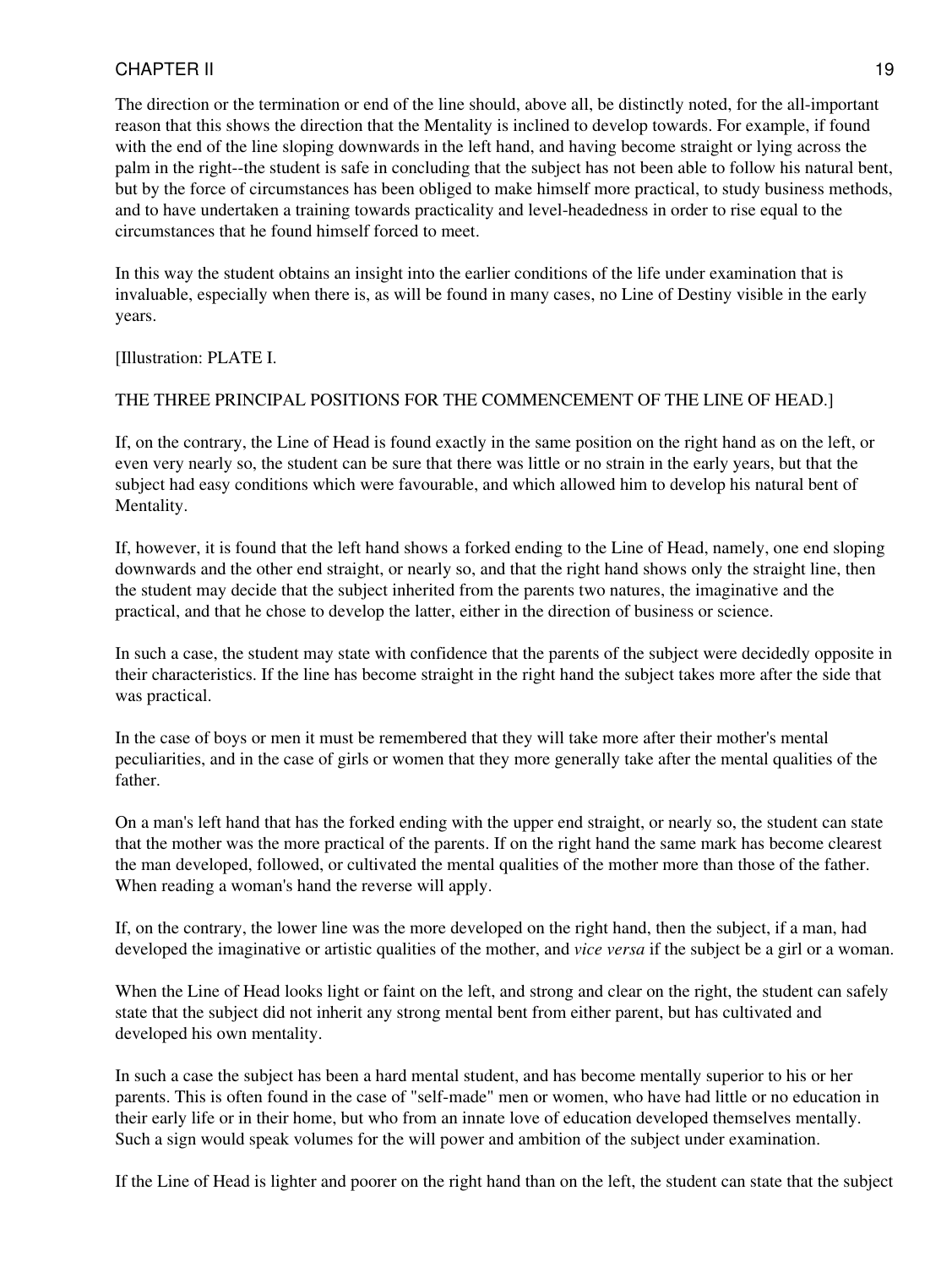has not made the most of his opportunities mentally, and that he has not, and never will, equal the brain power and education of his or her parents.

In such a case one may also be sure that the subject has not a very strong will power--at least mentally--although he might be very obstinate by nature, which will be seen from the quality exhibited by the nail phalange of the thumb (page 129).

A poor or non-developed Line of Head in the right hand of any man or woman is also the indication of a lack of purpose or ambition--there being no ambition where a want of mental desire and development is so distinctly shown.

A clean cut deep Line of Head is a more powerful sign of mentality than when the line is very broad, or lying, as it were, merely on the surface of the palm.

A wide broad line shows less concentration and a more vacillating changeable nature. This rule applies with equal truth to all the lines on the palm.

Broad, coarse-looking lines are more a constitutional sign than a mental indication. They are often found in cases where the subject leads a robust outdoor life, and those who have developed the physical side of their nature more than the mental.

Great brain workers usually have thin, fine, clean-looking lines, and especially that of the Line of Head.

It will thus be seen that by observation the student will be enabled to class the sort of life led by the person under examination. No matter how intellectual a man or woman may look, the lines on the hand will indicate whether or not they have developed their intellectuality. In this way it will be seen that a study of the hand becomes a far more accurate guide than the study of the face. Many men and women may have handsome, intellectual faces and yet prefer sport or outdoor life to any mental pursuit or exercise.

Turning from an examination of the direction of ending of the Line of Head, the student must next examine the indications of the beginnings of this important Line. For example, the Line of Head may commence in three distinct different ways.

(1) From inside the Line of Life (1-1, Plate I.). (2) Joined to the Line of Life (2-2, Plate I.). (3) And outside the Line of Life (3-3, Plate I.).

The first is the most uncertain of all. It denotes an over-sensitive, over-cautious, timid person. It also indicates a highly nervous, easily excited individual, one who has little control over himself or his temper, who is easily put out over trifles, and liable to do the most erratic things, or fly off at a tangent when irritated. Such people are always in trouble, generally fighting or quarrelling with those about them and over things that are of no consequence. They are likewise so easily wounded in their feelings, that even a look or an imagined slight will put them out of humour or upset them for days.

If this Line of Head farther out in the palm become straight, it denotes that the subject will, later, by the development of his intelligence largely overcome this failing of over-sensitiveness. If the line slope much or bend down towards the wrist or on to the Mount of Luna (the Mount of Imagination), then the subject will become still worse with his advancing years. If the Line of Head is also poorly marked, or with "hairlines" from it, it is often the indication of some form of insanity which is likely to cause the subject to be placed under restraint in later life.

If, with this latter indication, the student also finds all the upward main lines, such as the Line of Destiny, etc., fading out past the middle of the palm, the indication of insanity and restraint becomes all the more certain.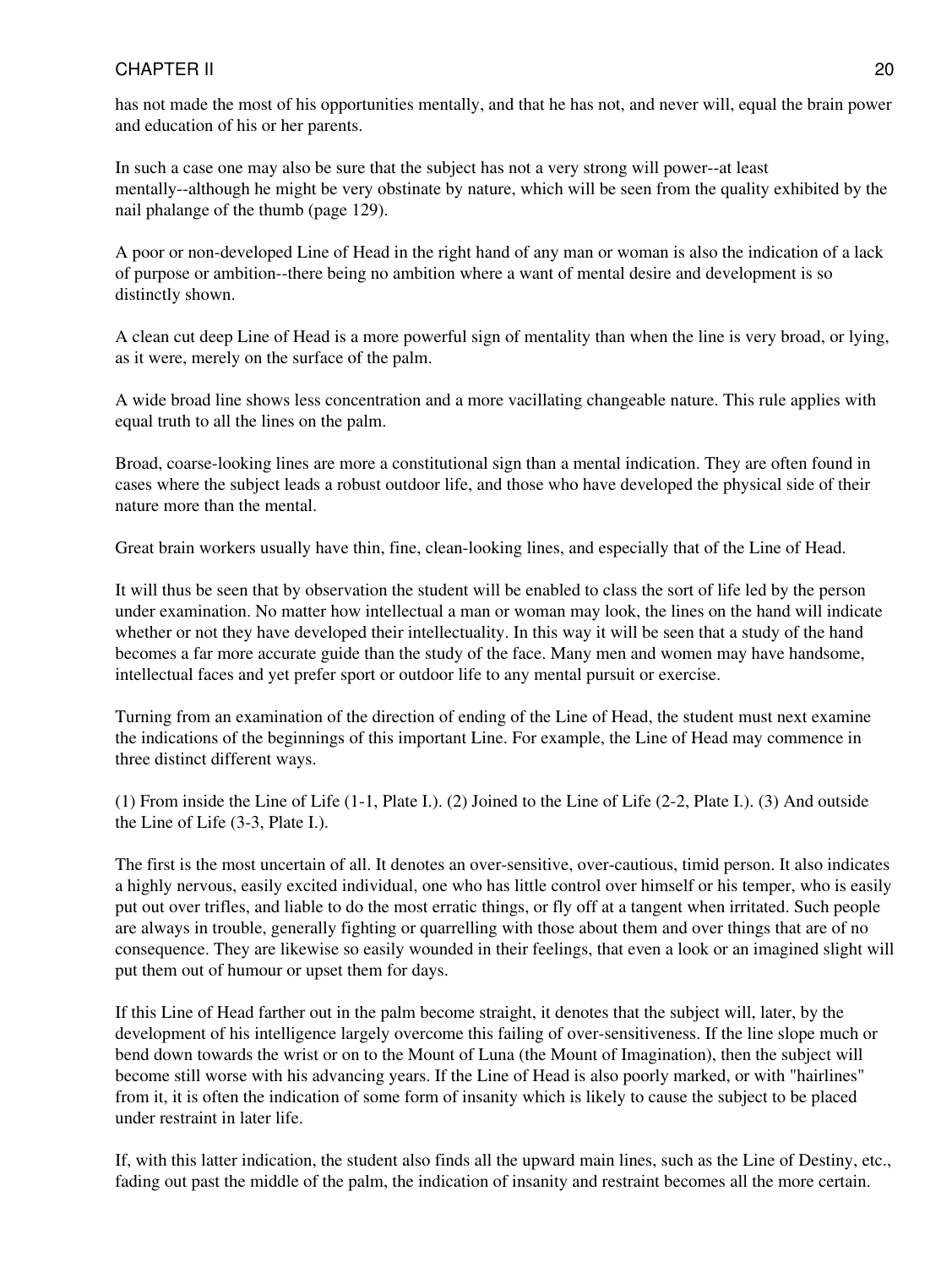Even in cases where there are good lines running up the palm, it will usually be found that the subject gives way to occasional fits of intemperance or the desire for drugs. The qualities of the fiery Mount of Mars, from which such a Line of Head starts inside the Life Line, is largely the cause of the peculiarities above indicated. The opposite Mount of Mars (page 141) on the side of the hand, on the contrary, gives mental control, so that even when the Line of Head runs out straight on the palm it partakes of this "Mental Mars" quality, and so denotes that later on in years the subject with such a Line of Head will be able to develop mental control. The sloping Line of Head, however, would denote that the subject allows himself to turn, as it were, away from mental control, and so lets the earlier tendencies become his master.

This point alone is worthy of the consideration of all parents, and if observed by them would do much to help such children to develop mental control over themselves. The accompanying plates show this formation of the Line of Head in all its variations.

#### THE LINE OF HEAD JOINED TO THE LINE OF LIFE

The position of this line indicates in all cases a highly sensitive disposition, which inclines towards the side of caution and also lacks self-confidence (2-2, Plate I.). Even the cleverest people with this sign seem to rein themselves in too tightly, and are always inclined to undervalue their capabilities and talents.

When, with the same indication, the line is also sloping slightly downwards, the sensitiveness is still more increased. This form is largely found on the hands of artists, painters, and those who even in other walks of life have the sensitive artistic temperament, even though it may not have been developed to a larger extent. If, on the contrary, the Line of Head joined to the Line of Life runs straight out across the hand towards the mental Mount of Mars (2-2, Plate I.), the subject, though still extremely sensitive, has got greater courage of his opinions. Such people do not get credit for being as highly sensitive as do the other people with the line sloping downwards towards the Mount of Imagination. The straighter the Head Line is found, the subject can be more relied on to carry out his determination, and often these highly sensitive and even nervous people are found doing very determined work in connection with some battle for principle or for right which they believe it their moral duty to carry out. If this class of Line of Head, however, go very far across the hand and straight on to the Mental Mount of Mars, it indicates an extremely strong-willed determined person who has the power to hide his sensitiveness and nervousness and stake everything for what he believes his duty to carry out.

The difference in the observation of these two distinct classes of individuals, namely, those with the Line of Head joined but sloping, and the Line of Head joined and straight across the hand, has caused many exponents of this study to make great mistakes in the judgment of their subject. When, as is very often the case, the Line of Head is forked (3-3, Plate II.), also when joined and when these forked lines are equal to one another, especially in cases where the Line of Head is joined to the Line of Life showing the sensitive temperament, this forked mark often indicates a certain want of decision. The subject is inclined to balance too much between the two qualities of brain, the practical and the imaginative. As to what they should do for the best, in such cases it is always wise to advise the subject to act according to first impulse either in dealing with practical or imaginative things. By so doing they employ, as it were, the intuition of the brain, and by using it do not waver and vacillate by too much reasoning over the question or endeavouring to see both sides of it at once. When the sloping Line of Head has a gentle curve downwards towards the Mount of the Moon (1-1, Plate II.), distinct control over the imagination is indicated. The student will then know that the subject simply uses his imagination when he wishes to do so instead of being controlled by it. But the contrary is the case when the line bends too far down this Mount (4-4, Plate II.). In this case the subject is the slave of his imagination and generally does erratic and peculiar things or can only work in moods of the moment. People of this latter class seldom, if ever, produce the great results in the world of art or imagination as do those who have the line simply curving downwards into this Mount.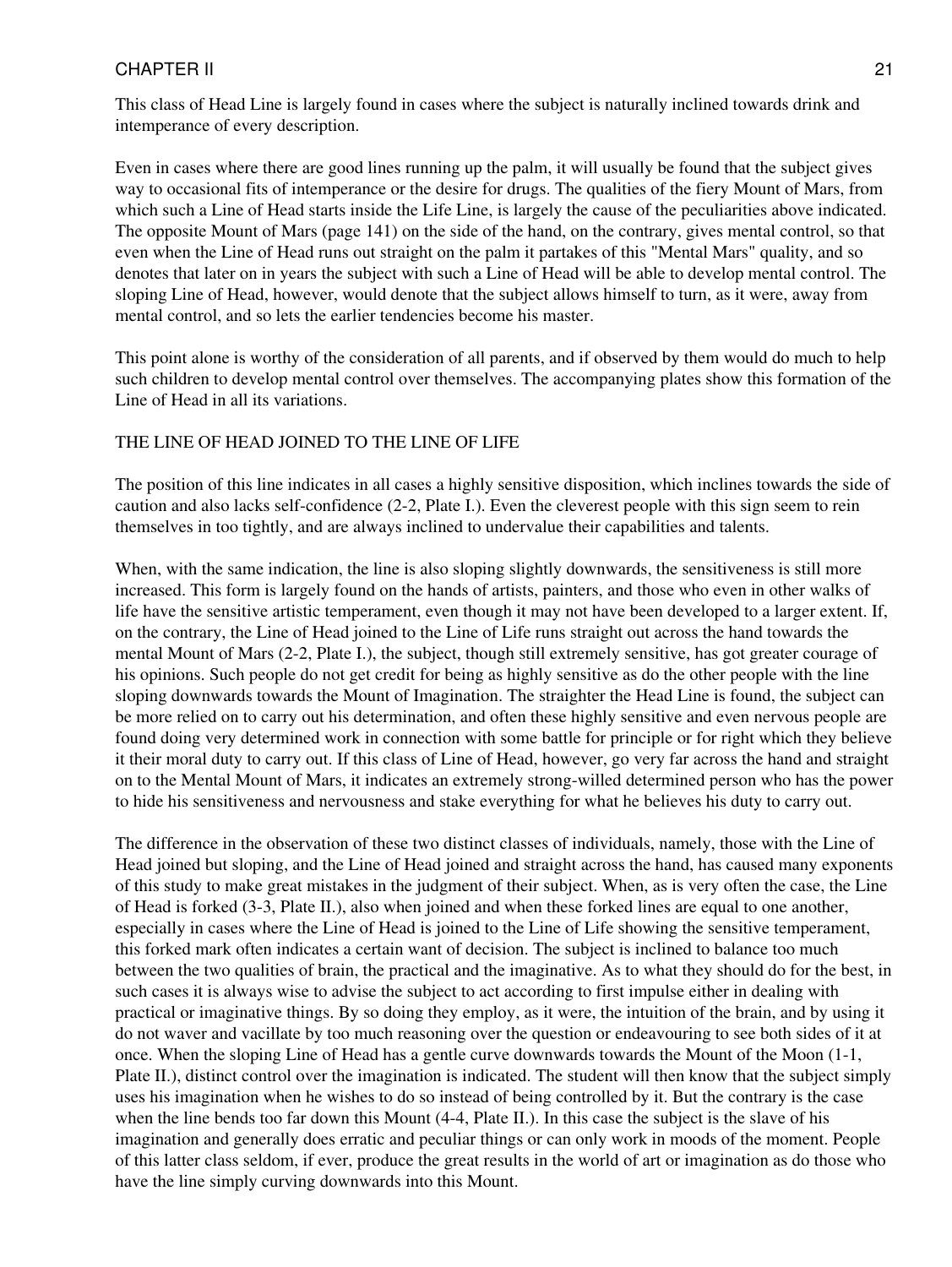#### [Illustration: PLATE II.

#### THE LINE OF HEAD JOINED TO THE LINE OF LIFE AND ITS TERMINATIONS.]

When the Line of the Head bends completely down and turns with a curve, as it were, under the base of the Mount of Luna (5-5, Plate II.), the tendency is to extreme morbid imaginings and such extreme sensitiveness, that people on whose hands it is found generally separate themselves from the rest of their fellows, and either retire from the world altogether and live a solitary life or else make their exit by the gate of suicide. The latter is, in fact, generally the ending of such lives. Their extreme sensitiveness evidently renders life for them almost unbearable. But this formation must not be confounded with the Line of Head curving downwards through the upper part of the Mount (4-4, Plate II.). In this latter case, it can even descend as far down as the wrist itself, and, unless it has an island or star at the end of the line, there is not the danger of suicide. In all such cases, however, there is extreme imagination, extreme sensibility, and a tendency to melancholy and morbidness, but there is no indication of the brain breaking down under strain as there is in the other case of what is known as the distinct tendency for self-murder.

#### THE LINE OF HEAD SEPARATED FROM THE LINE OF LIFE

The Line of Head is more frequently found connected with than separated from the Line of Life. When the space is not very wide (3-3, Plate I.), it is an excellent mark to have, giving independence of thought, quickness of judgment, and a certain mental daring that is invaluable in fighting the battle of life. When the Line of Head is at the same time lying fairly straight across the palm, such individuals have an immense power over others, but their capabilities are always more distinctly shown if they should in any form go in for some kind of public life. People possessing this mark are rather less "hard students" than those with the Line of Head and Line of Life joined together, but they have such brilliancy and quickness of thought that they seem to see in a flash that which takes the other class hard work to attain. But these people with the "open Line of Head" must, above all things, have purpose in their life. Without purpose they are rather like a ship drifting on an idle sea. They may spend their life in an aimless way unless "the call" comes to them or the tide of ambition turns their way and carries them onward.

[Illustration: PLATE III.

#### THE LINE OF HEAD SEPARATED FROM THE LINE OF LIFE.]

The same class of line but sloping is the more uncertain of the two characters, because the person is still more inclined to work only by moods. If the mood or the desire does not come, such people, although always brilliant and clever, may often waste their lives doing nothing.

Those people with the Line of Head "open" and ascending slightly upwards towards or on to the Mental Mount of Mars (3-3, Plate III.), are self-appointed leaders, organizers of any public movement. They will sacrifice everything, home, affection, and all ties for what they believe is their public duty in connection with the work that they have undertaken.

The Line of Head very open and separate from the Line of Life denotes a character with too little caution or sensitiveness (4-4, Plate III.). The subject will go to the opposite extreme of him with the Line of Head and Line of Life joined. When the space is very wide it denotes excessive impetuosity and lack of continuity of purpose, a person who pushes himself forward on all occasions, a great desire for notoriety and one continually changing his plans as far as the world is concerned. When this line is excessively open or separate from the Line of Life, the brain seems to be an extremely excitable one. The subject suffers greatly from excessive blood to the head, mental hysteria, sleeplessness, and all things that affect the brain. If the Line of Head is badly formed with islands, or a broad line with breaks and hair lines (1-1, Plate IV.), it is just as much a mark of another form of insanity as the Line of Head curving downwards at the wrist, but with the line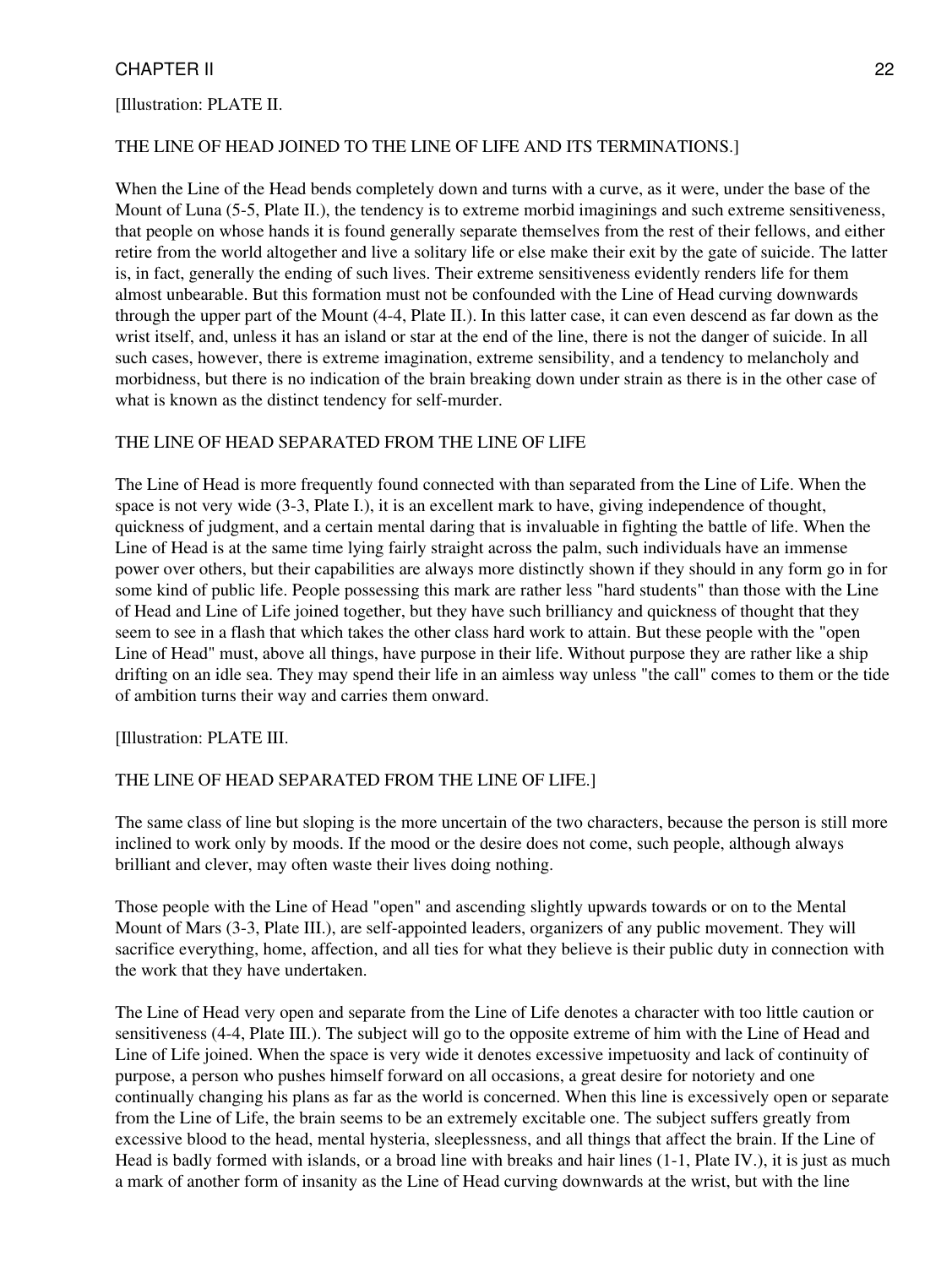mentioned the type is inclined to be morbid with a tendency to suicide.

This other Line of Head with islands indicates the character that will be more likely to be excitable and fly into a temper and kill other people. A Line of Head not too widely separated and either one end of it commencing on the Mount of Jupiter, or with its main branch from the Mount of Jupiter (4-4, Plate III.), is one of the most brilliant marks of all. The student must, however, carefully establish this difference of the Line of Head in his own mind, as well as the termination or the ending of this line. Once he has these two points firmly established, he has gained the great keynote to this subject. When once this part is mastered, he has a sure foundation to work on.

My next remarks will relate to the minor marks and their meaning, and to islands or breaks on or in the Line of Head.

#### THE LINE OF HEAD AND ITS SECONDARY SIGNS

What are known as "islands" in the Line of Head are very important, especially if they are considered both in relation to the age at which they occur, and also in relation to the mentality itself.

In the first place the principal rule the student must bear in mind is, that islands must be considered as showing a weakness in any line wherever they may be found, and are to be considered unfortunate signs.

On the Line of Head when found in the form of a continuous chain (1-1, Plate IV.), all through the line, they denote mental weakness, but generally produced by ill-health which more immediately affects the brain.

Such mental weakness or "brain illness," if found with nails showing very small "moons" or none at all, denotes an anæmic condition of the blood that affects the brain, a low condition of vitality and bad circulation, which seems to starve the brain of blood and prevents such people from making any continuous effort in regard to study or will power, and causes them to act in an erratic fashion.

If at the same time the Line of Head is seen placed very high on the hand, this sign is worse still in its meaning, and such subjects are inclined to be "half mad" in periods.

When the Line of Head is widely separated from the Line of Life, then this chain formation of islands is still more accentuated and more difficult to cure. Such subjects have periods of mental excitability which it seems impossible for them to control, and in such moments they are liable to fly off at a tangent and commit mad or rash acts, but acts generally dangerous to other people.

When, however, the Line of Head is very sloping (2-2, Plate IV.), with this formation of islands the subject is inclined to have fits of depression and melancholy, during which he is likely to shrink away from people or make an attempt against his own life. "Suicide while temporarily insane" is the verdict of the jury in such cases.

[Illustration: PLATE IV.

#### ISLANDS ON THE LINE OF HEAD.]

Another important point of consideration in relation to the islands in the Line of Head, is to note their position on the line itself, or under what finger they make their appearance. When these islands are found at the commencement of the line under the first finger or Mount of Jupiter (3, Plate IV.), it will be found that the subject in early life was delicate mentally, and displayed no energy of will; no desire to study, was listless and without ambition.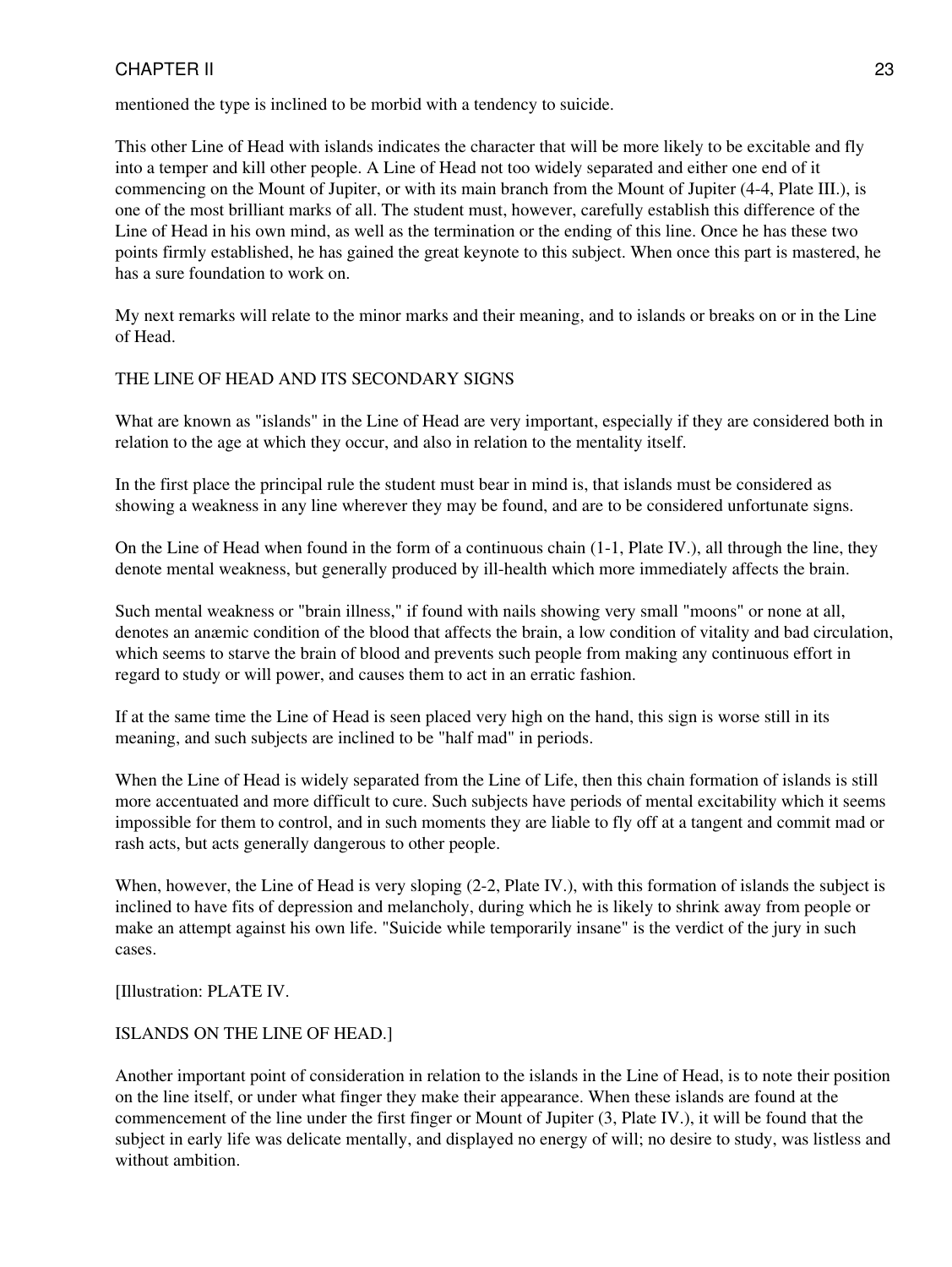Under the second finger on the Mount of Saturn (4, Plate IV.), the subject, on the contrary, is inclined to suffer from severe headaches, morbidness, melancholy, and a tendency for inflammation, especially at the base of the head.

If the line looks weak or frays into little hair lines from this point out, it shows that the subject will never recover thoroughly from this malady.

Under the third finger, the Mount of Sun (5, Plate IV.), an island shows a very curious fact, namely that the person is inclined to suffer from weakness of the eyes and short-sight. If many of these islands are marked it generally foreshadows a still greater tendency to blindness and weakness of the sight.

Islands under the fourth finger, the Mount of Mercury (6, Plate IV.), and the extremity of the Head Line denote weakness of the brain in old age, and a highly nervous worrying disposition. If very badly marked they denote that in the latter part of life the subject may be disposed to insanity proceeding from a worrying disposition, and often from the overstraining of the mental faculties. It will thus be seen that every portion of this remarkable line may be divided into sections to obtain marvellous detail in making predictions for the future.

This line can further be divided, showing with considerable clearness the ages at which troubles or changes in the mentality may be expected.

Under the first finger the period of the life indicated is the first 21 years, the second period contains another section of the three 7's, and lasts until 42 years of age; the third period of 7's which will be found under the third finger indicates the section from 49 to 63, and the fourth section which takes in the remainder of the hand, under the fourth finger, stands for the period from 70 up to the end.

#### CHANGES IN THE LINE OF HEAD

Another extremely interesting point in studying the Line of Head is to take notice of certain changes in its position, or lines either dropping or rising from it, which will also be found to give very remarkable information. For example: if a sloping Line of Head at any point in its track seems to curve or slightly bend upwards (1-1, Plate V.), it indicates that about that period of the person's life some unusual strain will be forced upon him. If this curved line is clearly marked and not interfered with by things that look like blotches in it, the person, although of a completely opposite turn of mind to the practical, will yet rise superior to the occasion, and for the time being will develop a practical or business-like way of looking at things which may even be the very reverse of the nature.

If, however, instead of the curve or bend a fine line is seen leaving the Head Line in an upward direction (2-2, Plate V.), that period will leave a definite mark on the subject's entire character for the remainder of his life. In some cases these fine lines will, after a few years, appear to develop more strongly, and may even become a kind of second Head Line. This would denote that the person continues to cultivate the practical side of his nature that was at that period called into existence.

If one were examining a straight Line of Head and noticed a curve downward or a fine line growing downwards from it (3-3, Plate V.), the natural interpretation of such a mark would be that at that date in the person's career he had become less practical, or for the time being developed the more imaginative qualities of the mentality. In this latter case, curiously enough, it often denotes that the person had at that period of his life become more wealthy or prosperous, and so he was able to develop the artistic side of his nature. It is logical to assume that he could only have done this if the strain in the practical battle had been lessened about that time, but this must only be presumed if, at about the same date, the Sun Line (Plate XV.) were seen clearly marked or suddenly appearing on the hand, then the student can be positive in assuming that at that date greater ease and comfort came into the subject's life and he consequently turned to the more imaginative side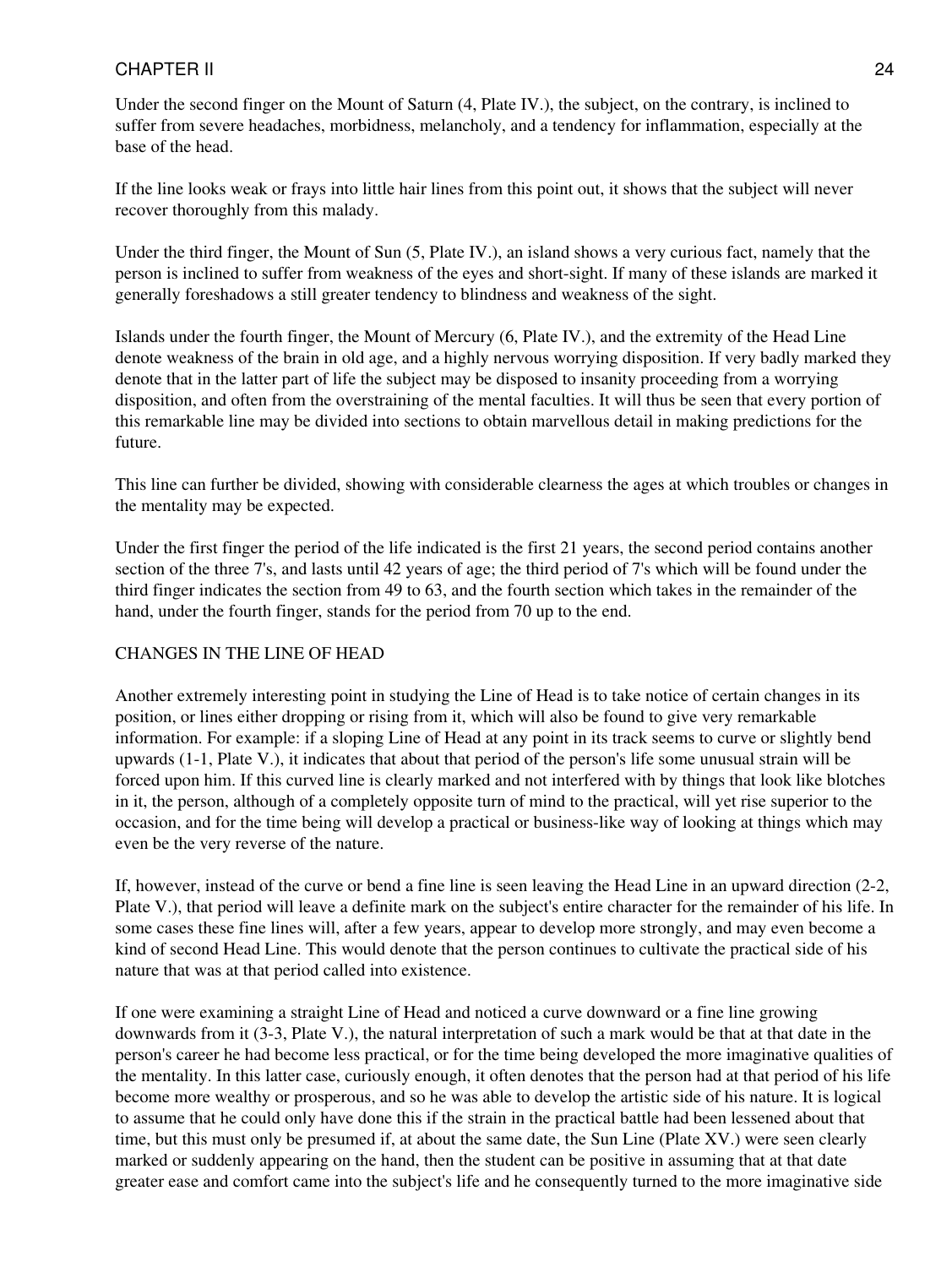of existence.

#### [Illustration: PLATE V.

#### MORE VARIATIONS OF THE LINE OF HEAD.]

If the Line of Head itself should curve upward, especially at the end towards the fourth finger or Mount of Mercury (4-4, Plate V.), it denotes almost without exception that the longer the person lives the more his desire for money and his determination to possess it will become stronger every year.

If the Line of Head apparently partly leaves its natural place, which will be seen by an examination of the left hand, and completely rises as it were to the Line of Heart (5-5, Plate V.), the person will develop an enormous fixity of purpose for some one desire. He will apparently and deliberately control the affectionate side of his nature by his will power, and will stick at nothing to obtain the realisation of whatever his desire may be. If this mark is found on a square thick-set material looking hand, it is a foregone conclusion that the subject has set his determination on some material object, such as wealth, and he will stop at nothing, even crime, in carrying out his aim. If this mark is found on a long hand the object of the ambition is certain to be connected with intellectual power over people and absolute determination to accomplish whatever the purpose of the career may be.

This mark must not be confounded with one clear line running across the hand from side to side (Plate VI.), because in this case the Line of Head has not risen out of its position, but simply denotes tremendous intensity of character, for good or evil as the case may be; such a person would exhibit great power of concentration, and if he concentrated his mentality on any purpose he would unite with it his heart nature. But if he had set his heart or affections on any person, he would unite with that desire the whole force of his mental nature. In this case it is as if these two sides of the mentality, the sentimental and the mental, were linked or in some way united together. Such persons I have always found possess greater intensity of purpose than any other, but I have never found it a very happy mark to possess.

[Illustration: PLATE VI.

#### THE LINE OF HEAD AND THE LINE OF HEART RUNNING TOGETHER.]

In the first place, this peculiar type of person appears to be so rare in life that he seems to have no companions and for that reason has always the feeling of being intensely lonely and isolated from others. He is usually also in every way super-sensitive and easily wounded in his feelings. I have seldom found these people successful, unless when acting alone, but if linked with others by partnership in business, etc., they seem to feel their personality cramped, and the partnership as a rule seldom results happily. In considering this, the student must carefully observe whether this one line across the hand lies across the centre where the Head Line would naturally be, or whether it lies higher up towards the base of the fingers where the Heart Line is generally found. If the former case, one may be sure that it is a question of head and mentality and very little heart; but if the latter, it is a question of more intensity of feeling emotion and affection than of mental intensity.

#### CROSSES AND SQUARES IN CONNECTION WITH THE LINE OF HEAD

Small, sharply-defined crosses in any position just over or touching the Line of Head are generally signs of accidents to the Head itself.

*Under Jupiter* (1, Plate VII.), they usually are brought about by blows caused generally by the subject's desire to rule and to be too dogmatic or tyrannical.

*Under Saturn* (2, Plate VII.), crosses indicate injuries to the head from accidents by animals, blows by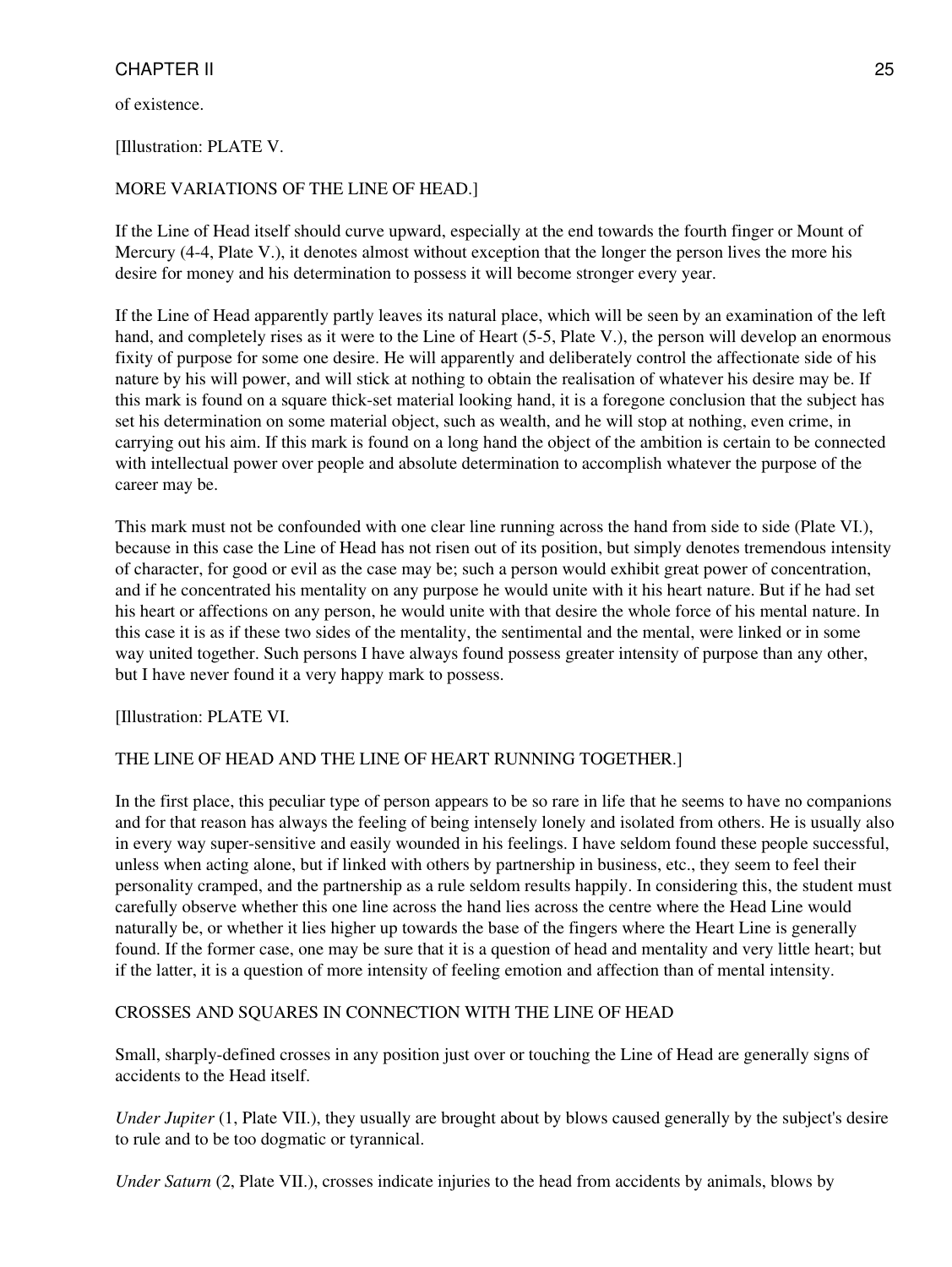treachery, mine explosions, etc., and generally relate to accidents of a treacherous nature.

*Under the Mount of the Sun* (3, Plate VII.), these crosses have been found to relate to accidents to the head from sudden falls, such as the subject striking his head by falling, concussion of the brain, etc.

*Under the Mount of Mercury* (4, Plate VII.), these sharply defined crosses relate to injuries to the head due to accidents generally produced by scientific experiments or some hazardous business venture.

Small defined squares touching the Line of Head (5, Plate VII.), are in all cases signs of preservation, and they relate to the particular qualities of the Mount of the hand under which they are found. (*See* chapter on Mounts, page 140.)

#### DOUBLE LINES OF HEAD

Double Lines of Head (6-6, Plate VII.), are as rarely found as are cases of the single line right across the hand. In all cases where the Double Line of Head stands out distinct and clear as two separate lines, the object will be found to have a dual mentality. He is usually capable of an enormous amount of mental work and is of that class of people who carry out two separate mental lives with success. It is often found with one line joined to the Line of Life and the other rising from the Mount of Jupiter; if such is the case, the interpretation would be that one side of the nature is extremely sensitive and cautious, while the other is self-confident with a great desire to rule or enforce its mental ideas on the world.

[Illustration: PLATE VII.

#### DOUBLE LINES OF HEAD, ALSO CROSSES AND SQUARES.]

Although such a sign as the Double Line of Head gives a remarkable degree of mentality, yet I have always found it a more successful sign to find one clear Line of Head well marked on the hand than the two Lines of Head in any of their positions.

Another form of the Double Line of Head (7-7, Plate VII.), is one where the main line seems to separate about the middle of the hand, and where one branch goes across the hand and the other descends towards the Mount of the Moon. In such a case we get the double mental personality, but one which is more under the control of the will of the subject, whereas the two double distinct lines denote that the two mental personalities seem to act independently one from the other.

It has been considered by many ancient authorities that the Double Line of Head, when found with two distinct lines, is a sign of the inheritance of great riches or power. I have generally found, however, that what it means is, that although the financial results of such a person's life may be either great wealth or power, yet he may inherit it from his mental right and not from his birth right.

#### THE LINE OF HEAD ON THE SEVEN TYPES OF HANDS

There are seven distinct types of hands, bearing in their own way more or less relationship to the Seven Races of Humanity (page 118).

These seven types of hands are as follows:

I.--The Elementary or Lowest type. II.--The Square, also called the Useful or Practical. III.--The Spatulate or Active. IV.--The Philosophic. V.--The Conic or Artistic. VI.--The Psychic or Idealistic. VII.--The Mixed Hand.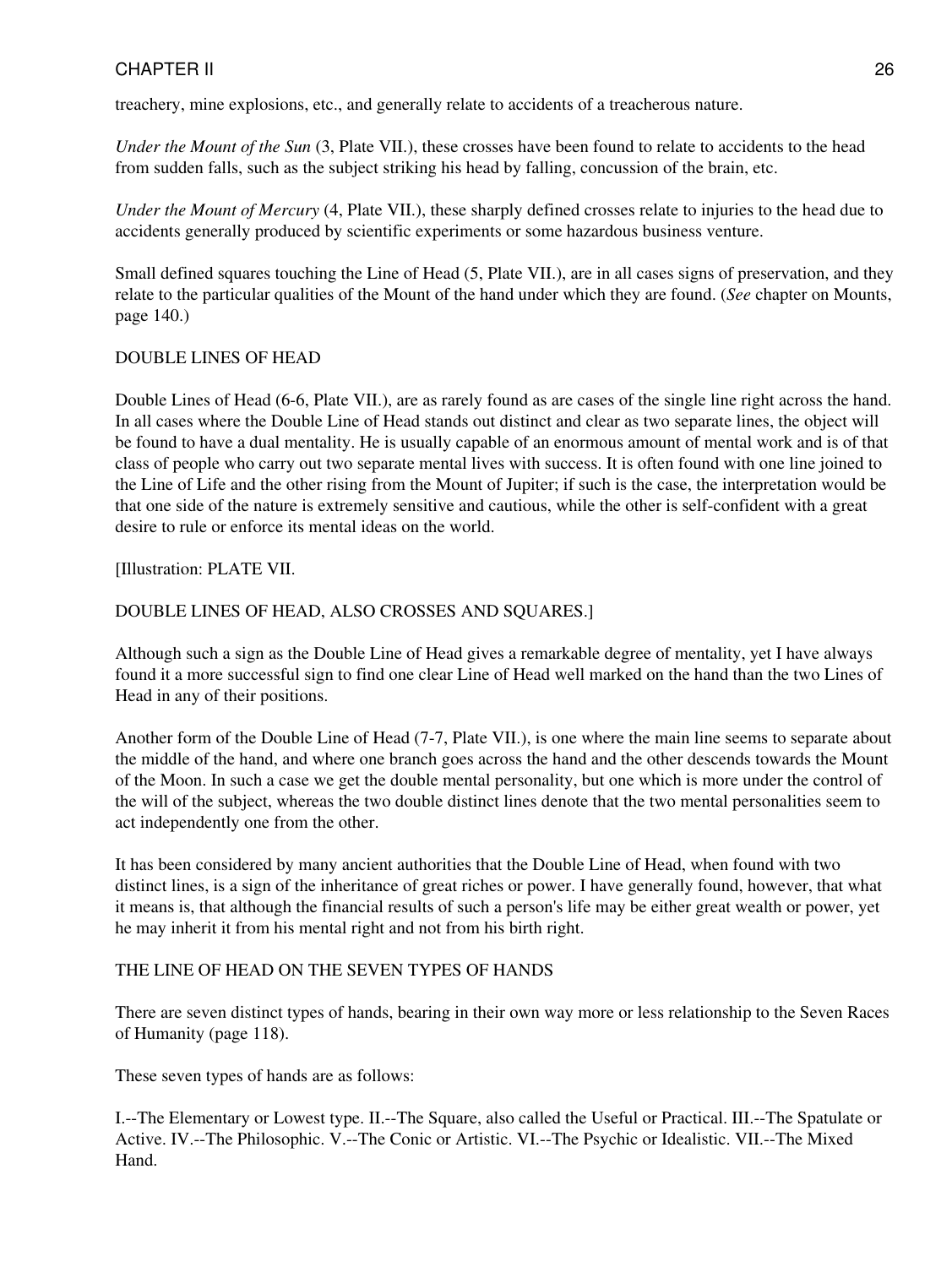As a rule the Line of Head is generally found in accordance with the type of hand on which it is seen, namely, lying straight or what is called "level-headed" on the Square-looking or Practical hand; or sloping, and thus indicating the more imaginative qualities on the Philosophic, Conic, or Psychic types.

Consequently, if it be found on a hand in what may be called opposition to its class, such a Line of Head immediately possesses a greater significance.

For example, if a sloping Line of Mentality were seen on the Square or Practical hand, it would indicate that though the bases of that man or woman's thoughts and plans were of the practical kind, yet they possessed a far greater power of imagination than any casual observer would at first sight give them credit for.

On the contrary, if the Line of Head were found straight or level on the Spatulate, Philosophic, Conic, or Psychic types, it would denote that the person in question was usually level-headed and practical, even in their highest dreams of philosophy or idealistic creations.

On the Elementary hand the Line of Head is usually found short, straight, and coarse-looking, often nothing more than a short deep-set furrow. Consequently, if found long and clear, it would indicate a superior mental development in a coarse brutal or animal nature.

If in a Square-looking hand the Line of Head were found sloping instead of long and straight, it would denote an unusual development of the artistic and imaginative qualities, but always with the practical and logical basis for its support.

On the Spatulate hand the natural indication of the Line of Head is long, clear and sloping, but if found straight or level it would indicate a practical development of the brain endeavouring to set off the active energy and originality indicated by the Spatulate formation.

On the Philosophic type, the hand of the thinker and philosopher, the usual position of the Line of Mentality is long and sloping, but if found straight or level it indicates a mental development of the logical and practical qualities which might not be expected in such a class or type.

The same rules hold good with the Conic and Psychic, but with what is called the Mixed type, the best Line of Head to find would be one, long straight and level-looking, because this class, being a mixture as it were of all the others, would require a practical or level-headed mentality to hold its own amid the mixture of tendencies which the last type personifies.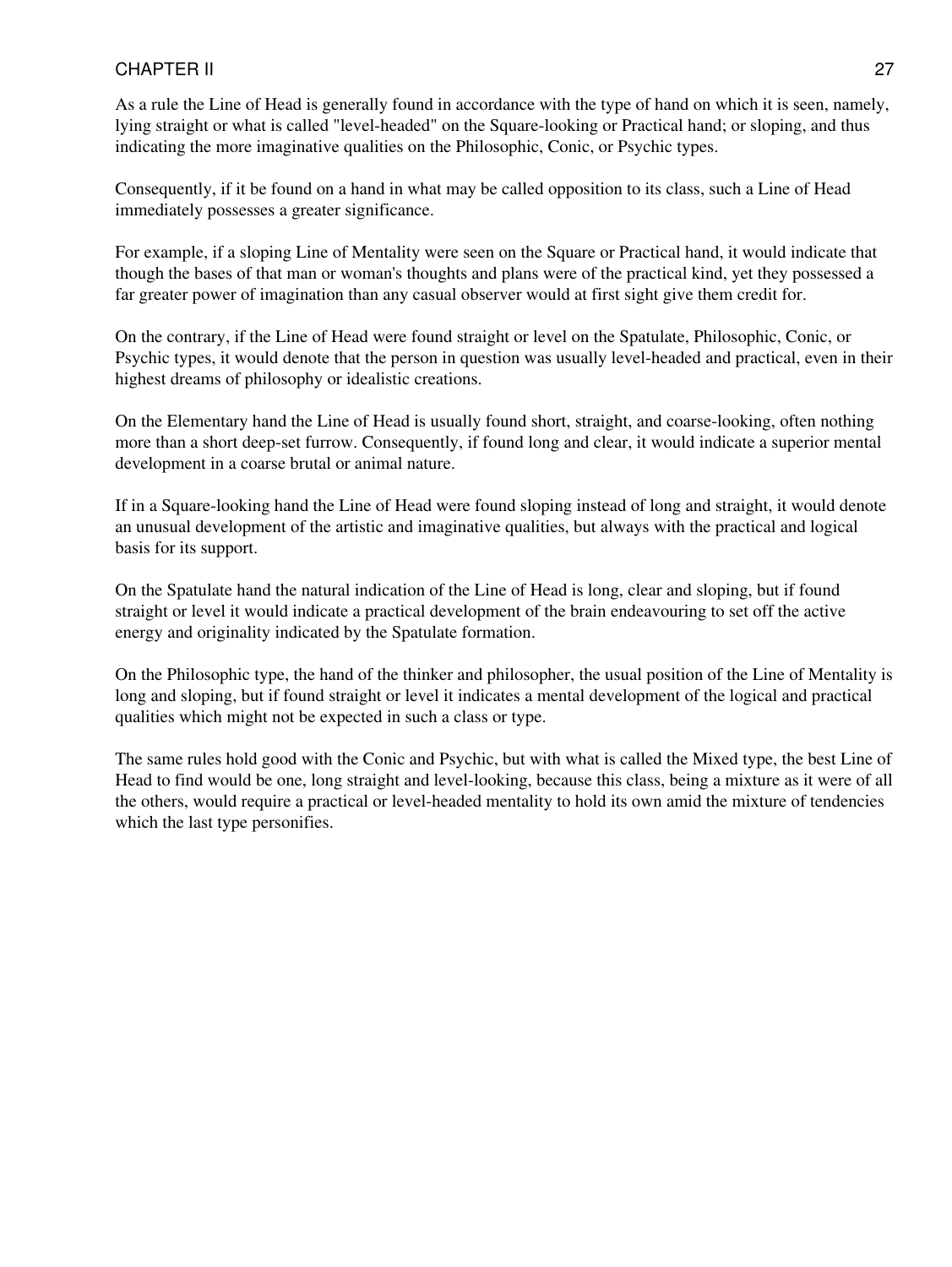### **CHAPTER III**

#### THE LINE OF LIFE AND ITS VARIATIONS

The Line of Life is that line which runs round the base of the thumb and lies directly over a large blood-vessel called the great Palmer Arch (1-1, Plate VIII.). This blood-vessel is more directly connected with the heart, stomach, and vital organs which may have given use to its term "The Vital," as used by the ancients.

It is reasonable to assume that it is this intimate connection with the vital organs of the body which enables it to foretell the length of life from *natural causes*.

If the student will bear this in mind it will make clear and plain to him many difficulties in connection with predictions as to health and disease, and he will follow more easily the following explanations.

The first rules to master are, that to be normal the Line of Life should be long, clearly marked, and without any irregularities or breaks of any kind. Such a formation would indicate length of life, vitality, freedom from illness, and strength of constitution (1-1, Plate VIII.).

Bearing the first observation in mind it will be noticed that as the Line of Life represents the stomach and the vital organs, when well marked the stomach and digestion must necessarily be in a good condition.

[Illustration: PLATE VIII.

#### THE LINE OF LIFE AND SECTIONS OF INFLUENCES FROM THE MOUNTS.]

When made up of little pieces or linked like a chain, it is a certain sign of poor health, weak stomach and lack of vitality.

At this point I must ask the most careful attention to the following rules--which no other book on the subject contains, and which I have not published in any of my other writings, viz.: as the Line of Life seems in every sense to be the representative on the hand of the body or trunk of the man--so the position of these breaks, marks, links, or islands denotes the portion of the body most affected.

Before we go further I must also impress on the student to grasp the fact that every line or sign on the hand plays a dual rôle. By one of their rôles these lines indicate the disease the person is most liable to for the entire run of the life, and in another rôle these lines indicate the date when the illness will reach its greatest gravity.

To explain carefully this strange phenomenon of nature, I have divided this line into sections (*see* Plate VIII.), and although I am not writing on astrology in these pages, yet all believers in that science may be interested to find how wonderfully these twin sciences agree when the comparison is pointed out by an impartial observer such as I claim to be.

In Plate VIII. are shown the Sections of the Line of Life with their various tendencies divided by the mounts at the base of the fingers. This will materially assist the student to comprehend their significance and, together with the influence of the month of birth as set out in the chapters on the Mounts of the Hand (page 140), will enable him to obtain an accuracy on all matters relating to health, diseases, and dangers to the life that up till now has never been attained.

We will now proceed to consider the details as regards the Line of Life itself.

THE LINE OF LIFE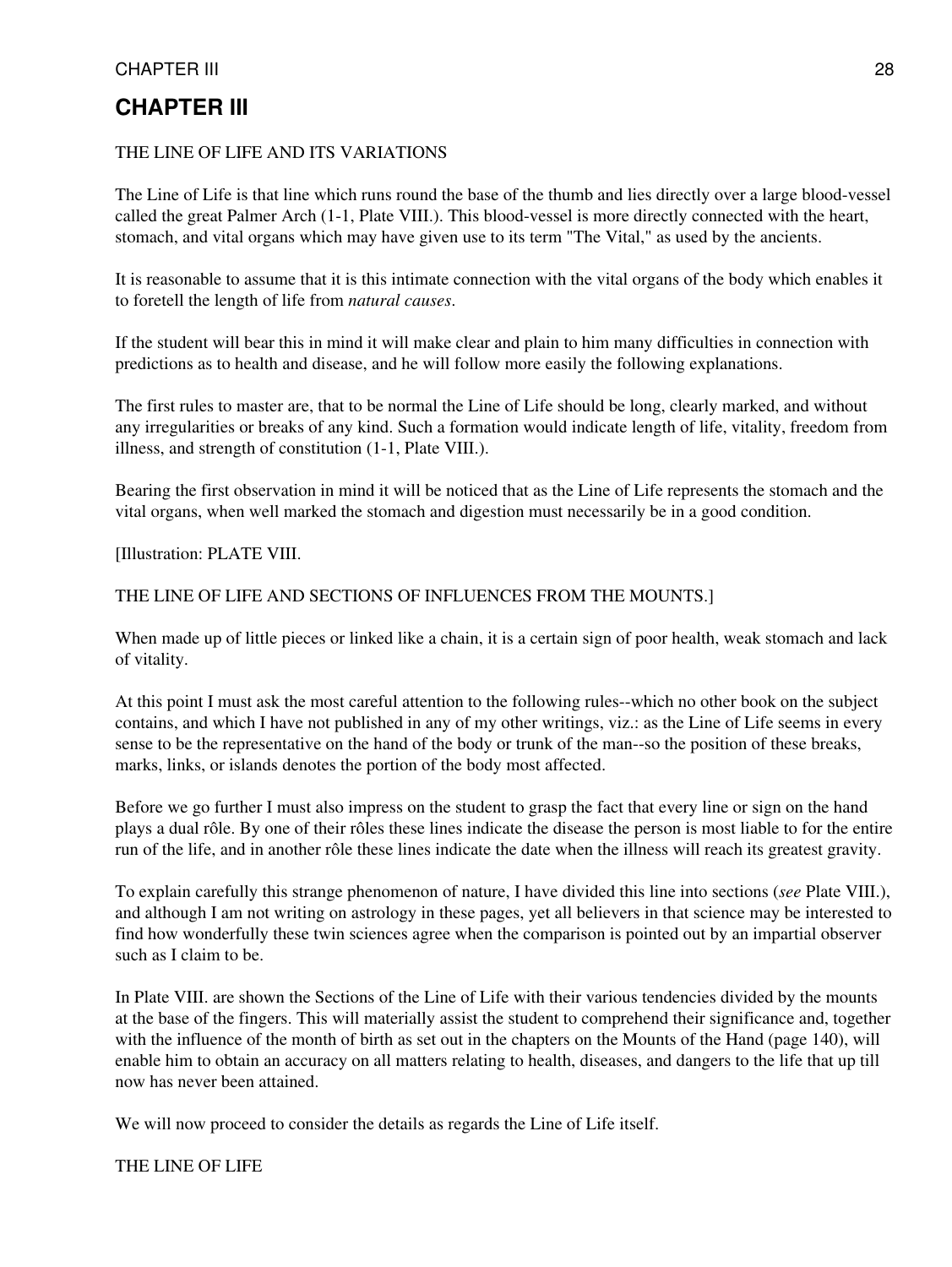It is very important at the outset to consider the qualities of this very important line. In some hands it is broad and shallow on the surface of the hand, in others it is deep and fine; the appearance of this line is very often deceptive, and leads students astray when they have not had their attention called to its appearance.

The broad, shallow Line of Life often leads people to suppose that it is a sign of a very healthy, robust constitution; but, on the contrary, such an indication is not nearly as good a sign as a clear, thin, deep line. The broad Life Line seems to belong to people who have more robust animal strength, whereas the finer line relates to people who have more nerve or will-force. Under any strain of ill-health, it is the finer line that will hold out, whereas the broad-looking line has not the same resisting force.

Very broad lines on the hand denote more muscular strength than will power, and I cannot impress this difference too strongly on the minds of my readers. If the line is made of chain formation (1-1, Plate IX.), it is a sure sign of a tendency to bad health, and especially so if the hand be soft. The same marks on a hard, firm hand would not indicate as much delicacy, because hard, firm hands denote in themselves a robust constitution.

Another important point to consider is, whether the Line of Life goes straight up to the side of the Mount of Venus and narrows that Mount (2-2, Plate IX.), or whether it forms a well-defined curve or semicircle out into the palm (3-3, Plate IX.). In the first case it indicates a naturally more delicate constitution, and less force of animal magnetism. This explanation will be readily understood by readers when I again call their attention to the fact that one of the most important blood-vessels going from the body to the hand is called the Great Palmer Arch, which carries the blood up to the hand towards the root of the thumb, and carries the circulation back on the other side of the Arch almost underneath the Line of Life. It will, therefore, be seen that people who have a weaker constitution are more likely to have this Great Palmer Arch narrower in construction than those who have a robust constitution and strong circulation of the blood. This is the reason why, when the Mount of Venus is large and wide on the hand, it gives rise to the idea that it indicates a more passionate animal nature than when this mount is thin and narrow.

[Illustration: PLATE IX.

#### THE LINE OF LIFE AND ITS VARIATIONS.]

While speaking on this particular point, I must also call attention to the fact that when the Line of Head is curved downwards instead of running straight across the palm, that it seems to be more attracted to the qualities indicated by the Mount of Venus and gives more to the imaginative, romantic nature, showing a greater tendency to fall in love, than with people who possess the Line of Head running straight across the hand, as if it were not attracted to the qualities indicated by the Mount of Venus. It will thus be seen that every point of this study bearing on character can be reasoned out from a logical standpoint. This places the study upon a higher foundation than when it is considered purely from the superstitious standpoint with which it has so long been associated.

If the Line of Life is seen to rise high on the hand towards the Mount of Jupiter (4-4, Plate IX.), the subject has more control over himself, and his life is more governed by the ambitious side of his nature. When, however, the Line of Life rises lower down on the palm, more from the Mount of Mars (5-5, Plate IX.), it gives less control over the temper. When this sign is noticed, especially in the case of young persons, it will be found that they are more quarrelsome, more disobedient, and have less ambition in connection with their studies.

#### ASCENDING LINES

When the Line of Life is found with a number of ascending lines, even if they are small, it denotes a life of greater energy; and the dates at which these lines ascend from the Line of Life may always be considered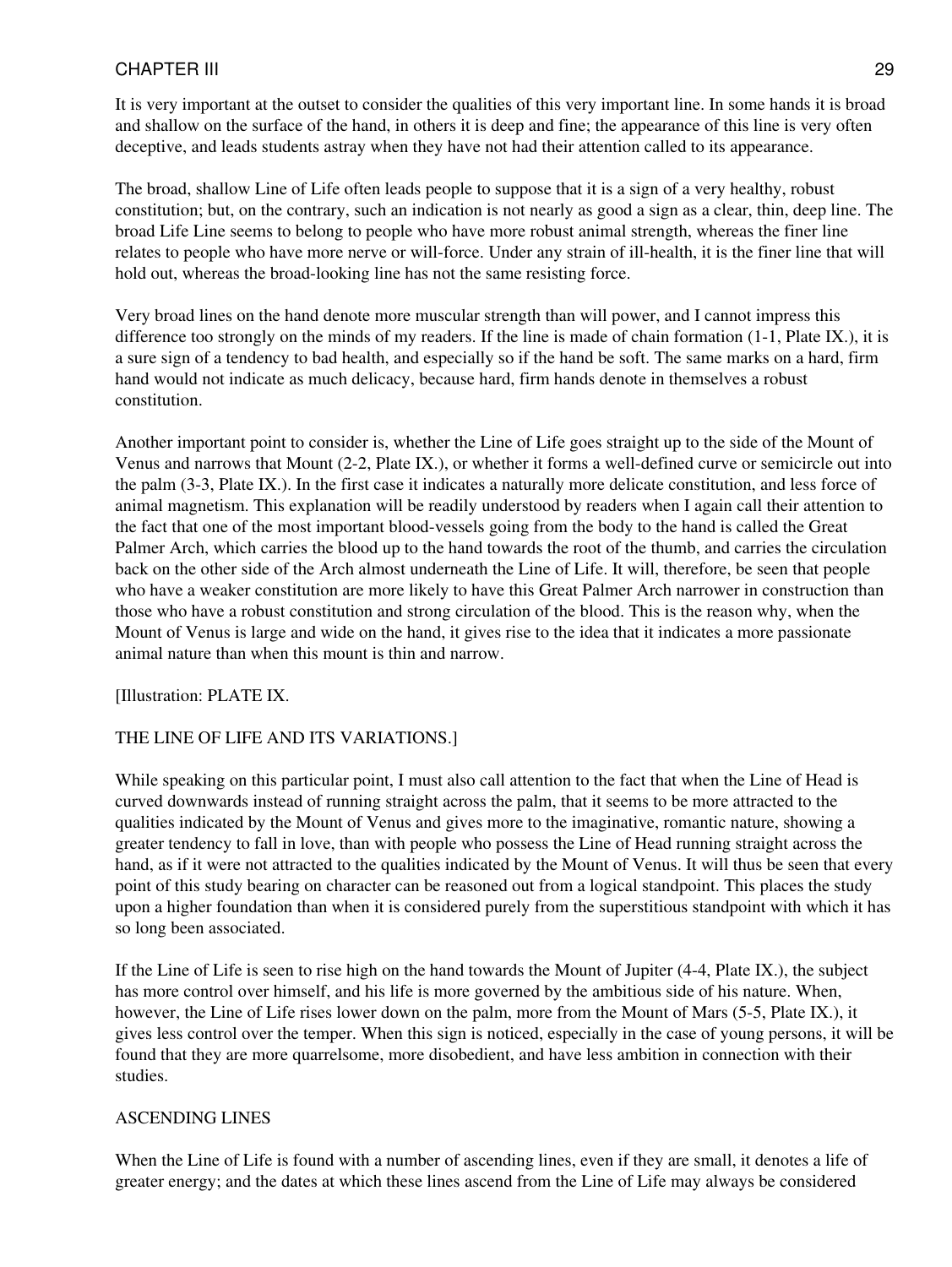points at which the subject has made a particular effort towards whatever may have been the special purpose of his destiny at that moment. When these lines are seen ascending towards or on the Mount of Jupiter (1-1, Plate X.), it indicates the desire and ambition to rise in life, especially in some way that would give the subject control or authority over others. If one of the lines be found partly arrested or stopped at the Line of Head (2-2, Plate X.), it indicates that the subject has by some mental error of judgment or stupidity, broken or prevented the effort, which started well, from reaching a successful termination. If one of these lines reaches and stops at the Line of Heart, it indicates that the affections have, or will, interfere with the subject's special effort in whatever direction this line indicates. If one of these lines crosses and joins the line of Fate (3-3, Plate X.), it indicates and gives two distinct dates which are very curious in their meaning. The first date it gives is when this line leaves the Line of Life on its way towards the Line of Fate. The date of this start towards the Line of Fate will be given on the Line of Fate itself, right opposite where this line begins to grow from the Line of Life. This mark will denote that the subject has made a determined effort at that moment in his career to make his own destiny, and to break free from the circumstances or people that surround him or tie him down.

It is always a successful sign when this line is found to join the Line of Fate, especially if the Line of Fate looks stronger at or about this point of the junction.

The second date is given at the period in the Line of Life when one is reading down the Line of Life itself. The singular point about this is that a repetition of circumstances will be found to occur in the destiny. Suppose, for example, one saw this line going towards the Fate Line at twenty-six years of age--a circumstance or repetition of the occurrence will be found to occur at almost double that age, namely, fifty-two years of age, which would give a more or less exact date of this occurrence when reading the Line of Life. As an illustration to help the reader I may say that I have generally found that this mark will indicate that the subject has, in the first instance, broken free from some tie at an early date, and that a similar occurrence will take place at the second date, viz., late in life, when again the subject seems to break free from some tie, and goes out more into the world for himself.

This curious sign very often helps in deciding matters as regards marriage. The man, or woman, will apparently assert his independence more, and leave the ties of home life, and again go out in the world and fight the battle for himself, as he did in the earlier part of his existence, when he probably left his parents' influence and forged ahead for himself.

When the ascending line is seen crossing over towards the Mount of Saturn, and running as an independent line not joined to the Line of Fate (6, Plate X.), it will be found that the subject has carried out a kind of second fate. The date when this line left the Line of Life will give the first date of its commencement, *i.e.*, opposite it on the Fate Line. If the line be a good one it would give its second date when reading down the Line of Life, where, if the line were good, it carried out this second fate to a successful culmination.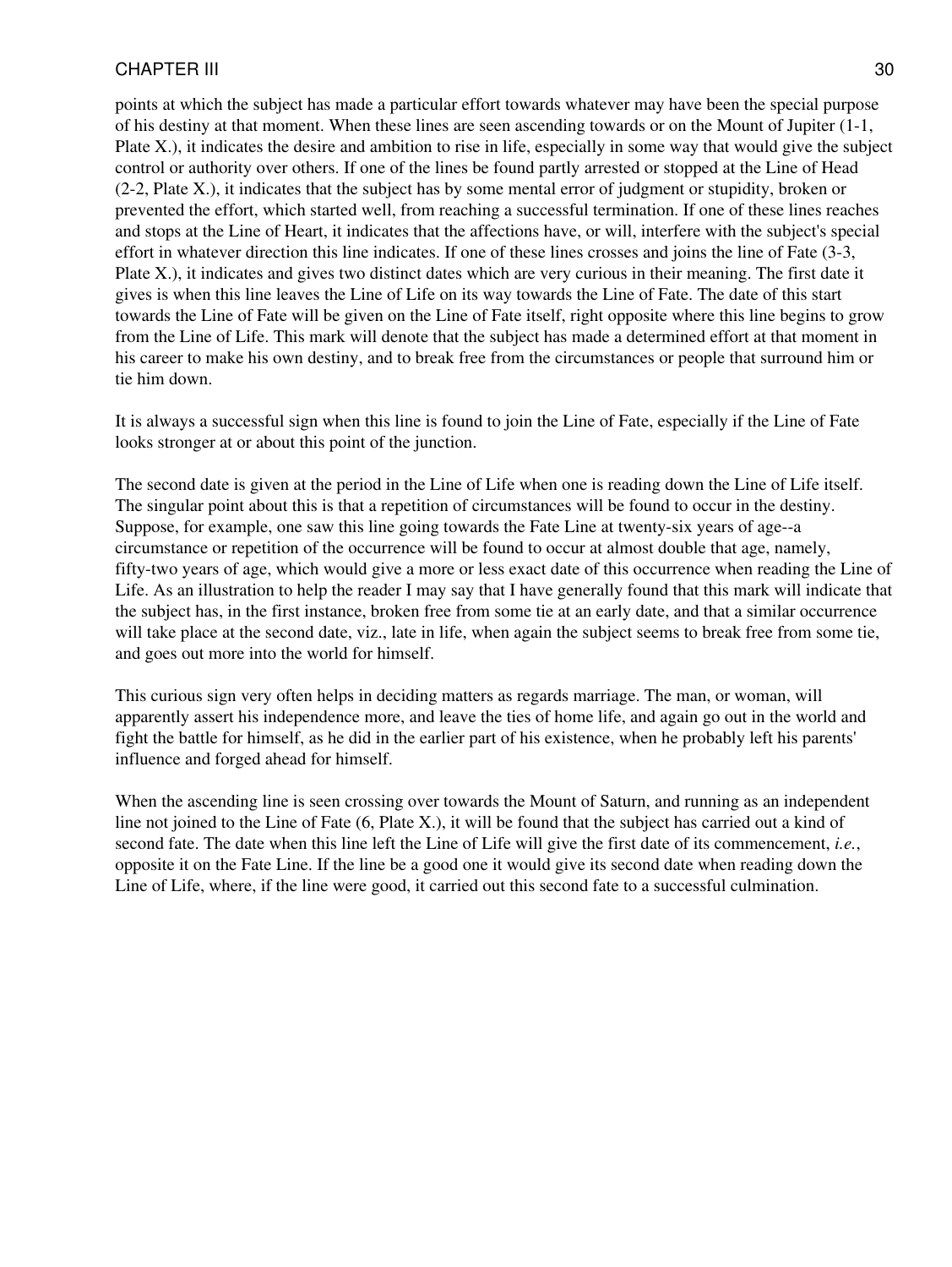## **CHAPTER IV**

#### THE LINE OF MARS OR INNER LIFE LINE

What is called the Line of Mars is that line that is found only on some hands encircling the Mount of Venus and inside the Line of Life.

This Line, which rises on the Mount of Mars, from which it derives its name, when found clear and strong appears to back up and reinforce the Line of Life (4-4, Plate X.). It indicates great vitality, power of resistance to illness and disease, and is not found on all hands.

It is an excellent sign on the hands of soldiers, or in connection with all persons who follow a dangerous calling.

All breaks or bad marks indicated on the Line of Life are minimized on the hands that have this Inner Life Line, or Line of Mars.

As its name implies, in character it denotes a robust and rather fighting disposition, a person naturally inclined to rush into dangers and quarrels, and if deeply marked and reddish in colour it increases all indications of accidents and dangers shown on other parts of the hand.

When a branch seems to shoot off from this line and runs on to the Mount of Luna (5-5, Plate X.), it foreshadows restlessness and an intense craving for excitement. With a weak-looking Line of Mentality it is a sure sign of a craving for drink and intemperance of all kinds, and at the point where it breaks through the Line of Life, it generally indicates death brought on by the intemperance this mark foreshadows.

[Illustration: PLATE X.

#### THE LINE OF LIFE, THE LINE OF MARS, AND OTHER SIGNS.]

It is generally found on short, thick-set square hands or short hands, but when found on a long, thin, and narrow palm, it indicates great vitality and resistance to disease, a nervous, highly-strung, and rather irritable disposition.

Any broken Life Line with this Line of Mars behind it may indicate great danger of death where the break appears, but a danger that will be overcome through the vitality indicated by this Inner Life Line or Line of Mars.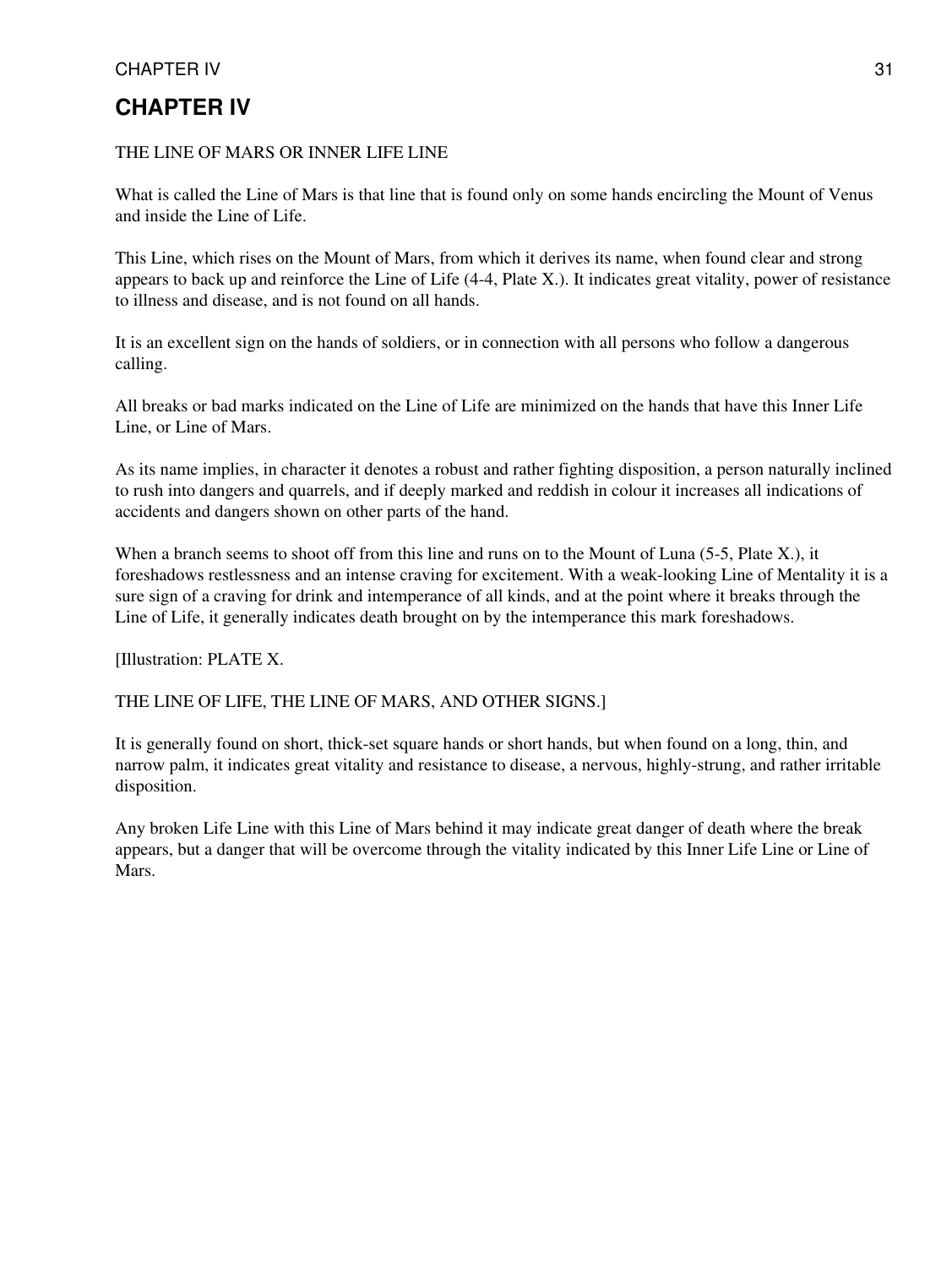# **CHAPTER V**

#### THE LINE OF DESTINY OR FATE

The Line of Destiny, otherwise called the Line of Fate (1-1, Plate XI.) is naturally one of the most important of the principal lines of the hand.

Although one may never be able to explain why it is, this line undoubtedly appears to indicate at least the main events of one's career.

It may be found on the hand even at the moment of birth, clearly indicating the class of Fate or Destiny that lies in the far distant future before the individual.

In some cases it may look faint or shadowy, as if the path of Destiny were not yet clearly defined, while in other instances almost every step of the road is chiselled out with its milestones of failure or success, sorrow or joy, as the case may be.

That some human beings seem to be more children of Fate than others has been admitted by almost all thinkers, but why they should be so has been the great question that baffles all students of such subjects.

There are some who appear to have no Fate, and others who seem to carve their Destiny from day to day.

I have seen hundreds of cases where every step of the journey was indicated from childhood to the grave; others where only the principal changes in the career were marked in advance. There are, again, others where nothing seemed decided, and where the events indicated by the Line of Fate appeared to change from year to year.

The why and wherefore of such things may be impossible to fathom, but there are so many mysteries in Life itself that one more or less does not seem to matter.

Some of the greatest teachers and philosophers have come to the conclusion that Fate exists for all. In the 17th Article of Religion in the Episcopal Church it is stated, and in no uncertain manner, that "Predestination to life is the everlasting purpose of God." All through the Bible the Destiny of nations and of men is clearly laid down, and from the first chapter of Genesis to the last page of Revelation the trials, tribulations, and pathway of the Jews was prophesied and predicted ages in advance.

Thousands of years before the birth of Christ, it was foretold in Holy Writ in what manner He should be born, and in what manner He should die. It was predicted that a Virgin should conceive and that a Judas should betray, and that both were necessary "that the Scriptures might be fulfilled."

In more recent ages thousands and thousands of predictions have been fulfilled, and all point to some mysterious agency that underlies the purpose of humanity, and that nothing from the smallest to the greatest is left to blind chance.

It may be that the Soul--in being part of the Universal Soul of all things--*knows all things*, and so through the instrumentality of the brain writes its knowledge of the Future in advance.

To the mysteries of the mind there are no limits. Medical science has, in late years, gone so far as to prove that there must be an advance growth or change in the brain cells years before action or change in character become the result of such development. For all we know, every deed in our careers is the result of some such mental change, and as there are more super-sensitive nerves from the brain to the hand, it may then follow that such changes and subsequent actions in our lives may be written in our hands even long years in advance.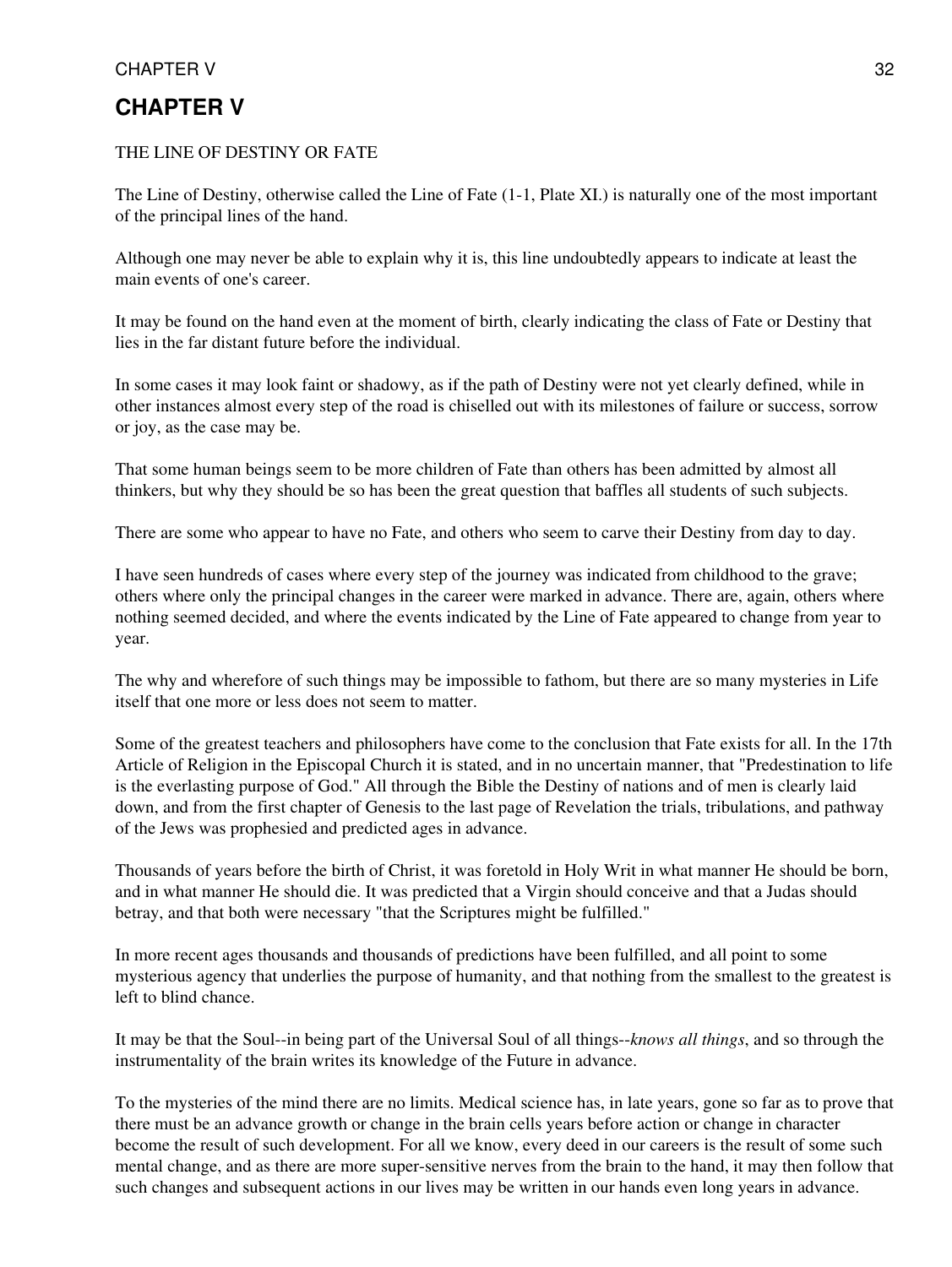It may be, then, that to all living beings there is a Destiny "that shapes our ends, rough hew them as we will."

I would, however, humbly suggest that each of us endeavour by knowledge to find what our Fate may be, and like loyal workmen accept whatever the task should prove, and so carry it out to the utmost of our ability, willing to leave the final result to the Master that thought fit to employ us in the working out of His design.

All such questions as these the student of this subject must settle in his own mind, for when he or she once broaches this study of Fate, he will be assailed on all sides, and the student must be prepared to give "an answer for the faith that is in him."

In studying the hand it will be found that the Line of Fate may rise from the following distinct positions:

It may rise from and out of the Line of Life (2-2, Plate XI.), straight up from the wrist (1-1, Plate XI.), from the Mount of the Moon (3-3, Plate XI.), or from the middle of the palm.

The following is the meaning of these principal positions:

#### RISING FROM THE LINE OF LIFE

Rising from the Line of Life (2-2, Plate XI.), the subject's success will be made by personal effort and merit; the early years of such a Fate will be cramped and difficult; circumstances and the early surroundings will not be favourable, and such people will be greatly hampered or sacrificed to the wishes and plans of their parents or relatives. If the Line of Fate, however, should run on clear and strong from where it leaves the Line of Life, then the subject will overcome all such difficulties and win success by his own personal effort and merit, and not depend on what is termed luck at any time in the career.

Another striking and important point is that the date or years marked on the Line of Fate of such a breaking out into the palm, will be found to coincide with the year in the subject's life in which he asserted his independence or launched out into what he more particularly wanted to do. (*See* also end of chapter on Time, page 112.)

In any case this date as indicated will be found to be one of the most important in his career.[1]

[1] For how to obtain dates and years *see* Chapter XIX.

#### RISING FROM THE WRIST

When the Line of Fate rises from the Wrist (1-1, Plate XI.) and goes straight up the centre of the palm to the Mount of Saturn, provided at the same time the Line of Sun (4-4, Plate XI.) is found well marked, luck, brilliance, and success will attend the Destiny, and extreme good fortune may be anticipated.

#### RISING FROM THE MOUNT OF THE MOON

Rising from the Mount of the Moon (3-3, Plate XI.) the Fate will be more eventful, changeable, and largely depending on the fancy and caprice of other people.

[Illustration: PLATE XI.

#### THE LINE OF DESTINY AND ITS MODIFICATIONS.]

If such a line be found joining the Line of Heart (1-1, Plate XII.), it foretells a happy and prosperous marriage, but one in which idealism, romance, and some fortunate circumstances play their rôle, and one which results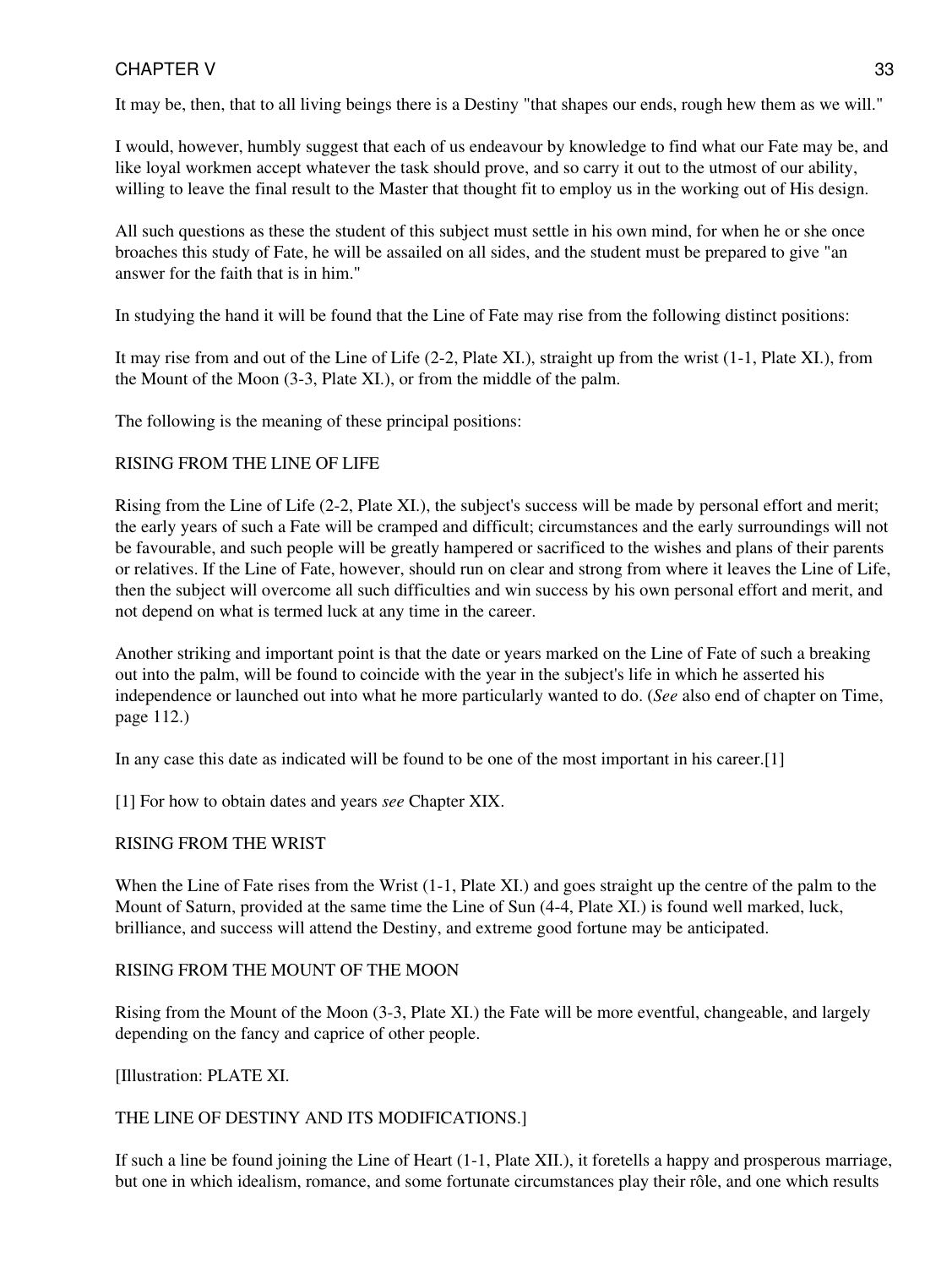more from the caprice or fancy of the person of the other sex.

If the Line of Fate be itself straight but with a line running in and joining it from the Mount of the Moon (5-5, Plate XI.), it indicates that the influence of some outside person has helped the subject's Fate, and it is generally an indication of the influence of another sex to the one on whose hand it appears.

When this line of influence from the Mount of the Moon does not, however, blend with the Fate Line (2-2, Plate XII.), it denotes that the other person's life will always remain distinct, and the influence will last only for the length of time that it runs by the side of the subject's Fate.

When this influence line cuts the Line of Fate and, leaving it, travels on for some distance towards the Mount of Jupiter (3-3, Plate XII.) it tells that the person whose influence it denotes will only be attracted to the subject by personal ambition--that this person will use the subject for the furthering of his own aims and ambitions, and will desert the subject when she is of no further use. This is more commonly seen on the hand of a woman than on that of a man.

If the Line of Fate ascending the hand sends an offshoot from it on or towards any of the Mounts, such as to Jupiter, the Sun, or Mercury, then the Destiny will be more largely associated with the quality that the Mount it approaches symbolises.

For example: If such a line be seen approaching or going towards Jupiter (6-6, Plate XI.) it denotes responsibility, power of command over others, or some high position which will commence to be realised from the date when the offshoot leaves the Line of Fate. If such a mark continues its course and finishes on the Mount of Jupiter, it is one of the most magnificent signs of success that can be found for that particular aim or purpose.

[Illustration: PLATE XII.

#### THE LINE OF DESTINY AND ITS VARIATIONS.]

If this offshoot ascends towards the Mount of the Sun (7-7, Plate XI.) the success will be in the direction of riches and public life, which will give great publicity or renown; this is also a magnificent sign of success.

If the offshoot goes towards the Mount of Mercury (8-8, Plate XI.), the success it indicates will be more in the direction of some special achievement either in science or commerce.

If the Line of Fate itself should not ascend towards its habitual position on the Mount of Saturn, but, instead, run up towards or on to any other Mount, then the whole effort of the life will be tinged with whatever quality that particular Mount signifies. Such an indication must not, however, be considered as the certain or sure sign of success as when the Line of Fate keeps to its own place and sends branches to some particular Mount.

When the Line of Fate ascends the hand without branches and runs like a lonely path up and on to the Mount of Saturn, such a person will be like a child of Fate chained to an iron road of circumstances. It will be impossible for him to avert the trials of his Destiny or mitigate them in any way. He will receive no help from others, and little will ever happen except to bring him sorrow or tragedy. Such a mark of Fate through the hand must never be considered as "a good line of Destiny."

To have a really good Line of Fate it should not be too heavily marked, but just clear and distinct, and, above all, be accompanied by a Line of Sun in some form or other.

If a Line of Fate run over the Mount of Saturn and up into the base of the finger, it is an unfortunate sign, as everything the subject undertakes will get out of his control, and he will not apparently know how or when to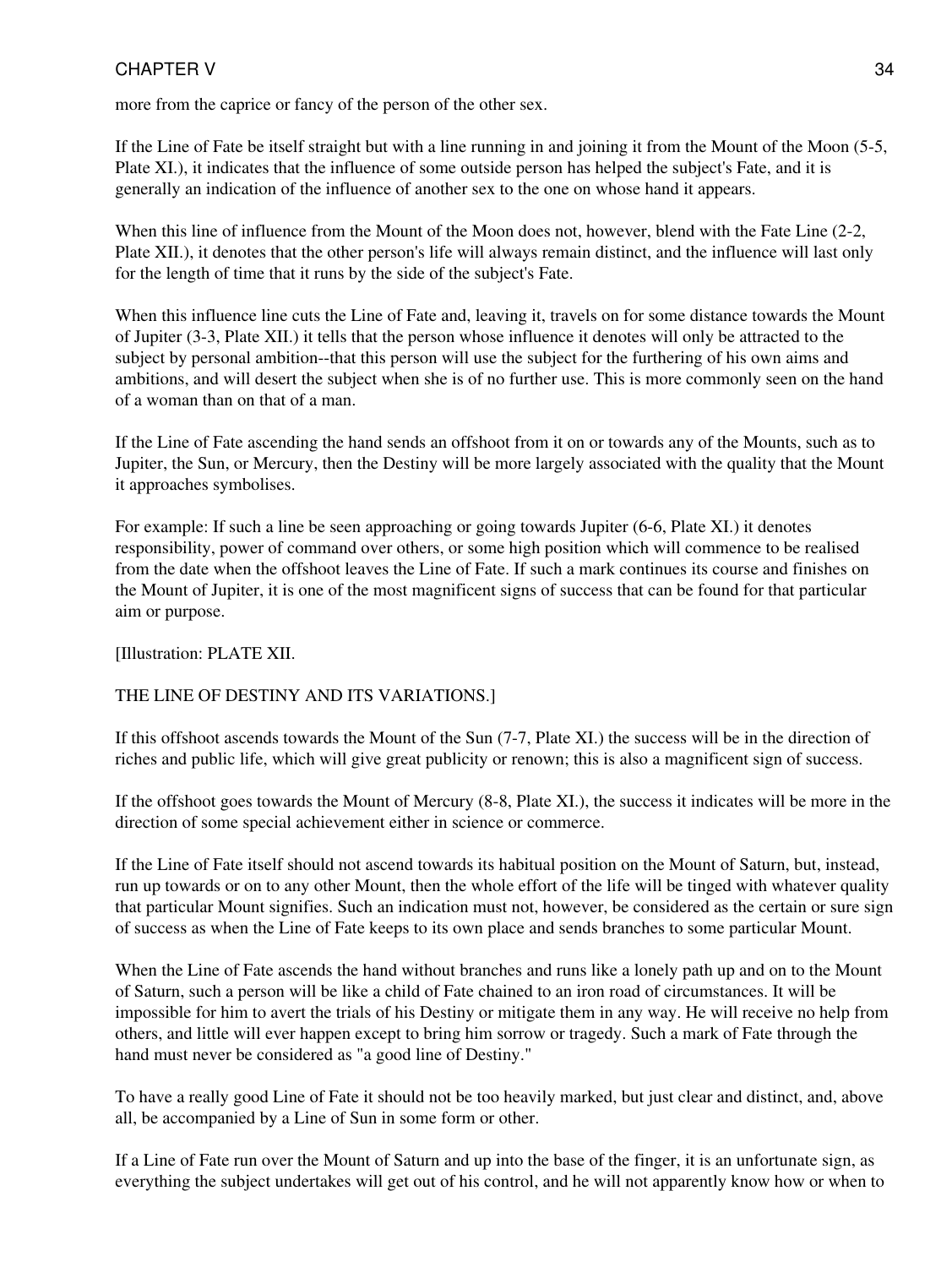stop in whatever he takes up.

When the Line of Fate appears to be stopped by the Line of Heart, the career will always be ruined through or by the affections being badly placed.

When, however, it joins the Line of Heart and they together ascend the Mount of Jupiter (1-1, Plate XII.), the subject will have happiness through his affections and will be helped by love and affection to attain his highest ambitions. He will also be extremely lucky through the friendship and love of those he meets, and will be greatly benefited and helped by others.

When the Line of Fate appears to be stopped by the Line of Head (4-4, Plate XII.), it foretells that his career will be spoiled by the subject's own stupidity or mental foolishness.

#### RISING FROM THE MIDDLE OF THE PALM

When the Line of Fate only makes its appearance far up in the centre of the palm, in what is called the Plain of Mars, it indicates a hard early life and that the subject must always have a hard fight to gain his ends; but should the Line ascend clearly and strongly from the Plain of Mars and have a branch to or on towards the Mount of the Sun, such a person will be the architect of his own fortunes, and without help or assistance will win success and fortune by his own personal hard work and merit.

When the Line of Fate rises from the Line of Head and when it is well marked, everything will come to the subject late in life and only then by his own brains.

When the Line of Fate is seen with one branch on the Mount of Venus and the other on the Mount of the Moon (1-2, Plate XIII.) it indicates a career of romance and passion, by which the whole of the Destiny will be swayed.

When the Line of Fate itself rises inside the Life Line on the Mount of Venus (2-2, Plate XIII.), passionate love will affect the whole career, and such persons, it will be found, usually place their affections on impossible people or on those who are in some way tied up by marriage or who otherwise are unable to gratify the love that the other person demands. This is a most unlucky sign for affection to find in the hands of a woman.

[Illustration: PLATE XIII.

#### THE LINE OF DESTINY AND ITS MODIFICATIONS.]

When the Line of Fate is broken or made up in little bits, the career will be found full of troubles, breaks, and nothing that one gets will last long enough to bring any settled or continuous success.

A break in the Fate Line is not always a bad sign to have, provided that one side begins before the other ends; in such a case it foretells a complete change in surroundings and position, and if the new line looks good and straight it will be found to mean that the change will bring about an advancement in position commencing at the date when the second line first makes its appearance.[2]

[2] For dates on the Line of Fate *see* Chapter XIX.

#### INFLUENCE LINES

When any small line joins the Fate Line or goes on with it as an attendant line, such a mark usually indicates marriage at the date when these lines join (3-3, Plate XIII.). If, on the contrary, these lines do not join,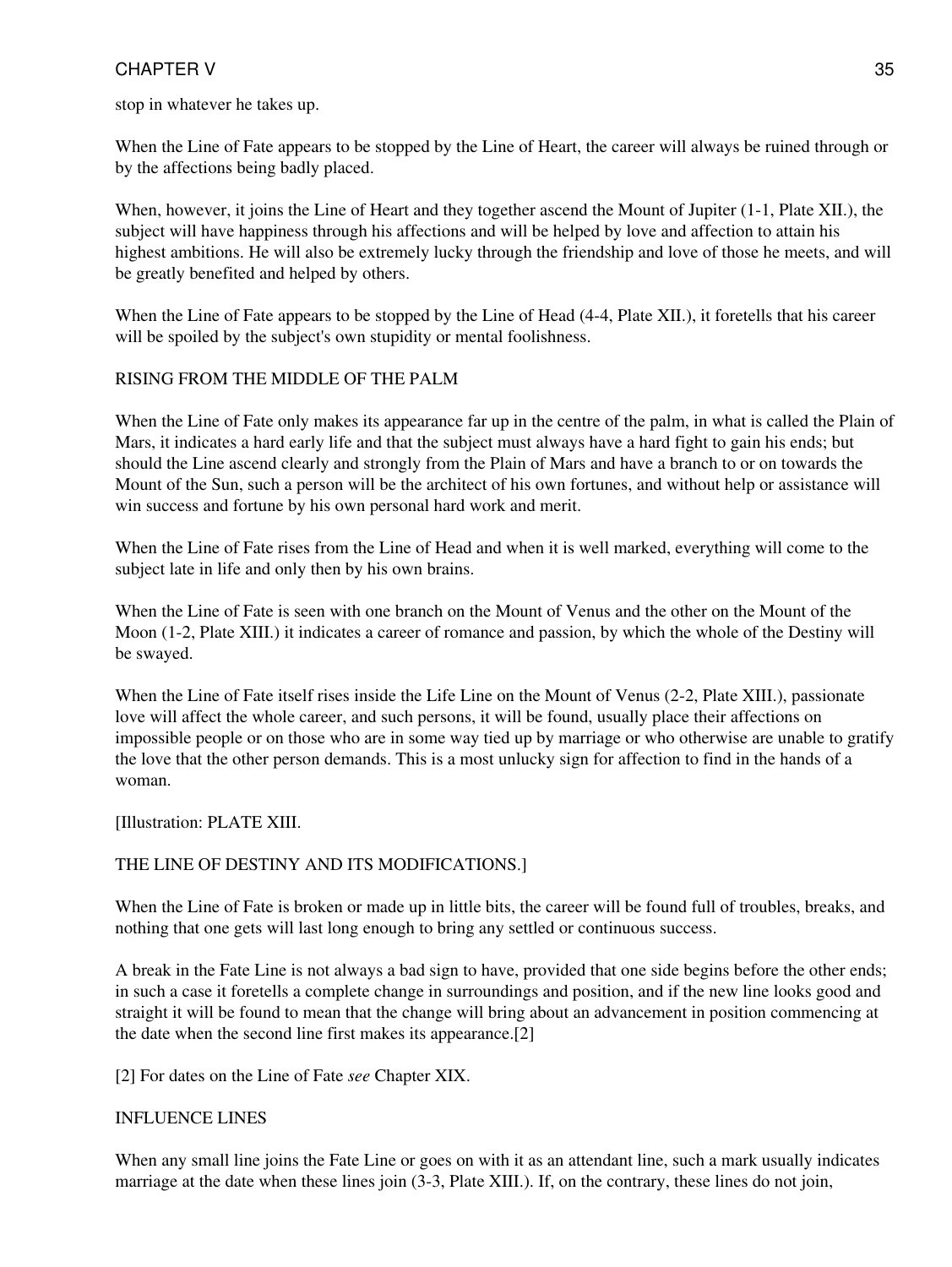marriage with the person is not likely to occur although the affection and influence will be present in the career.

When one of these influence lines appears by the side of the Fate Line and crosses through it towards or on to the Mount of Mars, it indicates that the influence thus shown will turn to hate and will injure the career of the person on whose hand it is found (1-1, Plate XIV.).

#### DOUBLE LINES OF FATE

When the Line of Fate is itself double (2-2, Plate XIV.), it is a sign of what is called "a double life," but if, after running side by side for some length these two lines join or become one, it foretells that "the double life" has been caused by some great affection, that circumstances prevented a union, but that the preventing cause will be removed at the point where these two lines join.

When, however, a double Line of Fate is clearly marked, especially if they incline towards different mounts of the hand, such a mark indicates that two careers would be carried out simultaneously--one perhaps as a hobby and the other as the principal career.

When the Line of Fate is extremely faint or just barely traced through the palm, it will be found to indicate a general disbelief in the idea of Fate and Destiny. It is often found on the hands of very materialistic persons, those who rebel against the idea that they are governed in any way by Fate or by any power save themselves.

When this is found, and at the same time a good clear Line of Head, such people will be sure to win success by their mentality alone, but the details of their destiny will not be able to be told, and one must content oneself with chiefly describing their characteristics, peculiarities, etc.

When no Line of Fate whatever is found and only a very ordinary Line of Head, then there will be nothing very particular to say about the Destiny; such people, as a rule, lead very colourless lives, nothing seems to affect them much one way or the other, and they will be found to have very little purpose to illumine the drab monotony of their existence.

An island (3, Plate XIV.) is an extremely bad sign to find in the Line of Fate.

When found at the very beginning of the line (4, Plate XIV.) it indicates some mystery regarding the commencement of such careers, such as illegitimate birth.

[Illustration: PLATE XIV.

THE LINE OF DESTINY, ISLANDS, AND OTHER SIGNS.]

An island, when found on a woman's hand connecting the Fate Line with the Mount of Venus, is an almost certain indication of her seduction (5, Plate XIV.).

An island in any part of the Plain of Mars indicates a period of great difficulty, loss in one's career, and in consequence, generally loss of money (3, Plate XIV.).

An Island on the Fate and Head Lines together means loss also, but more brought on by the person's own stupidity or lack of intelligence (6, Plate XIV.).

An island over the Fate and Heart Lines indicates loss and trouble connected with affairs of the heart or brought about by the affections.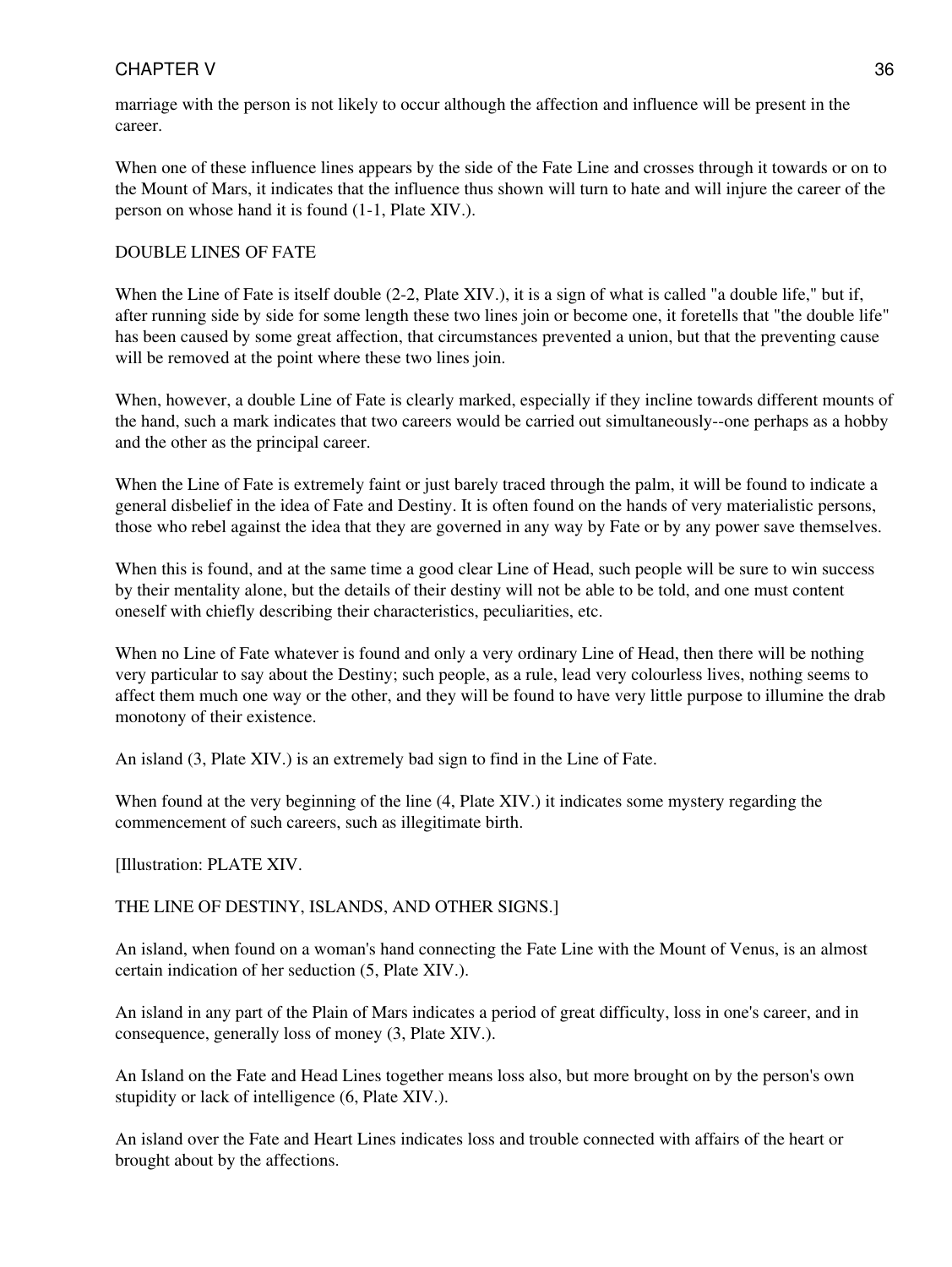#### CHAPTER V 37

An island on the Mount of Saturn or towards the end of the Line of Fate (5, Plate XIV.) foreshadows that the career will finish in poverty and despair.[3]

[3] For more details concerning the meaning of "islands" in general, *see* Chapter XV.

When the Line of Fate finishes suddenly with a cross, some great fatality may be expected, but when the cross is found on the Fate Line and on the Mount of Saturn, the ending of such a Destiny will be some terrible tragedy, generally one of public disgrace and public death.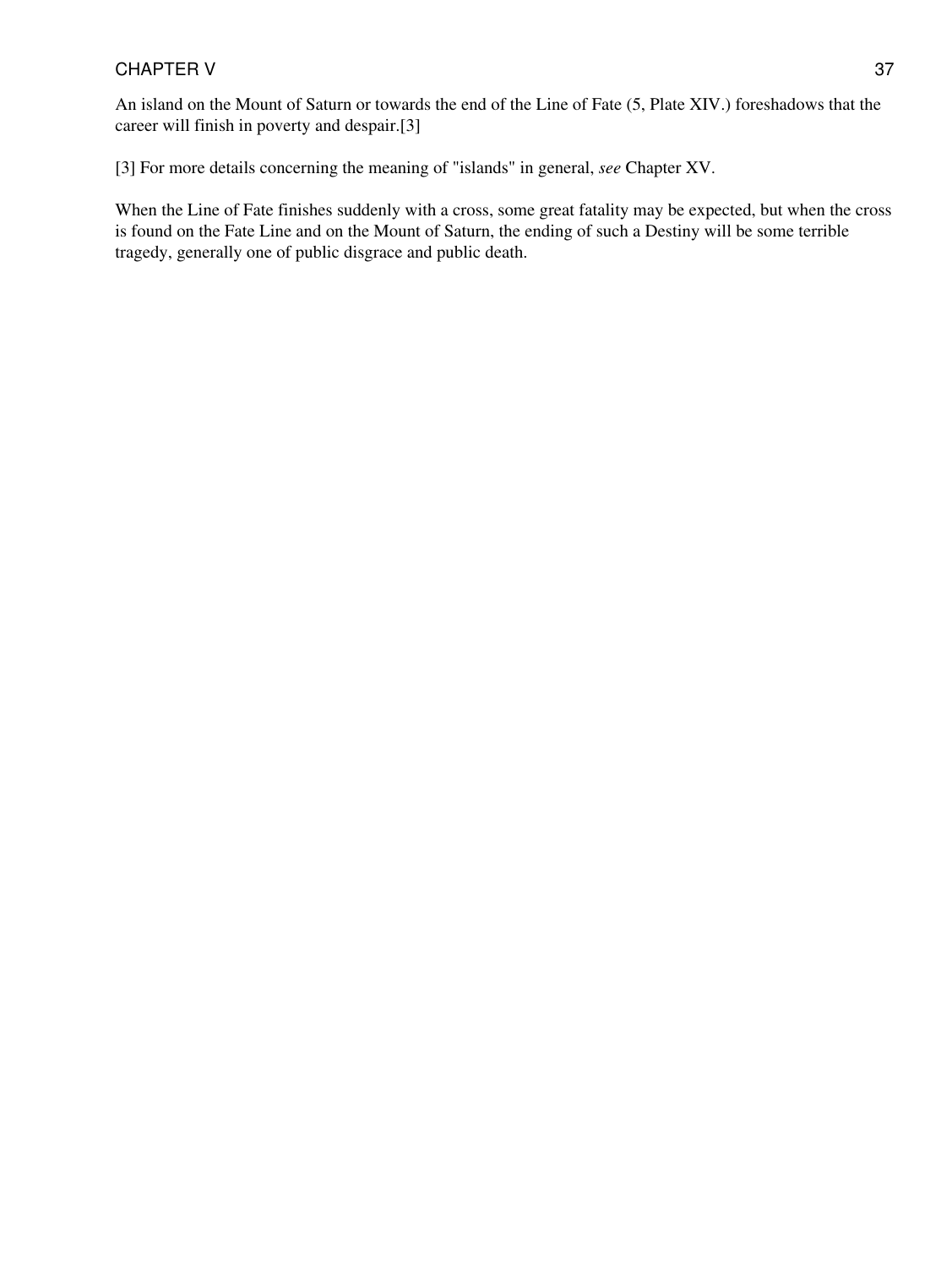#### CHAPTER VI 38

### **CHAPTER VI**

#### THE LINE OF THE SUN

The Line of the Sun, which is otherwise called the Line of Success or the Line of Brilliancy (1-1, Plate XV.), is one of the most important marks on the hand to consider.

It has in its symbolism almost the same significance as the Sun itself has to the Earth.

Without this line the life has no happiness, no sunshine, as it were, and even the greatest talents lie in darkness and do not produce their fruit.

Amateurs, in looking at hands, often make the greatest mistakes in seeing what appears to be "a good Line of Fate," and in consequence rush off and predict great success and fortune, whereas, as I explained in the preceding chapter, a Fate Line unaccompanied by the Line of Sun may simply mean a fatalistic life full of sorrow and darkness.

The quality that the Line of Sun denotes is, what is generally called "luck"; with a well-marked Sun Line even a poor Line of Head promises more success, and it is the same with the Line of Fate.

People with the Sun Line appear to have more magnetism, more influence over others. They more easily secure recognition, reward, riches, and honours.

They also have a happier and brighter disposition, and this has naturally a great deal to do with what is called success.

[Illustration: PLATE XV.

#### THE LINE OF SUN AND ITS MODIFICATIONS.]

From whatever date in the hand the Line of Sun appears, things become brighter, more prosperous and important. The Line of the Sun may rise from the following positions:

From the Line of Life, the Line of Fate, the Plain of Mars, the Mount of the Moon, the Line of Head, and from the Line of Heart, or it may only appear as a small line on its own Mount.

Rising from the Line of Life (2-2, Plate XV.), it promises success from whatever the life is that is led, but not from "luck."

From the Line of Fate (3-3, Plate XV.), it is a sure sign of recognition for the career adopted, but brought about by the personal effort of the subject.

From the Plain of Mars, and not connected with the other lines, it foretells success after difficulties.

From the Mount of the Moon (4-4, Plate XV.), success is more a matter due to the caprice of others. It is more changeable and uncertain and is by no means such a sure sign of riches or solid position. It is more the sign of success as a public favourite, and is often found in the hands of those who depend on the public for their livelihood, such as actors and actresses, singers, and certain classes of artists, speakers, clergymen, etc. For all such professions it is, however, fortunate, and an extremely lucky sign to have, as it promises in all cases luck, brilliancy, and recognition in the world.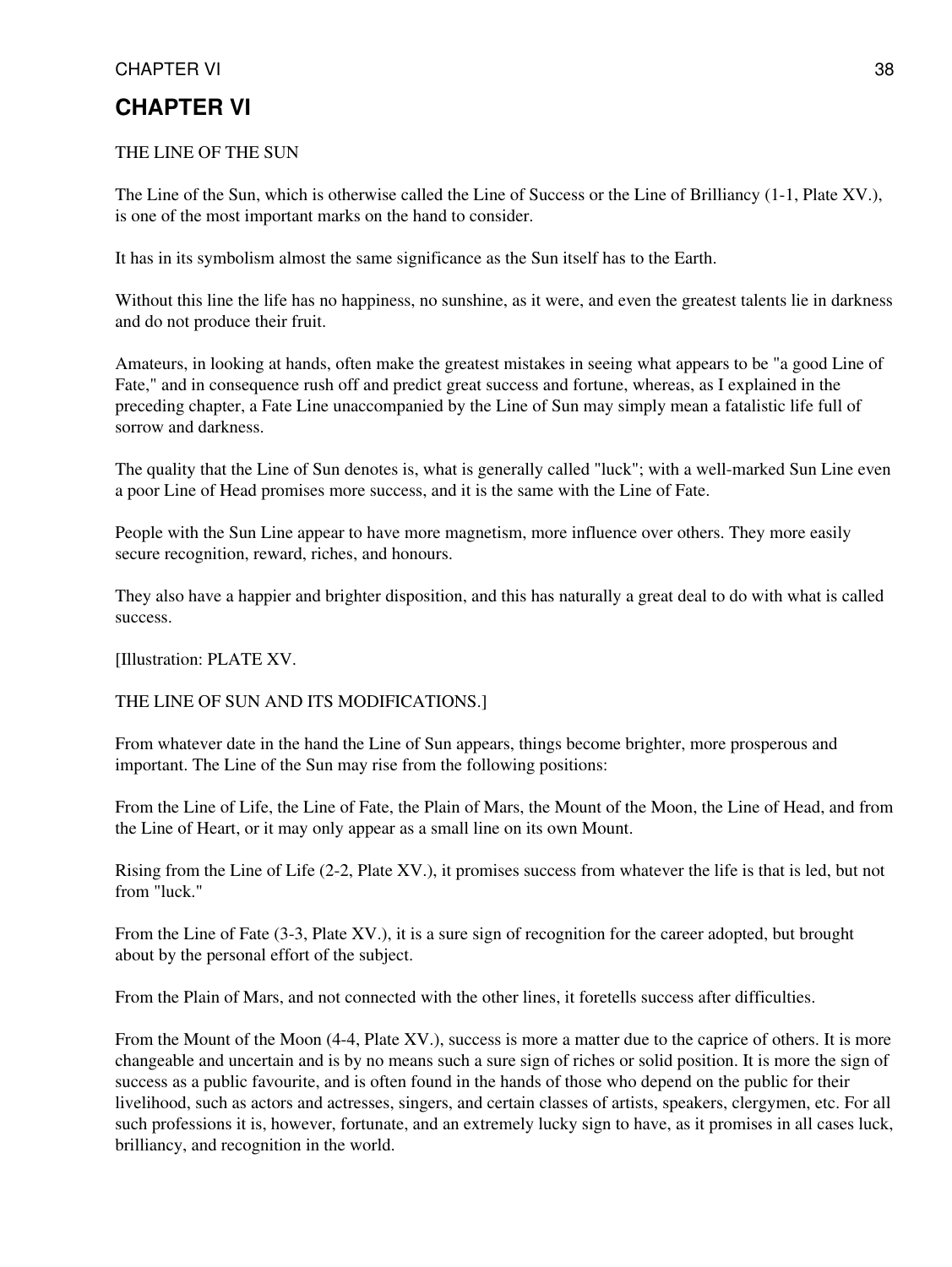#### Part II., page 123. 39

Rising from the Line of Head, the Sun Line gives success from the mental efforts and qualities, but not until after the middle of life is past. It is found on the hands of brain workers, students of some particular branch of study, writers, scientists, etc.

From the Line of Heart, success will come late in life in some way depending on, or through, the affections. In such cases it generally promises a very happy marriage late in life, but it is always a certain sign of eventual ease, happiness, and worldly comfort.

Marked only on its own Mount, the Line of Sun promises happiness and success, but so late in life as to make it hardly worth having.

When the third finger--called the finger of the Sun--is much longer than the first with the Line of Sun well marked, the gambling instincts will be much in evidence. Nearly all successful gamblers for money have these two indications.

When, however, the third finger is equal to the second, the love of amassing wealth will be the dominant passion of the life.

When the third finger is extremely long and twisted or crooked, the person will endeavour to obtain money at any cost. This malformation is much seen in the hands of thieves or criminals who are likely to commit any crime for the sake of money. Note--if the Line of Head is very high on the palm, and more especially if it rises upwards at the end (3-3, Plate III.), these evil qualities will be still more accentuated.

When a hand is found to be artistic in its shape, with pointed fingers or long and narrow, the Line of Sun on such a formation promises rather success and brilliancy in Art, on the Stage, or in Public Singing, than in anything else.

The real musician's hand, such as the composer's or player's, is however rarely a long, thin-shaped hand, because such persons must have a more scientific nature. This quality is not found with those who possess the long, slender, very artistic-shaped hand, who depend more on their emotional temperament than on scientific study for their foundation.

On extremely long, thin hands, those that belong to what is called the Psychic Type,[4] the Line of Sun has very little meaning except that of temperament, such persons being too idealistic to care for either wealth, position, or worldly success. They have as a rule, simply bright, happy, sunny dispositions if this line is marked on their hands, and they go through life as in a dream, and their dreams are to them the only things that matter.

[4] *See* Types of Hands,

# **Part II., page 123.**

A curious characteristic, however, and one that has not been noticed by other writers on this subject, is, that on all hands where the Sun Line is seen, the nature of such people is much more sensitive to environment than that of those persons who do not possess this Line. For this reason the Line has been considered a sign of the artistic nature. But what is known as the "artistic nature" may show itself only in the love of beautiful things, harmony of surroundings, and such like; whereas the people who do not possess any mark of the Sun Line, seldom even notice their surroundings and would live equally happy in the most squalid homes. They would not trouble whether their curtains were black, green, yellow, or some fearful conglomeration of all three.

When many lines are found on the Mount of the Sun, they show also the artistic nature, but one where the multiplicity of aims and ideas will prevent any real success.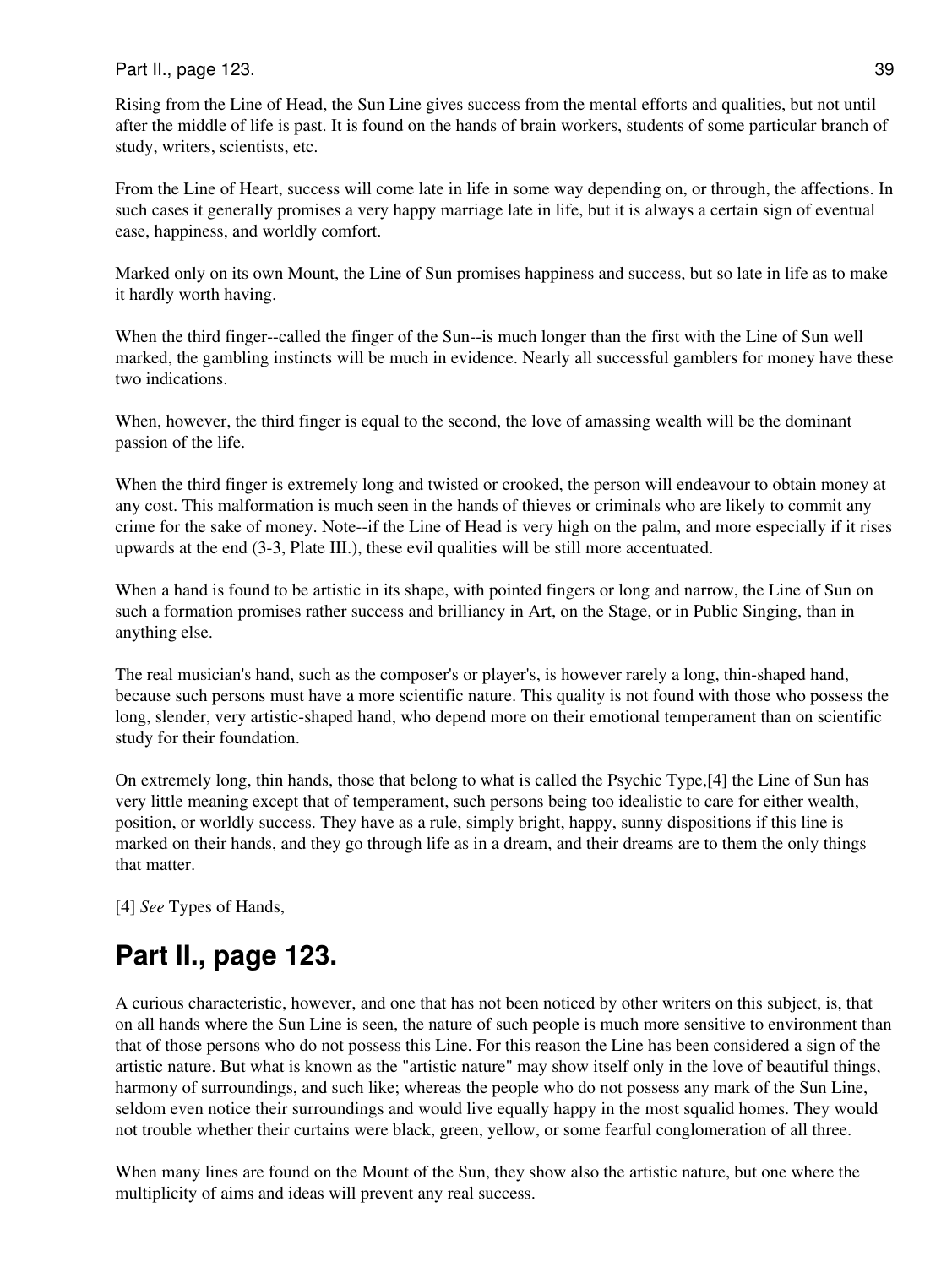Part II., page 123. 40

Two or three Sun Lines, when running parallel and evenly together, are good and indicate success in two or three different lines of work; but one good, straight, clear line is the best sign to have.

An "island" on any part of the Line of the Sun destroys the position and success promised, but only during the period where the island appears (5, Plate XV.). In nearly all cases it denotes public scandal, and when very clearly marked a *cause célèbre* or something of that sort.

All opposition lines, viz., those that cross over from the thumb side of the hand, and especially those from the Mount of Mars or from its direction, are bad (6-6 Plate XV.). If these opposition lines pass through, cut, or interfere with the Line of Sun in any way, they denote the jealousy or interference of people against one.

Curiously enough, these opposition lines from the Mount of Mars relate to the interference of members of the same sex as the subject; while, if they come from the Mount of Venus, they relate to the opposite sex of the individual on whose hand they appear (7-7, Plate XV.).

A "star" found on the Line of Sun is one of the luckiest and most fortunate signs to have.

A "square" is a sign of preservation against the attacks of enemies or efforts to assail one's position.

A "cross" is an unfortunate sign, and denotes difficulties and annoyance, but only relating to one's name or position.

On a "hollow hand," the Line of Sun loses all power, and its good promises are never fulfilled.

The complete absence of the Line of Sun on an otherwise well-marked hand, indicates that no matter how clever or talented these people may be, the recognition of the world will be difficult or even impossible to gain. In other words, their life will remain in darkness; people will not see their work and the "Sun of Success" will never dawn on their pathway of labour.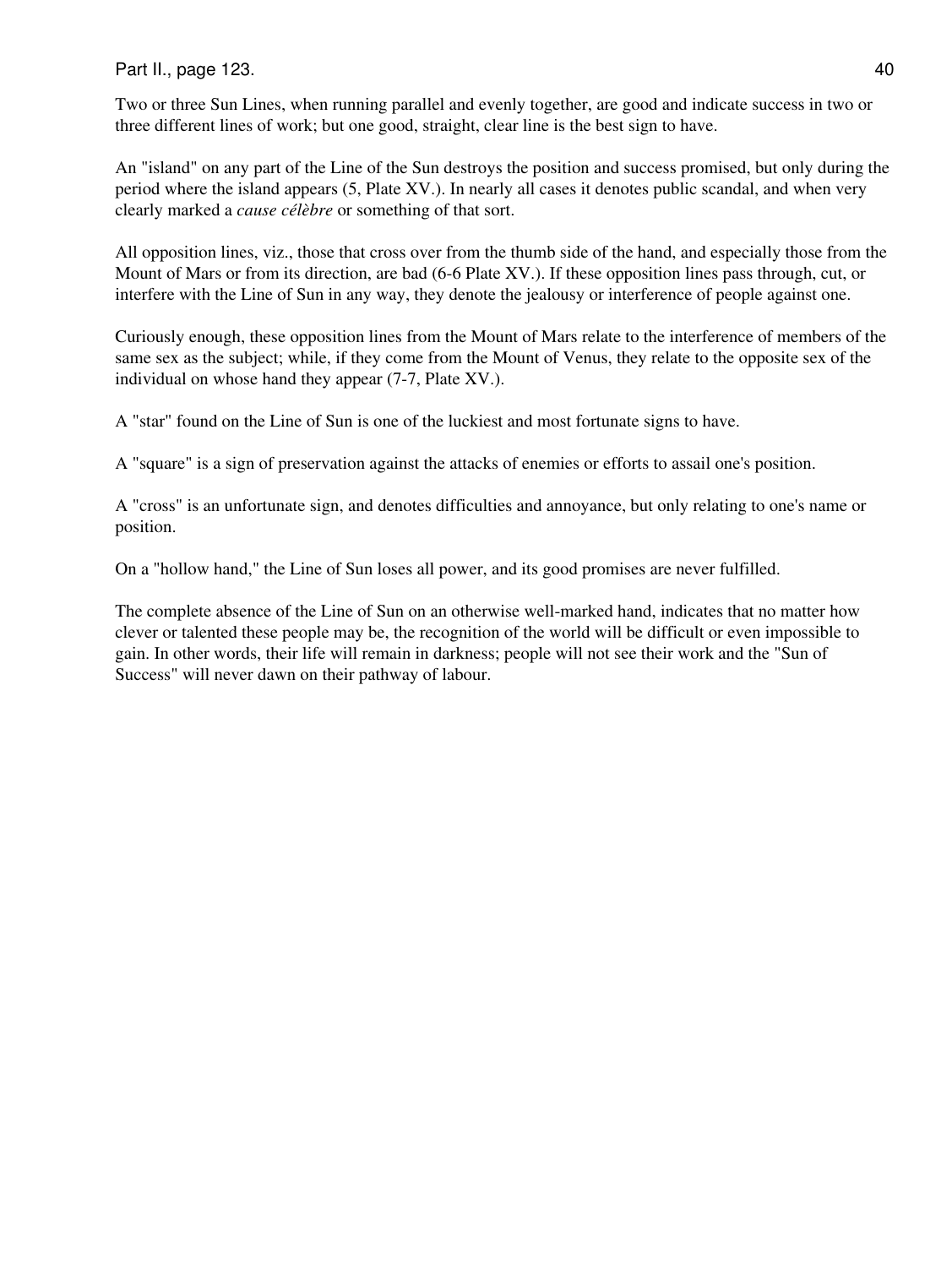#### CHAPTER VII 41

### **CHAPTER VII**

#### THE LINE OF HEART AS INDICATING THE AFFECTIONATE AND EMOTIONAL NATURE

The Line of Heart is that Line which runs across the hand under the fingers and generally rises under the base of the first, and runs off the side of the hand under the base of the fourth or little finger (1-1, Plate XVI.).

The Line of Heart relates purely to the affectionate disposition, in fact, to the mental side of the love nature of the subject. It should be borne in mind that, by lying as it does on that part of the hand above the Line of Head, it is consequently on the portion of the hand that relates to mental characteristics and not to the physical.

The Line of Heart should be deep, clear, and well coloured. It may arise from the extreme outside of the Mount of Jupiter (2, Plate XVI.), from the centre of this Mount, from the space between the first and second fingers (3, Plate XVI.), from the face of the Mount of Saturn (4, Plate XVI.), or from directly under this Mount (5, Plate XVI.).

From the outside of the Mount of Jupiter, it denotes the blind enthusiast in affection, a man or woman who places his or her ideal of love so high that neither fault nor failing is seen in the being worshipped. With these people their pride in the object of their affection is beyond all reason, and all such extremists as a rule suffer terribly through their affections.

[Illustration: PLATE XVI.

#### THE LINE OF HEART AND ITS VARIATIONS.]

From the centre of the Mount of Jupiter, the Heart Line gives more moderation, but also great ideality, and is one of the best of the variations of this Line that we are about to consider.

People with such a Heart Line are firm and reliable in their affections, they have an unusually high code of honour and morality. They are ambitious that the person they live with be great, noble, and successful. They seldom marry beneath their station in life, and they have fewer love affairs than any other class.

If they once really love, they love for ever. They do not believe in second marriages, and the divorce courts are seldom troubled with their presence.

The Heart Line rising from between the first and second fingers, gives a calmer but a very deep nature in all matters of the affections (3, Plate XVI.).

These people seem to strike the happy medium between the ideality and pride given by Jupiter, and the more selfish love nature given when the line rises from Saturn.

They are not very demonstrative when in love, but they are capable of the very greatest sacrifices for those they care for. They do not expect the person on whom they bestow their affection to be a god or a goddess.

When the Line of Heart rises on the Mount of Saturn the subject will be rather selfish in all questions of affection (4, Plate XVI.). These people are not self-sacrificing, like the previous type. They are inclined to be cynical, reserved, undemonstrative but very insistent in trying to gain the person they want. They will let nothing stand in their way, but once they have obtained their object they show little tenderness or devotion.

They are very unforgiving if they discover any lapses on the part of their partner, but as they are "a law unto themselves," they close their eyes to their own shortcomings.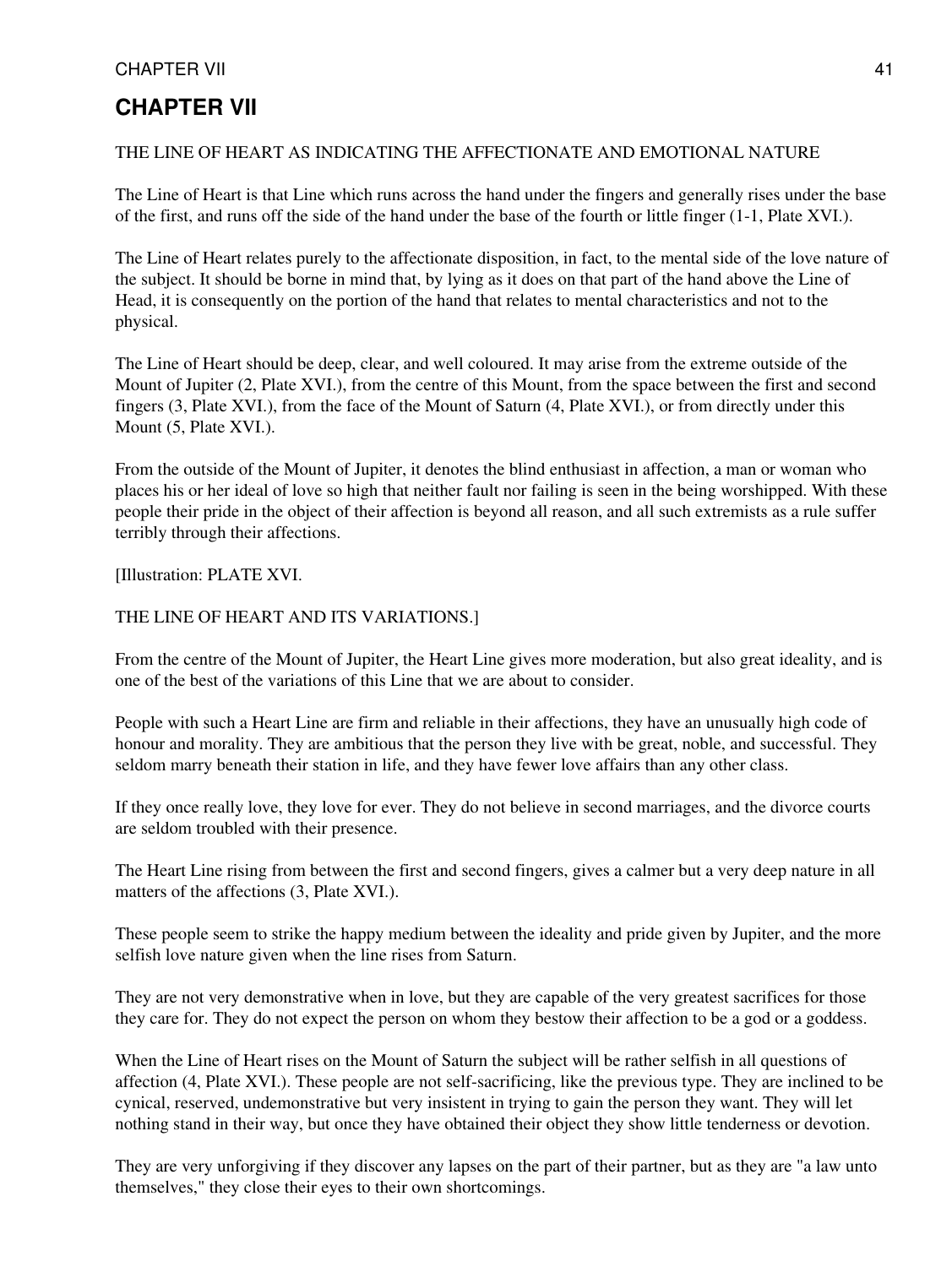#### CHAPTER VII 42

The Line of Heart that rises from under the base of the Mount of Saturn (5, Plate XVI.), exhibits all the foregoing characteristics, but in a much more intensified form. Such persons live for themselves, and care little whether those around them are happy or not.

The shorter the Line of Heart is on the Hand, the less the higher sentiments of the affection make themselves manifest.

When the Line of Heart is found in excess, namely, extremely long--it denotes a terrible tendency toward jealousy (2, Plate XVI.), and this is alarmingly increased if the Line of Head on the same hand is very sloping towards the Mount of the Moon (6, Plate XVI.). In such a case the imagination will run away with itself where jealousy is concerned.

When the Line of Heart is found curving downward at the base of the Mount of Jupiter (7, Plate XVI.), it tells of a strange fatality in that person, of meeting with great disappointment in love, and even with those they trust in friendship. He seems to lack perception, in knowing whom to love. His affections are nearly always misplaced or never returned.

These people have, however, as a rule, wonderfully kind, affectionate dispositions. They have little pride about whom they love and they generally marry beneath their station in life.

A Line of Heart made up like a chain, or by a crowd of little lines running into it, denotes flirtations and inconstancy in the love nature, and seldom has any lasting affection.

A Line of Heart from Saturn in holes or links like a chain, especially when it is broad, denotes an absolute contempt for the subject's opposite sex. It is one of the signs of mental degeneration as far as love is concerned.

When this Line is pale and broad, without any depth, it denotes a nature *blasé* and indifferent with no depth of affection.

When very low down on the hand, almost touching the Line of Head, the heart will always interfere with the affairs of the head.

When it lies very high on the hand and the space is narrowed only by the Head Line being abnormally high and out of its place, it indicates the reverse of the above, and that the affairs of the heart are ruled by the head. Such persons are extremely calculating in all matters of love.

When only one deep, straight line is found across the hand from side to side, the two lines both Head and Heart appear to blend together. This denotes an intensely self-concentrated nature. If such a subject loves, he unites with it all the forces of his mind, and if he put his mind on any subject, he throws his whole heart and soul into whatever it may be (Plate VI.).

These people are also terribly head-strong and self-willed in all they do. They do not seem to know what fear means in any sense--they are dangerous lovers and husbands to trifle with, for they will stop at nothing if their blood is once roused.

They are also dangerous to themselves. They rush blindly into danger, and they usually meet with terrible accidents and injuries, and very often suffer a violent death (*see* also page 29).

When the Line of Heart commences with a fork, one branch on Jupiter and the other between the first and second fingers, it is an excellent sign of a well-balanced, happy, affectionate disposition, and a good promise of great happiness in all matters of affection.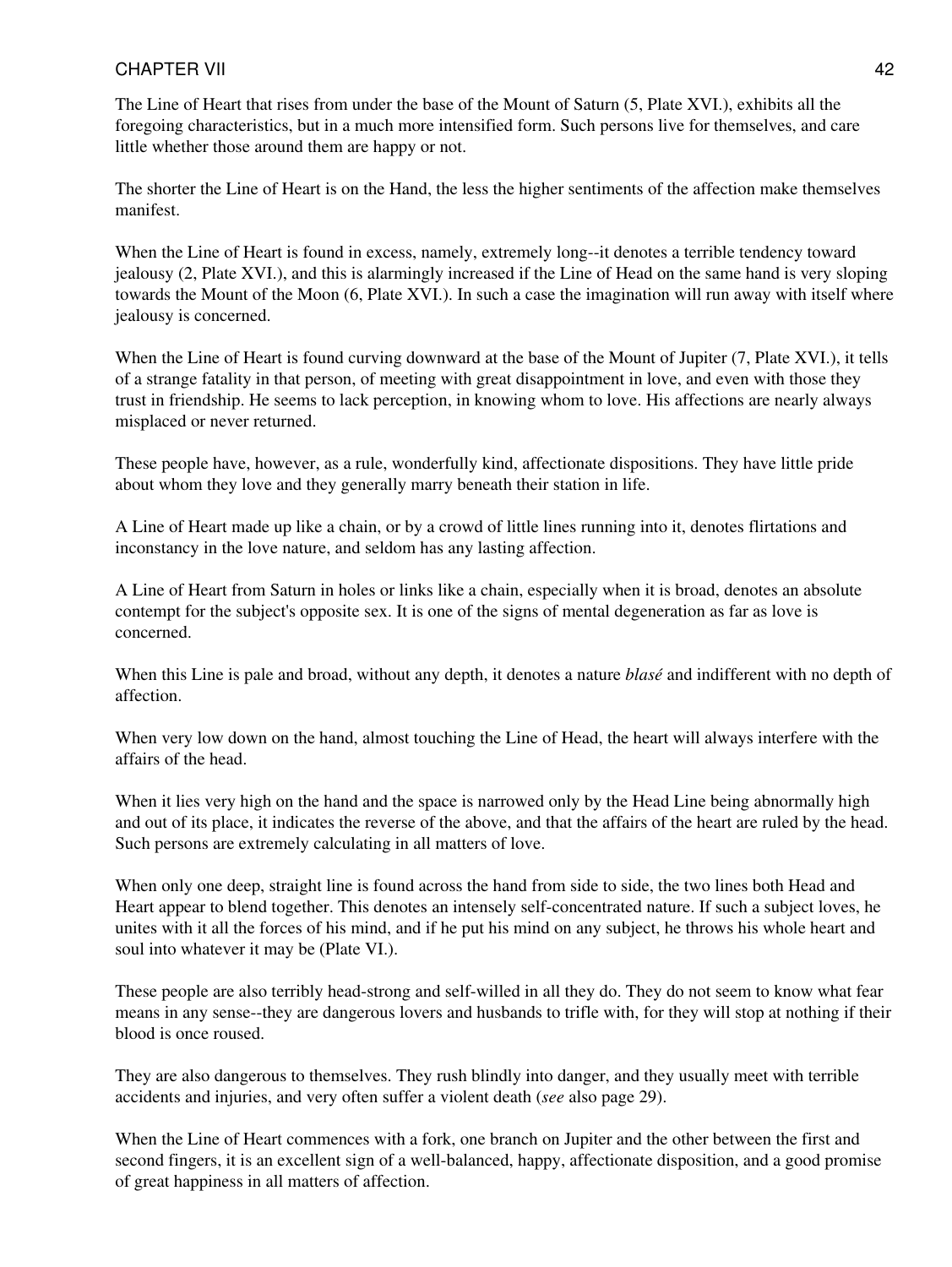#### CHAPTER VII 43

When the Line of Heart is very thin and with no branches, it denotes coldness and want of heart.

When there is no Line of Heart whatever, it is a sign of a cold-blooded, unemotional nature. Such people can, however, be brutally sensual and especially so if the Mount of Venus is high (*see* Mounts, page 140).

A broken Heart Line is a certain sign that some terrible tragedy in the affections will at some time or other overwhelm the subject.

It may not often be found nowadays, but I have seen it in some few cases, and these persons never recovered the loss of the loved one or ever had love in their lives again.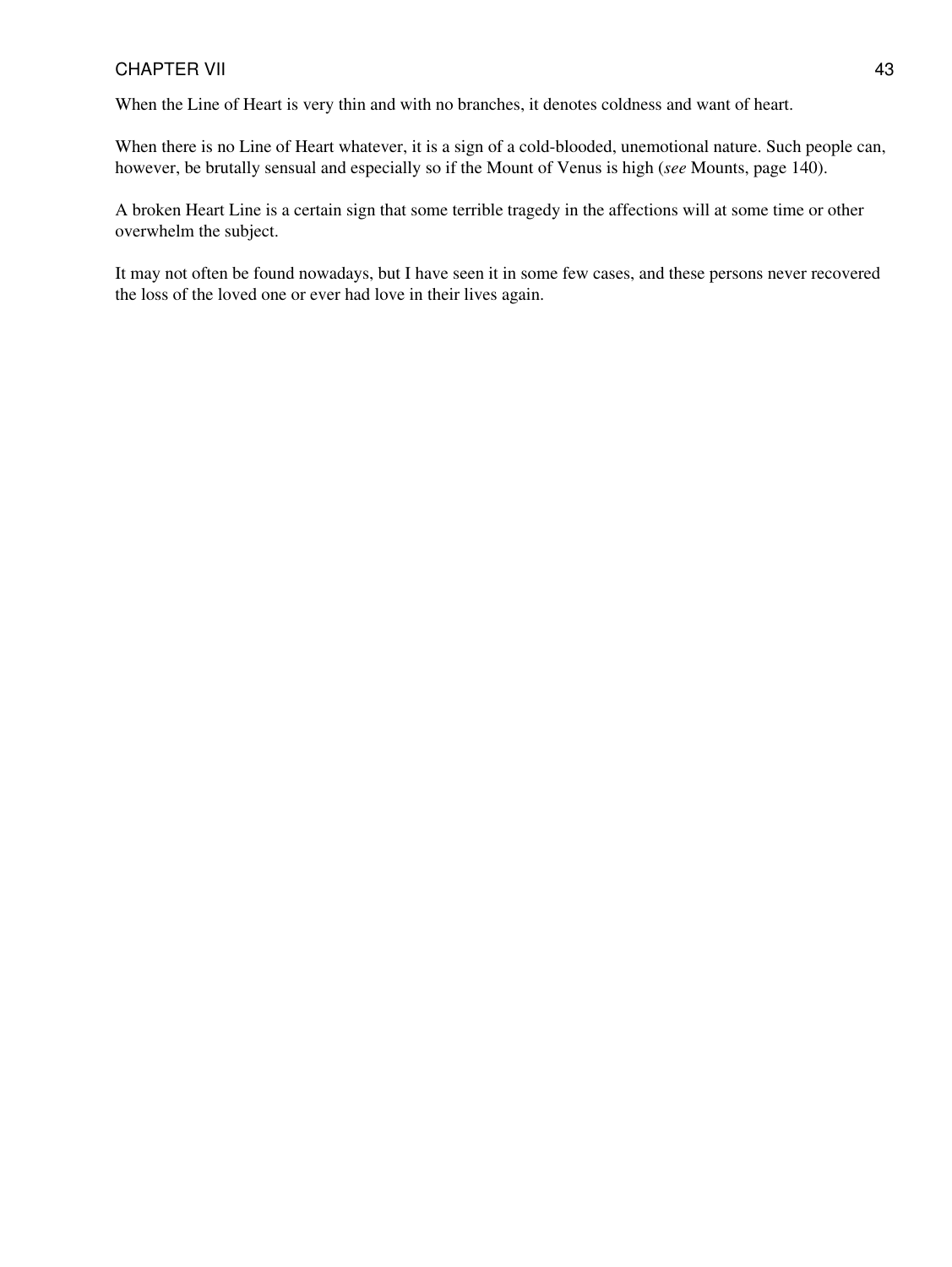#### CHAPTER VIII 44

### **CHAPTER VIII**

#### SIGNS RELATING TO MARRIAGE

What is called the Line of Marriage is that mark or marks, as the case may be, found on the side of the Mount under the fourth finger (1, Plate XVII.).

I will first proceed to give all the details possible about these lines, and then call my reader's attention to the other marks on the hand that qualify these Lines of Marriage, and further add a wealth of information regarding them.

The Line, or Lines, of Marriage may be found as very short marks almost on the very side of the hand, or they may appear as quite long lines rising from the side of the hand into the face of the Mount of Mercury, or, in some cases, going farther still into the hand itself.

Only the clearly formed lines relate to marriage, the short ones to deep affection, or marriage contemplated, but never entered into (2, Plate XVII.).

When the deep line is found lying close to the line of Heart, the marriage will take place early in life, but the other marks I am going to explain later will give more accurate dates as to when the event will occur.

For a happy marriage the lines on the Mount of Mercury should be straight and clear, without breaks or irregularities of any kind (1, Plate XVII.).

[Illustration: PLATE XVII.

#### MARRIAGE LINES. THE LINE OF MARRIAGE.]

When the Line of Marriage curves or droops downwards  $(3,$  Plate XVII.), the person on whose hand this appears will outlive the other.

When the line turns upward in the reverse direction, the possessor is not likely ever to marry (4, Plate XVII.).

When the line is clear and distinct, but has a lot of little lines dropping from it, it foreshadows trouble and anxiety in the marriage, but brought on by the delicacy and ill-health of the partner (5, Plate XVII.).

When the line has a curve at the end, and if a cross or line be found cutting into this curve  $(2,$  Plate XVIII.), the partner will die by accident or a sudden illness of some kind. But when the Marriage Line ends in a long, gradual curve into the Heart Line, the death of the partner will come about by gradual ill-health or illness of a very long duration.

When the line has an "island" at the beginning, then the marriage will be for a long time delayed, and the two persons will be much separated at the commencement of their married life.

When the "island" is found about the middle of the Marriage Line, some great trouble and separation will take place about the middle of the married life (3, Plate XVIII.).

When the "island" is found towards the end of the line, the marriage will most probably end in trouble and separation one from the other.

When the Line of Marriage divides into the form of a fork (4, Plate XVIII.), the two people will live apart from one another, but when the fork turns downwards towards the Line of Heart a legal separation may be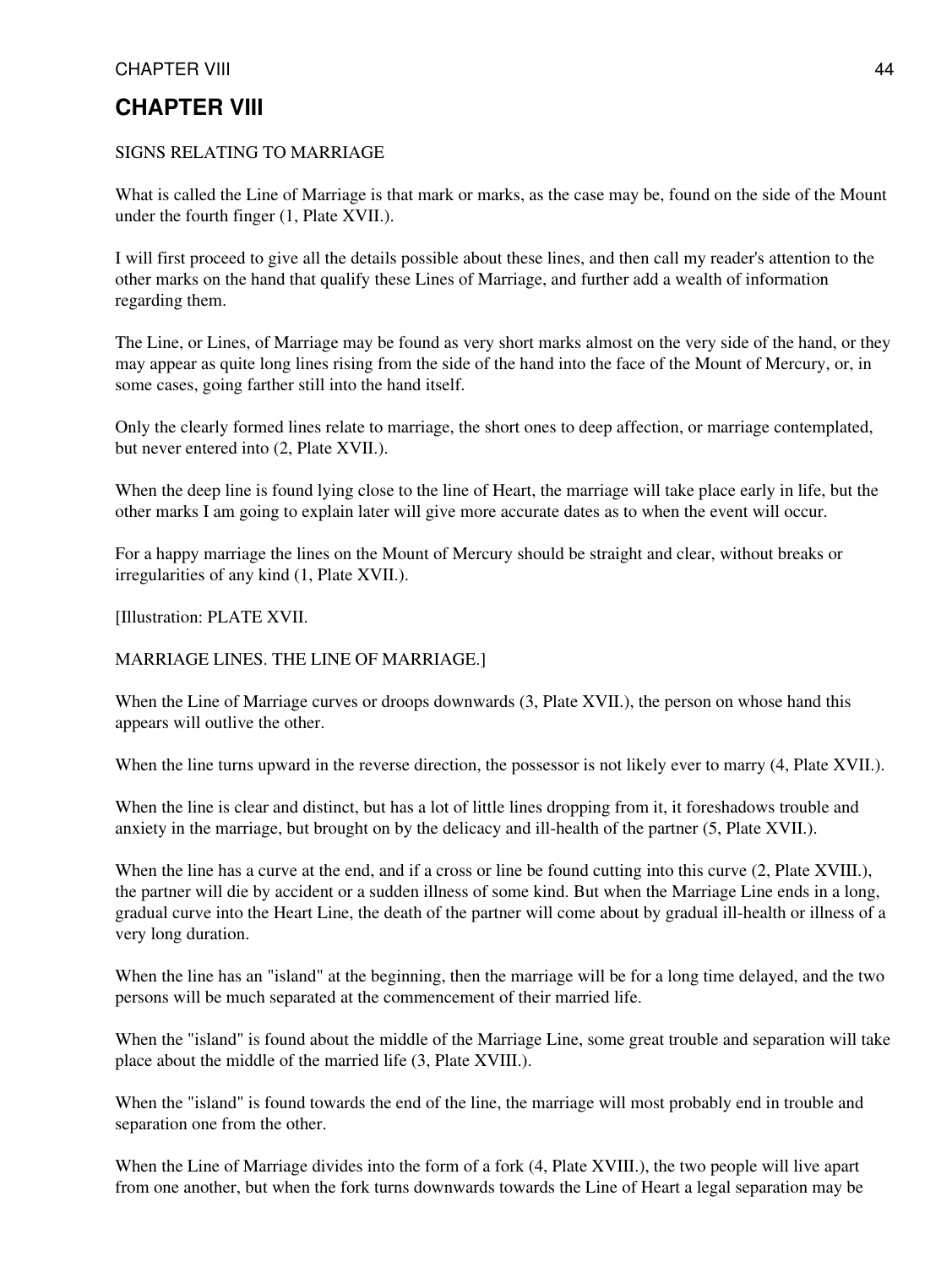#### CHAPTER VIII 45

anticipated (5, Plate XVIII.).

When this fork is more accentuated, and turns down more into the hand, divorce may be expected, and especially so if one end of this fork stretches across the hand in the direction of the Plain of Mars, or the Mount of Mars (5, Plate XVIII.).

In many cases a fine line may be found crossing the entire palm, from the Marriage Line, and in such a case the greatest animosity and bitterness will enter into the fight for freedom and divorce. In such an example there is never any hope of reconciliation.

When the Line of Marriage is full of little islands, or linked like the loops of a chain, the subject should be warned not to marry at any time, as such a union would be full of the greatest unhappiness and continual separations.

When the line, which is otherwise well marked, appears about the centre to break in two, it foreshadows a fatality or break-up in an otherwise happy married life.

When the Line of Marriage itself, or an offshoot from it, goes into the hand, and joins or ascends upward with the Line of Sun, it promises that its possessor will marry some one of great wealth or distinction (6, Plate XVIII.).

When this above-mentioned line bends downward and cuts the Line of Sun, it denotes that the person on whose hand it is found will lose his position by the marriage he will make.

When any line from the top of the Mount of Mercury falls down into the Marriage Line, it shows that there will be great obstacles to overcome in whatever marriage the subject enters, but if the Line of Marriage is a good one, then such obstacles will be overcome.

When there is another line much slighter in appearance lying close to the upper side of the Marriage Line, it foretells some influence that will come into the subject's life after marriage.

All lines that cross the hand from the Mount of Mars (6, Plate XVII.), and rise up towards the Line of Marriage denote the interference of people with the marriage. These lines give the date of the interference when they cross the Line of Destiny; they cause quarrels when they come from Mars; from Venus they also denote annoyances, but not of such a vindictive nature (7, Plate XVII.).

#### INFLUENCE LINES TO THE FATE LINE ON THE MOUNT OF VENUS, AND OTHER SIGNS WHICH ALSO HAVE A MEANING IN CONNECTION WITH MARRIAGE

The student may also get very great help in ascertaining details about the likely marriage of the person whose hands he is examining by the following:

Fine Influence Lines seen joining the Line of Fate  $(7,$  Plate XVIII.), relate to persons who come into and affect the Destiny.

If the Line of Influence is very strong where it joins the Fate Line, and if at about the same date a clear Marriage Line is seen on the Mount of Mercury, the date of marriage may be more accurately predicted by the place on the Fate Line where the Influence Line joins it.

A great wealth of detail may also be made out from observing these Influence Lines to the Destiny:

Coming over from the Mount of the Moon, there is always something romantic about the union. The person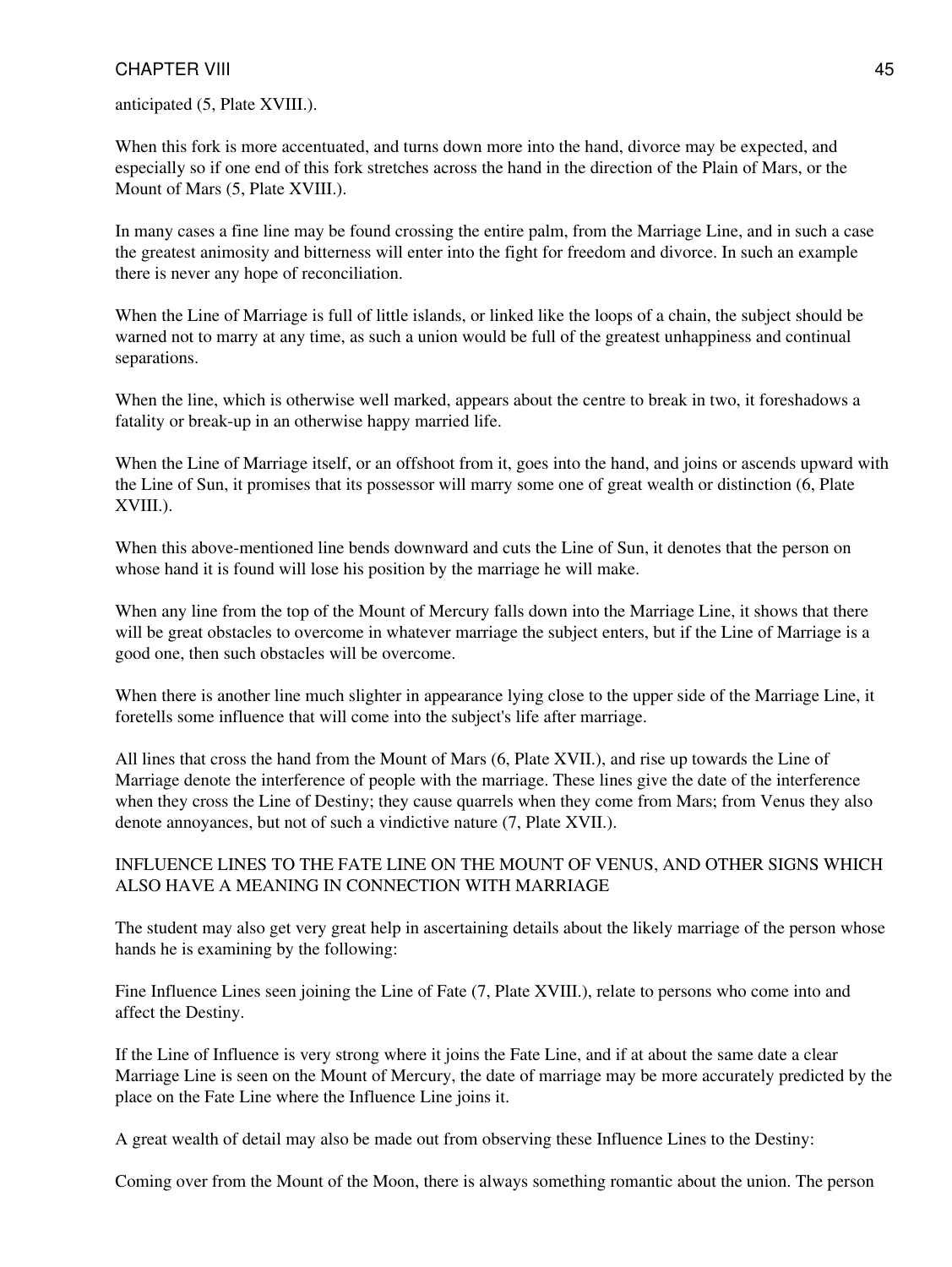#### CHAPTER VIII 46

on whose hand this Line appears will as a rule meet his affinity when travelling or away from his home.

If the Influence Line has an "island" marked on it, the influence will then be a bad one, or, at least, the person will have had some scandal connected with his or her past life  $(8,$  Plate XVIII.). If the Line of Fate looks weaker or more uncertain after the union is marked, then such a marriage has not brought good or success to the subject. If, on the contrary, the Line of Fate looks better or stronger after the Influence Line has joined it, then this union will prove of advantage to the person whose hand is being examined.

#### [Illustration: PLATE XVIII.

#### MARRIAGE LINES AND INFLUENCE LINES WHICH FURTHER HELP IN DENOTING MARRIAGE.]

This increase of wealth or power is still more accentuated if at the same time it is observed that a Sun Line has made its appearance.

If the Influence Line should cut through the Fate Line, and appear on the thumb side of it, the affection will seldom last as long, or be so happy (7, Plate XVIII.). If a still wider separation of the Influence Line and the Fate Line appear as these two lines ascend the hand together, the separation of interests and destiny of the two persons will be still more marked as the years proceed.

If an Influence Line approaches close to the Line of Fate, and runs parallel with it for some time but does not join it, some great obstacle will prevent a marriage ever taking place (*see* also page 57).

If an Influence Line terminates in an "island," the influence itself will itself get into trouble, generally disgrace of some character (10, Plate XVIII.).[5]

[5] For further particulars refer back to chapter on the Line of Destiny, where these Influence Lines are also referred to (page 57).

#### INFLUENCE LINES ON THE MOUNT OF VENUS

These are fine lines that run parallel with the Line of Life (11-11, Plate XVIII.), but they must not be confounded with the Line of Mars, or "Sister Life Line," which commences higher up nearer the Mount of Mars.

These Venus Influence Lines are more often found with those persons who have what is called the "Venus temperament," or who are intensely emotional and passionate.

When many of such lines are seen, the subject cannot live without love, and will have many "affairs" at the same time.

As such an Influence Line runs parallel with the Life Line, or turns away from it, so it can be judged how long such an influence will last, and with fair accuracy the date when it will occur (for dates *see* page 113).

These Influence Lines, however, never have the same importance or meaning as those previously ascribed to the Line of Fate.

In my large work on this subject, Cheiro's *Language of the Hand*, I have been able to go into still greater detail with regard to all these Influence Lines.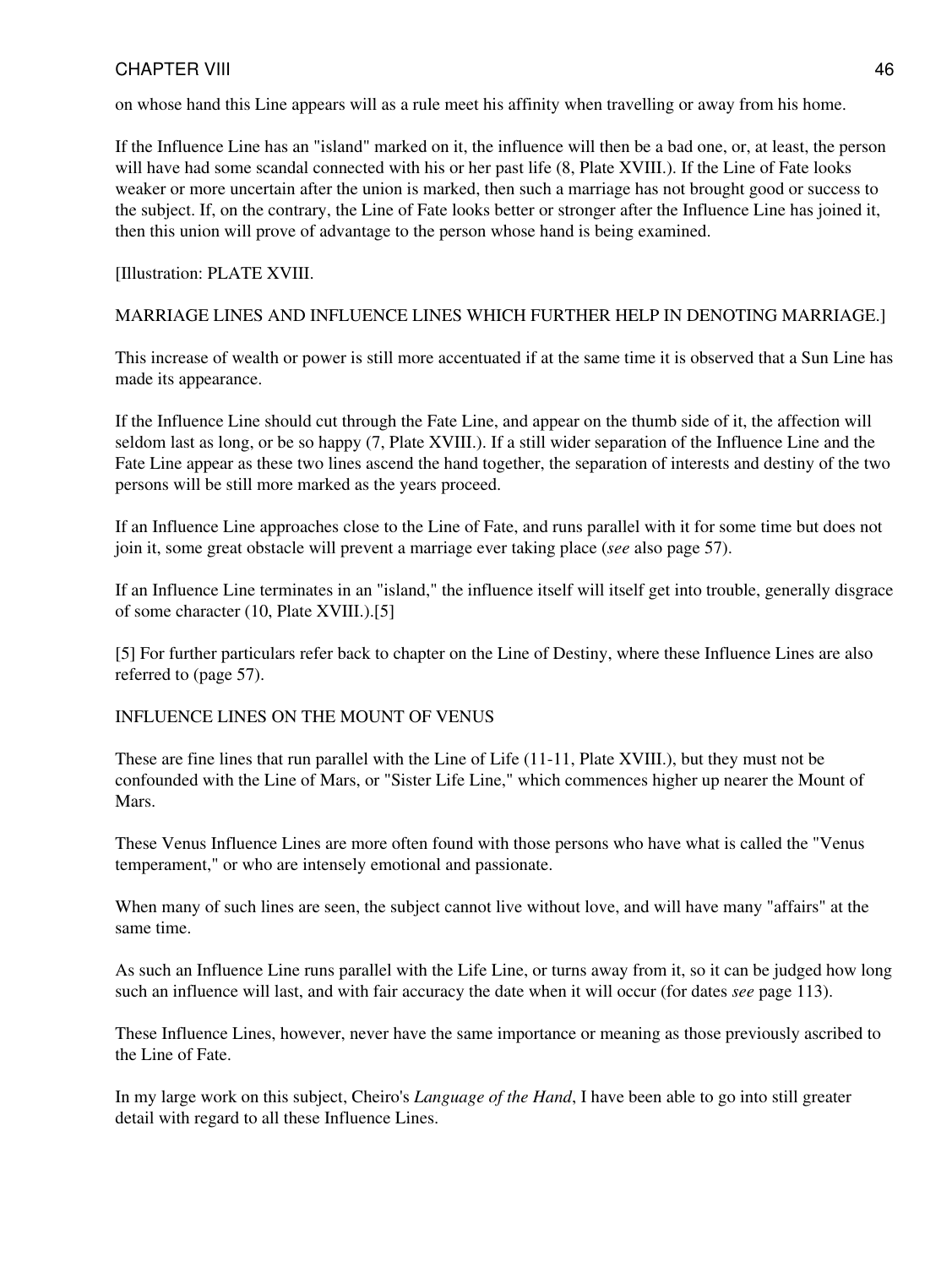#### CHAPTER IX 47

### **CHAPTER IX**

#### LINES DENOTING CHILDREN, THEIR SEX, AND OTHER MATTERS CONCERNING THEM

The Lines relating to children are those finely marked upright lines found immediately above the Line of Marriage (12, Plate XVIII.). A very good plan, in trying to see these Lines, is to press this portion of the hand with the tips of the fingers, and then note which of these small lines stand out the most clearly.

Sometimes they are extremely deeply marked, and as a rule much more so on a woman's hand than on a man's. In many cases it is necessary to employ a magnifying glass in order to see them.

Broad and deep lines denote male children, fine and narrow lines, females.

When they appear as straight lines they denote strong healthy children, but when very faint or crooked, the children indicated are always delicate.

When the first part of the little line (taking it upward from the Line of Marriage) is marked with a small "island," such a child will be very delicate in its early life, but if the line appears well marked when the "island" is passed, the probability is that it will grow up strong and healthy. When ending or broken at the "island" the child will never grow up.

When one line stands out very clear and distinct among the others, the child the mark indicates will be more to the parent, and will be more successful than any of the others.

To know the number of children anyone will have, it is necessary to count these lines from the outside of the hand in towards the palm.

A person with the Mount of Venus very flat on the hand, and very poorly developed, is not likely to have any children at all, and this is all the more certain if the first Bracelet is found rising up like an arch into or towards the palm (*see* page 91).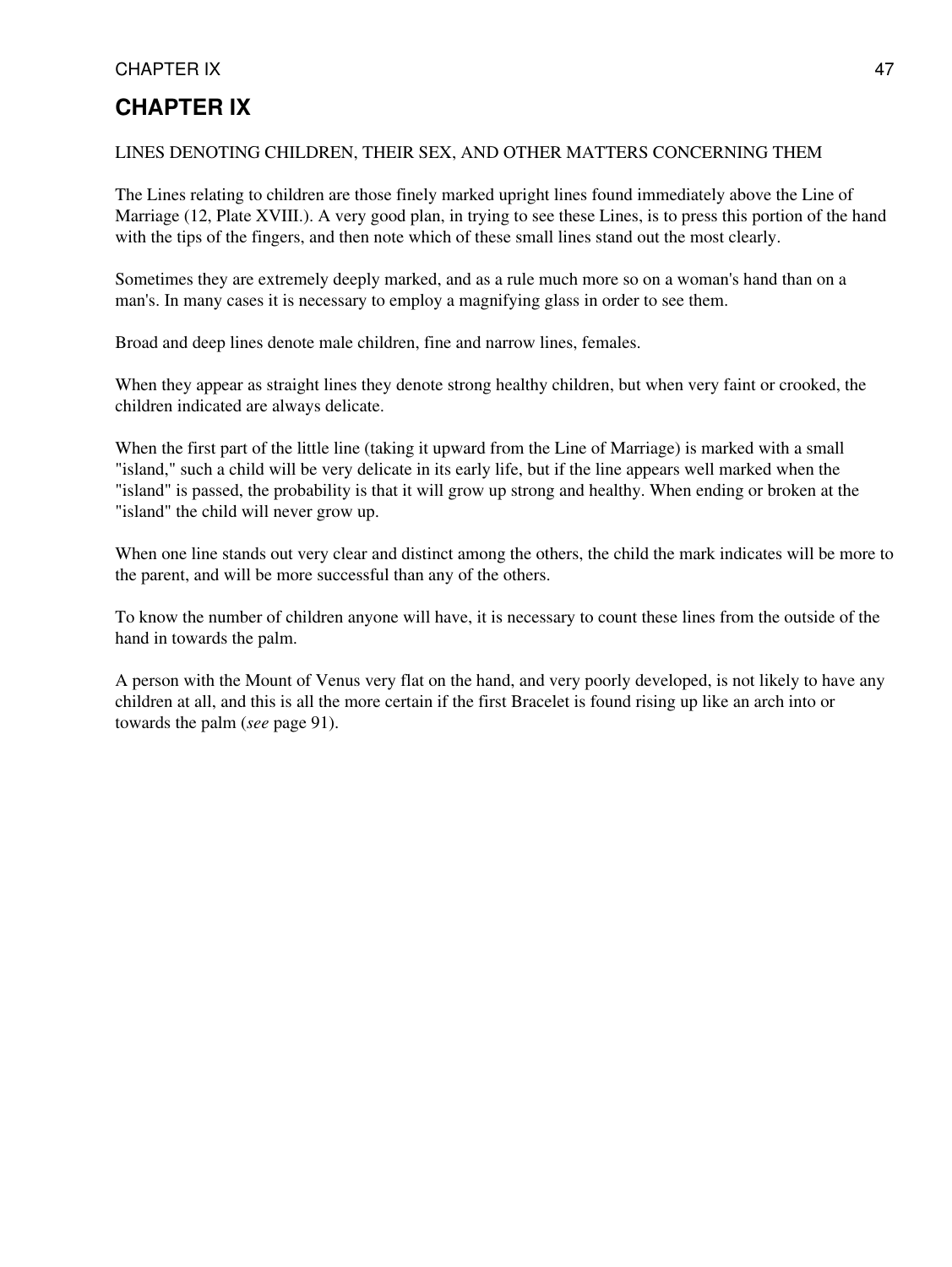## CHAPTER X 48

### **CHAPTER X**

#### THE LINE OF HEALTH OR THE HEPATICA

There has been very considerable discussion among students of this subject as to the part of the hand on which the Line of Health (1-1, Plate XIX.) commences.

My own theory, and one that I have proved by over twenty-five years' experience and also watching its growth on the hands of children, is, that it rises at the base of or on the face of the Mount of Mercury, and as it grows across the hand and attacks the Line of Life, it foreshadows the development of illness or germ of disease, which, at the date of its coming in contact with the Line of Life, will reach the climax of its attack.

The Line of Life, it must be remembered, merely relates to the promised length of life from heredity and natural causes, but the Line of Health denotes the effect of the class of life the subject has led. Where these two lines come together, if one is of equal strength to the other, will be the date of death, even though the Line of Life should pass this point and appear to be a much greater length (2, Plate XIX.).

The Line of Mercury, or of Health, relating as it does to the nervous system, and also to the mind (Mercury), lends itself to the supposition that the all-knowing subconscious brain is cognisant, even at an early age, of the force of resistance in the nervous system. It may know how long this force will last, when it will be exhausted, and consequently may mark the hand long years in advance.

[Illustration: PLATE XIX.

#### THE LINE OF HEALTH.]

The Line of Health is one of the lines of the hand most subject to changes. It is the thermometer of the life showing its "rise and fall" as the case may be. I have seen this mysterious line look deep and threatening during the early years of a life, and completely fade away as greater health and strength took possession of the body.

Again, I have often seen it look deeper and more ominous as the wear and tear, especially of the nervous system, began to make itself manifest, or when the subject over-taxed his mental strength.

Further, it is an excellent sign to be without this line altogether. Its absence denotes an extremely robust, strong constitution, and a healthy state of the nervous system.

If a hand has the Line of Health, the best position for it is to lie straight down the hand, and not approach or touch the Line of Life (3-3, Plate XIX.). When found crossing the hand, and touching or throwing branches across to the Line of Life, it foretells that there is some illness at work which is undermining the health.

If it rises and seems like a branch from the Heart Line, especially if both these lines are broad in appearance and with the Health Line running down the palm coming in contact with the Line of Life, it is a certain indication of weakness or disease of the heart.

The student should always observe the kind of nails there are on the hand when thinking out the diseases indicated by the Line of Health.[6]

[6] *See* Chapter on Nails, page 136.

When the finger nails are short, without moons, and round, and the Line of Health is strongly marked, he may be sure that nervous weak action of the heart is decidedly threatened.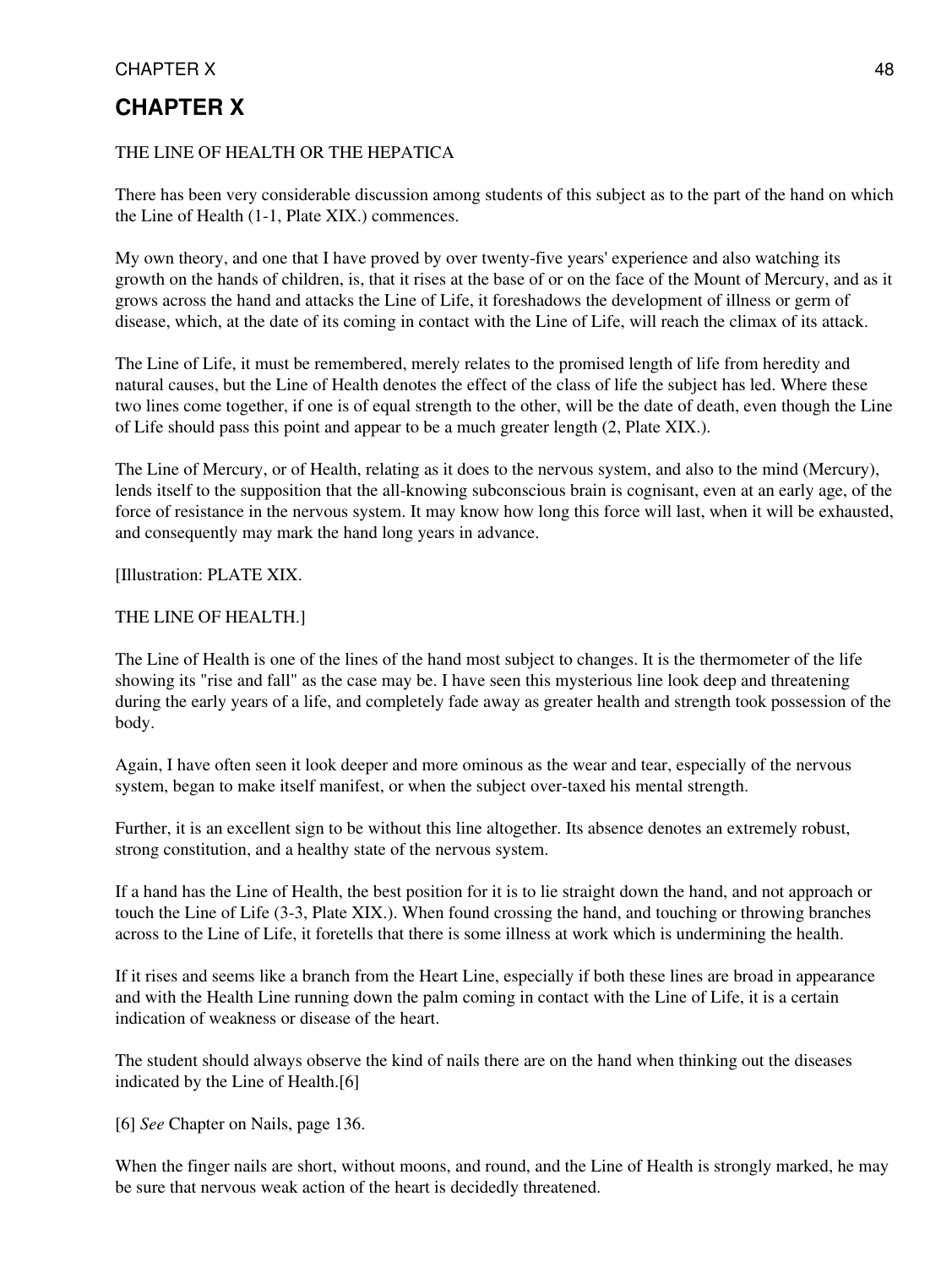Part II.), and the Line of Health is deeply marked, paralysis and the 49

When the nails are long and almond-shaped, there is danger of weakness and delicacy of the lungs. With the same shape of nails, and with islands in the upper part of the Health Line (4, Plate XIX.), consumption of the lungs and tuberculosis will make itself manifest.

When the nails are very flat, and especially shell-shaped (*see* Plate V.,

# **Part II.), and the Line of Health is deeply marked, paralysis and the**

worst forms of nerve diseases are threatening the subject.

When this line is very red in small spots, especially when pressed, rheumatic fever is indicated.

When twisted, irregular, and yellowish in colour, the subject will suffer from biliousness and liver complaints.

When found heavily marked, and only joining the Heart and Head Lines together, it foreshadows brain-fever, especially when any islands are marked on the Line of Head.

The Line of Health, running straight down the hand but not touching the Line of Life, indicates that though the constitution may not be robust, it is wiry, and there is great reserve resistance to disease.

In connection with the examination of the Line of Health, the student must always look for other indications to the rest of the lines of the hand, more especially to the Line of Life and Line of Head. For instance, when the Line of Life looks very chained and weak, the Health Line on a hand will naturally increase the danger of delicate health; and when found with a Line of Head full of little islands, or like a chain, such a Health Line more clearly foreshadows brain disease, severe headaches, etc.

By a study of this line the most valuable warnings may be given of approaching ill-health. Whether persons will follow the warnings or not is a question. My experience is that they do not and will not, and therefore, whatever is indicated will most probably come to pass.

Providence places many signposts and warnings in our paths, but human nature is either too blind or too self-confident to notice them until it is too late.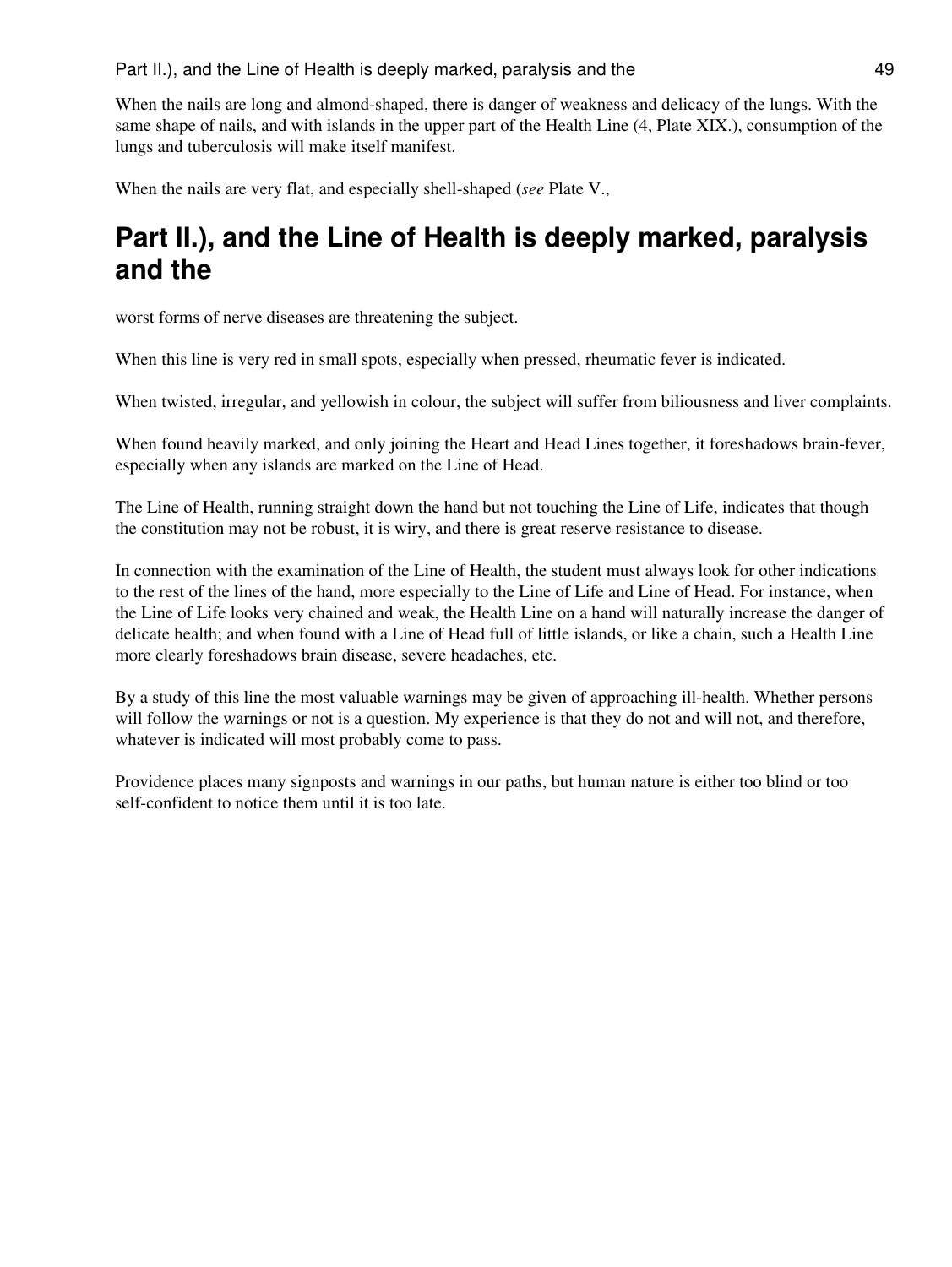#### CHAPTER XI 50

### **CHAPTER XI**

#### THE GIRDLE OF VENUS, THE RING OF SATURN, AND THE BRACELETS

These marks are classed among the minor lines of the hands, but they often have a significance that is of the greatest importance.

The Girdle of Venus is that broken or sometimes unbroken kind of semi-circular line that is found rising from the base of the first finger to the base of the fourth (1-1, Plate XX.).

I have not in my experience found this mark to indicate the gross sensuality that is so often ascribed to it by other writers. It should be remembered that the hand is divided by the Line of Head, as it were, *into two hemispheres, the lower and the upper*.

The lower relates to the physical or more animal side of the nature, and the upper to the intellectual. Following this arrangement, it is only reasonable to assume that this mark under consideration, viz., the Girdle of Venus, relates more to the mental side of the symbolism of the Venus nature.

I have found that persons with this sign are more mentally sensual than physically so. They love to read or write books on the subject of the "sex problem," but they are not inclined to put their theories and ideas into practice, at least with their own lives.

The qualities, however, that this mark represents are much more active and dangerous when this Girdle forms itself from the Mount of Saturn to that of Mercury. The imaginings of such people are then morbid and unhealthy.

[Illustration: PLATE XX.

#### THE GIRDLE OF VENUS, THE RING OF SATURN, THE THREE BRACELETS, THE LINE OF INTUITION AND THE VIA LASCIVA.]

To those who study Astrology, the inference that I draw from the connection of these two parts of the hand will become clear and reasonable.

When broken or made up of little pieces, the Girdle of Venus has little meaning except to show a hysterical temperament, with a leaning towards the tendencies I have mentioned above.

These persons in all cases suffer enormously from moods, they are very difficult to live with, and when the Girdle of Venus runs off the side of the hand and passes out through the Marriage Lines, their moody, changeable natures generally make marriage for them an unusually unhappy experience.

#### THE RING OF SATURN

What is called the Ring of Saturn (2, Plate XX.) is very seldom found, and it is by no means a good sign to have. It is also a semi-circular line, but found lying across the Mount of Saturn.

In all my experience I have never been able to come across any person with this mark who succeeded in life or was able to carry any one of his plans to a successful termination.

These people seem cut off from their fellow beings in some peculiar and extraordinary way. They are isolated and alone, and they appear to realise their lonely position keenly. They are gloomy, morbid, and Saturnine in character. They seldom marry, and when they do it is always a ghastly failure.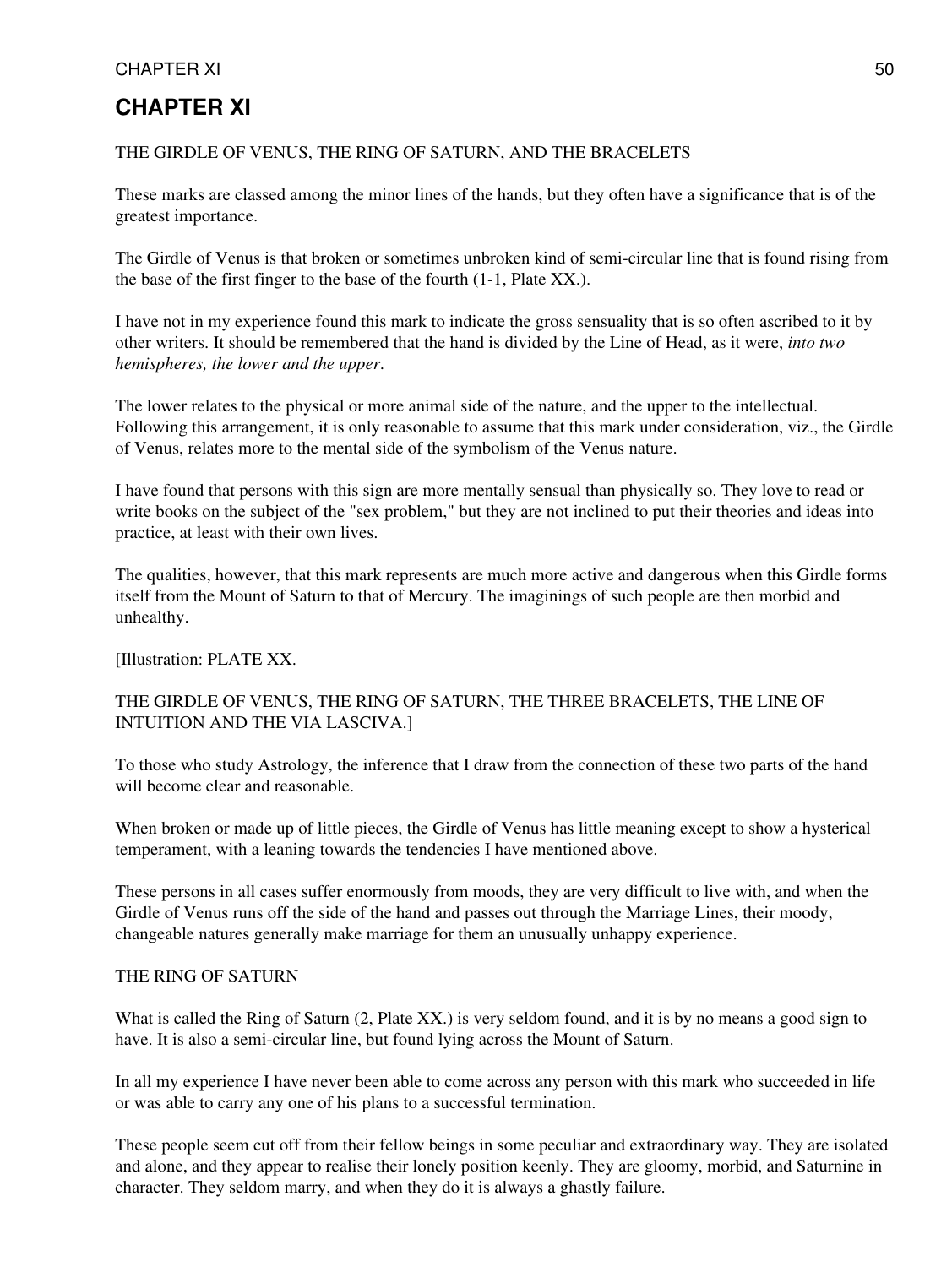#### CHAPTER XI 51

They are terribly obstinate and headstrong in all their actions, they resent the least advice or interference in their plans. Their lives generally close in suffering, poverty, or by some sinister tragedy or fatality.

It is the most unfortunate mark ever to find.

#### THE BRACELETS

The Bracelets (3-3, Plate XX.) are of very little importance except to throw light on certain points of health. There are supposed to be three of these lines or bracelets at the wrist, which were called by the Greeks the Bracelets of Health, Wealth, and Happiness.

It is certainly very seldom that they can be found together, for experience in life does not give much hope that these three much-sought-after possessions can ever be found together on this side of the grave.

Delving back into the ancient legends of Greece, we find one very significant point in reference to the first bracelet, the one nearest the palm, which represents Health.

It appears that at one period of the ancient Greek civilisation all women had to come to the priest at their Temple to have their hands examined before they were allowed to marry. If the priest found this first Bracelet out of its place and rising up into the hand in the shape of an arch (4, Plate XX.), he would not allow the woman possessing this sign to be married under any circumstance, the idea being that it represented some internal malformation that would prevent her bringing children into the world. In such cases these women were made Vestal Virgins in the temples. Perhaps the old Greek Priest was right in his idea, for if this first Bracelet is found rising into the hand in the form of an arch, both men and women possessing it are delicate internally, and especially so in matters relating to sex.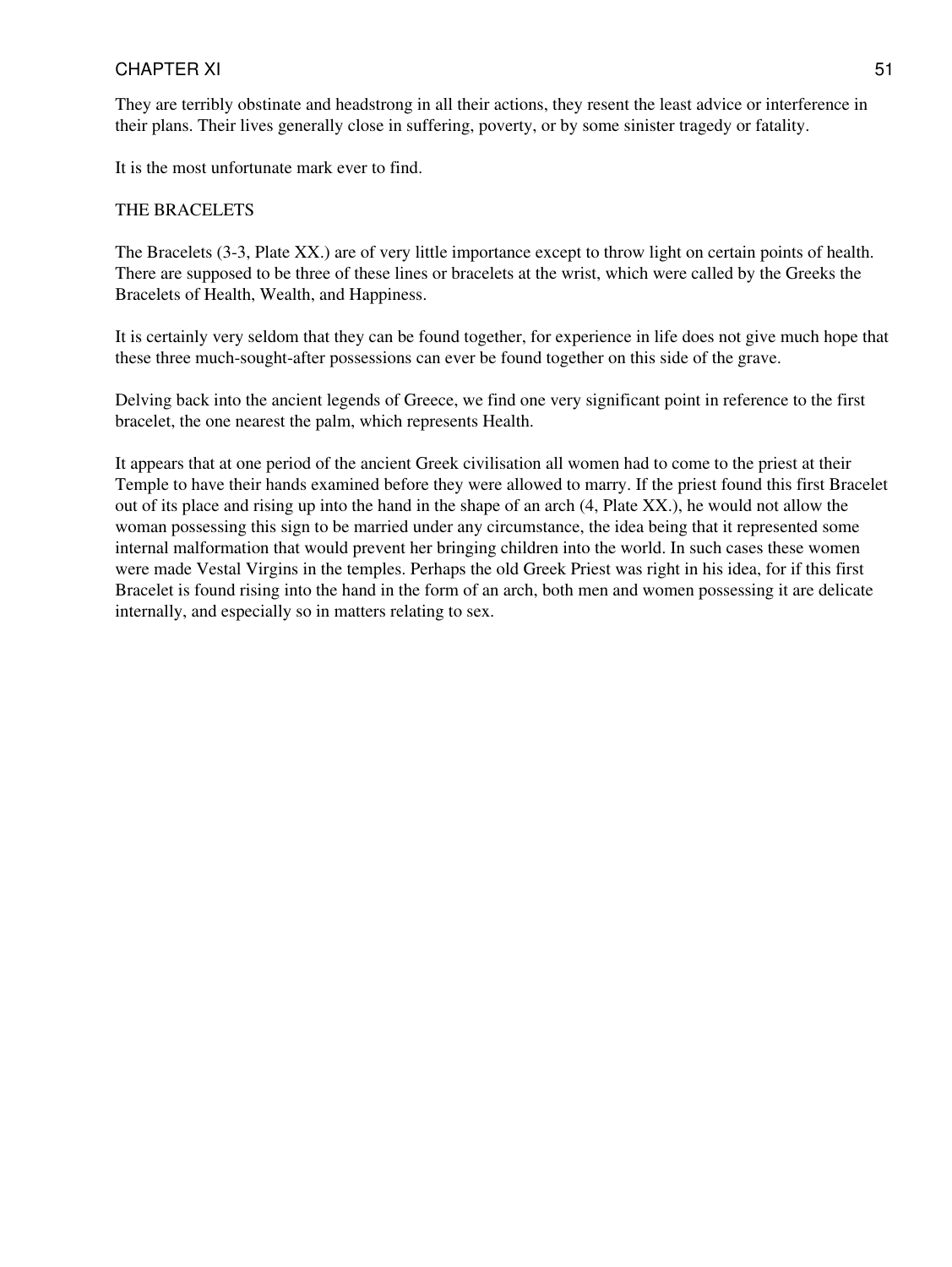#### CHAPTER XII 52

### **CHAPTER XII**

#### THE LINE OF INTUITION AND THE VIA LASCIVA

The Line of Intuition (5, Plate XX.) is seldom found on other types of hand than those of the Philosophic, the Conic, and the Psychic, but it is sometimes found on the Spatulate.

It takes more or less the formation of a semi-circle from the face of the Mount of Mercury to that of the Mount of the Moon, or may be found on the Mount of the Moon alone. It must not be confounded with the Hepatica, or Line of Health, but is found as a distinct mark in itself.

It denotes an extra highly-strung sensitive temperament, also presentiments, inspiration, clairvoyance of the highest kind, clear vivid dreams which often come to pass, intuition as to how things should be done, and very often manifests itself in inspired speaking and writing of the loftiest character.

It is much more often found on women's hands than on men's, although many cases have come under my notice of its being unusually clearly marked on some men's hands. In each case the possessor of it had most remarkable powers and unusual faculties, as well as the gift of intuition, even concerning purely mundane subjects that in an ordinary state they knew nothing whatever about.

I use the words "ordinary state" advisably here, because such people are not always in the condition of mind when these strange faculties may be employed. Several of these men were absolutely uneducated, and yet at times, when thrown into an inspired state, they were able to explain the most intricate problems with the greatest accuracy. If asked, however, from where they obtained their knowledge, they were only able to reply that "it came to them" when in certain moods.

One man I knew well had such remarkable dreams of coming events that he was able to warn many people weeks and months in advance of dangers that lay before them, and his warnings in many cases saved life.

With all people who were gifted in this way I have noticed that they completely lost their strange powers the moment they indulged in alcohol of any kind.

#### THE VIA LASCIVA

This is a strange mark (6, Plate XX.) which takes the form also somewhat of a semi-circle, but in this case it connects the Mount of the Moon with that of Venus, or it may simply run off the hand from the lower part of the Mount of Luna into the wrist.

The first-mentioned formation indicates unbridled sensuality and passion, and where it cuts through the Line of Life it indicates death, but one usually brought about in connection with the licentiousness that it denotes.

This Line running from the Mount of the Moon into the wrist denotes the most sensual dreams, desires, and imaginings, but, unlike the other class, it is usually only dangerous to the person on whose hand it is found.

In both cases there is generally a tendency towards the taking of drugs such as opium, morphine, especially when the hand is noted to be soft, full, and flabby. With a firm hard palm the subject usually indulges in excessive drinking fits, and when under drink seems to have no control whatever.

If the Line of Head is found weak-looking, full of islands and descending downwards on the Mount of the Moon, insanity or the worst form of degeneracy will sooner or later destroy the whole character and career.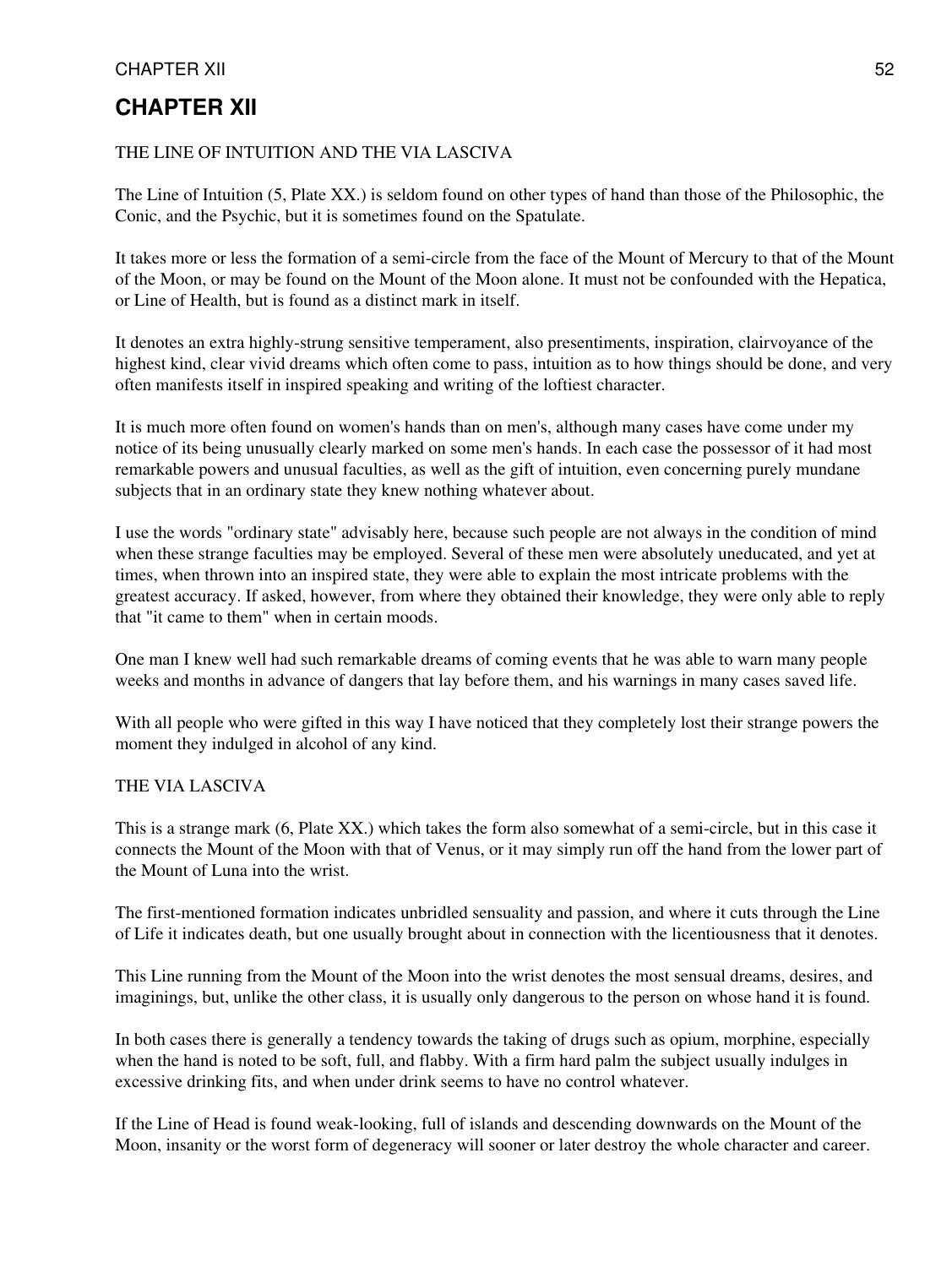#### CHAPTER XIII 53

### **CHAPTER XIII**

#### "LA CROIX MYSTIQUE", THE RING OF SOLOMON

What is called "La Croix Mystique" is found in the quadrangle of the hand between the Lines of Heart and Head (7, Plate XX.).

It is more usually found in the centre of this part of the hand, but it may be also found nearer the one side of the quadrangle or the other.

This mark denotes a natural gift or talent for mysticism and occultism of all kinds.

When placed nearer Jupiter, it denotes the employment of these studies more to gratify the subject's own pride or ambition than the following out of such things for their own sake.

When it is in the centre of the quadrangle, across the Line of Fate, or immediately under the Mount of Saturn, such studies become more of a religion or are followed for their own worth and the influence and truth of occultism will play a leading rôle in the whole career. Most likely the possessor of this mark will follow it as a profession, or will crystallise his researches into the form of books.

When this mark lies lower down in the quadrangle, nearer to the Mount of the Moon, the subject will study some form of occultism more from a superstitious standpoint than any other. None the less, he will be likely to succeed in doing so, and influence other people through his studies, and with this latter form he will be more likely to write beautiful mystic poetry with the prophetic note running through it very strongly.

#### THE RING OF SOLOMON

The Ring of Solomon is also one of these strange marks of mysticism and occultism, but in this latter case, owing probably to the qualities signified by the Mount of Jupiter, its possessor will aim at having the power of a master or an adept in such subjects (8, Plate XX.).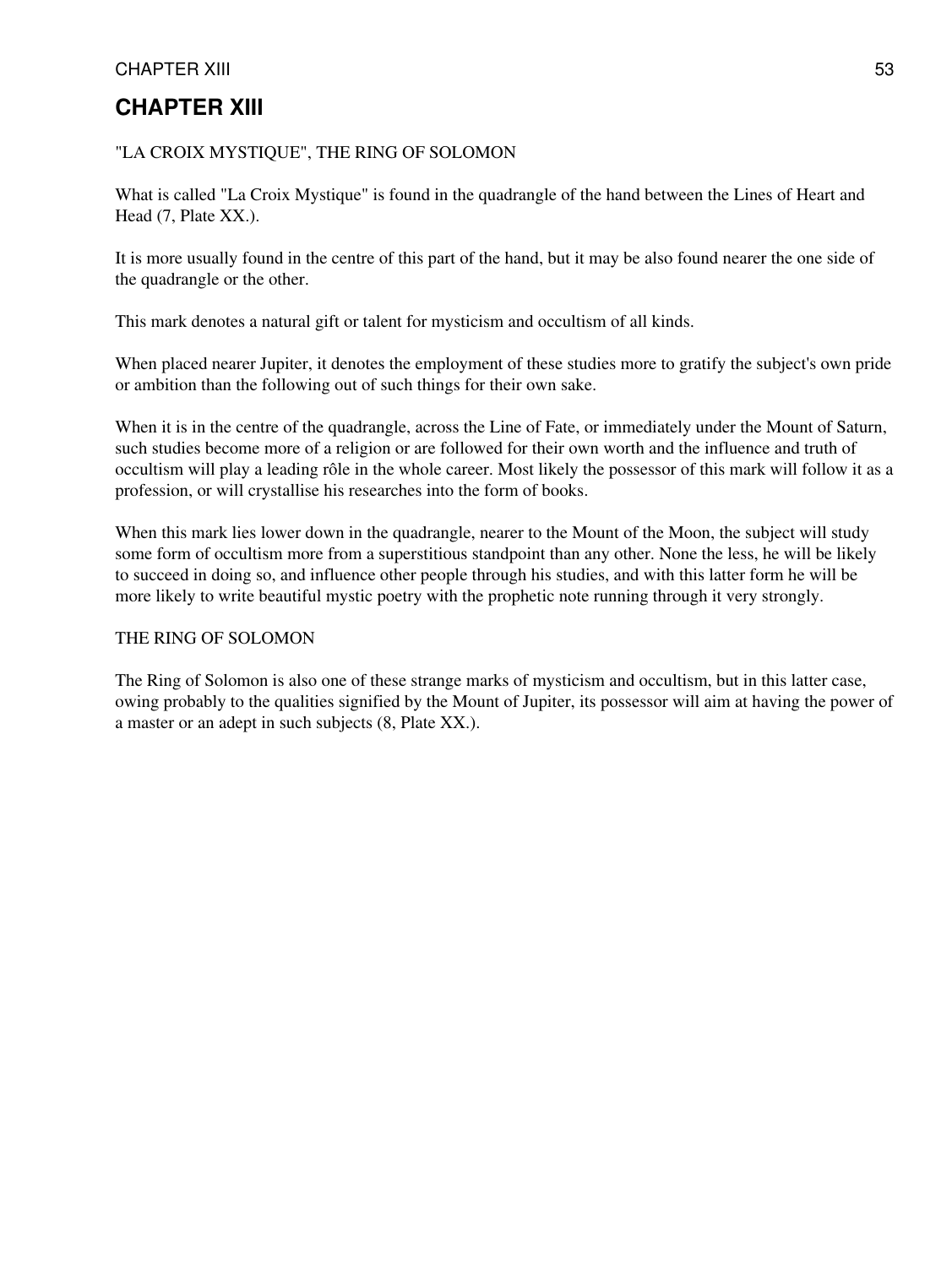#### CHAPTER XIV 54

### **CHAPTER XIV**

#### TRAVELS, VOYAGES AND ACCIDENTS

Travels and voyages may be seen on the hand by the little lines that leave the Line of Life and bend over towards the Mount of the Moon and also by the lines found on this Mount (2, Plate XXI.).

When these fine lines of travel are seen on the Line of Life, by referring to the map showing dates (Plate XXVI.), it may be possible to obtain a very clear idea of when these travels take place.

When, however, the Line of Life itself divides, and one branch of it leans over towards or on to the Mount of the Moon (I, Plate XXI.), it denotes that the entire life will be full of change and travel. In such a case it will not be possible, except by the use of some gift such as clairvoyance, to tell accurately in advance the dates of voyages that will be undertaken.

If the Line of Life apparently leaves its ordinary course and sweeps over to the Mount of the Moon, the life will be one continual round of travel. The person will settle nowhere, and the end of the life in such a case will take place in some land far distant from the place of birth.

If the Line of Life has no line or branch leaving it and going in an opposite direction, but keeps to the form of a semi-circle round the Mount of Venus, then such a life will be remarkably free from change and travel, and the person will remain all his life in the land of his birth (3-3, Plate XXI.).

When a travel Line from the Line of Life ends in a small cross the journey undertaken will end in disappointment (4, Plate XXI).

When the Line ends in a square, there will be great danger to the subject on such a journey, but he will escape, as the square is a sign of preservation from danger.

When the Line ends in an island, the journey will end in loss  $(5, Plate XXI)$ .

When the Travel Line crosses over near or on to the Mount of the Moon and ends in a fork or a circle, there will be great danger of the subject losing his life in undertaking such a journey.

There is always more danger in travelling on water when the subject is found to be born in the following dates:

(1) Between the 21st of June and the 21st of July. (2) The 21st of October and the 21st of November. (3) Between the 21st of February and the 21st of March.

There is more likelihood of danger from collision of trains and accidents on land when the subject is born between:

(1) The 21st of April and 21st of May. (2) The 21st of August and the 21st of September. (3) The 21st of December and the 21st of January.

[Illustration: PLATE XXI.

#### TRAVELS, VOYAGES, ACCIDENTS AND DESCENDING LINES PROM THE MOUNTS.]

Danger from storms, tornadoes, thunder and lightning, is more likely to occur when people are travelling whose birthdays fall between: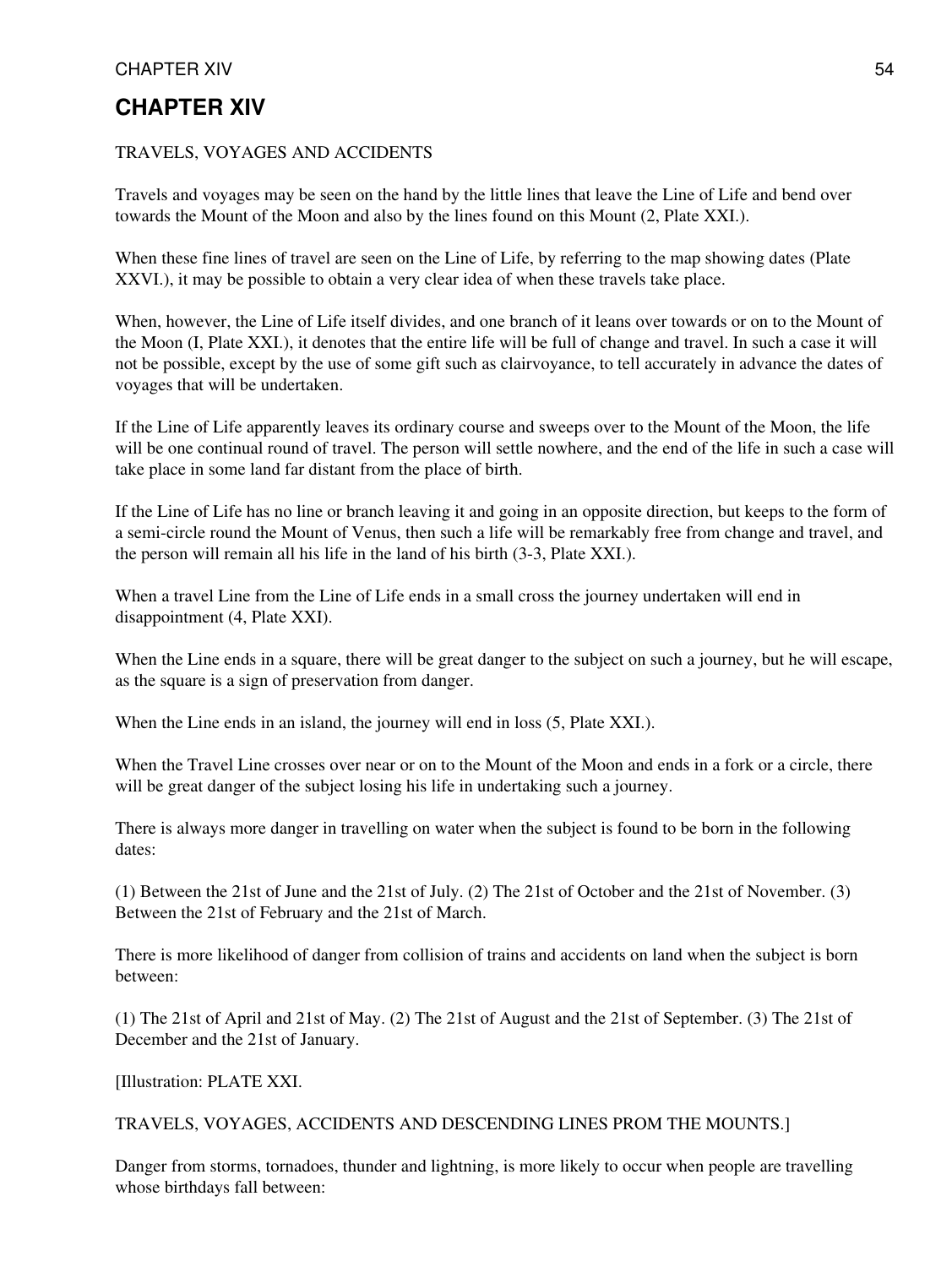#### CHAPTER XIV 55

(1) The 21st of May and the 21st of June. (2) The 21st of September and the 21st of October. (3) The 21st of January and the 21st of February.

#### ACCIDENTS

Accidents are generally marked by lines descending from the Mount of Saturn and touching the Line of Life (6, Plate XXI.).

When falling on the Line of Head, they increase the danger to the head itself  $(7,$  Plate XXI.).

Descending lines are those that look thicker on the Mount and taper as they come downwards.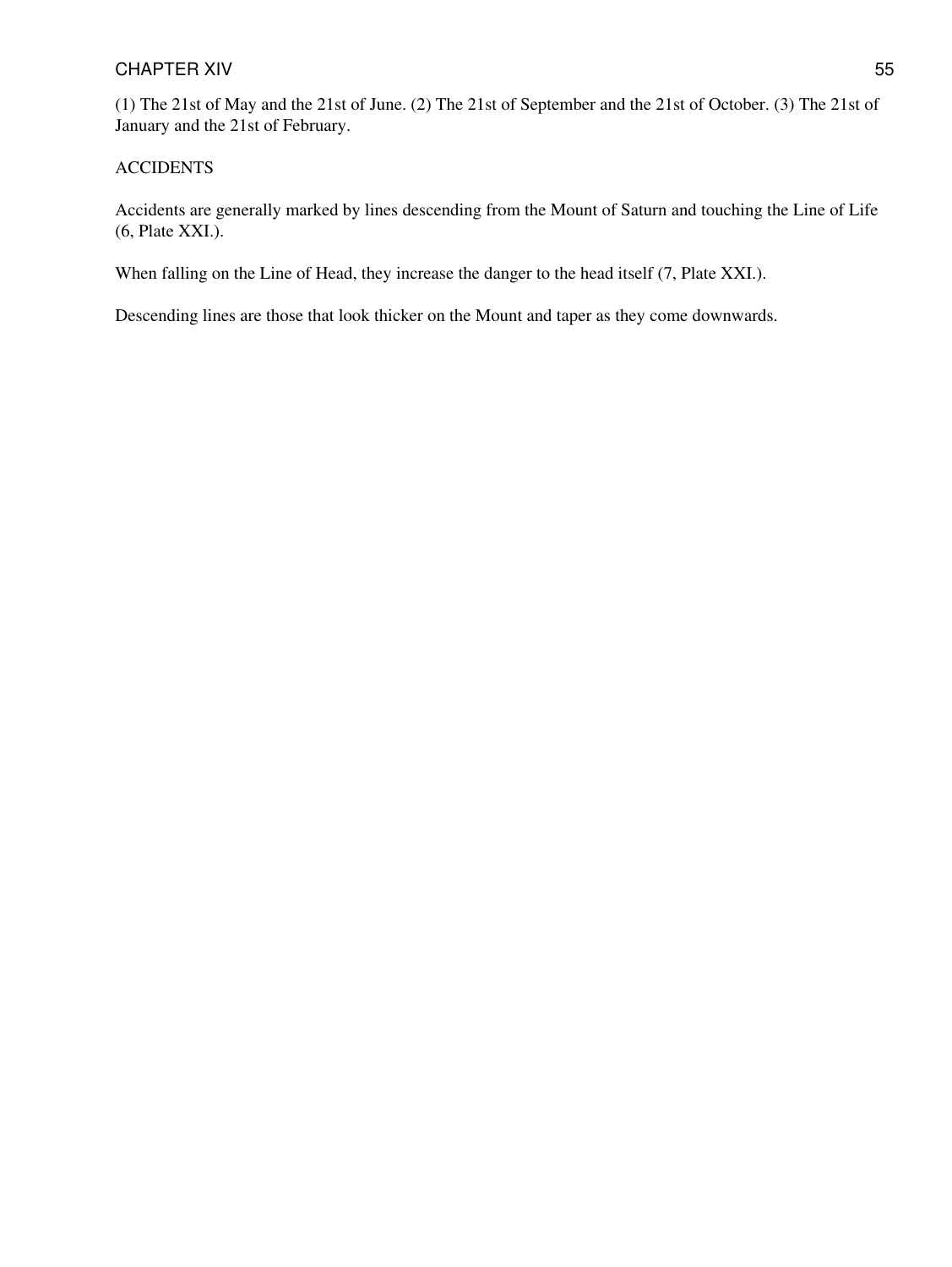#### CHAPTER XV 56

### **CHAPTER XV**

THE ISLAND, THE CIRCLE, THE SPOT, AND THE GRILLE

The Island is never a fortunate sign. Whereever it makes its appearance, it reduces the promise of the Line or Mount on which it may be found.

On the Line of Life it shows delicacy or illness at that particular date where it appears (1, Plate XXII.).

On the Line of Head, weakness of the brain, danger of brain illness (2, Plate XXII.).

On the Line of Heart, weakness of the heart (3, Plate XXII.), and especially so when under the Mount of the Sun.

On the Line of Fate, heavy loss in worldly matters, worry, and anxiety about the subject's destiny (4, Plate XXII.).

On the Line of Sun, loss of position and generally by some scandal (5, Plate XXII.).

On the Line of Health, serious illness (6, Plate XXII.); if on the upper part of the Line and with small round finger-nails, throat and bronchial troubles. With long nails, delicacy of the lungs and chest. With short nails without moons, bad circulation and weak action of the heart; and with very flat nails, nerve diseases and paralysis (*see* Nails, page 137).

Lower down on the Line of Health on the Mount of the Moon, it indicates a grave tendency towards kidney and bladder troubles (7, Plate XXII.).

[Illustration: PLATE XXII.

THE ISLAND, THE CIRCLE, THE SPOT, THE GRILLE, THE STAR, THE SQUARE.]

Any Line that forms itself into an island or that runs into one, is a bad sign for that Line or particular part of the hand on which it is found. An island on any of the Mounts weakens the qualities of what the Mount expresses.

#### THE CIRCLE

On the Mount of the Sun the Circle is favourable (8, Plate XXII.) in all other positions it is unfavourable. On the Mount of the Moon it threatens death from drowning.

#### THE SPOT

The Spot is a sign of temporary arrest of the qualities of any Line on which it may be found.

On the Line of Head, shock or injury. (9, Plate XXII.)

On the Line of Life, sudden illness.

On the Line of Health, fever.

On all the other Lines it appears to have less significance.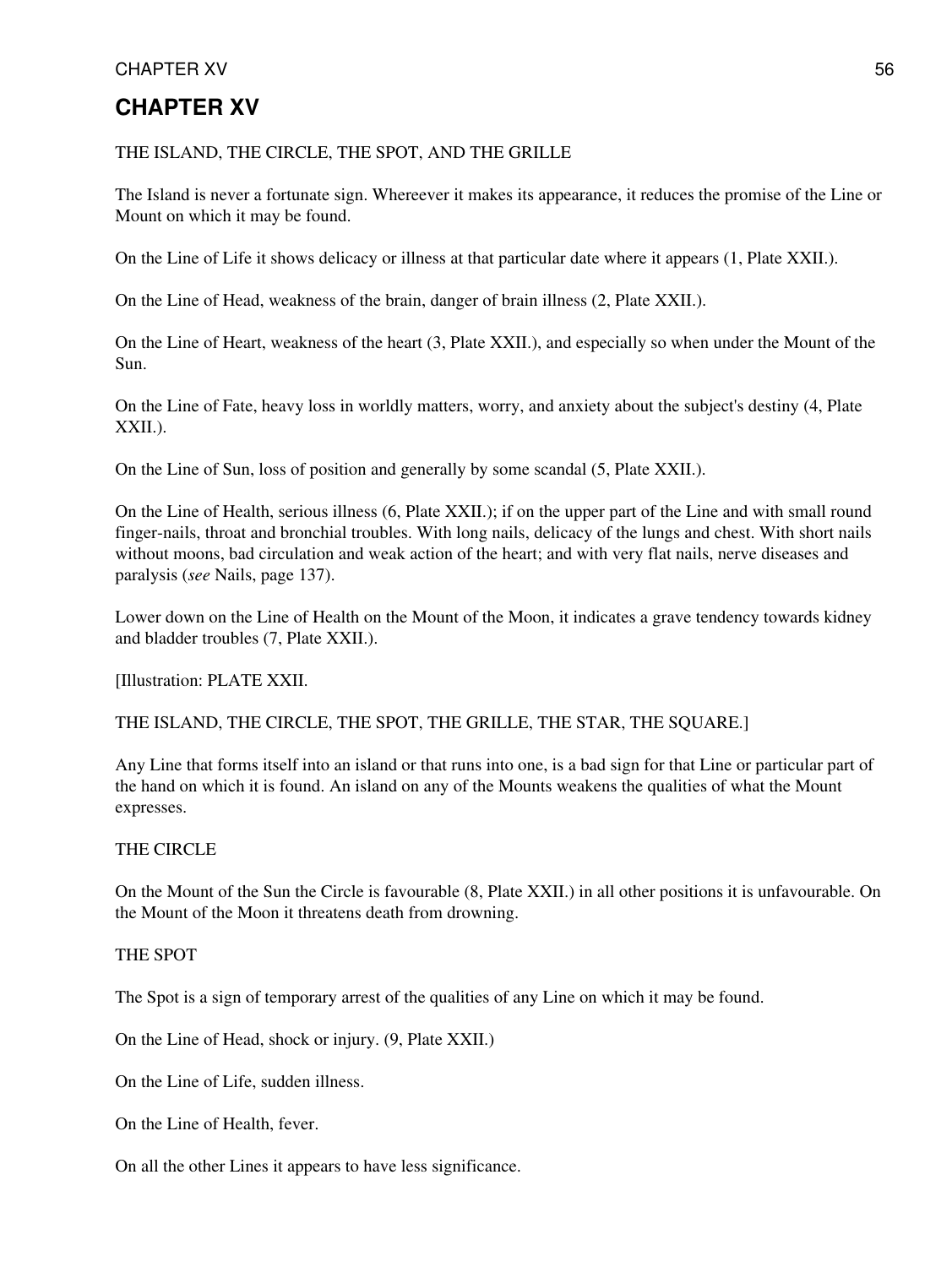#### CHAPTER XV 57

#### THE GRILLE

The Grille (10, Plate XXII.) is very often seen on the Mounts of the Hand. It denotes difficulties and obstacles in connection with whatever the Mount represents, and a lack of success in whatever quality or talent the Mount symbolises.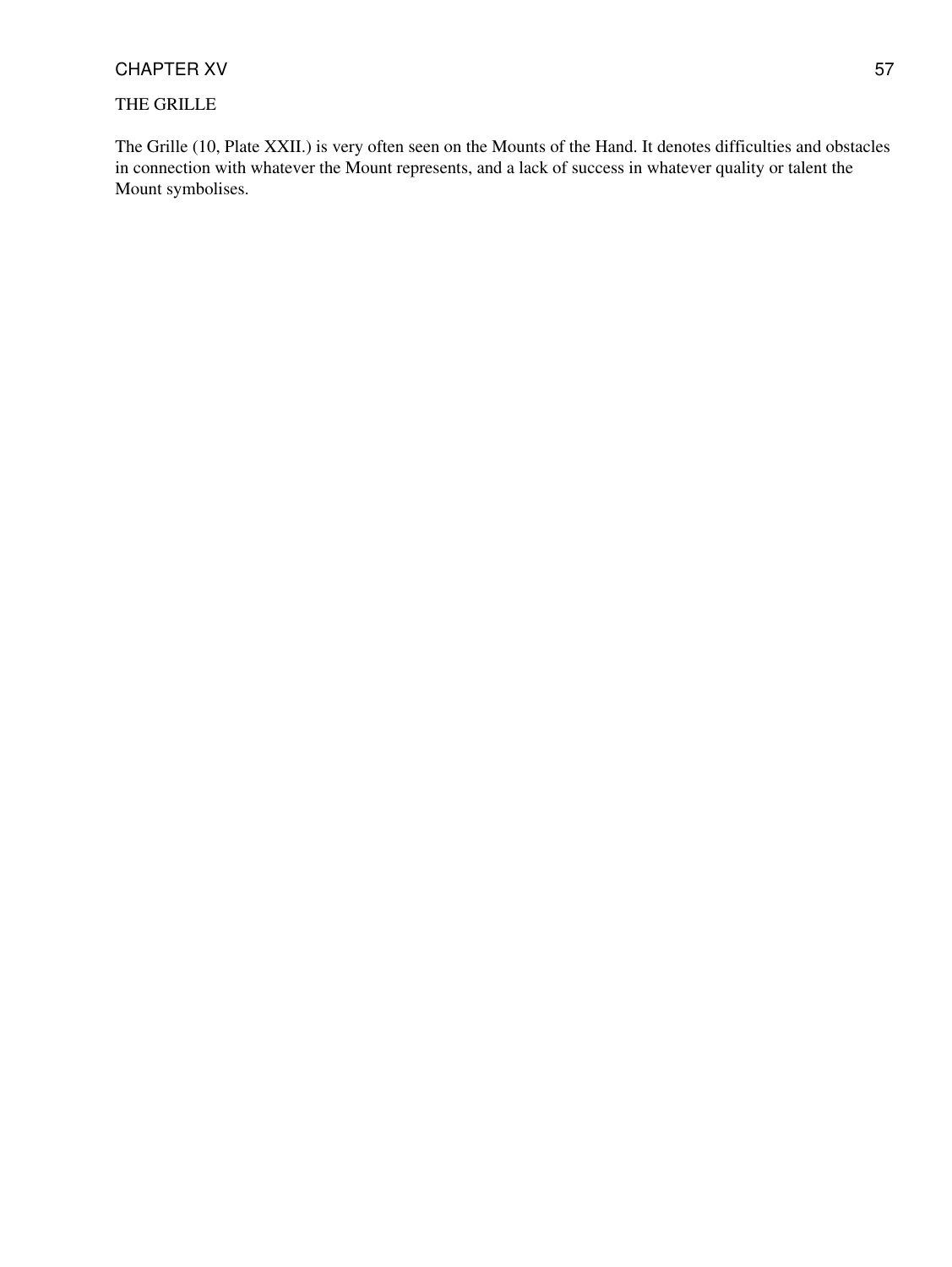#### CHAPTER XVI 58

### **CHAPTER XVI**

#### THE STAR, THE CROSS, THE SQUARE

The Star (11, Plate XXII.) is with only one exception a most fortunate mark to possess. On the Mount of Jupiter, the Star promises added honour, power, and position.

On the Mount of Sun, it gives riches and glory, but generally associated with a public life.

On the Mount of Mercury, unusual success in commerce, business, science, or great eloquence, according to other indications of the hand. (11, Plate XXII.)

On the Mount of Mars under Jupiter, great distinction and celebrity in martial life or in some one decisive battle, which gives renown to the rest of the career, like a Wellington at Waterloo.

On the Mount of Mars under Mercury, it gives honour won by the mentality fighting the battle of life (*see* Mounts, page 144).

On the Mount of the Moon it is a sign of great celebrity arising from the qualities of this Mount, viz., through the imagination or inventive faculties.

On the Mount of Venus the Star on the centre of this Mount is also a sign of success, but in relation to animal magnetism and sensuality it gives extraordinary success with the opposite sex.

On the Mount of Saturn it is the one unfavourable sign of this particular mark, and on this Mount it gives distinction, but one to be dreaded. Such a person will be the plaything of destiny, a man cast for some terrible part in the tragedy of life. Such a man's life will end in some terrible disaster, but one which will cause his name to be on everyone's lips. A king perhaps, but one crowned by doom.

[Illustration: PLATE XXIII.

MINOR MARKS AND SIGNS.]

THE CROSS

This sign is the direct opposite to the preceding sign, and has only one favourable position, viz., on the Mount of Jupiter where it indicates some extraordinary fortunate affection which will come into the life. On all the other Mounts it is evil.

On the Mount of Saturn, violent death. (12, Plate XXII.)

On the Mount of Sun, disappointment in riches.

On the Mount of Mercury, dishonesty.

On the Mount of Mars (under Mercury) great opposition.

On the Mount of Mars (under Jupiter) violence and even death from quarrels.

On the Mount of the Moon it denotes a fatal influence to the imagination. Such a man will deceive himself. When low down on this Mount it foreshadows death by drowning.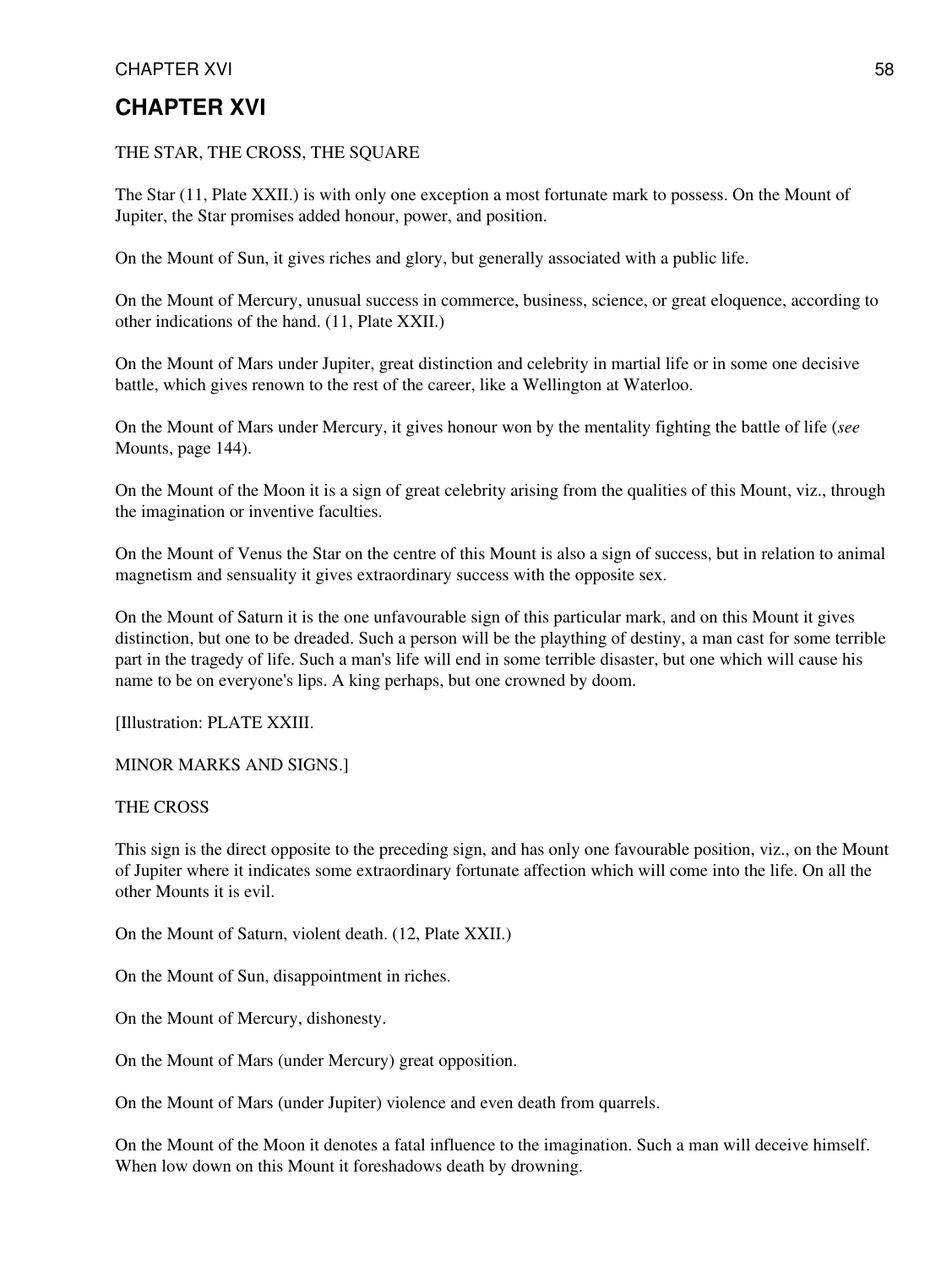#### CHAPTER XVI 59

On the Mount of Venus it indicates some fatal influence of the affections.

Above the Line of Head it foretells an accident or injury to the head.

Above the Line of Heart, the sudden death of some loved one.

#### THE SQUARE

The Square (13, Plate XXII.) is usually called the Mark of Preservation. It shows escape from dangers at that particular moment where it appears.

When on the Line of Life it means preservation from death. (13, Plate XXII.)

On the Line of Fate, preservation from loss, and so on with each quality represented by the different lines.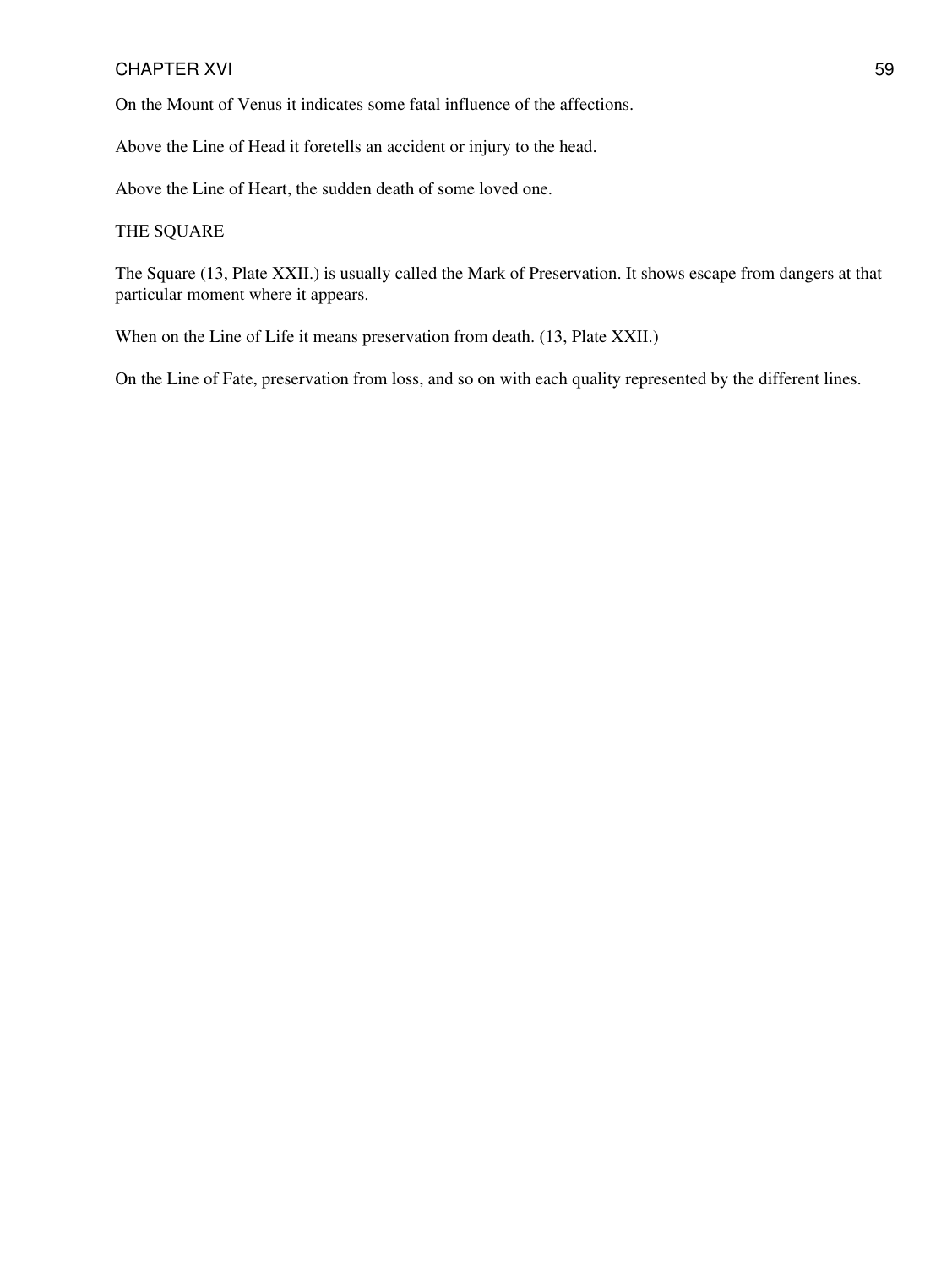#### CHAPTER XVII 60

### **CHAPTER XVII**

#### DIFFERENT CLASSES OF LINES

The lines on the palm should be clearly marked, a good pink or reddish colour, and they should be free from breaks, crosses, holes or irregularities of all kinds.

When very pale in colour they show lack of force and loss of energy, and often poor health.

When extremely red they indicate excessive energy and a rather violent disposition.

When yellow in colour they denote a tendency to biliousness and liver complaints, and tell in consequence of a melancholy morose nature.

Forked lines are generally good and increase the quality of the special indication. When at the end of the Line of Head, the fork gives more of what is called a dual mentality and less power of concentration on any one subject. (Plate XXIV.)

Spots on a Line weaken it and arrest its growth.

Tasselled Lines (Plate XXIV.) are not good signs. They weaken any indication the line itself denotes, and at the end of a Life Line they foreshadow loss of all nervous energy.

Wavy Lines (Plate XXIV.) show uncertainty, lack of decision and want of force.

Broken Lines (Plate XXIV.) destroy the meaning of the line at the particular place where the break appears, but if one line ends above the other, the break is not so bad and the quality of the line will be continued.

[Illustration: PLATE XXIV.

#### MINOR MARKS AND SIGNS.]

Sister Lines (Plate XXIV.) increase or double the power of any line, and when lying close together at the Line of Head, they give it great power and promise.

Islands (Plate XXIV.) are always evil and denote weakness or failure of the Line or Mount on which they may be found.

Ascending Lines (Plate XXIV.) are good from any line from which they spring. From the Line of Life they denote increased energy wherever they make their appearance. If they run up to any particular Mount or part of the hand, they show that the increased effort or energy will be in that particular direction.

Descending Lines (Plate XXIV.) are the reverse and mean loss of power.

Chained Lines show lack of force or fixity of purpose. (Plate XXIV.).

When the entire hand is covered with a network of small lines, it denotes a highly nervous disposition and usually great mental worry and lack of decision.

RIGHT AND LEFT HANDS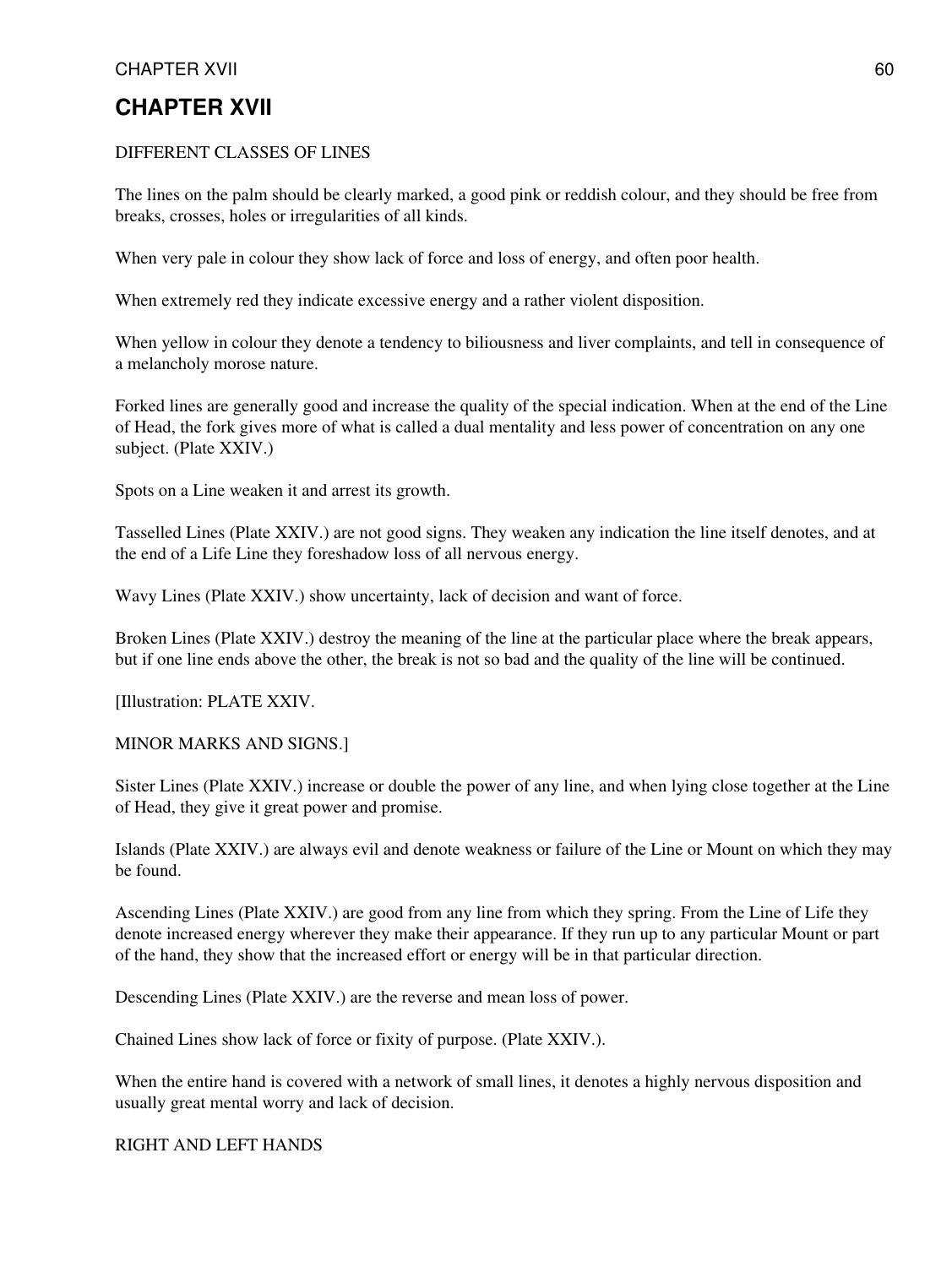#### CHAPTER XVII 61

Both the hands should be examined together to see if they accord. When they do, the indication of whatever the mark is, is more decided.

When something is marked on the left hand and not on the right, the tendency will be in the nature, but unless it is also marked on the right hand it will never bear fruit or come to any result. When the two hands are exactly alike, it denotes that the subject has not developed in any way from what heredity or Nature gave to him.

It must be remembered that we use the left side of the brain more than we do the right, and the nerves cross and go to the right hand. Consequently, it is this hand which denotes the developed or active brain, the left only giving the natural tendencies or inclinations.

To be scientific and accurate the student of this subject must always keep this rule before his mind and not be led away in his judgment by some "marvellously good line" that the subject may proudly call his attention to in the left hand, for such a mark will have no actual result unless it is also found on the right hand.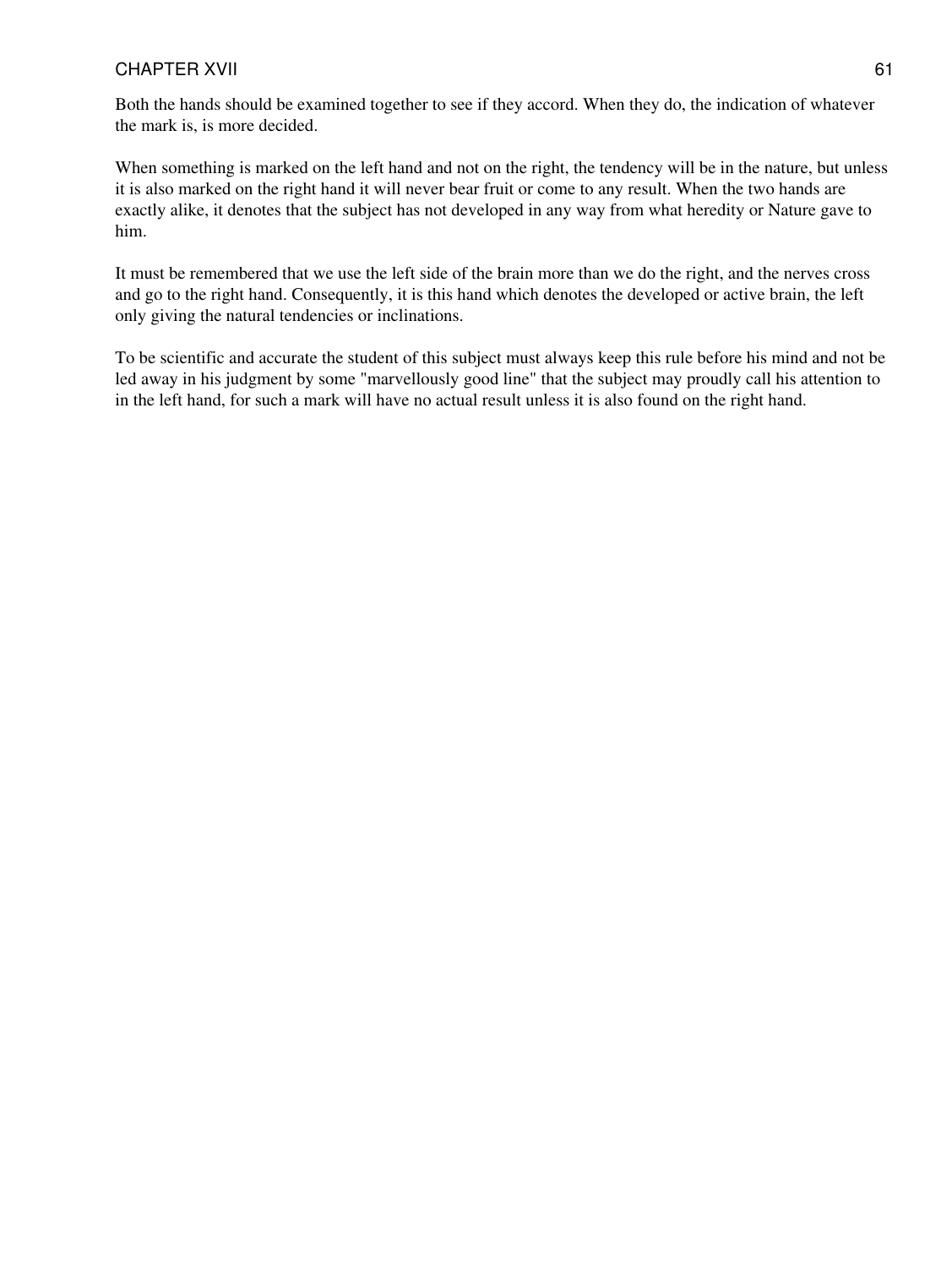#### CHAPTER XVIII 62

### **CHAPTER XVIII**

#### THE GREAT TRIANGLE AND THE QUADRANGLE

The Great Triangle is formed by the lines of Head, Life, and Health (Plate XXV.). The larger this triangle is, the better will be the health, for the reason that the Line of Health will be further removed from the Life Line. The views of life will also be broader and the field of action as it were less limited.

When the upper angle (made by the Head and Life Lines) is acute, the subject will be more nervous, timid, and sensitive.

#### THE QUADRANGLE

The Quadrangle, as its name implies, is that space lying between the Lines of Head and Heart. (Plate XXV.)

To be well marked, it should be even in shape and not narrow at either end.

When marked in this way it denotes balance of judgment, level-headedness in all things, and is a most excellent sign to have.

It represents man's disposition or mental attitude towards his fellow men. When extremely narrow it indicates narrowness of views and bigotry in regard to religion.

When excessively wide, it denotes a lack of judgment in all things and too much looseness of views for one's good.

[Illustration: PLATE XXV.

THE GREAT TRIANGLE AND THE QUADRANGLE.]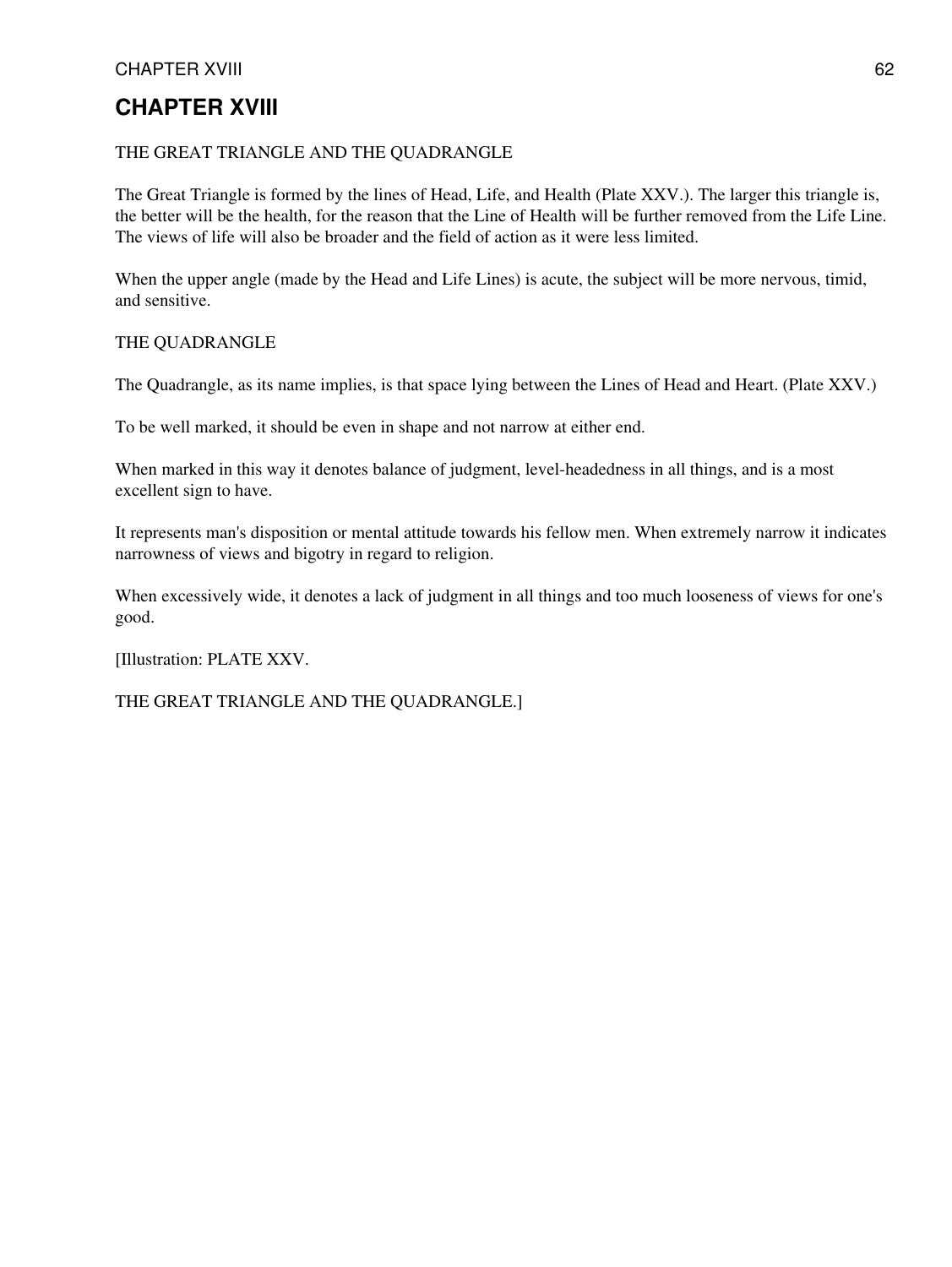#### CHAPTER XIX 63

### **CHAPTER XIX**

#### HOW TO TELL TIME AND DATES OF PRINCIPAL EVENTS IN THE LIFE

The most correct way in which to tell time by the hand is to divide the Line of Life into periods of seven years, and also the Line of Fate, following the accompanying design (Plate XXVI.).

The Line of Head may also be divided into sections of seven years (*see* page 25).

This division into periods of seven is the most natural one of all, as the entire nature changes every seven years. Long experience has proved that, by dividing the hand in the manner shown in the accompanying illustration, the best possible results as regards dates are obtained.

I have also made the following curious observation concerning the most important years in people's careers, which I now publish in this work for the first time.

People born on the 1st, 10th, 19th, and 28th of any month, and especially in the months of July, August, and January, will find the following years of their lives the most eventful:

1st, 7th, 10th, 16th, 19th, 28th, 34th, 37th, 43d, 46th, 52d, 55th, 61st, and 70th.

[Illustration: PLATE XXVI.

#### TIME AND DATES OF PRINCIPAL EVENTS.]

Those born on the 2d, 11th, 20th, and 29th of any month, but more especially in July, August, and January, will find the following years of their lives the most eventful:

2d, 7th, 11th, 16th, 20th, 25th, 29th, 34th, 38th, 43d, 47th, 52d, 56th, and 70th.

Those born on the 3d, 12th, 21st, and 30th of any month, but more especially in the months of December and February, will find the following years of their lives the most eventful:

3d, 12th, 21st, 30th, 39th, 48th, 57th, 66th, and 75th.

Those born on the 4th, 13th, 22d, and 31st, especially in the months of July, August, and January, will find the followings years of their lives the most eventful:

1st, 4th, 10th, 13th, 19th, 22d, 28th, 31st, 37th, 40th, 46th, 49th, 55th, 58th, 64th, 67th, 73d, and 76th.

Those born on the 5th, 14th, and 23d of any month, but especially in the months of June and September, will find the following years of their lives the most eventful:

5th, 14th, 23d, 32d, 41st, 50th, 59th, 68th, and 77th.

Those born on the 6th, 15th, and 24th of any month, but especially in the months of May and October, will find the following years of their lives the most eventful:

6th, 15th, 24th, 33d, 42d, 51st, 60th, 69th, 78th, and 87th.

Those born on the 7th, 16th, and 25th of any month, especially in the months of July, August, and January, will find the following years of their lives the most eventful: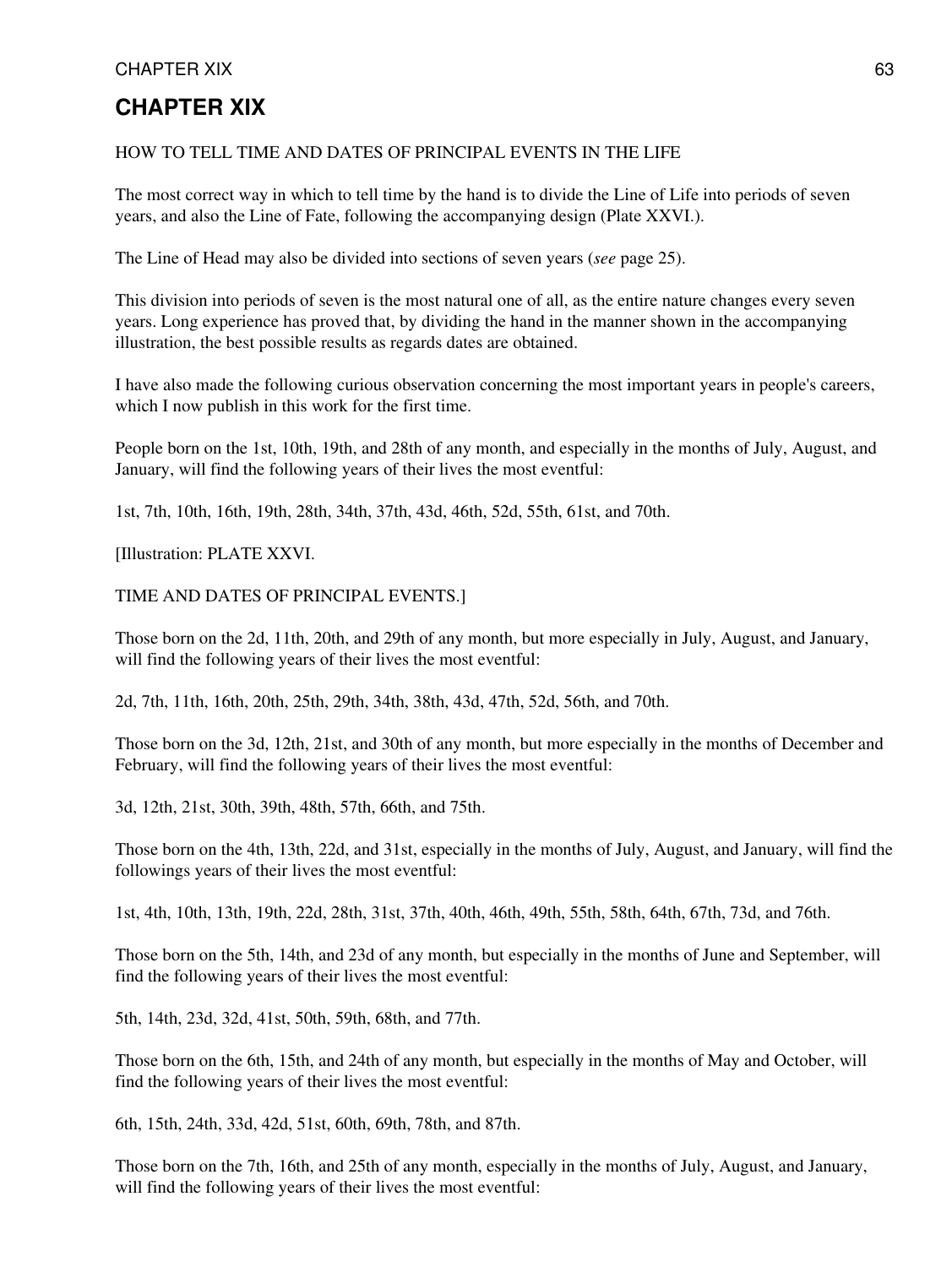#### PART II--CHEIROGNOMY 64

2d, 7th, 11th, 16th, 20th, 25th, 29th, 34th, 38th, 43d, 47th, 56th, 61st, 65th, 70th, 74th, and 79th.

Those born on the 8th, 17th, and 26th of any month, but more especially in the months of January, February, July, and August, will find the following years of their lives the most eventful:

8th, 17th, 26th, 35th, 44th, 53d, 62d, 71st, and 80th.

Those born on the 9th, 18th, and 27th of any month, but more especially in the months of April, October, and November, will find the following years of their lives the most eventful:

9th, 18th, 27th, 36th, 45th, 54th, 63d, 72d, and 81st.

This curious system it will be seen has embraced every day of every month that people can be born on. It is based on a strange law of periodicity that after years of study I have found extremely accurate and wonderful in its meaning.

## **PART II--CHEIROGNOMY**

OR

THE SCIENCE OF INTERPRETING THE SHAPE OF HANDS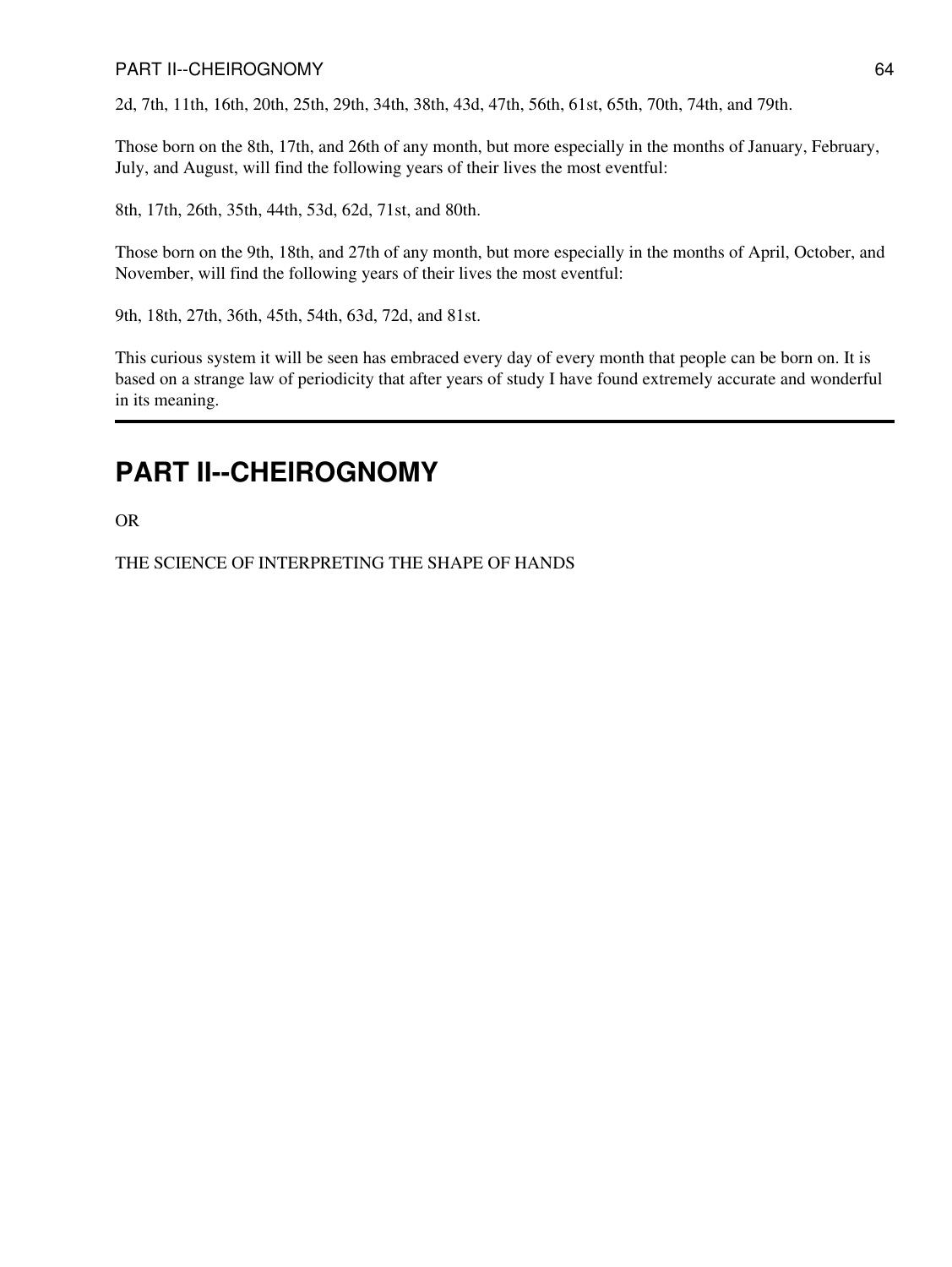## **CHAPTER I**

#### THE STUDY OF THE SHAPE OF THE HAND

We now leave the domain of what must be considered Palmistry, the study of the Lines of the Palm--or Cheiromancy, as it was called by the Greeks from the word [Greek: cheír], the hand, and proceed to consider the meanings that can be derived from the shapes of the hands, fingers, etc., which is called Cheirognomy.

These two studies may be taken up separately, but by a knowledge of both the student will be doubly armed, especially in the reading of character.

To a judge of horseflesh the limbs of the horse give him such a fund of information as to the animals' breed, training, etc., that it enables him to draw conclusions that he could not otherwise obtain.

In the same way the shape of the hand gives an enormous wealth of information as to breed and peculiarities of human beings.

In a book of this nature I shall be able to give only the leading traits denoted by each type, but if readers wish to carry out this study further, I must refer them to my larger works on the subject, in which the shapes of the hands are described in the fullest detail.

The most casual observation of character as shown by the formation of hands will soon convince any person of the value of this study. Even in itself it possesses the most far-reaching possibilities in helping to a clear understanding of the difference that exists in races, their various blends of types, that have now spread themselves by intermarriage and travel over the surface of the earth.

For example, the difference in the shape of the hands of the French and German or the French and English races would convince any thinking person that temperament and disposition are indeed largely indicated by the shape of the hand itself.

It is even a remarkable thing that though work and exercise may enlarge and broaden the hand, yet the type to which it belongs is never destroyed, but can be easily detected by anyone who has made a study of such matters.

The Seven Types or Shapes of Hands are as follows:

(1) The Elementary--or lowest type. (2) The Square--or the useful hand. (3) The Spatulate--or nervous active type. (4) The Philosophic--or jointed hand. (5) The Conic--or the artistic type. (6) The Psychic--or the idealistic hand. (7) The Mixed Hand.

#### THE SEVEN TYPES OF HANDS

#### THE ELEMENTARY

As its name implies, the Elementary is the lowest type of all. It is just a little above the brute creation. This type is extremely short (Plate I.,

## **Part II.), thick set and brutal-looking. In passing I must draw the**

reader's attention to the fact that the shorter and thicker the hand is, the nearer the person is to the animal.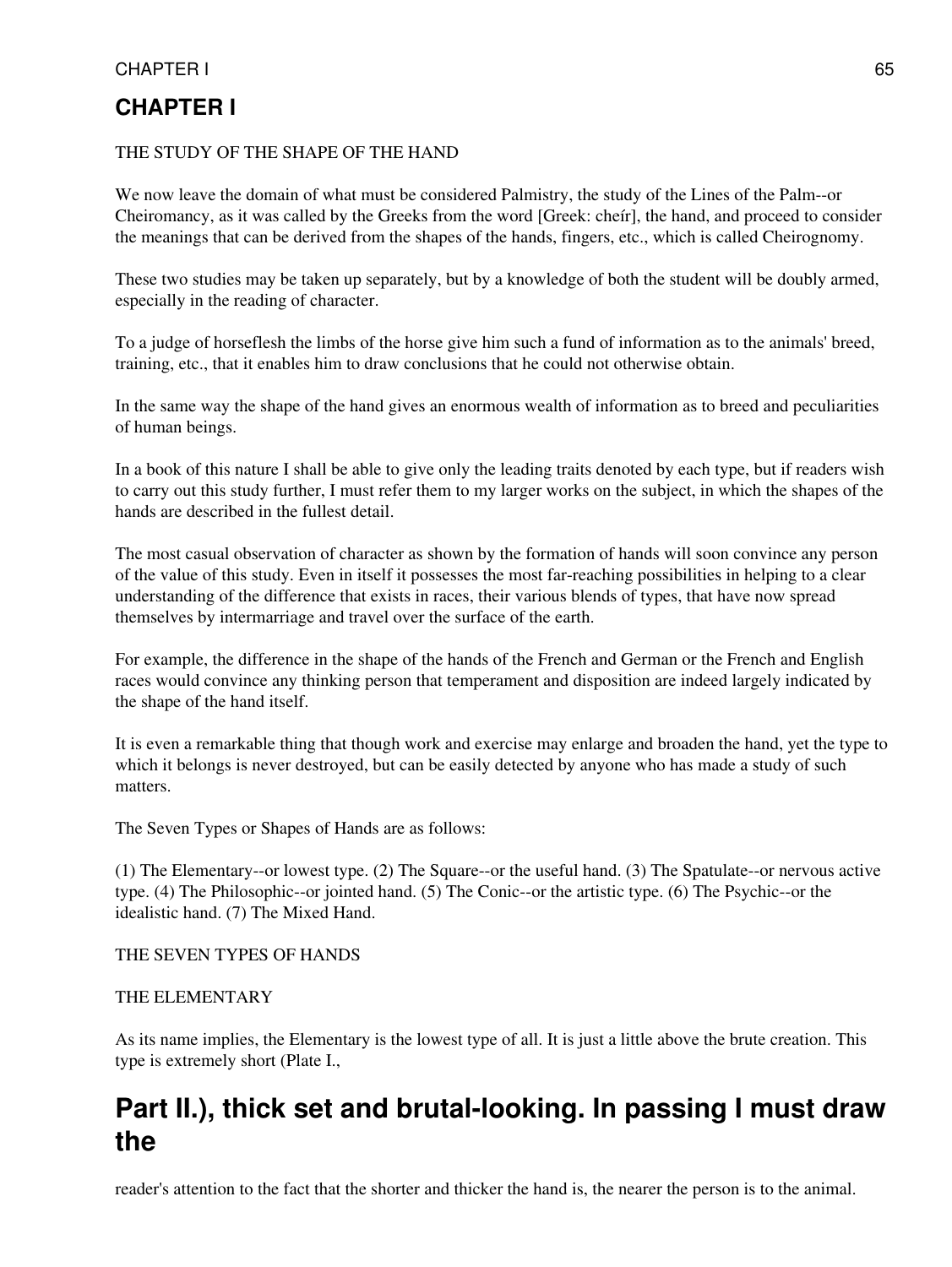#### Part II.), thick set and brutal-looking. In passing I must drawthe 66

In examining this type one can therefore only expect to find it the expression of all that is coarse, brutal, and animal.

People having such hands naturally have very little mental development or ability. They are found engaged in occupations requiring only unskilled labour and the very lowest even of that.

They are violent in temper, and have little or no control over their passions or their anger. They are coarse in their ideas, possess little or no sentiment, no imagination or feeling, and it has been found that even the nerve system of such types is more or less in a state of non-development. They do not feel pain as the higher types of humanity feel it, and have little ambition except to eat, drink, and sleep.

Note.--The thumb is extremely short and low-set with the Elementary type.

[Illustration: FIG. 1--THE ELEMENTARY HAND. FIG. 2--THE SQUARE OR USEFUL HAND.

#### FIG. 3--THE SPATULATE HAND. FIG. 4--THE PHILOSOPHIC HAND.

PLATE I.--

# **PART II.]**

THE SQUARE TYPE

The Square type (Plate I.,

## **Part II.,) is so designated on account of the**

palm being like a square in shape, or at least nearly so. Such a hand in fact "looks square." It is rather straight or even at the wrist, at the base of the fingers, and also at the sides. The fingers themselves also have a "square-cut" appearance. The thumb is, however, nearly always long, well-shaped, and set high on the palm, and stands well out from the palm.

The Square Hand is also called the practical or useful hand. People who possess this type are essentially practical, logical, and rather materialistic. They belong to the earth and the things of the earth. They have little imagination or idealism, they are solid, serious workers, methodical and painstaking in all they do. They believe in things only by proof and by their reason. They are often religious and even superstitious, but more from habit than from anything else.

They are determined and obstinate, especially if their thumbs are long and the first joint stiff.[7]

[7] *See* Chapter on Thumbs, page 127.

They succeed in all lines of work that do not require imagination or the creative faculties, and as business men, lawyers, doctors, scientists, they do extremely well, and are generally to be found in such callings.

#### THE SPATULATE HAND

The Spatulate or active nervous type (Plate I.,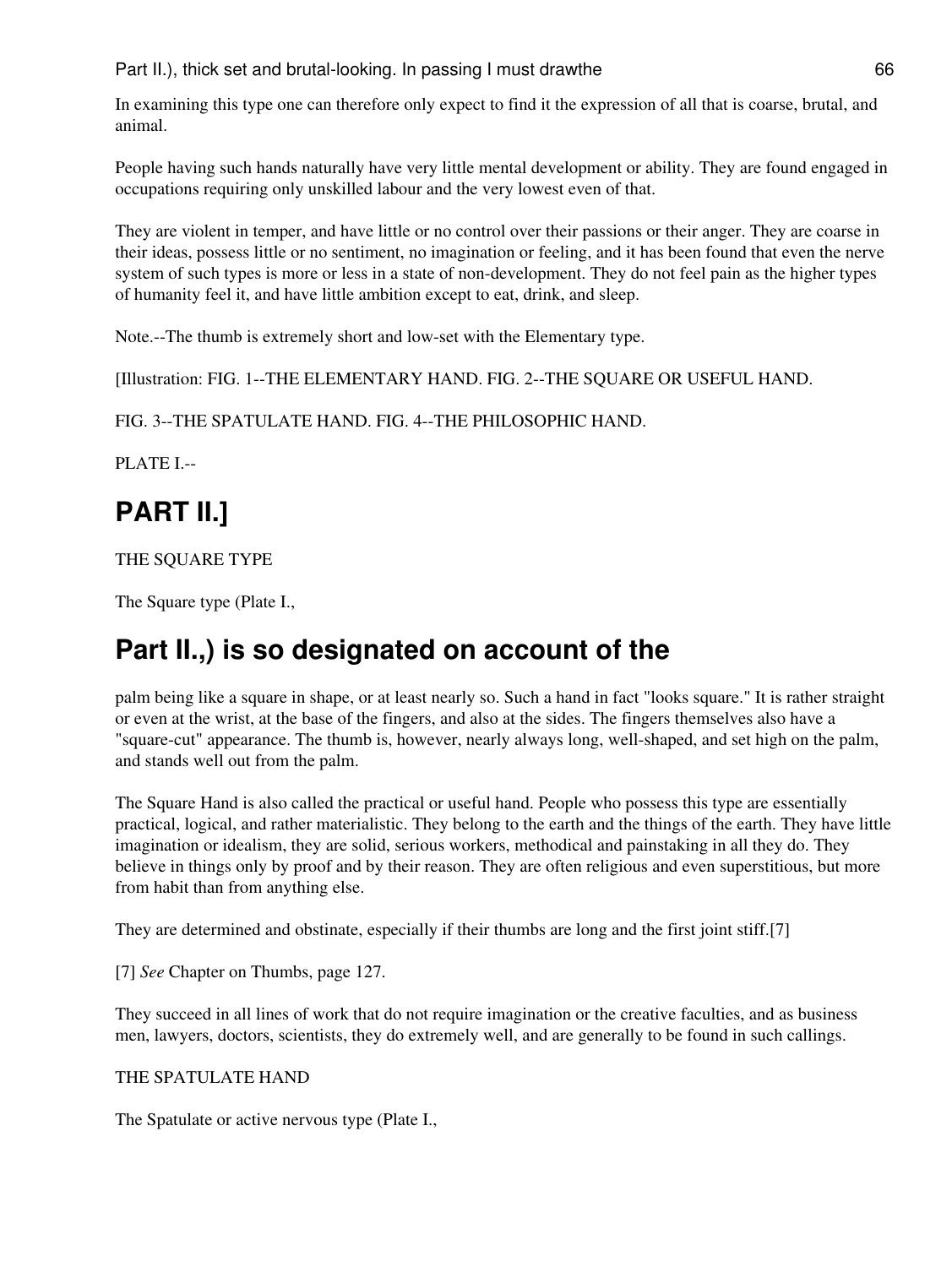# **Part II.) is usually**

crooked or irregular looking, with large tips or pads at the ends of the fingers, rather like the spatula chemists use and from which peculiarity this type gets its name. The people who possess this type are in fact always "pounding" at something. They are full of untiring energy, enormous workers in everything they take up, and generally remarkable for their originality.

They are not built on the hard set square lines of the former type. These persons have enormous imagination, their creative faculties largely developed. They are inventive, unconventional, emotional, demonstrative, and in fact the complete opposite in character to the class who possesses the square type of hand.

The Spatulate type has also the palm irregular in shape. It may be wider at the base of the fingers than at the wrist, or it may be found *vice versa*.

In the first case they are then more practical in their work and views and less impulsive. With the larger development at the wrist, they are more carried away with their impulses, hasty and impetuous in temper, speech, and action.

#### THE PHILOSOPHIC HAND

The Philosophic Hand (Plate I.,

## **Part II.) received this name from the**

Greek [Greek: philos]--love, and [Greek: sophich]--wisdom. When the Greeks made a study of hands they noticed that all those persons who possessed this type had a bent for philosophy in their blood that nothing could eradicate.

[Illustration: FIG. 1.--THE CONIC OR ARTISTIC HAND.

FIG. 2.--THE PSYCHIC OR IDEALISTIC HAND.

FIG. 3.--THE MIXED HAND.

PLATE II.--

# **PART II.]**

The Philosophic Hand is long, bony, and angular with knotty joints, and is as a general rule fairly thin. People with this type of hand are always studious. They are great readers and usually have a strong tendency towards literature. They love sedentary work, and have a somewhat lonely, ascetic disposition. Perhaps on account of this quality they are very often found in church-life, or largely associated with religious movements. The monks of old, I mean those who compiled those wonderful manuscripts on doctrine, science, art, alchemy, and occult matters, all had this class of hand. In our modern times this type may be easily recognised, and the qualities it expresses remain the same even in the age of money-getting and machinery.

It is, however, more usual nowadays to find a slight modification of the true philosophic hand in that of the hand with the palm square and with the fingers only belonging to the philosophic type. In such cases the practical nature is a basis or foundation on which the studious mind builds its theories, its religion, its literary achievements, or its scientific researches.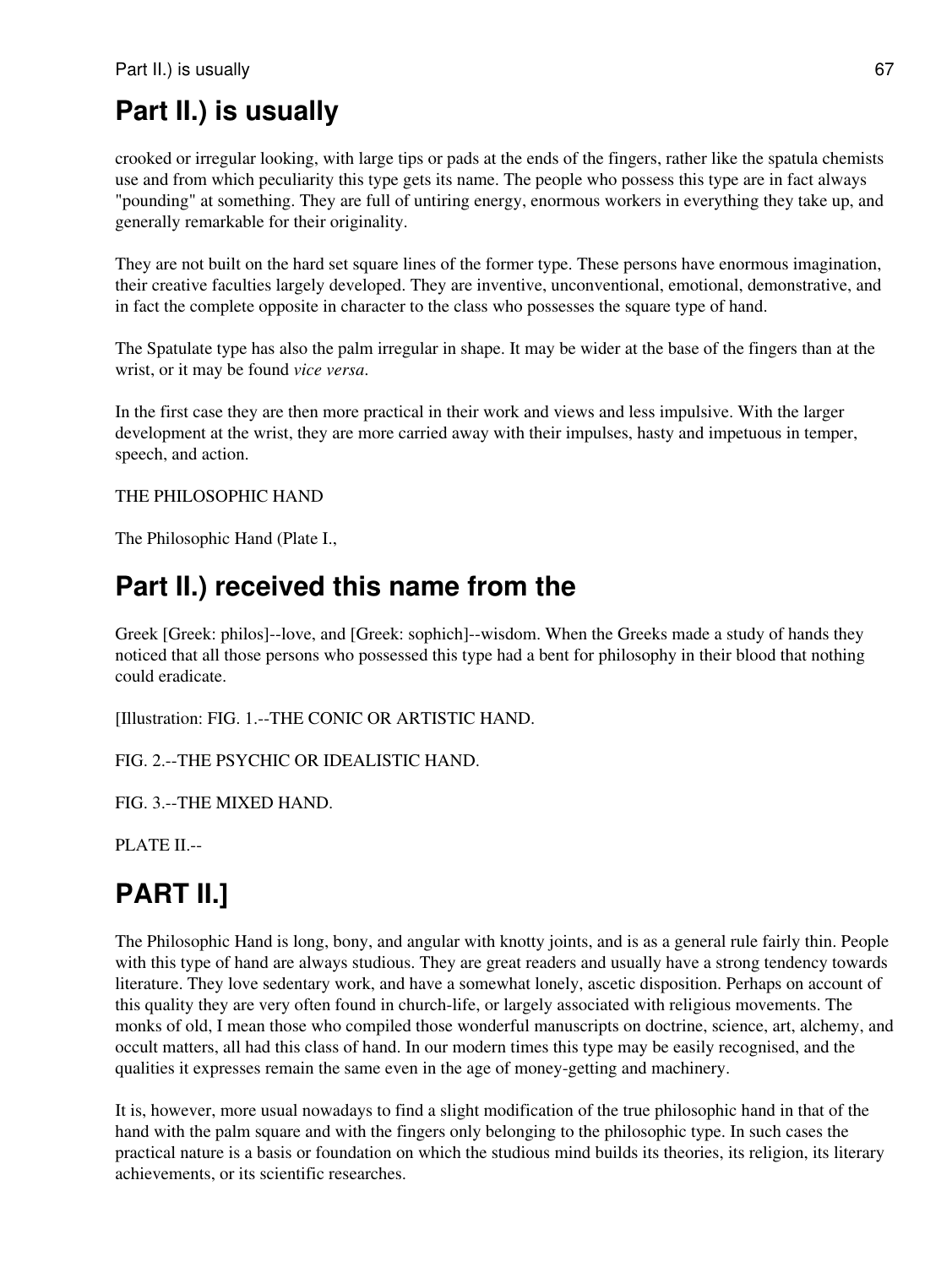#### PART II.] 68

As a rule the Line of Head on such hands is rather sloping, but it may also be found almost straight, and when it is, a more "level-headed" disposition will make more practical use of the studious nature. But speaking generally, people with this type of hand rarely accumulate as much wealth as those possessing the Square Hand.

The knotted or jointed fingers give carefulness and detail in work or study. They arrest the impulse of the brain, and so acquire time for thought and reflection.

The Philosophic Hand is one of the highest developments of the mental side of the human family.

#### THE CONIC OR ARTISTIC HAND

The Conic, also called the Artistic, Hand (Plate II.,

# **Part II.), is**

always graceful looking, with the fingers tapering and pointed. It has, not only on account of its appearance but also because of the qualities it represents, been called the Artistic Hand.

Its possessor may not always paint pictures or design beautiful things, but he will have the emotional, artistic temperament, which loves beautiful surroundings, and is most sensitive to colour, music, and all the fine arts. It largely depends on the kind of Head Line and the will power shown by it, to determine whether its owner will develop the natural artistic temperament that he or she possesses.

Such hands being generally full, fleshy, or soft, there is always a decidedly pronounced indolence in the nature which, if not overcome, combats the hard work necessary to achieve any real result. All very emotional people have more or less the characteristics of this type, but great numbers simply squander their time in the appreciation of art, rather than in making the effort in themselves to create it.

The harder and firmer this type of hand is, the more likely it is to find that its possessor will really make something out of his artistic temperament.

THE PSYCHIC OR IDEALISTIC HAND

This type (Plate II.,

## **Part II.), may in many ways be considered as the**

highest development of the hand on the purely mental plane, but from a worldly standpoint it is the least successful of all. Its possessors live in a world of dreams and ideals. They know little or nothing about the practical or purely material side of existence, and when they have to earn their own bread they gain so little that they usually starve.

These beautiful hands do not appear made for work in any sense. They are also too spiritual and frail to deal blows and hold their own in the battle of life. If they are supported by others, or have money of their own to live on, all may be well, and in such cases they will be likely to develop strange psychic gifts dealing with visions and ideals that some few may hear and understand. But if not, their fate as a rule is a sad one, they will easily be pushed aside by the rougher types of humanity or, in sheer helplessness, take their own lives, and so end the unequal struggle.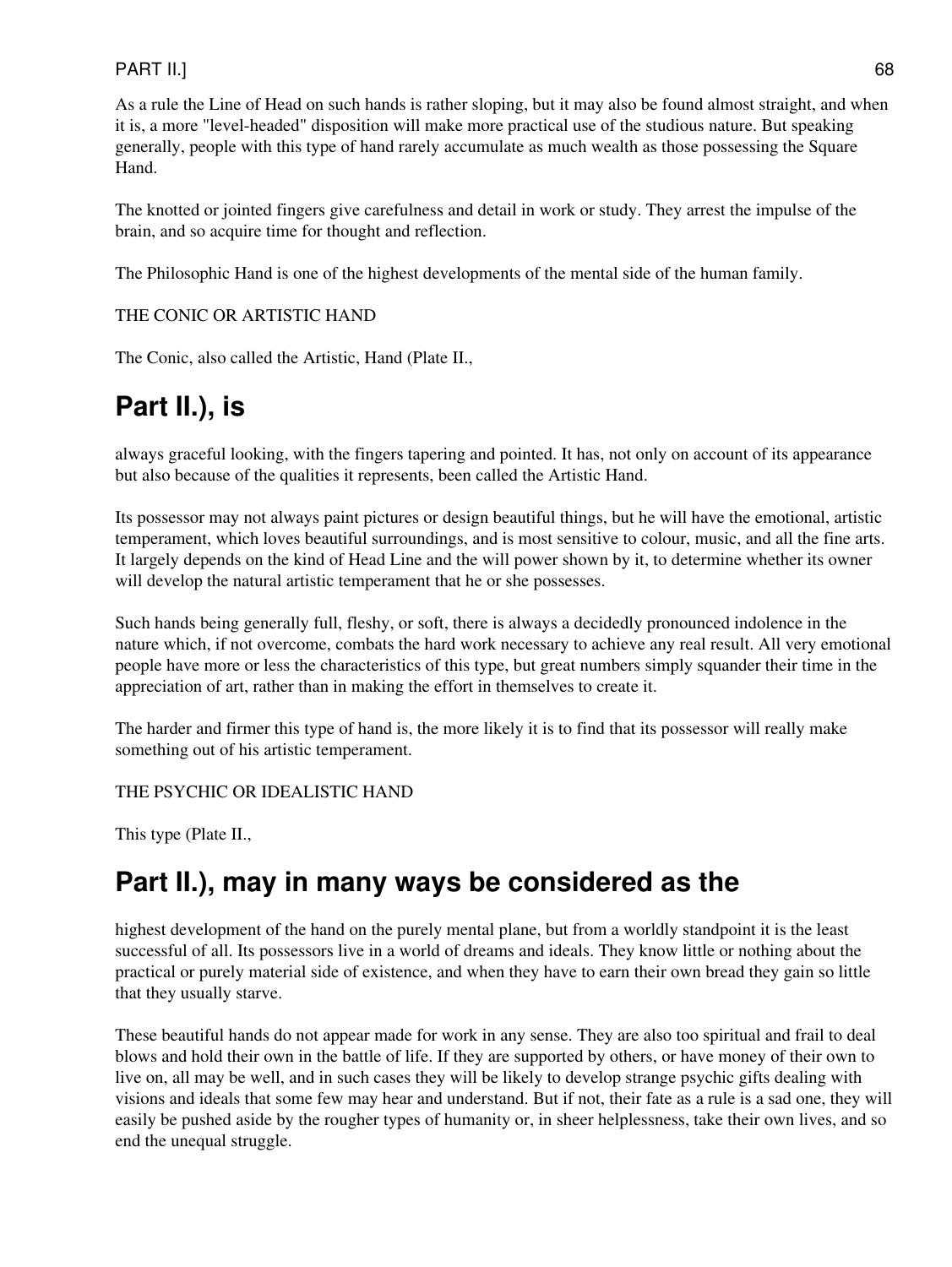In constitution they are seldom strong physically, and consequently they are doubly unfitted for the struggle for existence.

#### THE MIXED HAND

What is called the "Mixed Hand" (Plate II.,

# **Part II.), is an aggregation**

of all the types, or at least, some of them.

It is very often found having all the fingers different from one another, as for example one pointed, one square, or spatulate, and so on. Or sometimes the palm may be of one type, say spatulate, with all the fingers mixed.

Such persons are always versatility itself, but so changeable in purpose that they rarely succeed in making much out of any talents they may possess. They can generally do a little of everything but nothing well. They can talk on any subject that may crop up, but never impress their listeners with depth of thought on any subject.

It is only when the Line of Head is found on such hands clear and straight that there is a likelihood of these persons developing some one talent out of the versatility that this type gives.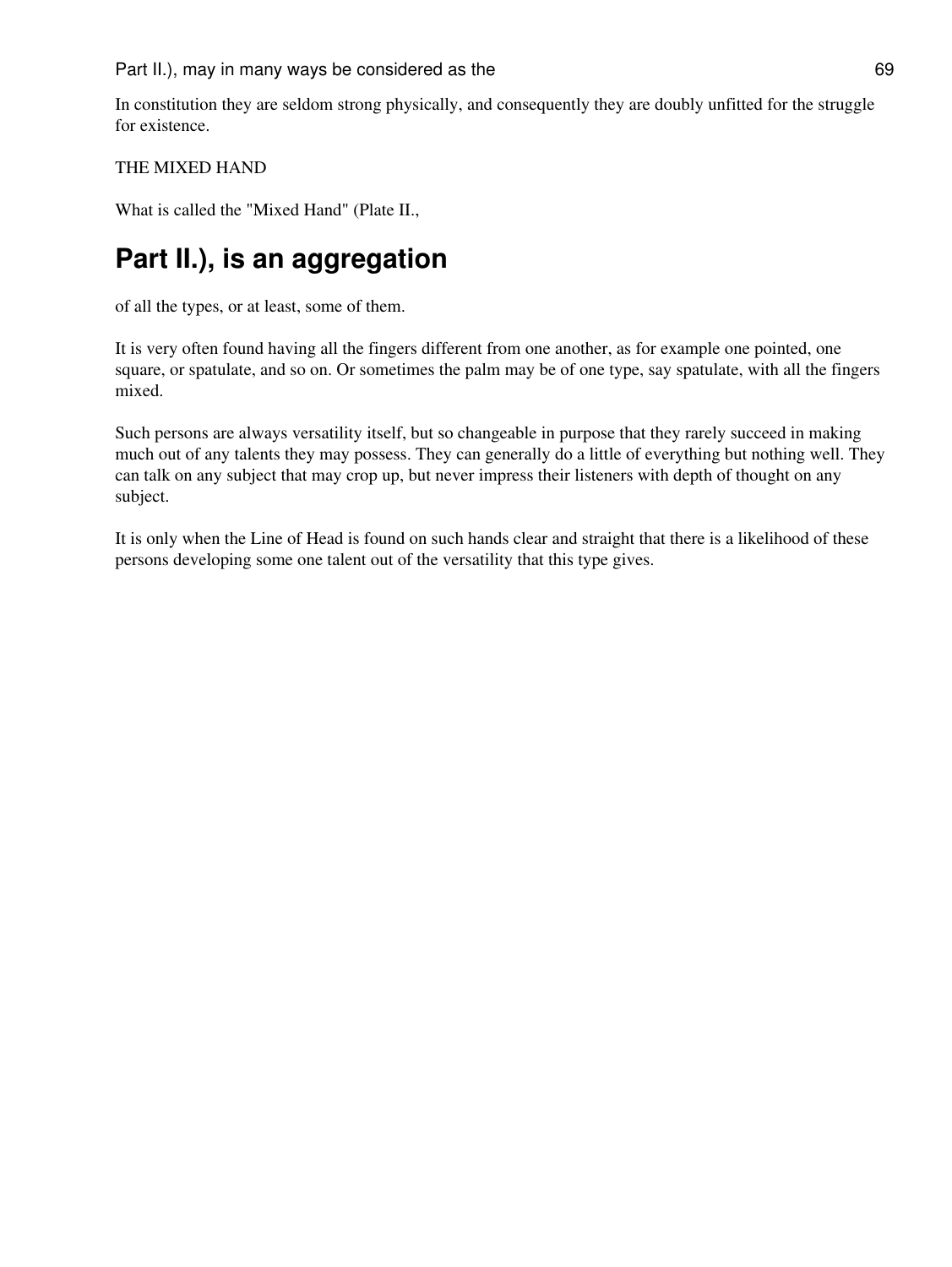## **CHAPTER II**

#### THE THUMB

In the judgment of character by the formation of the Hand, the Thumb is of about the same importance as the nose is to the face. It must be understood to represent the natural Will Power, whereas the Line of Head represents the Mental Will.

In my larger works on this subject I have gone into very deeply the medical reasons why character should be expressed by the Thumb and the extraordinary rôle it has played in civilisation, and also in the various religions of the world.

The Thumb proper represents the three great worlds of ideas, viz., Love, Logic, and Will (Plate VI.,

## **Part II.).**

Love is represented by the base of the Thumb which is covered on the hand by the Mount of Venus.

Logic is the middle phalange, and Will is the top or nail portion.

When these divisions are found large, the qualities are increased; when small, they play a smaller rôle in the life of the individual.

There are two distinct classes of Thumbs, the supple-jointed and the firm-jointed.

The former of these divisions is the Thumb bending outwards and supple at the joint underneath the nail (Fig. 2, Plate III.).

This denotes a nature pliable and adaptable to others, very broad-minded, rather unconventional, and not obstinate in its views of life. These characteristics will be increased if the Head Line be found sloping and bending downwards. If, however, the Line of Head be found lying straight across the palm, they are more conventional. The "supple-jointed" thumb also denotes generosity of mind both as regards thought and money. In all ways these people are more extravagant than people who have the straight firm-jointed thumb. In other words they "give more" even in what they think as well as in what they do.

The nearer the Thumb approaches the side of the hand, or the more it looks tied down or cramped to the palm, the more the subject is inclined to grasp or hold. The true miser has always a thumb cramped towards the hand, and the nail phalange as a rule slightly turned in, as if the mind wanted to grab hold or retain.

The supple-jointed Thumb is more impulsive in its desire to give than is the stiff-jointed class, whereas the latter type demands reflection before he even gives an opinion.

If a favour should be asked of the man with the supple-jointed Thumb, one should remember that he is more inclined to give in on the impulse of the moment, and if one does not press one's point home at once, he is likely first to promise, and later, on reflection, change his mind.

The man with the stiff-jointed Thumb (Fig. 3, Plate III.) on the contrary, is more likely to refuse at first and on reflection to agree to the proposition; but it he does make up his mind, he will stick to his judgment or opinion, and the more he is opposed the more determined he will be to hold to his view.

[Illustration: FIG. 1.--THE CLUBBED THUMB.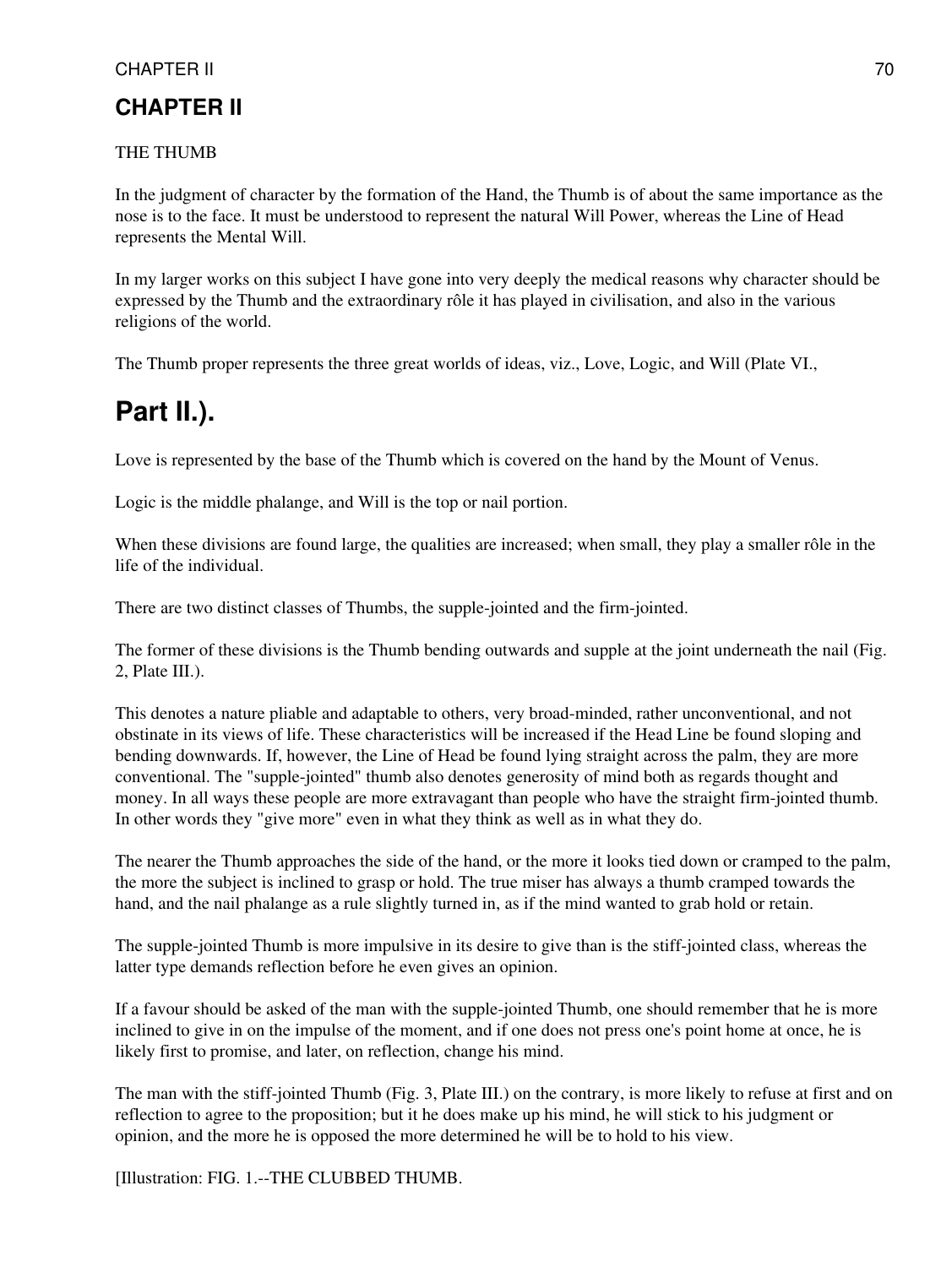Part II.). 21

#### FIG. 2.--THE SUPPLE-JOINTED THUMB.

#### FIG. 3.--THE FIRM-JOINTED THUMB.

FIG. 4.--THE WAIST-LIKE THUMB.

FIG. 5.--THE STRAIGHT THUMB.

FIG. 6.--THE ELEMENTARY THUMB.

PLATE III.--

# **PART II.]**

The firm-jointed thumb is then the outward sign of a more resisting nature, and the longer the first or nail phalange is, the stronger and more powerful the Will force.

These people seldom make friends so easily or rapidly as those belonging to the other type. On a railway journey they rarely begin a conversation with a fellow traveller, and if they have to do so it will generally be in the form of an argument that "the window must be left open or shut," as the case may be. Heaven help the other poor traveller if he should also happen to have a stiff thumb, and oppose his ideas to those of the first.

The supple-jointed class, on the contrary, enter readily into conversation with strangers, and they often make their greatest friends while travelling. They are affable, charming companions, and give in readily to the wishes of others. In fact, this quality inclines to a weakness that should be guarded against. Among all those men and women who take the "easiest way" a large majority will be found to have very supple-jointed thumbs. This, however, will be greatly qualified by the position and appearance of the Line of Head, the indicator of the developed mental Will.

To have a supple lower or middle joint does not relate to the Will but to the phalange of Logic of the possessor. When this second joint is found supple the subject adapts himself to circumstances rather than to persons. He reasons out that he must bend or adapt himself to the conditions or circumstances of the life in which he is placed.

The Clubbed Thumb (Fig. 1, Plate III.), is so called from its being thick like a club. People possessing this class of Thumb belong to the Elementary type as far as Will is concerned. They are brutal and like animals in their unreasonable obstinacy. If they are opposed they fly into ungovernable passions and blind rages. They have no control over themselves, and are liable to go to any extreme of violence or crime during one of their tempers. In fact the clubbed-shaped Thumb has also been designated "the murderer's thumb" on account of so many murderers having been found with this formation.

The possessor of a Clubbed Thumb could not, however, plan out or premeditate a crime, for he would not have the determined Will or power of reason to think it out.

The shorter the Thumb, the nearer the possessor is to the brute in passion and lack of self-control.

The "waist-like" Thumb (Fig. 4, Plate III.), and the "straight" formation (Fig. 5), must also be considered as the opposite of one another in their characteristics, but in this case the difference is in the quality of Logic or Reason. The former will not use or depend much on such things, he will rely, on the contrary, on tact and diplomacy to gain his point or win his way. The second class have little or no tact, but in all matters depend on argument and reason.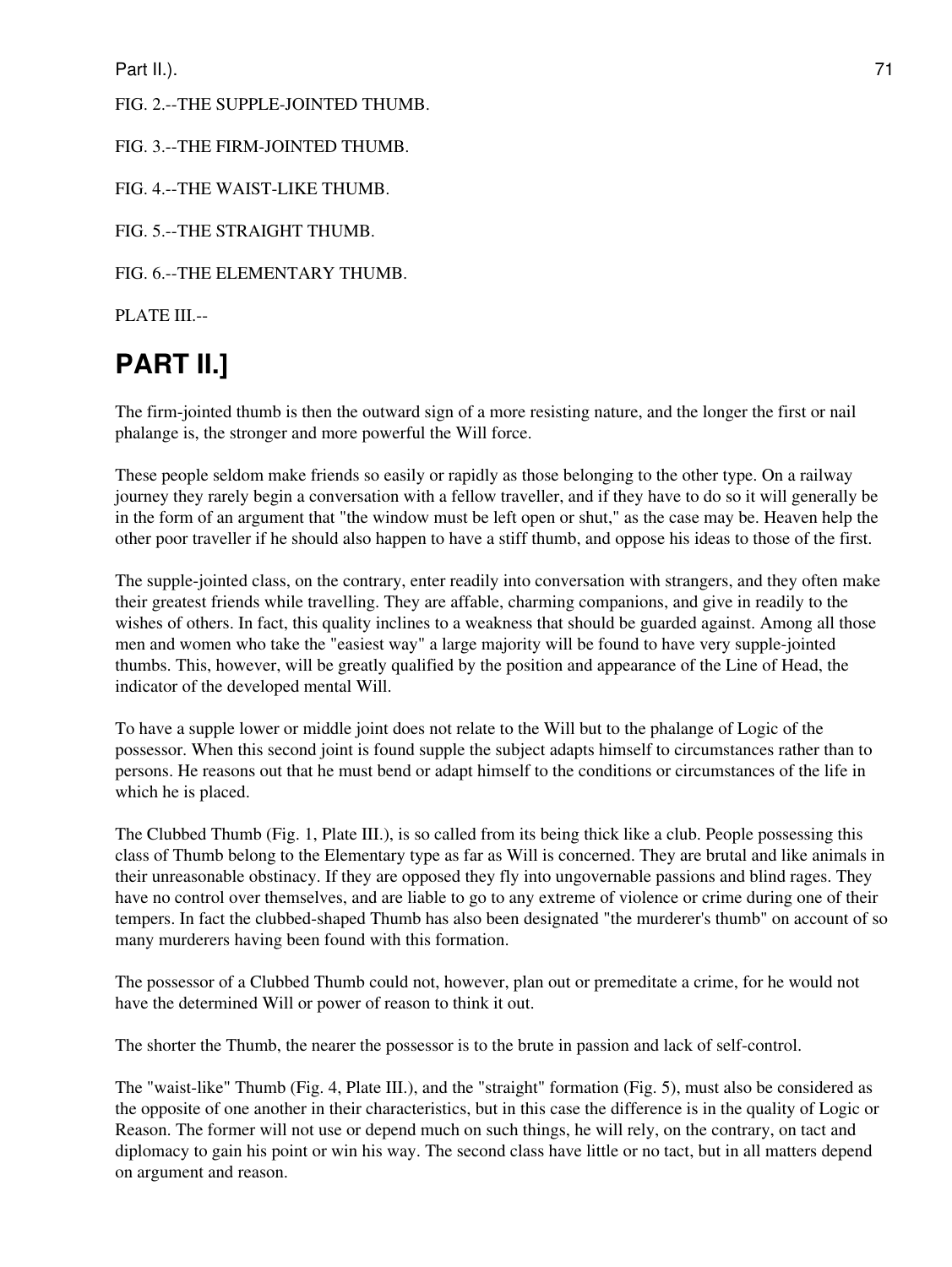The third phalange of the Thumb, which is placed under the designation of Love (Plate VI.,

# **Part II.), when found long, denotes more control over**

the quality of Love or Sensuality; when short and thick-set, the passion or sensual nature is more brutal and animal.

The space at my disposal in this work will not allow me to go deeper into all the shades of character that can be made out by a study of the Thumb alone, but I think I have said enough to show my readers the great truth in D'Arpentigny's words that "the Thumb individualises the man."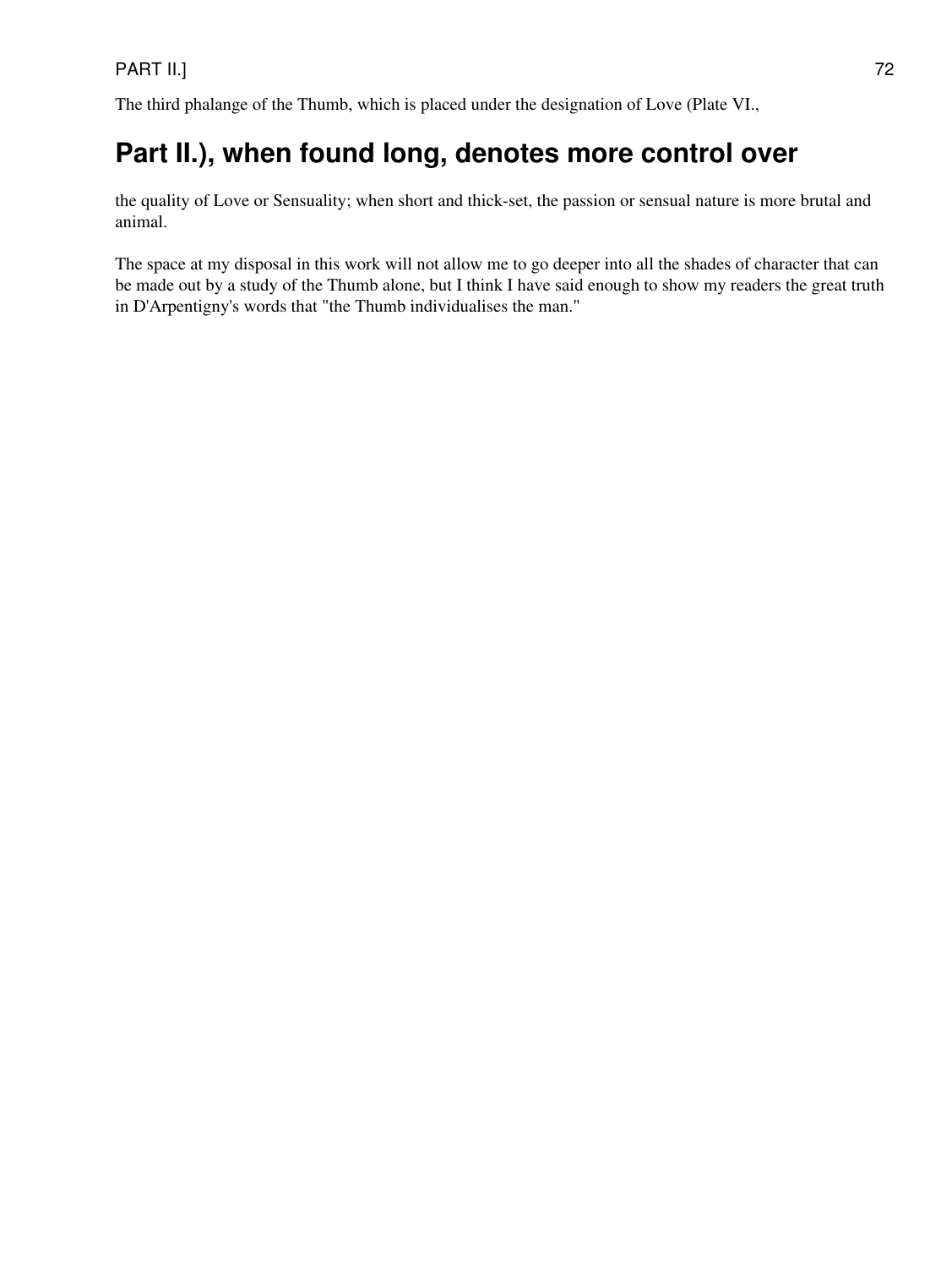## **CHAPTER III**

### THE FINGERS--LENGTH TO ONE ANOTHER

### THE SMOOTH AND THE KNOTTY

The First Finger is called the Finger of Jupiter.

The Second is called the Finger of Saturn.

The Third is called the Finger of The Sun.

The Fourth is called the Finger of Mercury.

The Finger of Jupiter, when long, gives love of power and command over others. When short it denotes dislike of responsibility and lack of ambition.

The Finger of Saturn when long gives prudence, love of solitude and a reserved, studious disposition. When short it denotes frivolity and general lack of seriousness in all things.

The Finger of the Sun when long gives love of the beautiful, desire for celebrity and fame, but when excessively long, the tendency inclines more toward notoriety, risk in speculation, the love of money and gambling. When short it denotes a dislike of all these things.

The Finger of Mercury when long gives mental power, grasp of languages, and power of expression, especially in speech. When short it denotes difficulty in speaking, and in the expression of thoughts. When crooked, with an irregular Head Line, it is an evil sign of the Mentality.

The fingers should be long in proportion to the palm; they then denote greater intellectuality and mental power. When short and stubby looking, the subject is inclined to animalism and gross materialism.

When the fingers lean towards one another, they take after the qualities expressed by the finger towards which they lean.

[Illustration: *THE SQUARE WITH SMOOTH JOINTS*

*THE POINTED*

*THE KNOTTY*

PLATE IV.--

# **PART II.**

### DIFFERENT SHAPES OF FINGERS.]

A wide space between the thumb and first finger denotes independence of will and fearlessness.

When wide between the first and second fingers, independence of thought; between the second and third fingers, independence of circumstances; and wide between the third and fourth fingers, independence of action.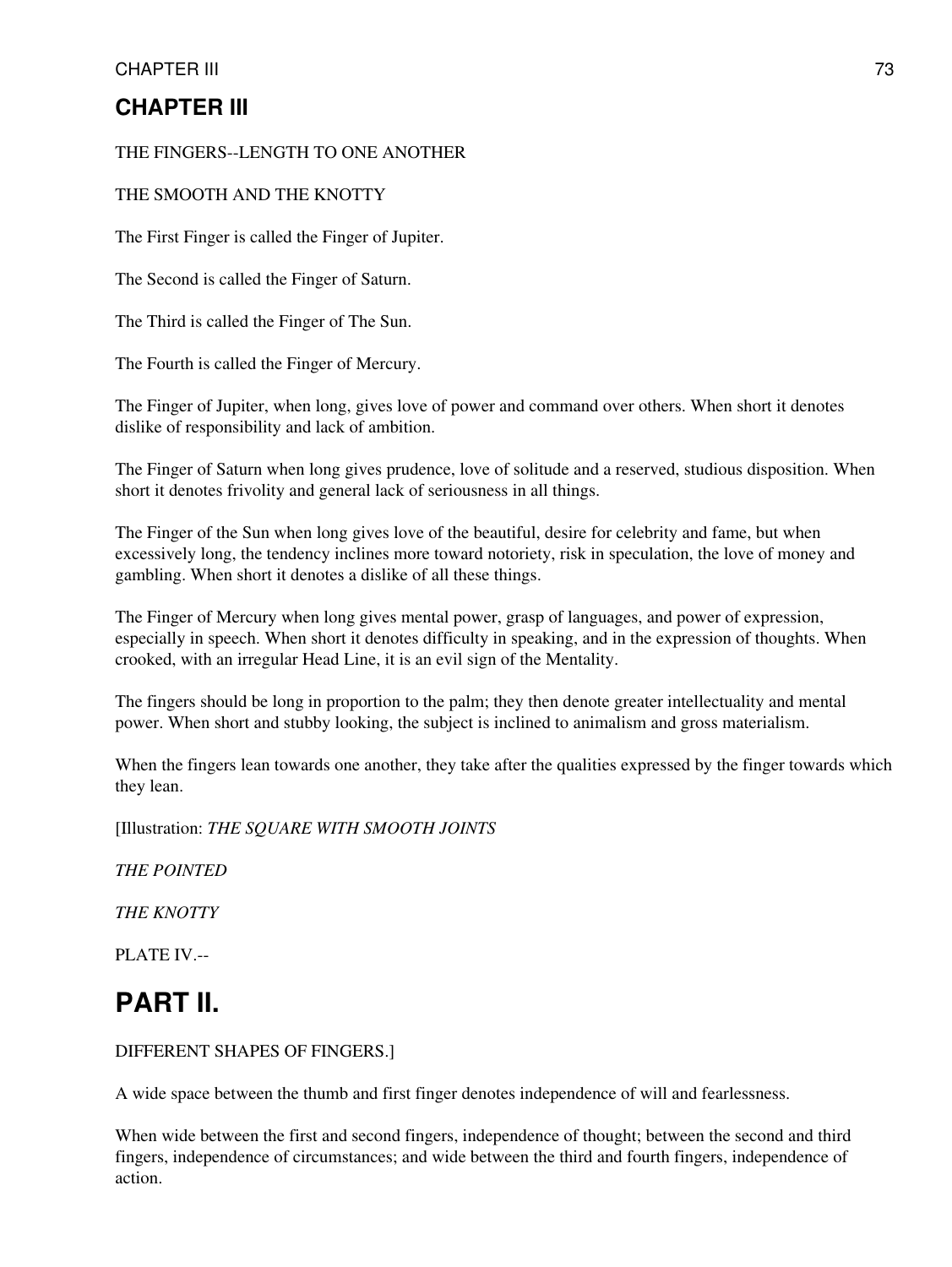### PART II. 74

When the fingers are found loose and inclined to curve backwards, the subject is "open-minded" and quick to grasp ideas or suggestions. They will not, however, have the more methodical stick-at-it quality of those whose fingers are found firm and stiff.

When the fingers are curved inwards, the subject is slower to grasp new ideas, very cautious, and inclined to hold on to what he knows or what he has.

Smooth-jointed fingers are more impulsive than those with "knotty joints". The "knotty joints" arrest the impetuousness of the disposition and give reflection, love of detail in all their work and are more frequently found in the hands of all great organisers and those who require thought and reflection in carrying out their plans.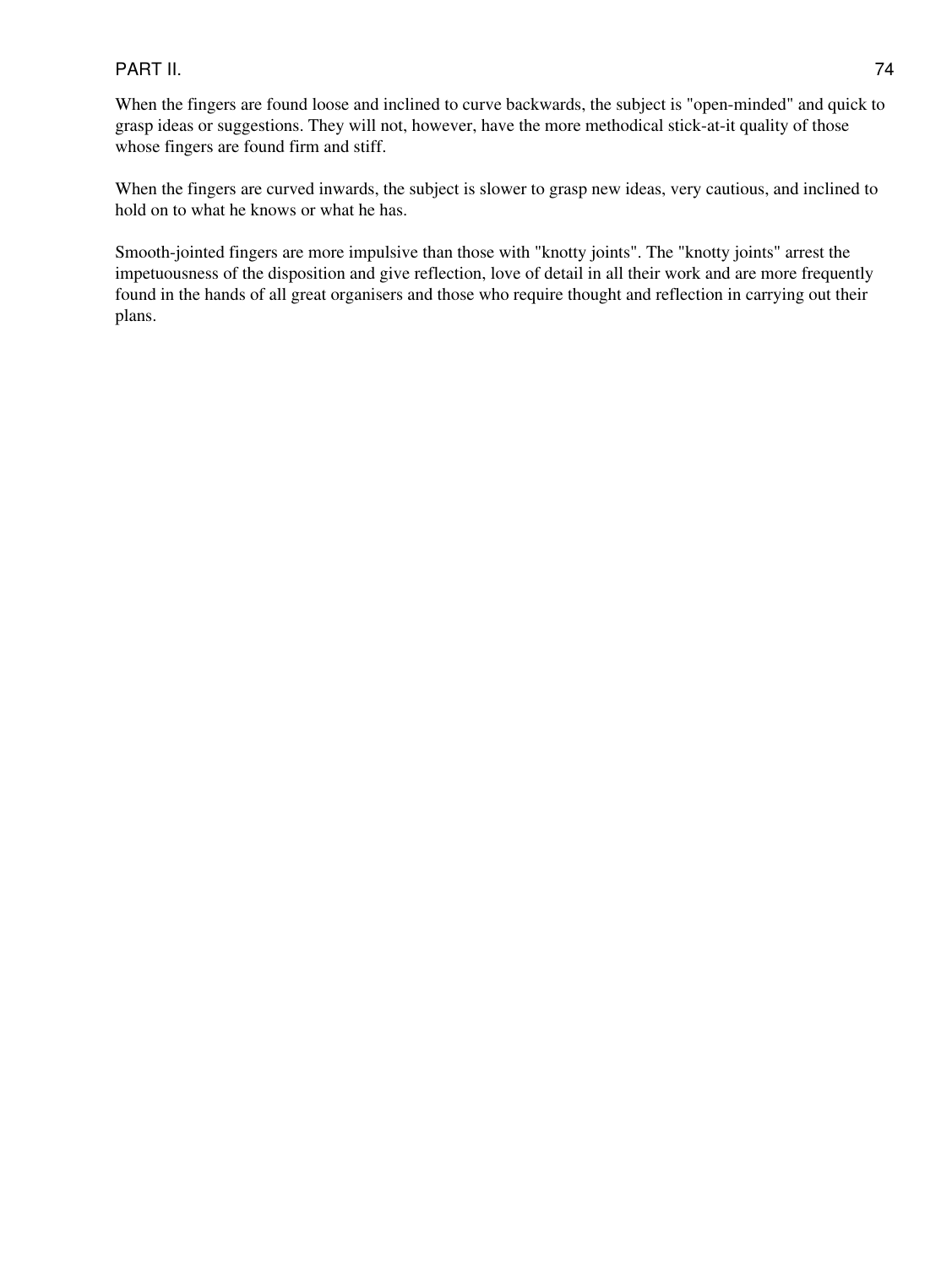## **CHAPTER IV**

### THE NAILS OF THE HAND

A study of the Nails of the Hand is a remarkably accurate guide to many diseases. This part of Palmistry is now recognised by the majority of medical men, who seldom fail quietly to observe the appearance of the nails on a patient's hand.

They are peculiarly indicative of hereditary diseases, especially lungs, heart, nerves, and spine.

They are divided into four very distinct classes. Long, Short, Broad, and Narrow.

LONG NAILS

When the Nails are found very long, the general constitution never appears to be so strong as when they are medium in size.

Persons with long Nails are more liable to all diseases of the Lungs and Chest (Plate V.,

## **Part II.), and still more so when these long Nails are**

seen ribbed or fluted, with the ribs running upward from the base to the edge of the nail.

The same type of Nail, but shorter in appearance, indicates that the delicacy lies higher up towards the throat, and denotes tendencies for laryngitis, inflammation of the throat, and all bronchial troubles.

When especially long Nails are bluish in colour, they denote a still more delicate constitution, coupled with poor circulation of the blood.

[Illustration: SHORT SQUARE NAILS. WEAK ACTION OF THE HEART.

SHELL-SHAPED NAILS. STRONG TENDENCY TOWARDS PARALYSIS.

DELICACY OF THROAT.

CHEST DELICATE AND BRONCHIAL.

LUNGS DELICATE.

SPINAL WEAKNESS.

SPINAL WEAKNESS.

PLATE V.--

# **PART II.]**

### SHORT NAILS

Nails short in appearance denote a tendency towards weak action of the heart, more especially so when the "moons" are very small or barely noticeable. When the Nails appear very flat and sunk into the flesh at the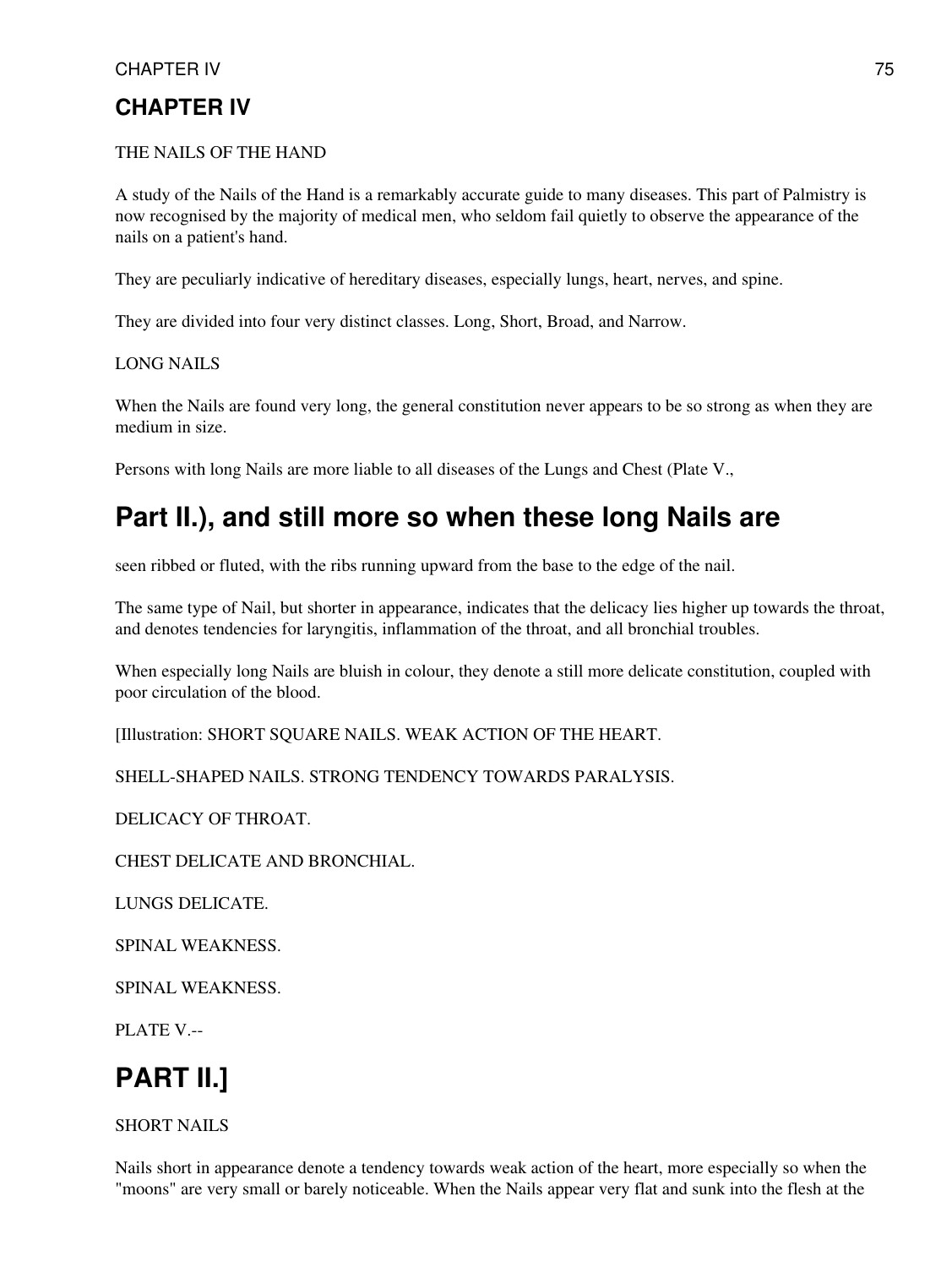### PART II.] 76

base they denote nerve diseases. When they are "ribbed" across the Nail from side to side, the danger is still more apparent.

When a deep furrow is found across the Nail, it is a sign in any hand that an unusual call has recently been made on the nervous system by illness. If the following rule be studied, the date of this illness or strain can be very clearly indicated.

As it takes about nine months for a nail to grow out from the base to the outer edge, the nail can easily be divided into sections. When the furrow or very deep "rib" is seen close to the edge, the illness took place about nine months ago; when the furrow is seen about the centre, the date was about from four to five months, and when at the base, about one month previously.

White spots on the Nails are a sign of general delicacy, and when the Nail is seen covered with small white flecks, the whole nervous system is in a low state of health.

### LONG NARROW NAILS

Very narrow Nails (Plate V.,

# **Part II.), show spinal weakness, and when**

extremely curved and very thin they indicate curvature of the spine and great delicacy of the constitution.

### FLAT NAILS

When the Nails appear very flat and inclined to lift themselves up from the flesh towards their outer edge, the threatened danger is towards paralysis, and still more so when they look like a shell and are pointed towards the base (Plate V.,

# **Part II.). When these Nails are without any**

signs of moons, and whitish or bluish in colour, the disease is in a very advanced stage.

### THE MOONS OF THE NAILS

Large "Moons" always denote strong action of the heart and rapid circulation of the blood, but when unusually large they indicate too much pressure on the heart, rapidity in its beat, the valves over-strained and danger of bursting some blood vessel in the heart or in the brain.

Small "Moons" indicate the reverse of this; they always denote poor circulation, weak action of the heart and anæmia of the brain.

When close to death the "Moons" are the first to take on a bluish look, and later on the entire Nail becomes blue or almost black in colour.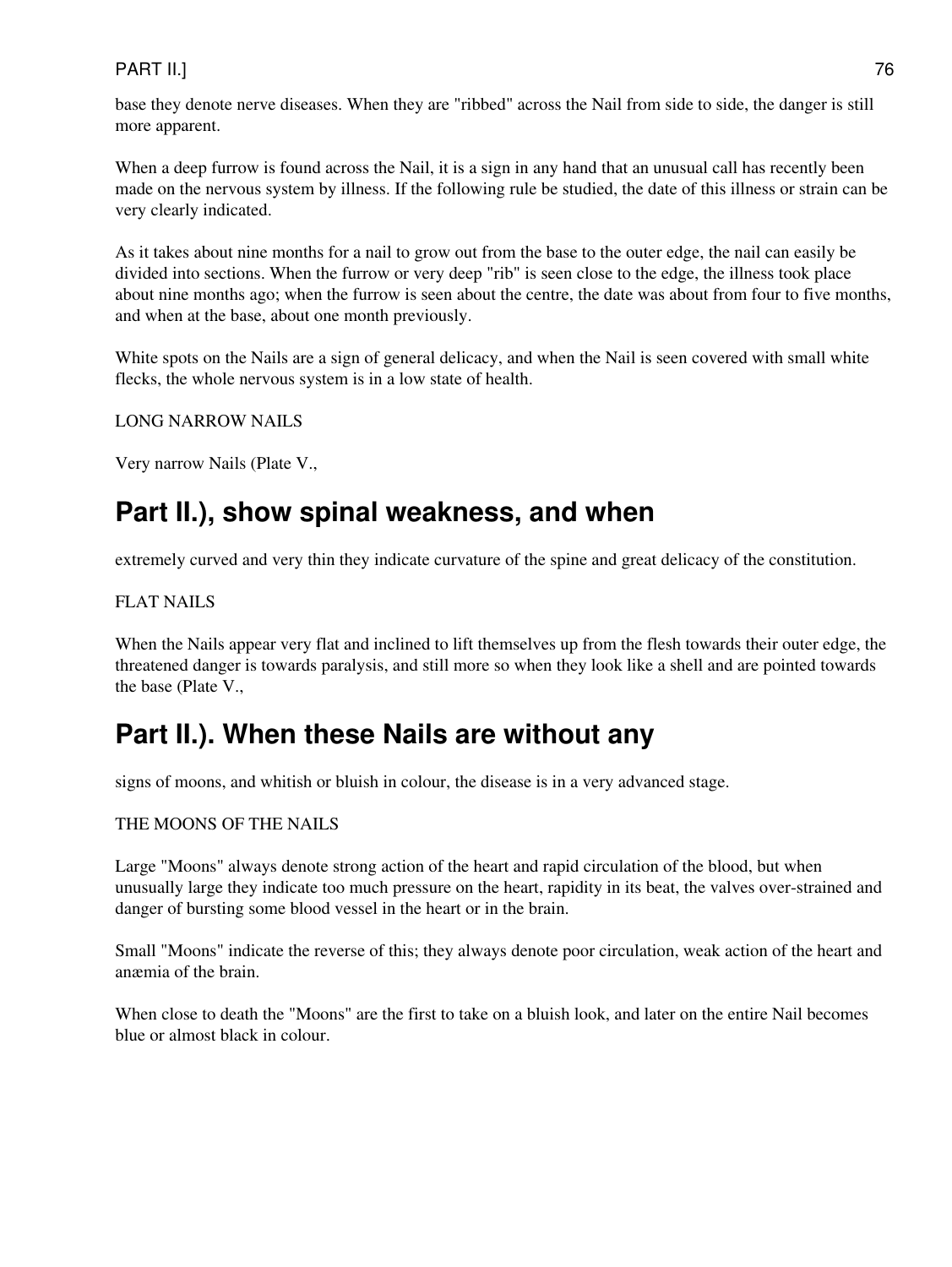### CHAPTER V 77

## **CHAPTER V**

### THE MOUNTS OF THE HAND AND THEIR MEANING

The Mounts of the Hand (Plate VI.,

## **Part II.) vary in the most remarkable**

manner in accordance with the character and dispositions of races and their different temperaments.

In almost all the Southern and more emotional races, these Mounts are more noticeable than those belonging to Northern countries. It has been observed that all people with the Mounts apparent or prominent are more swayed by their feelings and emotions than those people who have flat palms and undeveloped Mounts.

The names given to the Mounts of the Hand are those also given to the seven principal planets that sway the destiny of our earth, viz., the Sun, Moon, Venus, Mercury, Mars, Jupiter, and Saturn.

These names were given to the Mounts by the Greek students of this subject, and were associated by them with the qualities attributed to these seven planets, such as:

Venus = Love, sensuality and passion. Mars = Vitality, courage, fighting, etc. Mercury = Mentality, commerce, science. Moon = Imagination, romance, changeability. Sun = Brilliancy, fruitfulness, success. Jupiter = Ambition, power, domination. Saturn = Reserve, melancholy, seriousness.

[Illustration: PLATE VI.--

# **PART II.**

### THE MOUNTS OF THE HAND]

In my own long experience I could not help but remark the intimate relation between the effect of these great planets of our Universe and humanity in general. Although it would not be within the scope of this work to teach also Astrology in these pages, I must, however, in order to help all earnest students and readers of this book, put before them the following curious evidence of the influence of the planets on our lives. This is also demonstrated by the position and shape of the Mounts on the Hand, and, as far as I know, has never been published in any book dealing with Palmistry before.

In the accompanying pages it will be noticed that I have for the first time dealt with these Mounts as Positive and Negative. The following explanation of my reason for doing this should be of the greatest assistance to my readers, and will also be useful in showing the close relationship between the two sciences Astrology and Palmistry.

There are, it is well-known, in the Zodiac which surrounds our earth, what are called "the twelve Houses" of the seven principal planets of our Solar System.

The Zodiac itself is described both by Astronomers and Astrologers as a pathway in the Universe, about sixteen degrees broad, in which the planets travel. It is divided into twelve Signs or Houses of thirty degrees each, and our Sun enters a new sign on an average of every thirty days. At the end of twelve months it has completed the zodiacal circle of 360 degrees, or one Solar year.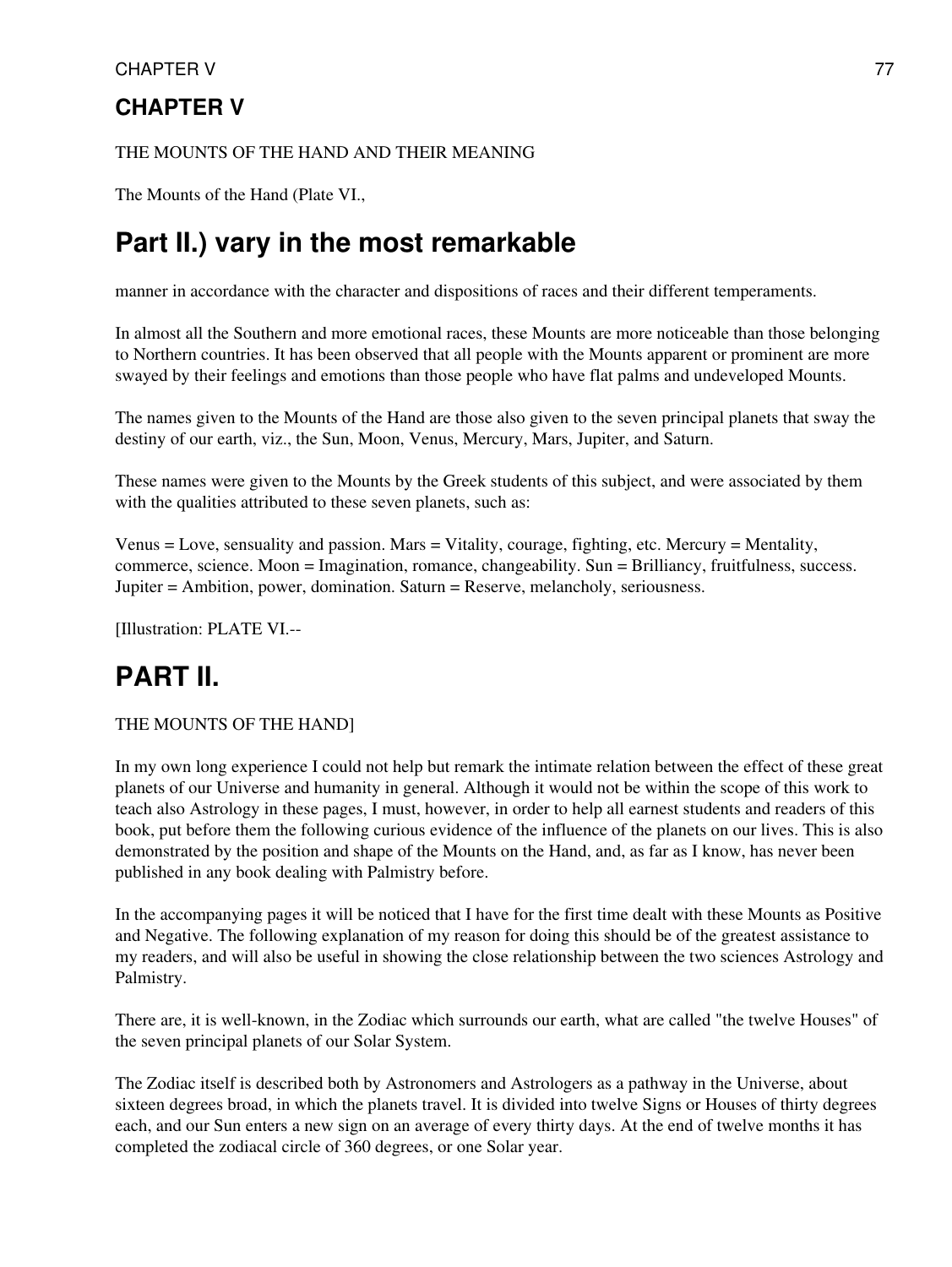### PART II. 78

The Sun, the creator of life, and itself the greatest mystery of our Universe, is in bulk 330,000 times larger than our earth. It therefore follows that in entering a new sign of the Zodiac, it changes the magnetic vibrations of the effect of each sign towards our earth. Consequently it is reasonable to presume that a person born, say in April, and another in May, would have very different characteristics and naturally a distinct destiny, because character is Fate or Destiny.

My readers will now easily follow me when I state that, especially as regards health and disease, the following tables concerning the Mounts of the Hand, taken in conjunction with the date of birth, will enable them, when reading the hand, to tell many things with an accuracy that will be most convincing both to themselves and to their hearers.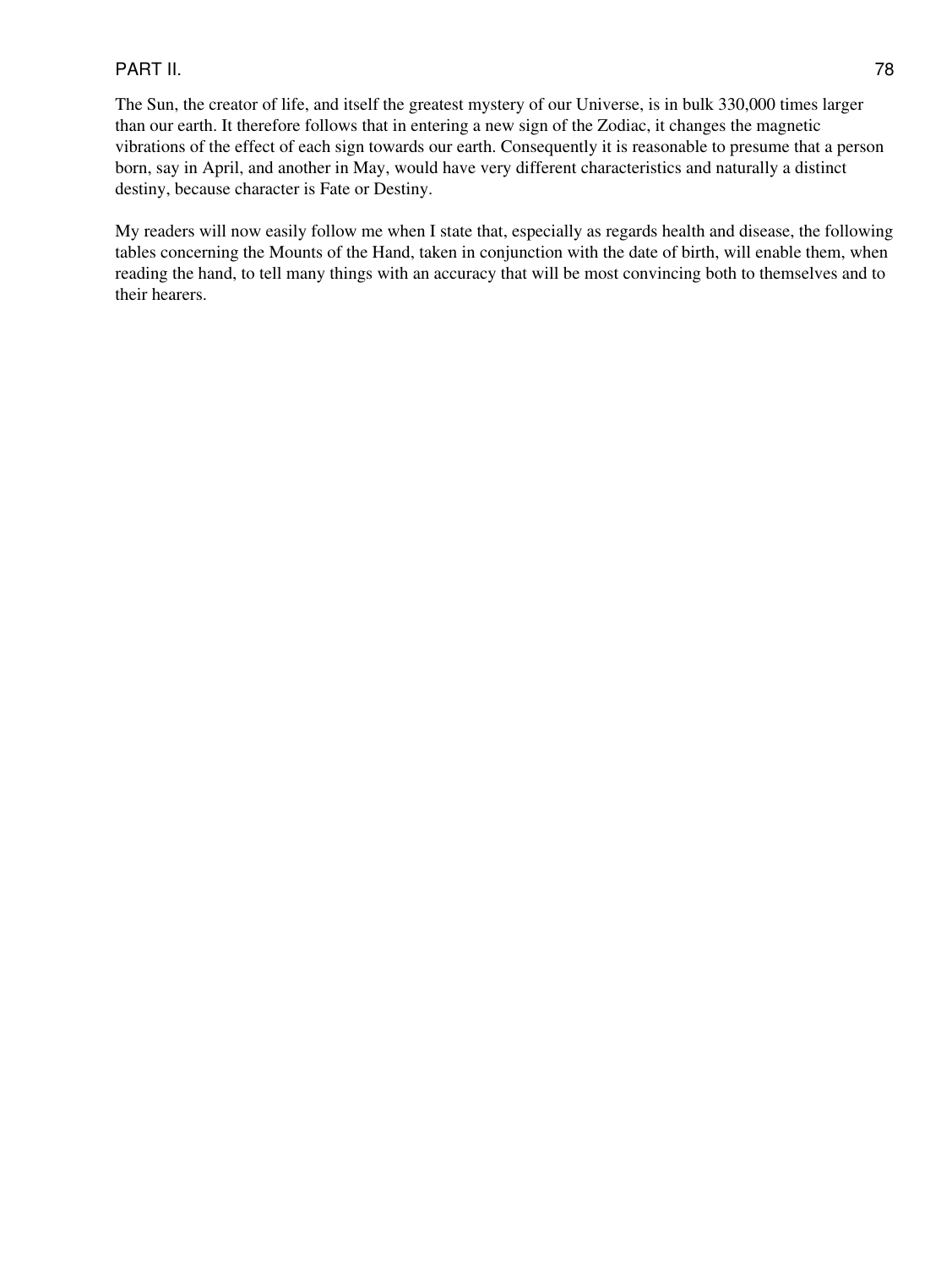### CHAPTER VI 79

### **CHAPTER VI**

### THE MOUNT OF MARS

This Mount has two positions on the palm (Plate VI.,

# **Part II.); the first**

is to be found immediately under the upper part of the Line of Life, and the other opposite to it in the space lying between the Line of Heart and the Line of Head. The first relates to the physical characteristics and the second to the mental.

The first if large is Positive, and it has more importance when the person is born between the dates of March 21st and April 21st, and in a minor way until April 28th, which portion of the year in the Zodiac is called the House of Mars (Positive).

The second is considered Negative, and it has more importance when the person is born between October 21st and November 21st, and in a minor way until November 28th, because in the Zodiac this portion of the year is denoted as the House of Mars (Negative).

We will now consider the difference of these two positions, how distinctly they affect the mind and temperament, and also their relation as to health and tendency towards disease.

### THE FIRST MOUNT OF MARS

In the first Mount of Mars, at the commencement of the Line of Life, and especially when the subject is born in the House of Mars (March 21st to April 21st, and in a minor way until the 28th), he possesses a strong martial nature which will make its tendencies manifest in all actions of the life, whether the man be a business man, a soldier, or a leader of men in any line whatever.

These subjects are born fighters in every sense of the word. They brook little or no control in all their affairs; they aspire to be leaders in whatever career they undertake, and with even average intelligence they generally become heads of business houses or organisations and take on large responsibilities.

They have great obstinacy of purpose and determination, they resent all criticism, they are decided and dogmatic in all their views, and seldom ask the advice of others, until it is too late to alter their purpose for good or evil.

They must do everything their own way, and as they always believe their way is the only right one they resent the slightest interference from others, and will even turn on their best friend who may attempt to dissuade them from their plans or purpose.

They can only be handled or managed by kindness, patience, tact, or by their affections.

The slightest attempt to fight or coerce them will bring them up "in arms" in a moment. The temper is hasty and explosive, but at the same time quickly over, and when the storm subsides they bitterly regret the outburst of passion and the cruel things they may have said in the heat of the moment.

As a rule these people are good-natured and generous, but spasmodic and impulsive in all their actions. Their greatest fault lies in their impulsiveness and lack of self-control, and unless a good Line of Head be shown on the hands, they rush madly into all kinds of difficulties and dangers and often make a complete muddle of their opportunities and the magnificent powers of leadership that they nearly all possess.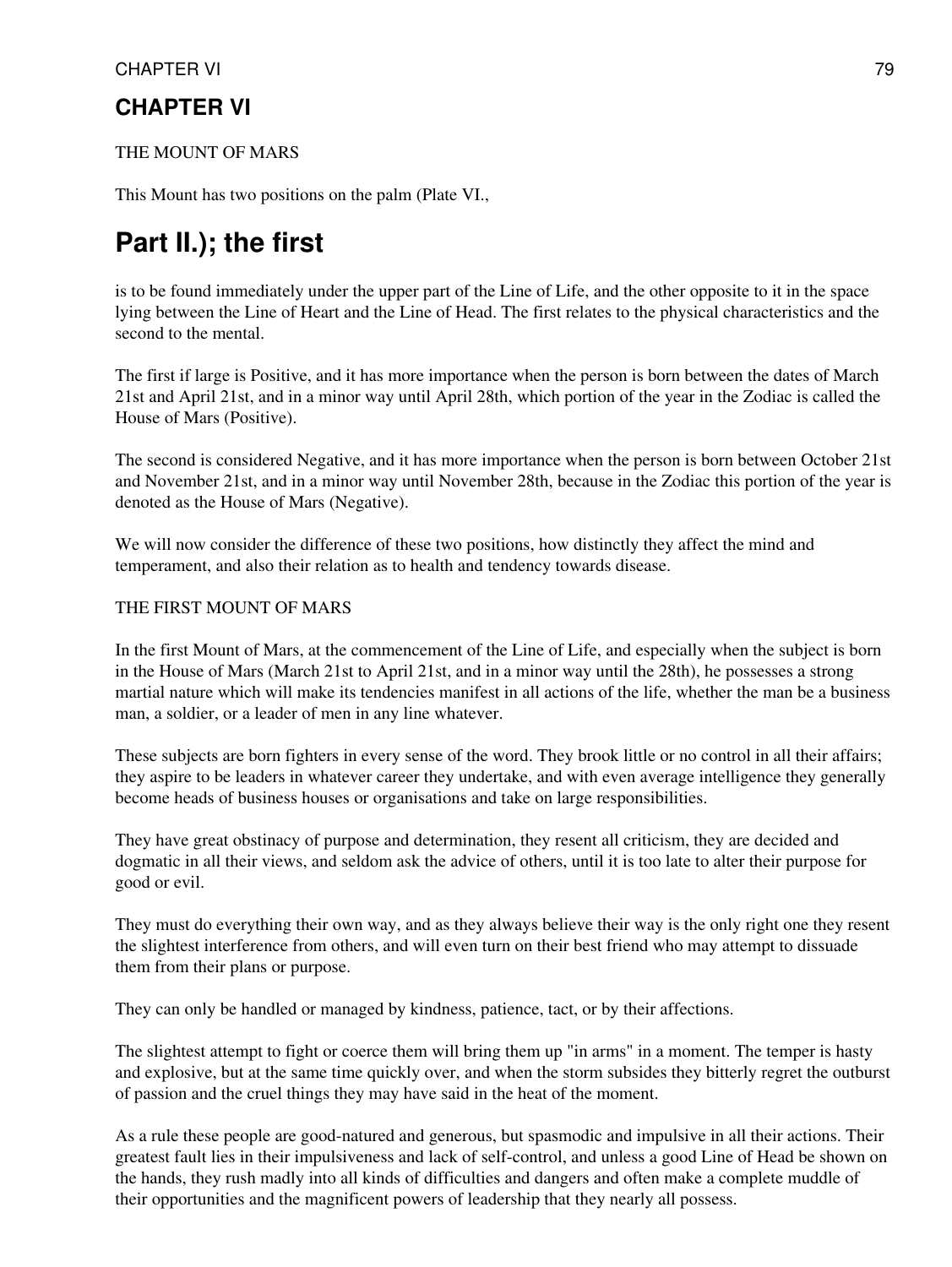### Part II.); the first 80

These people as a rule are unhappy in their love affairs or domestic life. They rarely meet women who understand them, and if they are lucky enough to escape opposition from their wives, they usually meet with it in their children.

In health they are prone to fevers and blood diseases, especially in their early life. In youth they are also very liable to fits, epilepsy, severe headaches, often water on the brain, and suffer greatly with their teeth.

In old age they have a grave liability towards apoplexy, vertigo, pains in the head and softening of the brain, and especially so if on their hands the Line of Head looks frayed, or made up of little pieces like a chain.

Such people should be advised to cultivate repose self-control, and above all to avoid wines, spirits, and stimulants of all kinds, to which as a rule these natures are very much inclined.

They should endeavour to sleep more than any other class, to take more recreation and exercise in the open air, and above all things to curb their pride and control their temper.

The higher types of these subjects and those among them who practise self-restraint, can rise to almost any height in life and do great things for the benefit of their fellow men.

### THE SECOND MOUNT OF MARS

The second Mount of Mars, lying between the Heart and Head Line (Plate VI.,

## **Part II.), is more important when the subject is born between the**

dates of 21st October and the 21st November and until November 28th. In the Zodiac this period of the year is called the House of Mars Negative or Mental.

In character they are the complete opposite of the former type, all the Mars qualities being in the mind and in the mental attitude towards people and things.

The latter type are mentally very courageous, and possess *moral courage* more than physical. They hate to have scenes, or to be mixed up with physical violence or bloodshed.

They love to fight mentally, however, and in debates or arguments they also fight to the finish. They are more quietly determined than the former class of Mars subjects. They are even more obstinate in their views, but conceal their opinions, and often pass for assenting parties when in reality they are but waiting for the right opportunity to strike their "mental blow" and confuse their opponent.

These people make better organisers than leaders, and their mental martial spirit often finds a splendid field for their talents as the brain behind an army. In plans, tactics and strategy, in carefully thought-out stores of ammunitions, provisions, or in financial schemes that may bring ruin or discomfiture on a more warlike enemy.

When not highly cultivated or developed, they employ cunning and craft of every description to carry out their plans. They will stop at nothing to carry out their purpose. They can be the most treacherous and deadly enemies of all, and poison in opposition to the sword is one of the chief weapons they most readily employ.

All these Mars Negative people have a mysterious power of magnetism, which they seem almost unconsciously to use in their dealings with others. They make natural hypnotists and thought-readers, and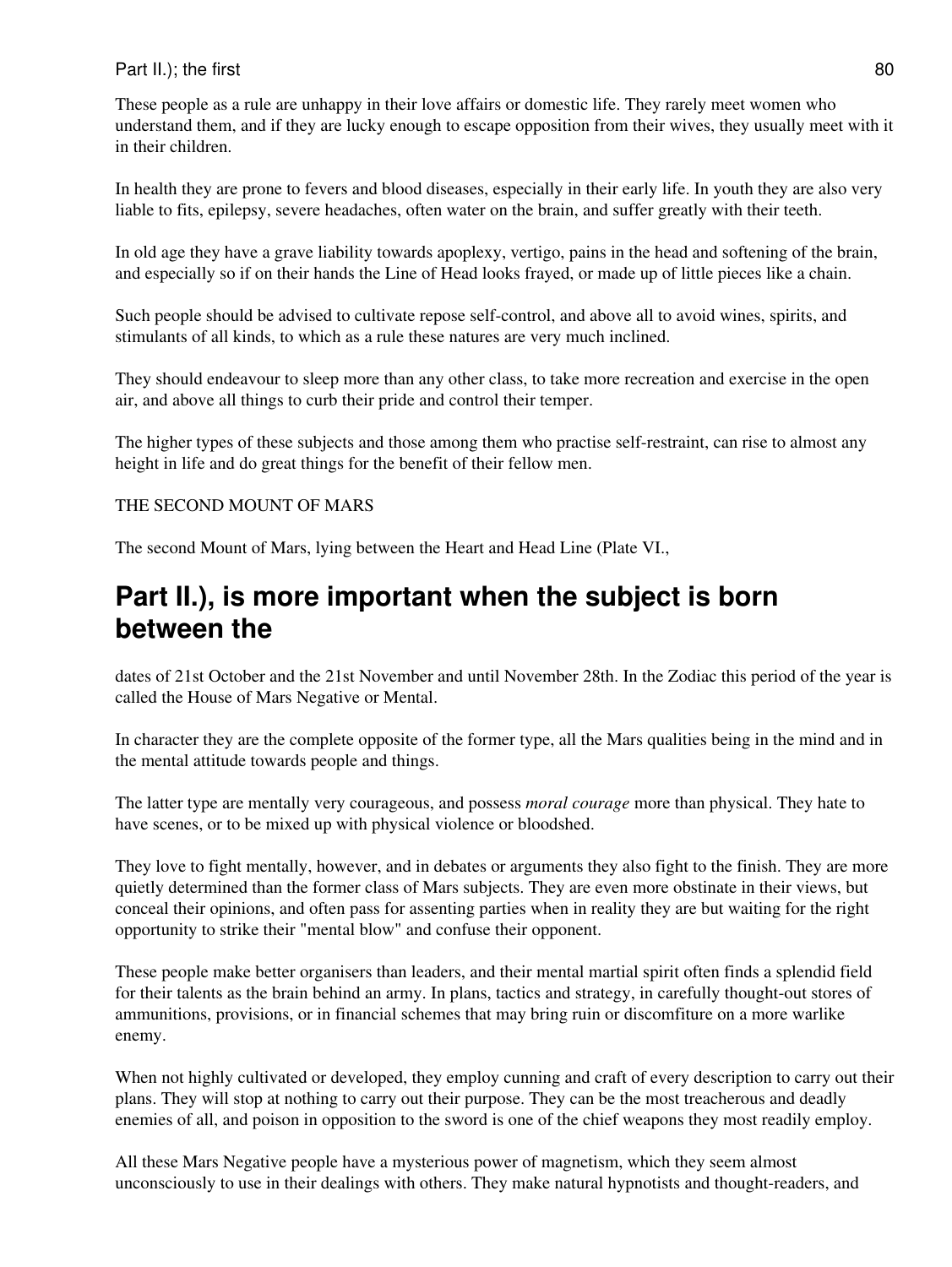### Part II.), is more important when the subject is bornbetween the 81

have strong leanings towards occultism and secret societies of all kinds. When on a highly developed plane, they use these wonderful qualities for the good of others, especially if they take up the study of medicine or science, for which work they seem usually well suited.

Mars Negative people are generally so versatile and many-sided that they are the most difficult of all to place in some special career. If a good Line of Head be found on the hand, then there is nothing in the world of mental endeavour in which they will not make a success. It is a curious fact that these people seldom carry out what they were first trained for, and in fact in the course of their lives they are likely to change their profession or vocation as many times as the proverbial cat has lives.

The worst fault of this type is that they are rather too adaptable to their surroundings and to the people with whom they come in contact. If they are thrown with evil-minded persons they are inclined to adapt themselves to their companions and even attempt to "go one better," but if in contact with good influences they just as rapidly develop the best that is in them.

Their period of the Zodiac has from time immemorial been symbolised in their lower development as the figure of a scorpion wounding its own tail, and in their higher development that of an eagle with its head pointing upwards to the sky.

Such symbols perfectly illustrate the dual nature of the type under consideration. In their lower aspect no type can be more vicious or harmful, even to wounding themselves and bringing about their own destruction. In their higher form, however, there is probably no class whose spiritual nature can, like the eagle, soar to such heights or be so free from earthly ties.

Mars Negative people, especially when young, should above all things be carefully brought up with good companions. They should be especially warned to control their sex nature and be kept aloof from all perverse persons and evil books.

As regards health, this type is usually inclined to be both slight and delicate in their early years, but generally incline towards corpulency after passing middle life. Both the men and women have a likelihood of weakness or illness in the sex organs, especially in youth, also in the kidneys and the bladder, while in advanced years the stomach and digestive organs become disordered. All through their lives they should be most careful and abstemious in their diet.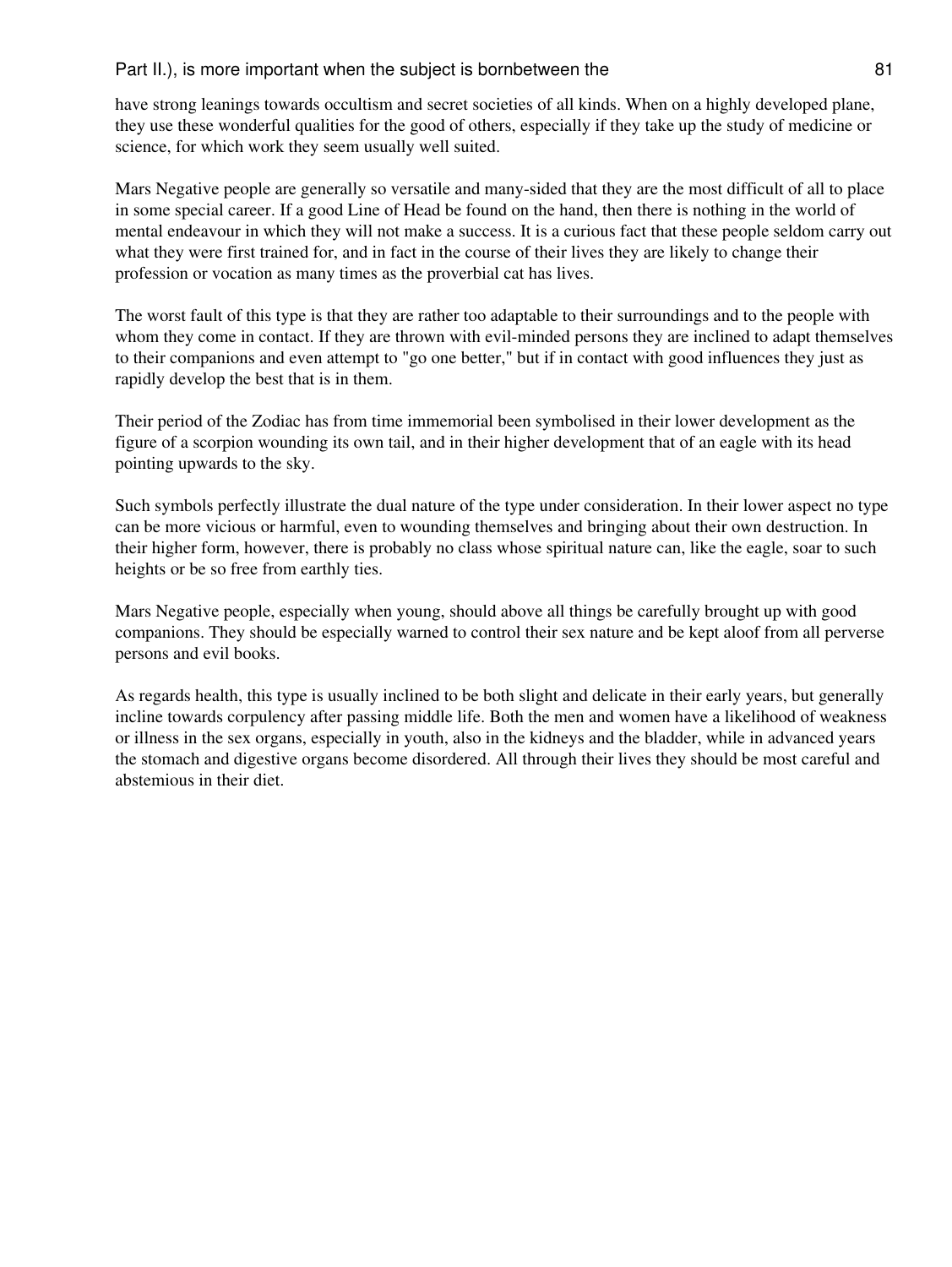### CHAPTER VII 82

## **CHAPTER VII**

### THE MOUNT OF JUPITER AND ITS MEANING

The Mount of Jupiter is found at the base of the first finger (Plate VI.,

# **Part II.). When large, it shows desire to dominate, to rule and command**

others, to lead and organise, and to carry out some distinct object. But these good qualities will only be employed if the Line of Head is clear and long. When this line is poor and badly formed, then a large Mount of Jupiter gives pride, excess of vanity, a self-confident and a self-opinionated person. But on what is known as a good well-marked hand, there is no Mount more excellent and no surer indication of success from sheer strength of character and purpose.

This Mount may be considered Positive when a person is found born between November 21st and December 20th, and in a minor way until the 28th. These persons are naturally ambitious, fearless and determined in all they undertake, but in acting on their impulses, they generally "hit too straight from the shoulder," or show their ambition too plainly, and so arouse antagonism, opposition, and enmity.

They concentrate all their attention on whatever they may be doing at the moment and see no way but their own, especially if they feel the least opposition to their plans. They are, however, honourable and high principled in almost all they undertake and respond to any trust or confidence placed in them.

They are usually extremely truthful and bitterly resent any attempt at deception, and do not hesitate to unmask any effort to deceive others, even when such an action on their part may ruin their own plans.

They have great enterprise in business and all matters requiring organisation, and easily become the heads of businesses, or hold responsible positions in government offices or under the government. They rarely become politicians, for the simple reason that they cannot bear to bend to any party plans or schemes.

They are perhaps the most independent of all types in choosing their own careers. Because their father may have happened to be a clergyman will be no reason for them to follow his example or even hold the same views on religion.

It is for this reason that in early life such subjects are a cause of worry and anxiety to their parents; but they should always be allowed to choose their own career and even change it a dozen times if they wish, until at last they find their true vocation.

The great fault of this class is that they are inclined to go to extremes in all things, and in doing so exhaust their efforts, and then change and fly off in another direction. But in all cases where the Line of Head is well-marked, especially when lying straight across the palm, there is no height in position or responsibility that they may not reach.

### HEALTH

These subjects are more inclined to suffer with rheumatism and acid complaints than from any other form of disease, also inflammation of the tongue and throat, boils, carbuncles, eczema, and all skin troubles.

### THE MOUNT OF JUPITER (NEGATIVE)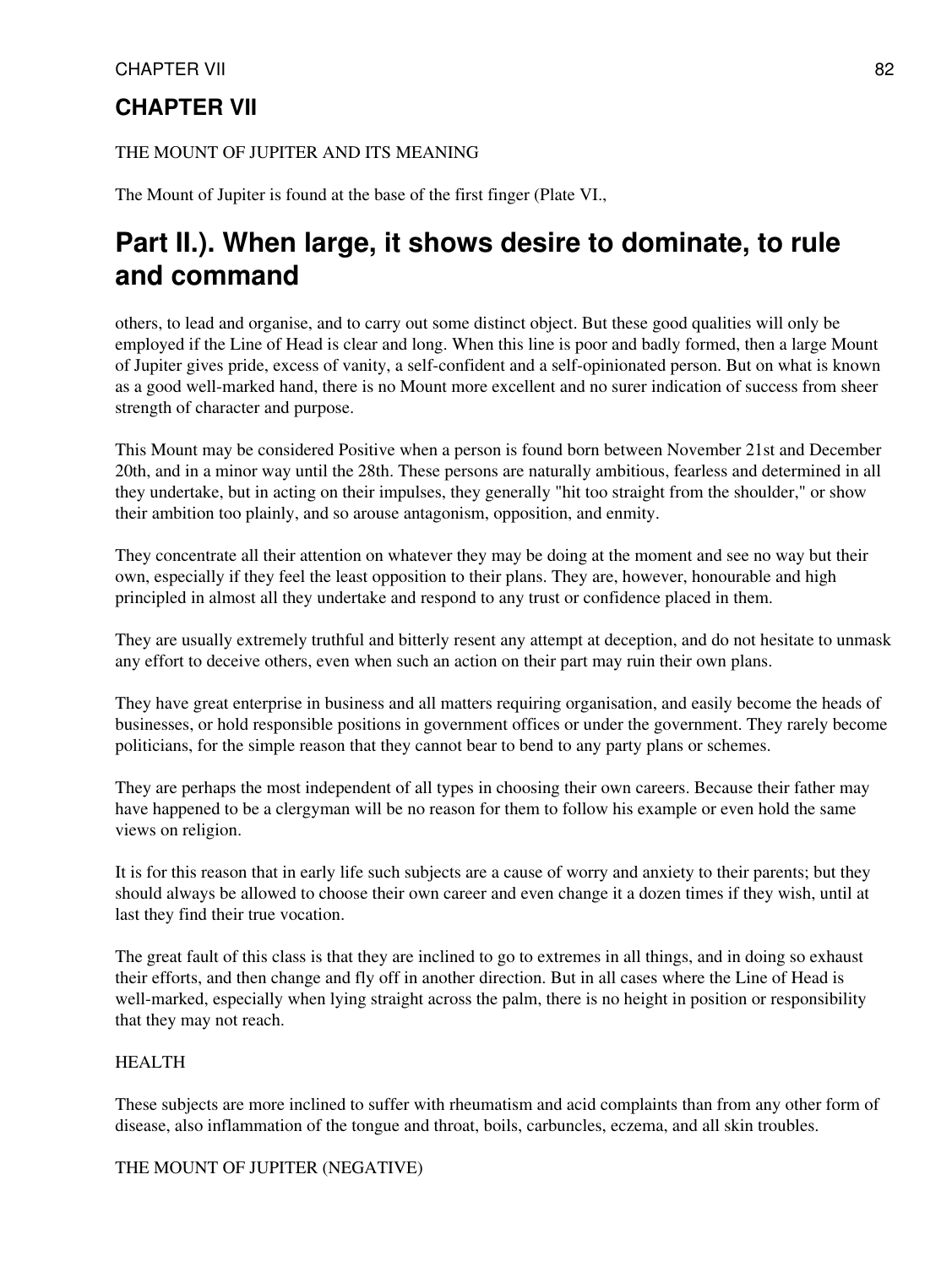### Part II.). When large, it shows desire to dominate, to ruleand command 83

The Mount of Jupiter may be considered negative or mental when the subject is born between the dates of February 19th and March 20th, and in a slighter degree until the 28th.

In this case the ambition takes rather the mental form than what might be termed material. Brain work and brain development is more their speciality than other forms of effort.

They seem to possess a kind of natural understanding of things and easily acquire all sorts of knowledge about a large variety of things, especially the history of countries, races, peoples, geographical, botanical, and geological researches.

In spite of this mental ambition, these people are usually so very sensitive and so lacking in self-confidence that they find the greatest difficulty in carrying out their plans and making people believe in their projects. For this reason they appear to shrink from coming before the public, and have to stand aside and see others getting the credit for what really was their plan.

A great number of literary people, composers and artists are born in this period and exhibit all the qualities that it represents. It is again a strong clear Line of Head which, if found on the hand, will determine whether the mental will power is sufficient to make this type overcome its natural sensitiveness and use the great qualities they have to carry out their aims and ambitions.

### HEALTH

People born in this period suffer largely from despondency, insomnia, and a feeling of martyrdom. Like the Positive type of the same Mount, they are also much inclined towards rheumatism and disorders brought on through the blood.

They also suffer from internal chills, liver, and very often jaundice. Climate has the greatest possible effect upon their health, so they should endeavour to live in a bright, dry atmosphere and have plenty of air and exercise, and variety of change and travel.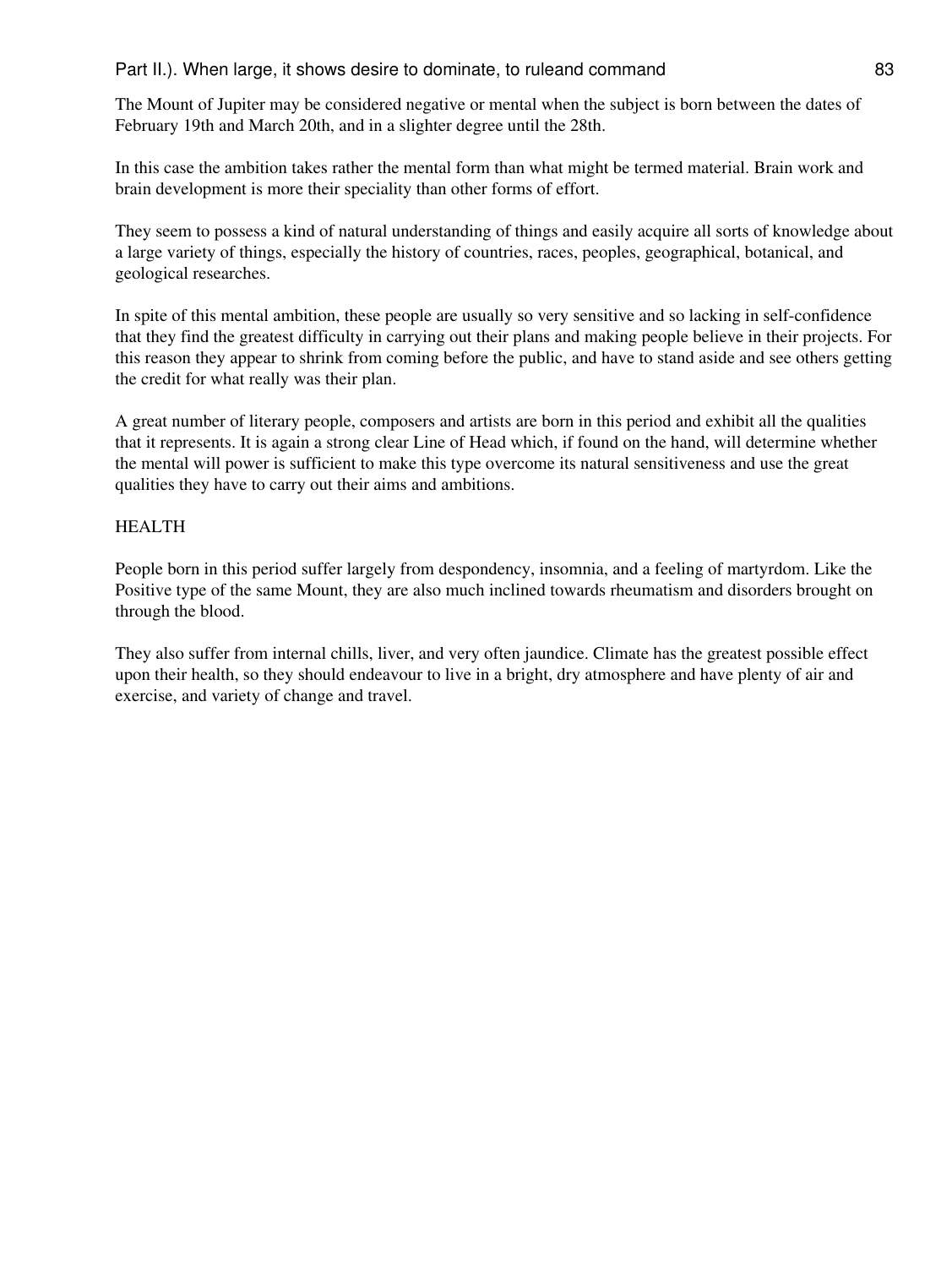### THE MOUNT OF SATURN AND ITS MEANING

The Mount of Saturn is found at the base of the second finger (*see* Plate VI.,

# **Part II.). Its chief characteristics are love of solitude,**

prudence, quiet determination, the study of serious sombre things, the belief in fatalism and in the ultimate destiny of all things.

A complete absence of this Mount indicates a more or less frivolous way of looking at life, while an exaggeration of it denotes an exaggeration of all the qualities it represents.

The Mount of Saturn may be considered Positive when the subject is found to be born between the following dates, December 21st and January 20th, and during the subsequent seven days while this period is fading out and being overlapped by the period following.

People born in these dates have strong will force and mentality, but they usually feel exceptionally lonely and isolated in going through life.

They are very much children of fate and circumstances, over which they appear to have no control, and seem to make or mar their careers independently of their strong will.

In character they are usually remarkable for their independence of thought and action, they also detest being under the restraint of others.

For kindness and sympathy they will do almost anything, but they usually feel so isolated that they scarcely believe in the affections that may be offered.

They have strange ideas of love and duty, and for this reason they are usually called somewhat peculiar by those few who attempt to penetrate their isolation.

They have a deeply devotional nature, even when appearing not to be religious, and they make every effort to do good, especially to the masses, even when there may be no likelihood of their getting recognition or reward for their efforts.

Such people as a rule feel the responsibilities of life too heavily and in consequence often become despondent and gloomy or retire into their own shell.

If at all inclined to be very religious, they generally go to extremes and become fanatical in any Church they may adopt.

Mysticism and occultism of all kinds appeal very strongly to their inner nature, but here again they are also inclined to go to extremes.

They almost worship clever, intellectual people, and are deep thinkers in all matters that interest them, but they cannot brook interference in their views from others.

They are often found holding positions of great responsibility, but in all matters fatalism seems to play a strange rôle in their life. They seem chosen to be the instrument or mouthpiece of Destiny, often hurling thousands to destruction in what they believe is their duty. If called upon to make a sacrifice of their own flesh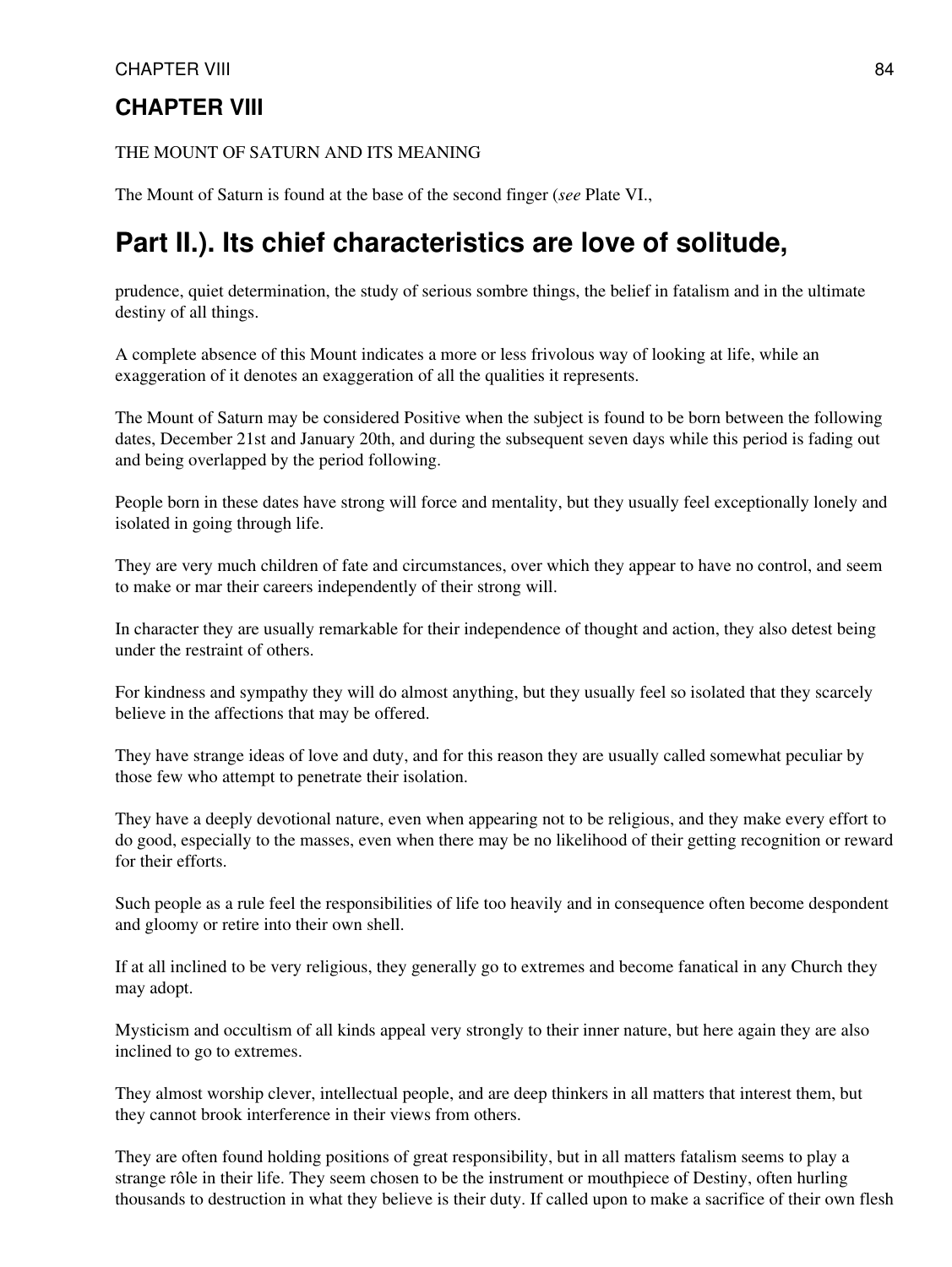Part II.). Its chief characteristics are love of solitude, 85

and kin they will be the first to plunge the knife into the heart of their dearest.

Nearly all people born in this period are strange, strong characters, equally feared, loved, and hated.

### HEALTH

The chief tendencies towards illness with persons born in this period are towards rheumatism, gout, pains and swellings in the feet and legs, also accidents to the feet, knees, and limbs, trouble with the liver and kidneys, ruptures, and disease of the teeth and ears.

### THE MOUNT OF SATURN (NEGATIVE)

The Mount of Saturn may be considered negative or mental when the person is found born between the dates of January 21st and February 18th, and also for the seven days following.

These people are like the preceding type in almost all things, except that the same things appear to affect them more mentally than physically.

They also feel lonely in life, but more mentally than the former type--they seem to feel less companionship in their ideas and thoughts, whereas the former feel it more in their lives and careers.

These latter types are more sensitive and very easily wounded in their feelings.

They read character instinctively and seem to "see through" people too easily to be really happy. They bitterly resent being taken in or deceived, and when they think they have been, they astonish people by the bitterness of their resentment.

They make loyal, true friends, if their feelings are once aroused, and they will undergo any sacrifice for the sake of a friend, but they will stop at nothing to avenge an injury if they think they have been deceived.

They are usually very active for the public good, and they give a good deal of their time and money to doing good, but in their own way. Like the positive type of Saturn they have very decided views of their own about religion and especially the regular observances and ceremonials of Church life.

They are very different from the previous type in that they usually take a keen interest in public meetings and large gatherings of people. They love theatres, concerts, and places of amusement, and yet always if they told the truth, they feel alone in life.

They have a quiet controlling power with their eyes, and although highly nervous people themselves, yet they have the greatest control over excitable and nervous patients and also over the insane. It is a strange fact that in the run of their careers they seem fated to be brought into contact with such cases.

#### HEALTH

These people suffer most from the nerves of the stomach and the digestive organs, and ordinary remedies seem to fail entirely to relieve them.

They have as a rule poor circulation of the blood, cold feet and hands, very delicate teeth, and suffer much from accidents and hurts to the feet, ankles and limbs.

They seldom feel strong in health and yet they have enormous power of resistance, and when a call is made on their will power, they usually astonish every one by what they can stand, especially if they in any way think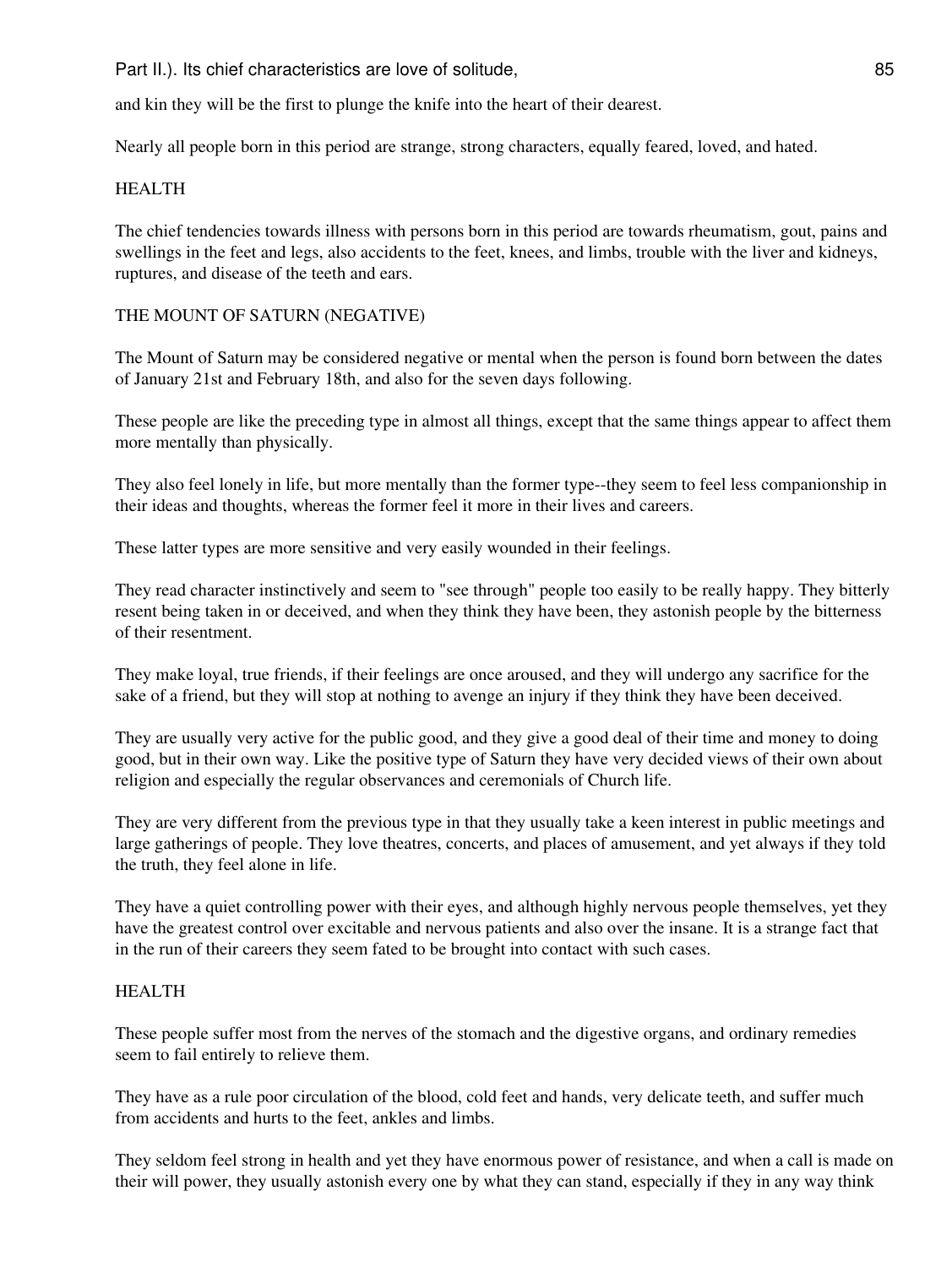that their duty or principles are involved or at stake.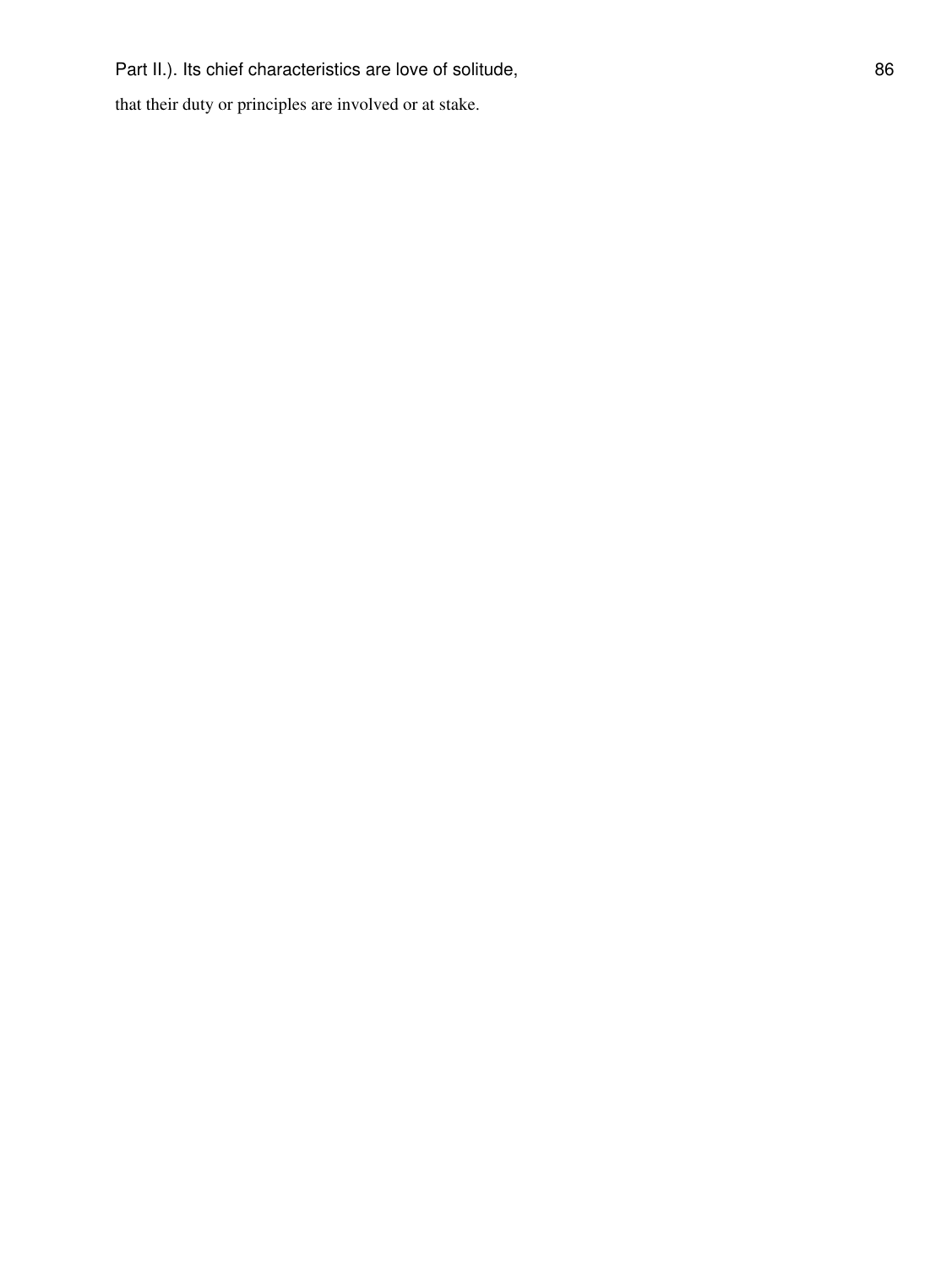### CHAPTER IX 87

## **CHAPTER IX**

### THE MOUNT OF THE SUN AND ITS MEANING

The Mount of the Sun is found under the base of the third finger. To this Mount the Greeks also gave the name of Mount of Apollo (Plate VI.,

# **Part II.).**

When large or well developed it indicates glory, publicity, a desire to shine before one's fellows. It is always considered a good Mount to have large.

It also indicates enthusiasm for the beautiful in all things, whether one follows an artistic calling or not. People with this Mount large, even if they have success in practical life, build beautiful houses or have artistic surroundings of some sort. They also have an expansive temperament, are generous and luxurious in all their tastes. They are bright and sunny by nature and have a forceful, happy, lucky personality.

This Mount may be considered Positive when the subject is found to be born between the dates of July 21st and August 20th, and generally until the 28th of this month, which portion of the Zodiac is called the "House of the Sun."

These people represent what may be called the heart force of the human race, and as a rule are generous and sympathetic even to an extreme.

They have great force of character and personality, and even when constrained by circumstances to exist in the lower walks of life, they play, even there, a rôle distinct from their fellows, and their clean-cut, well-marked personality is sure to make itself manifest.

At heart they are really most sympathetic, though they often seem to hide this quality on account of their strong sense of trying to force people to do what is right towards others.

They have no mercy for "weaklings" or evaders of the truth, and in brutal frankness they will even denounce their own children should they find them falling into evil ways.

They display the greatest loyalty if any friend of theirs is attacked, especially if in an underhand way. They love intensely and they hate intensely. Theirs is no middle path, for they must be either at one extreme or the other.

Although truthful and naturally honest they often get terribly deceived, and the danger is with such people that towards the sunset of their lives, the glorious Sun that has shone, as it were, through them gets darkened by the deceit and treachery of others and sets in clouds, or gets hidden before the ending of life's pathway comes to view.

Many of these people who have cheered others, who have brought their grand sunshine of good into the hearts of others, cannot cheer themselves when the twilight comes, and so they often fall victims to gloom and melancholy, and many commit suicide.

Among other marked characteristics these people are extremely proud and would sooner die than ask favours from others. They are extremely easily wounded through their pride and are unusually sensitive.

Impetuous and hot-tempered, they make many enemies, and when engaged in public life, which they are usually well fitted for, they often find themselves bitterly attacked in the most unscrupulous manner.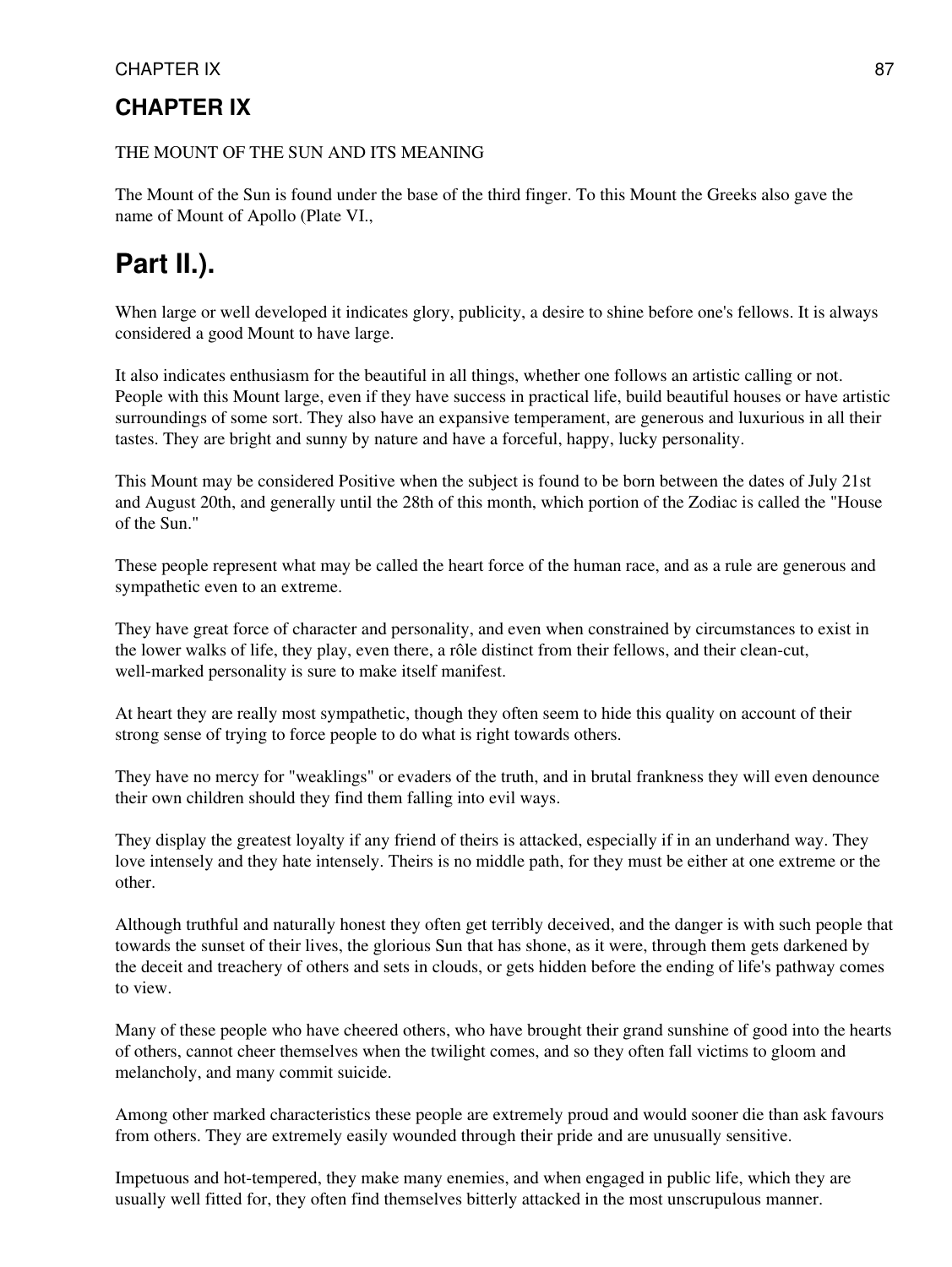### Part II.). 88

### HEALTH

Those born in the dates I have given, or who have the Mount of the Sun large, are most inclined to suffer with pains, palpitations, and trouble of the heart, head, and ears; with inflammation of the eyes, kidneys, and swellings and injuries to the feet.

### MOUNT OF THE SUN (NEGATIVE)

This Mount may be considered Negative when the subject is found born between January 21st and February 18th, and for the seven days following.

In this case they are far more successful when managing for others than for themselves.

They are usually found most active in their plans towards the relief of all distress and for what they believe to be the public good.

They are also often as a class found in governmental positions, or as leaders of some party or section of public opinion. Usually they take the part of the "under dog," and cause themselves to be greatly abused and disliked by the richer and more powerful classes.

They seldom attract wealth as do those of the Positive type, who are usually lucky in money, and when they do they are inclined to impoverish themselves in their efforts to help those around them, or in the execution of their philanthropic plans for the good of the poorer classes.

In strange apparent contradiction to this, these people are usually excellent in business and in their financial plans, but again it is more for others than for themselves. Many of them make fortunes for others and keep the merest pittance for their own homes.

As a rule, they find great pleasure in public ceremonies, and meetings of all kinds. They love theatres and all places where large numbers of people congregate, and when wound up to the occasion they can display great eloquence, power of argument, and influence in debates. They rarely hold the positions they win for the run of their careers, they seem to play the rôle of the moment, and when that is passed they just as quickly retire into obscurity or into a quiet private life, and often end their days in the most unusual or unheard-of places.

Quite the reverse of the Positive type, these people seldom if ever commit suicide; on the contrary, they can endure any kind of martyrdom or suffering. They are buoyed up with the feeling they have done their duty to their fellow beings, and this feeling seems to sustain them against all disappointments, or losses or attacks on their name.

### HEALTH

These children of the Negative period of the Sun suffer mostly with the stomach and internal organs, also with poor circulation of blood, loss of natural heat, and with liver and kidney complaints.

They are also prone to have accidents to their bones, especially to limbs, knees, and ankles.

Very dry climates and plenty of sunlight is their greatest safeguard against all their maladies.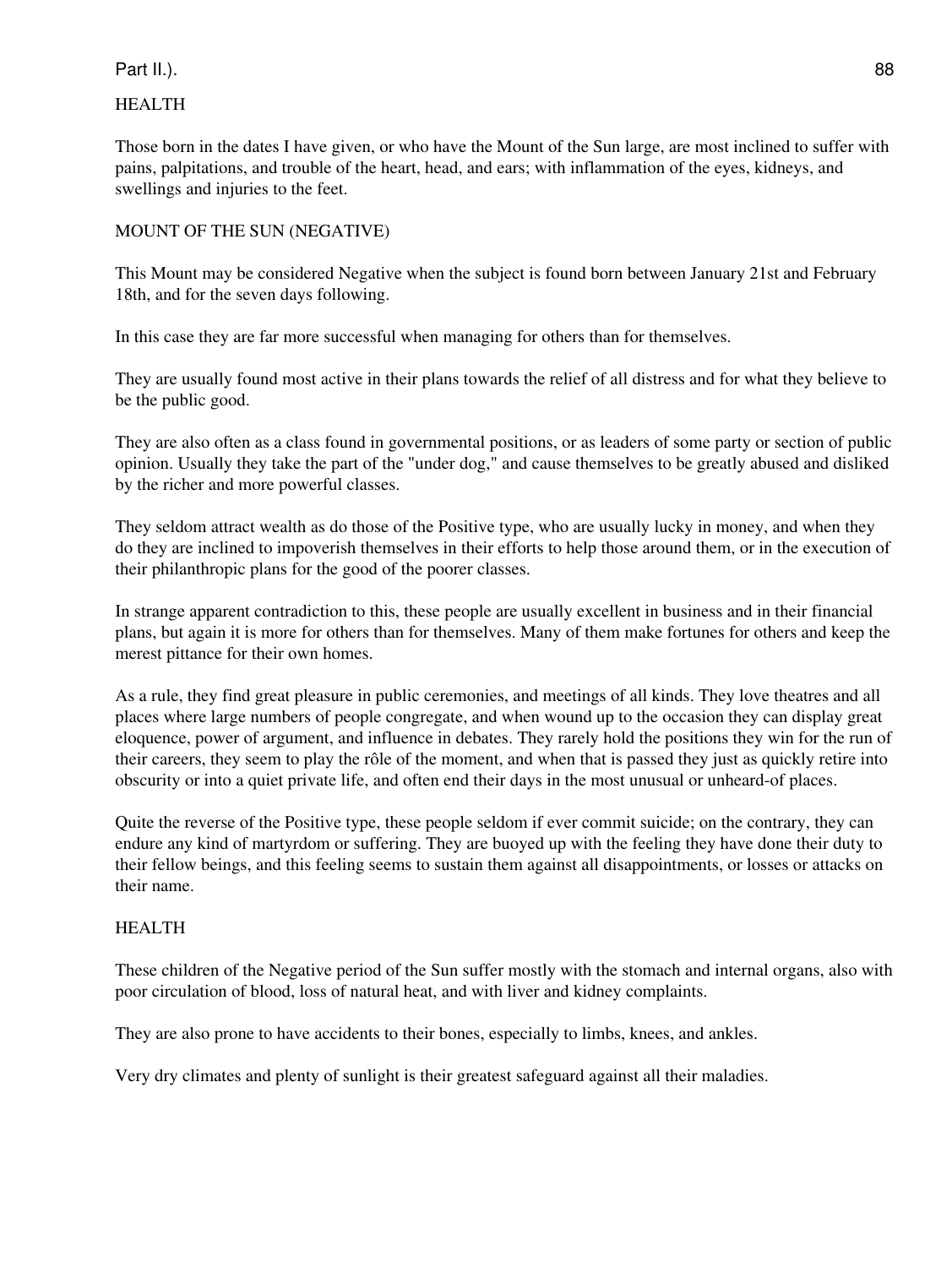### CHAPTER X 89

## **CHAPTER X**

### THE MOUNT OF MERCURY AND ITS MEANING

The Mount of Mercury is found under the base of the fourth finger (Plate VI.,

# **Part II.). On a good hand it is a favourable Mount to have, but on a**

hand shewing evil tendencies, especially mental, it increases the bad indications.

It seems to relate more to the mind than anything else. It gives quickness of brain, wit, thought, eloquence. It also relates to adaptability in science and commerce, but if evilly afflicted, it denotes mental excitability, nervousness, lack of concentration, trickiness in business, and everything that is unreliable in character.

This Mount should always be considered with the kind of Line of Head found on the hand.

With a Line of Head long and well marked, it increases all the promise of mental aptitude and success, but with a weak, badly marked, or irregular Head Line, it augments all its weak or bad indications.

### THE MOUNT OF MERCURY (POSITIVE)

This Mount can be considered positive when the subject is found to be born between the dates of May 21st and June 20th, and until the 27th of that month, but during the last seven days its influence is considered dying out and not so strong.

People born in this period are represented in the Zodiac by the symbolism of the twins. It is a curious fact that all persons born in this part of the year are singularly dual in character and temperament. One side of their nature may, in fact, be described as perpetually pulling against the other, and although nearly always possessed with unusual intelligence, they often spoil their lives by lack of continuity in their plans and in their purpose.

They seldom seem to have a fixed idea of what they really want. They change their plans or their occupations at a moment's notice, and unless they chance to be very happily married, they are just as uncertain in marriage.

They are the most difficult of all classes to understand. In temperament they are hot and cold in the same moment, they may love passionately with one side of their nature and just as quickly dislike with the other.

They are very critical, and especially notice small faults or mannerisms in others, and they can express their views with a sarcasm that is as cutting as it is clever.

In all business dealings or affairs where a subtle, keen mentality is useful, they can out-distance all rivals, provided they are sufficiently interested to enter into the competition.

They are excellent in diplomacy and are gifted talkers, but they usually leave their listeners at the end of their conversation no wiser than they were at the beginning.

If taken as they are and with their moods, they are the most delightful people imaginable, but one must never expect them to be the same to-day that they were yesterday.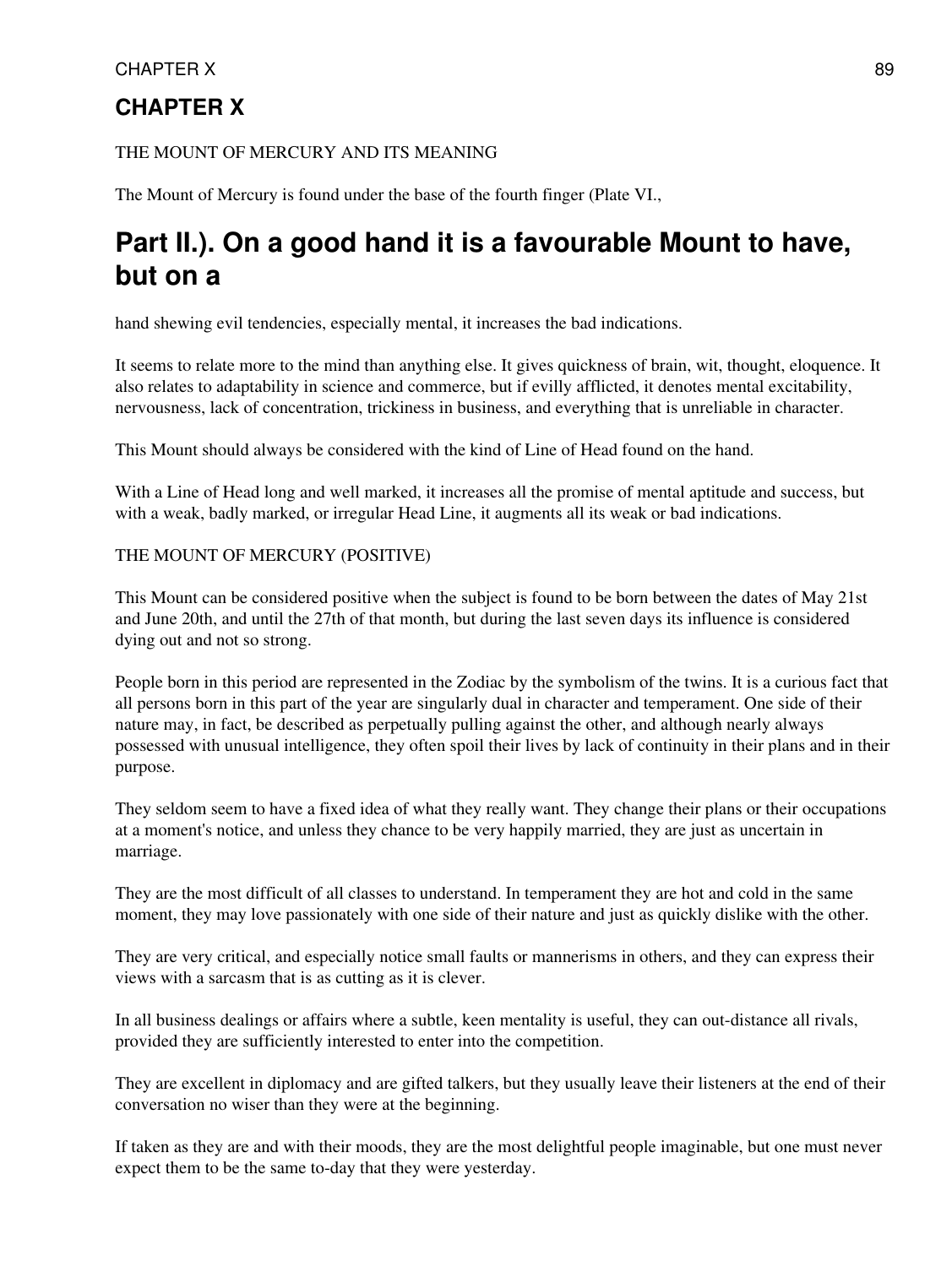### Part II.). On a good hand it is a favourable Mount to have, but on a 90

They believe that they are the most truthful persons in the world, and so they may be at the moment they are telling the story, but to them moments seem entire lives, and so in a day or a week the same story may have a totally different colouring.

None of these people will probably admit this to be true of his character, but a little study will convince anyone that it is a fairly accurate description of this subject's chief characteristics.

Mental work, especially the class of mental work that requires quickness of wit and change, appeals to them more than any other. They make clever actors, barristers, and a certain class of public speakers, also diplomatists, stock brokers, company promoters, or inventors of new methods in business. In all careers that require keenness of brain, they can attain success, provided they have developed a sufficient amount of will power and continuity of purpose to stick long enough to any one thing.

### HEALTH

Everything that can affect the nerves and the nervous system especially, afflicts these people.

Indigestion caused by nervous worry or anxiety, catalepsy, paralysis, afflictions of the tongue, stammering, insomnia, vivid dreams; to all such things they are specially liable. They are also inclined towards delicacy of the throat and bronchial tubes, and particularly to trouble with the nose and eyes.

### THE MOUNT OF MERCURY (NEGATIVE)

This Mount may be considered negative when the persons are born between August 21st and September 20th, and until the 27th, but these last seven days of this period are not so marked, but take more from the characteristics of the incoming sign.

People belonging to this negative type of the Mount of Mercury have all the good points of the positive class, and even some added in their favour. For example, they stick longer and with more continuity to whatever study or career they adopt. They have hardly the quickness or the brilliancy of the first type, but they have a more solid, plodding course of action, and as a general rule they make more out of their lives.

They are also more materialistic and practical in their views of life, but they analyse and reason everything from their own way of thinking outwards towards others. If they see a thing is right, it is right to them, and for this reason they are often found doing exactly the opposite from what one would expect.

Women born in this period are especially curious puzzles. They are either extremely virtuous or the direct opposite, either extremely truthful and conventional or the reverse; but whether good or bad, they are all a law unto themselves, and in all things they usually think of themselves first.

People born in this period often abandon their husbands or their children just because they think they ought to do so. They also are liable to change their religious views half way through life, or from the most conventional suddenly become the reverse. In the same way women who have commenced their career by leading unconventional lives, may just as suddenly become religious and enter some extremely severe order or community.

Again, as in the positive type, it is the Line of Head that must be carefully considered if one should endeavour to form an estimate of what they will eventually become.

If it be clear and straight, their best qualities will, as a rule, come to their rescue; but if weak or poorly marked, it is more than likely, especially with this class, that the evil side of the nature will in the end predominate.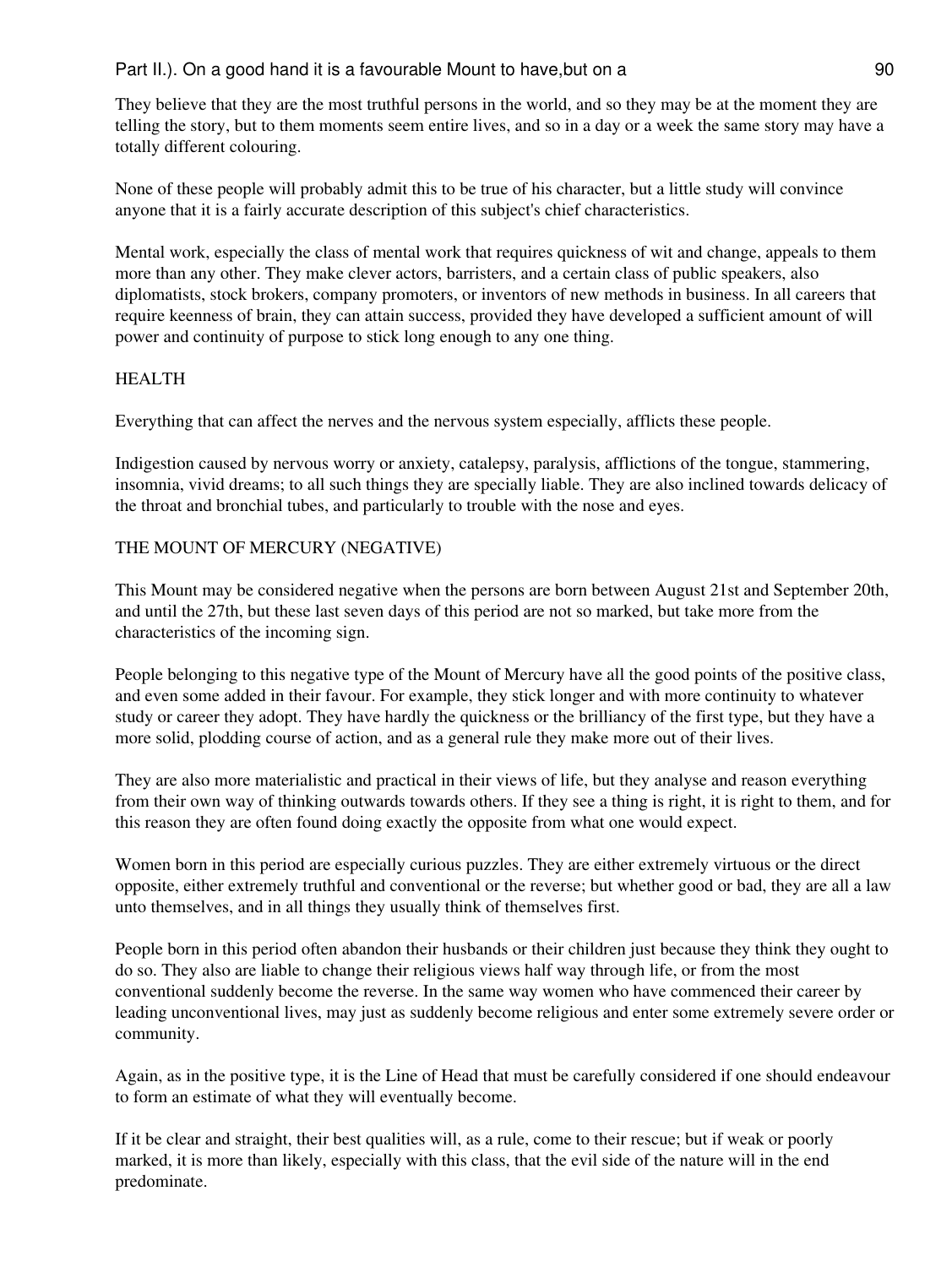### HEALTH

These people are more open to mental suggestion as far as health is concerned than any other class.

If they think they are ill it is quite sufficient that they are so, and they can become cured in exactly the same manner.

In reality they have excellent constitutions, except when they are ruined by taking drugs and medicines.

As they always imagine that they have something the matter, they are invariably the willing prey of quack doctors and every new cure that is advertised.

They can hardly pass a chemist's shop without buying something, and if they sit next to a doctor at a dinner table, they are certain to walk off with some prescription.

Their greatest fault is that they will persist in talking to everyone of their supposed ailments or afflictions, for the slightest ache, pain, or anything that concerns them, has the most exaggerated importance in their mind.

On the contrary, Nature can do more for these people than for any other class of humanity. Peace of mind, a country life, and plenty of fresh air will banish all their ills and ailments into oblivion.

But, if badly mated, or living in unhappy surroundings, their health quickly breaks up, and if they cannot make a change into happier conditions, then no medicine in all the world can help them.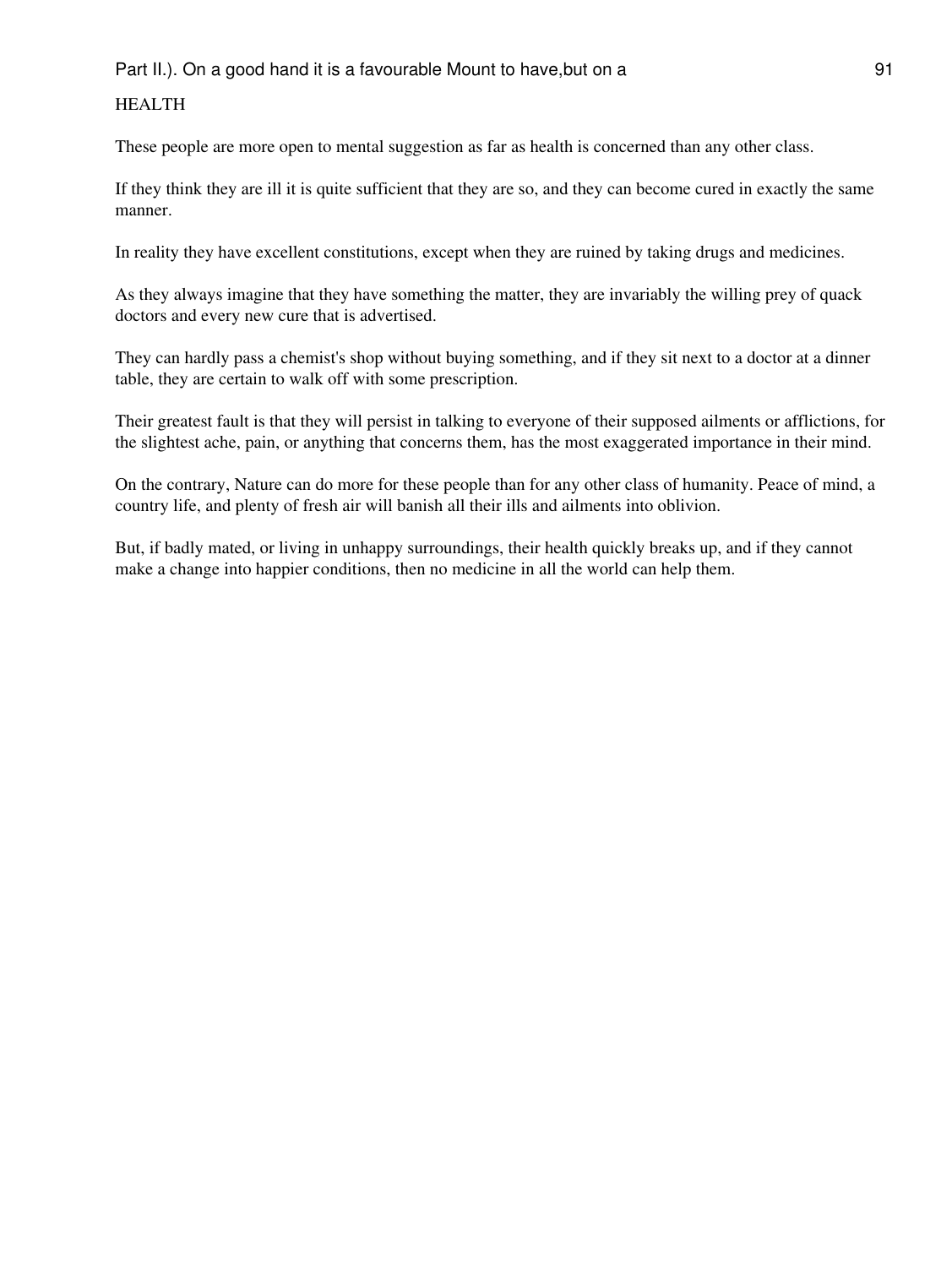## **CHAPTER XI**

### THE MOUNT OF THE MOON AND ITS MEANING

The Mount of the Moon, or as it is also called the Mount of Luna, is found on the base of the hand under the end of the Line of Head (Plate VI.,

# **Part II.).**

This Mount relates to everything that has to do with the imaginative faculties, the emotional artistic temperament, romance, ideality, poetry, change of scenery, travel, and such like.

This Mount may be considered positive when it looks high or well-developed, and also when the subject is found to be born between the dates of June 21st and July 20th, and until July 27th.

People who belong to this positive class are gifted with strong imagination which tinges everything they do or say. They are intensely romantic, but idealistic in their desires, and have not that passionate or sensual nature that is given by the Mount of Venus on the opposite side of the palm.

As a rule they have the inventive faculties well developed, and succeed in inventions and in all new ideas in whatever careers they may have entered.

Even business people born in this period are remarkable for their originality, and the inventive manner in which they will tackle the most practical affair.

They are, however, inclined to speculate or gamble even with their chances, also in stocks, business or, in fact, anything in which they are engaged.

Although their imagination is large, they often achieve great success and make money in business. Some great financiers and heads of large organisations have been born in this period and have also had the Mount of Luna very highly developed on their hands.

It has been said "that what one sees in one's dreams one shall gain in reality," but the fact remains that imaginative people have been found among the most successful of all classes. Imagination may be another name for Inspiration.

People born in this period are seldom hide-bound by any rule of thumb or set convention. They love what is new in everything, and perhaps for this reason they love travel and change, and generally see the greater part of this planet before they voyage over the last river of all.

Change in every way affects their careers as it also does their lives. Even the successful members of this period have more ups and downs than almost any other class.

They rarely, however, give in to the blows of Fate. Their imagination probably helps them through, and they seldom remain down or down-hearted for long.

Inventors, a large number of artists, musicians, and composers are found among people of this type, but almost without exception they have a love of mystic and occult things, and their dreams and visions are tangible and clear.

These Children of the Moon owe much to the influence of their planet that they are even more magnetic and successful when the Moon appears in the heavens. Even their health appears to change and become better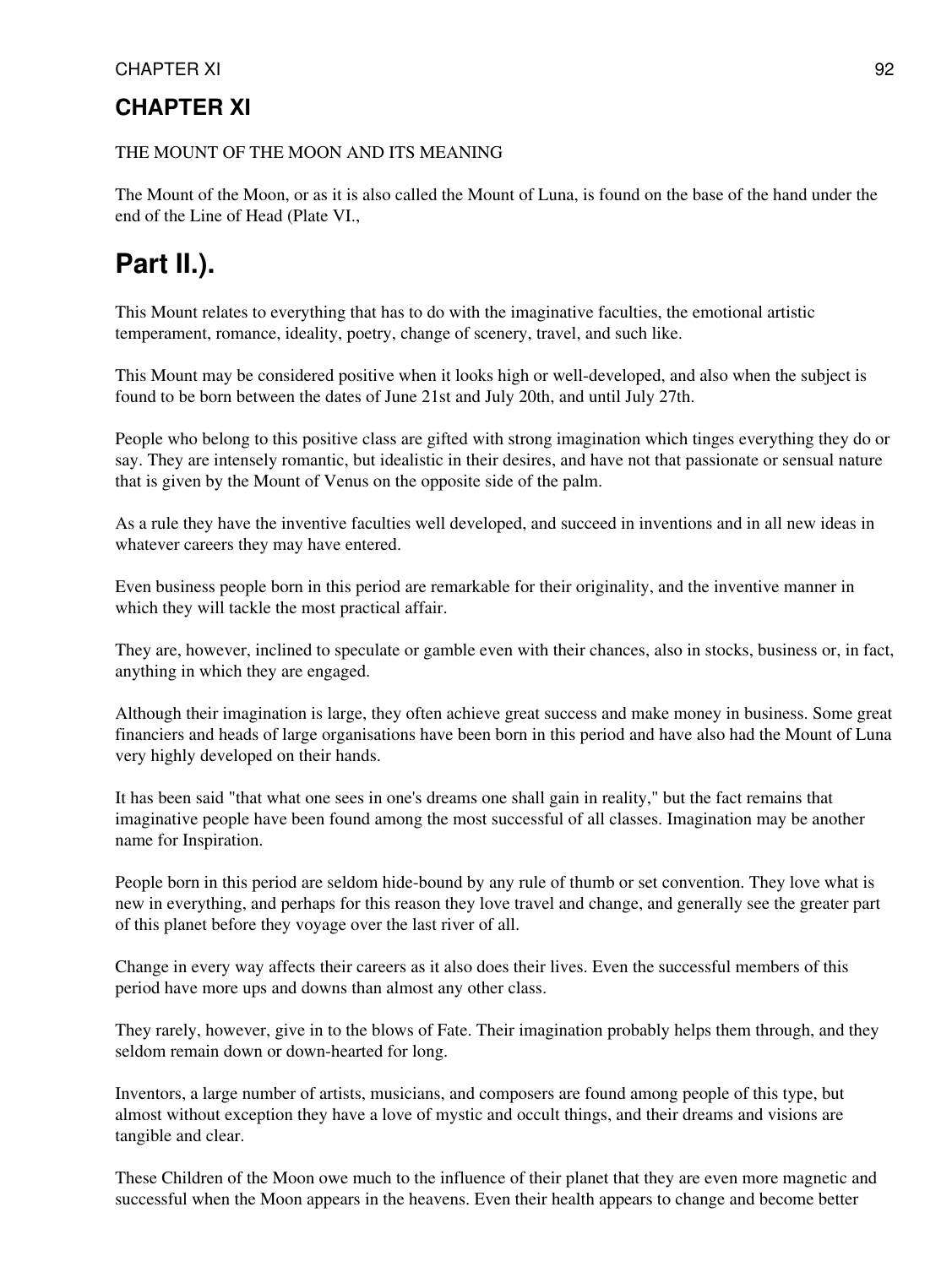### Part II.). 93

under her benign influence, and they should always be advised to commence their plans or operations when their planet is to be seen illuminating the skies.

That the Moon plays an important rôle in the affairs of this earth cannot for a moment be doubted. Recent discoveries are every day revealing more and more that her strange magnetic influence has a power almost beyond belief in its effect upon the growth of vegetables, and even inanimate things.

There are other thinkers besides those interested in occult subjects who have noticed the effect of this planet on mundane things. If the Moon can affect vegetables, eggs, and the growth of chickens, as it is proved to do, how much more easily and wonderfully it must affect the grey matter of the human brain, which is the most subtle and mysterious essence of all.

People born in the period I have mentioned should be most careful of those with whom they associate, because they are extraordinarily sensitive to the magnetism of others.

They should, if possible, avoid marrying early in life unless they are absolutely sure they have met their affinity. These natures both change and develop rapidly, and they have a strong tendency to "grow away" from those with whom they associate in early life. It is the same with partners in business; they should be as much as possible "on their own" or, if partnerships are made, they should not be of a binding or restricting order, and provision should always be made for the partnership to be dissolved when it has become irksome.

### HEALTH

These Children of the Moon are chiefly inclined towards all watery ailments and inflammatory diseases. In early life they are prone towards having water on the brain, gastric and dysentery attacks, and later in life, inflammation of the lungs and chest, pleurisy, and dropsy.

### THE MOUNT OF THE MOON (NEGATIVE)

This Mount is considered negative when it appears very flat on the hand, and it may also be taken as negative when people are found to be born between the dates of January 21st and February 20th, and in a minor degree, until about February 27th.

People born between these dates have good mental powers, but their imaginative faculties are seldom as much in evidence as is so strongly the case with the positive period.

These persons, on the contrary, are good and quiet reasoners-out of problems and matters relating to the organisation of business, and are also excellent in all forms of government work. They make splendid heads of departments and rise to any responsibility very quickly and easily.

They are high-minded and have very decided views on love, duty, and social life. They make great efforts to do good to others, but as a rule their best work is done towards helping the masses more than individuals.

They are extremely kind-hearted and love to give a helping hand when they can, but at the same time they have an unfortunate knack of making many bitter enemies, and when holding government positions they are most bitterly attacked by the opposition press. Their work seldom receives its proper recognition and reward until they have passed from their sphere of influence, or have left this world of mistrust and ingratitude.

They generally make excellent speakers, but more from "plain speaking," in a particular way of their own.

As a rule they espouse the unpopular cause and take the part of the under dog in the fight.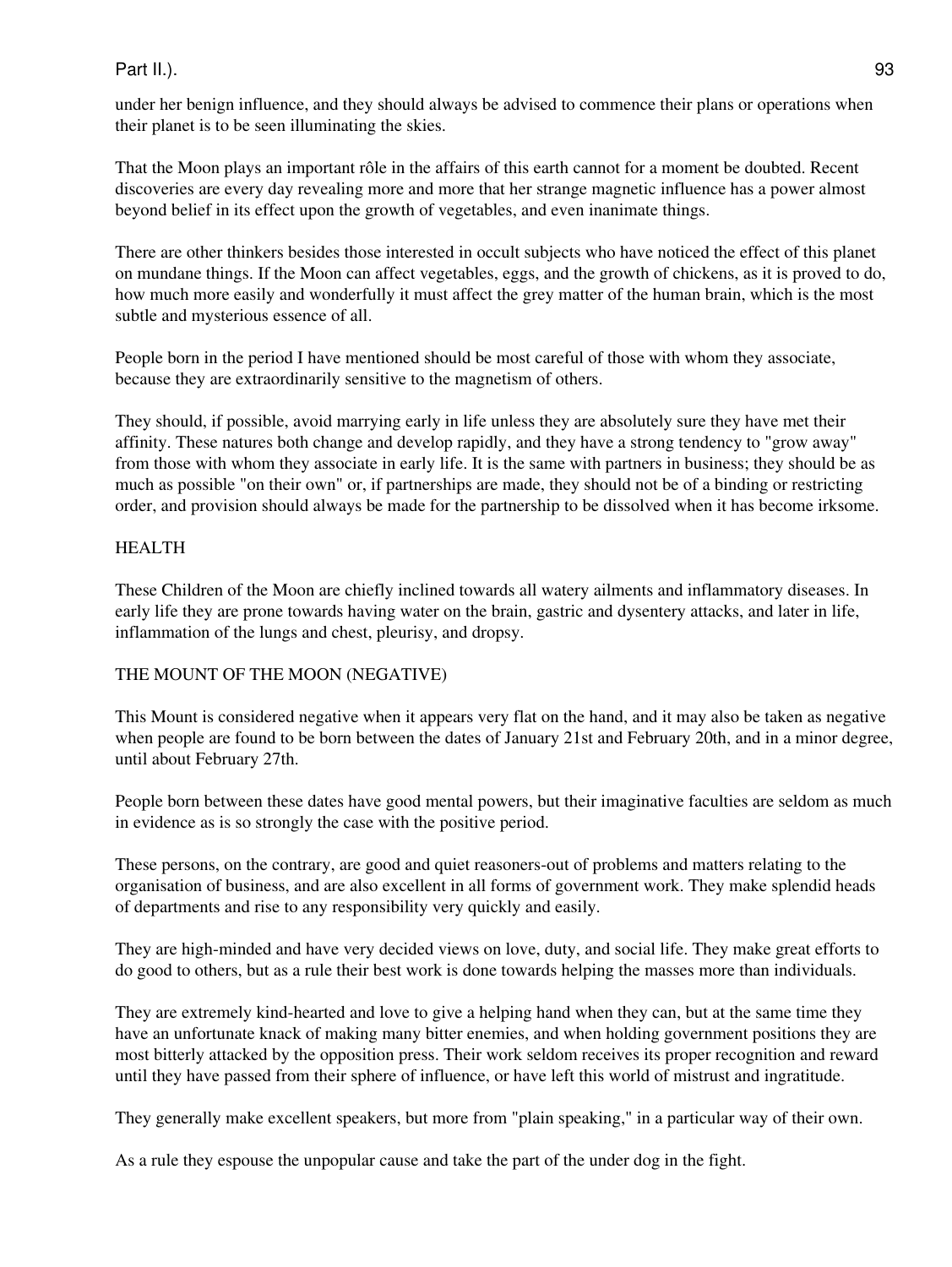### Part II.).

They make devoted and loyal friends once their friendship is aroused, but at the same time they are extremely sensitive and easily wounded by those they care for.

They are strongly inclined to be religious and generally bring their religious views into all they do. They are in danger of becoming too fanatical, and when opposed, they become extremely obstinate, dogmatic, and hard to manage.

Heavy responsibility for others suits them best of all, especially if such responsibility lies in the form of government work, or in some position of management.

### HEALTH

These people usually worry themselves into bad health. They overwork themselves and bring on nervous breakdowns, palpitation and weakness of the heart, and often paralysis. They suffer with the nerves of the stomach, acidity of the blood, rheumatism, liver complaints, and gout. They are particularly liable to meet with accidents to the feet, ankles, and limbs.

They should be very guarded when travelling by water, for they seldom get through life without sooner or later experiencing grave danger of drowning.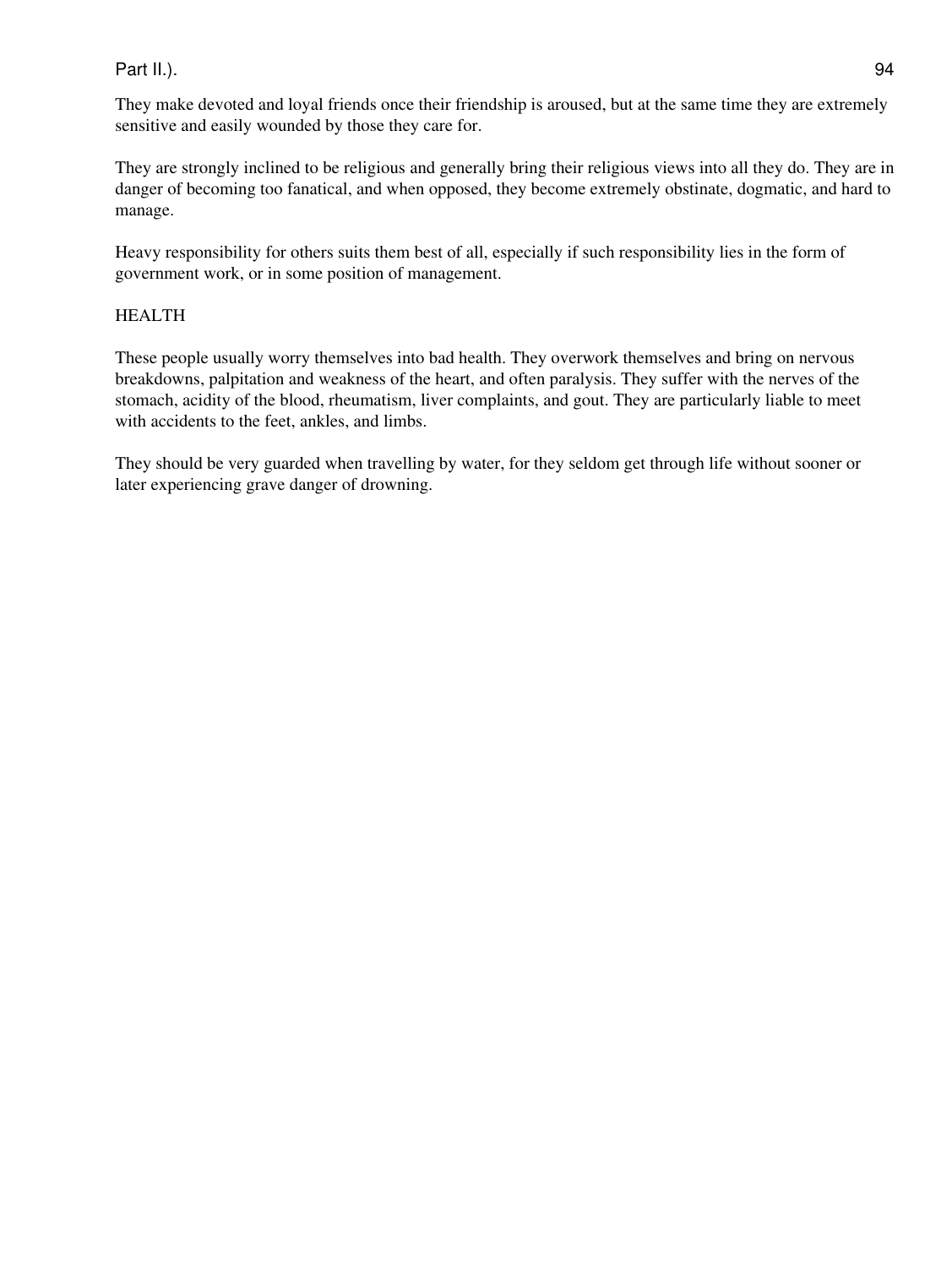## **CHAPTER XII**

THE MOUNT OF VENUS AND ITS MEANING

The portion of the palm under the base of the Thumb and inside the Line of Life is called the Mount of Venus (Plate VI.,

# **Part II.).**

When well-formed and not too large, it denotes a desire for love and companionship, the desire to please, worship of beauty in every form, the artistic and emotional temperament, and it is usually very prominent in the hands of all artists, singers, and musicians.

This Mount, the science of Physiology teaches, covers one of the most important blood vessels in the palm, viz., the "Great Palmer Arch." If this loop or arch is large, it indicates a plentiful supply of blood and strong active circulation; consequently, the health is more robust. It is found that persons possessing this Mount well developed, being in active strong health, are naturally more full of passion than those individuals in poor health, and who, in consequence, have this portion of the hand either flat or poorly developed. Hence, when this Mount is large it has been considered to show passion and larger sensuality than when flat, flabby, or non-developed.

This Mount is therefore called Positive when high or large, and Negative when small or flat.

With the rest of the hand normal, this Mount well shaped is an excellent sign to have, as it denotes magnetism and attraction of one sex to the other, but if found together with vicious or abnormal signs in the hand, it increases those tendencies.

When considered with the birth date, as alluded to in the former chapters, it helps to throw considerable light on characteristics that might otherwise be overlooked.

The student may consider it Positive when the subject is born between April 20th and May 20th, and in a minor way until May 27th, the chief characteristics of this period being as follows:

These persons have a curious dominating power over others, and are found rather inclined to be too dogmatic in their opinions, and also often too unyielding and tyrannical. They are considered stiff-necked and obstinate, but the strange thing is that when they love they become the most abject slaves of all to the object of their devotion, and they will consider no sacrifice too great for that one being who holds or attracts their affection.

They are hospitable and generous, and especially love to entertain their friends. They make wonderfully good hosts, have great taste about food, and love to give excellent dinners.

They dress with great taste, and are generally considered richer than they really are, and they can make a good show on very little.

They are impulsive in their likes and dislikes, rather too frank and outspoken, quick in temper, and when their blood is up they have no restraint on what they say.

Their passion or temper is, however, quickly over, and when the storm is passed they are most regretful for the wounds their temper may have caused.

These types are most easily influenced by their surroundings, and become morbid and depressed when they are forced to live in gloomy and uncongenial conditions.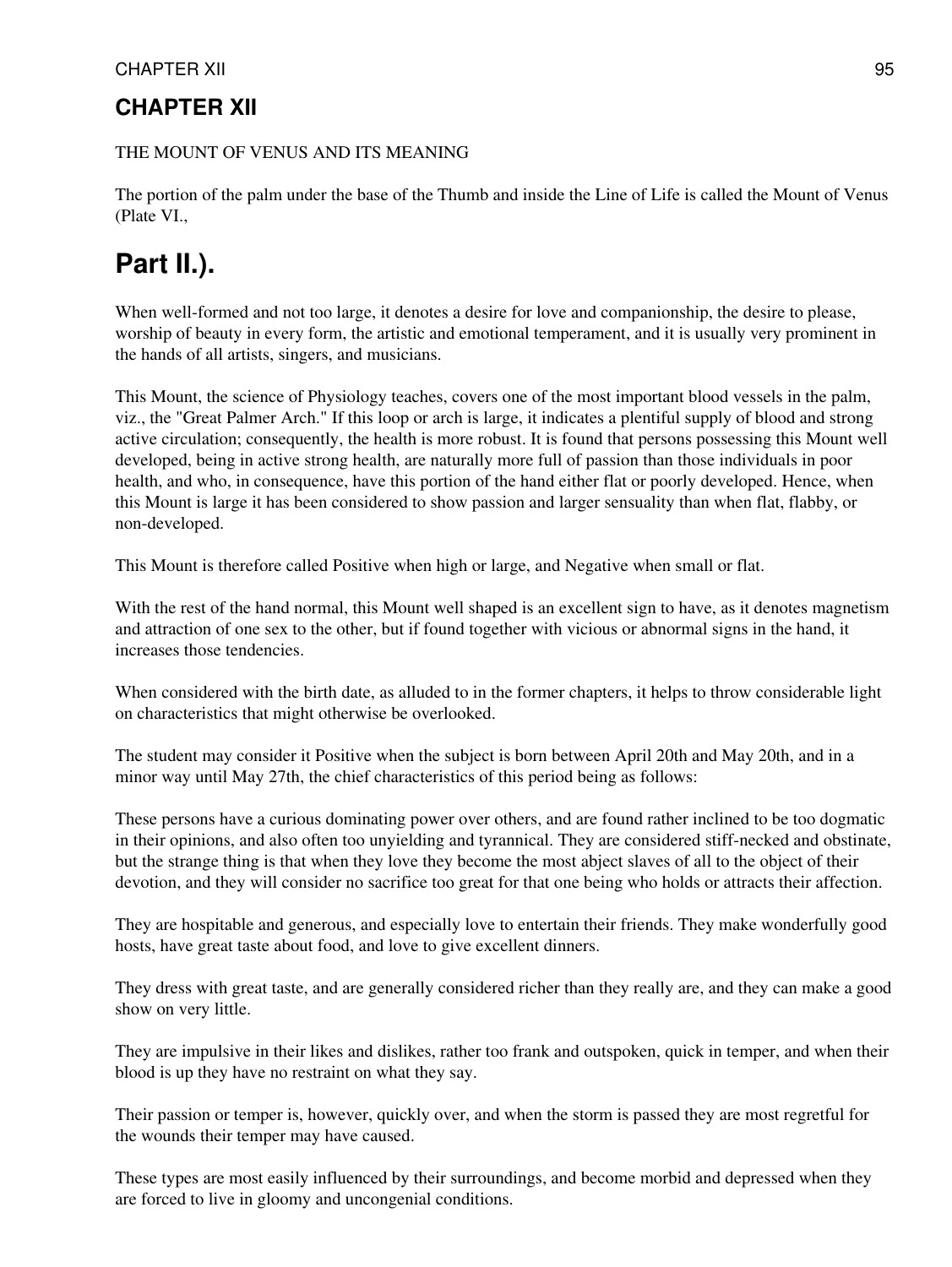### Part II.). 96

Neither the man nor woman born in this period should marry early, for their first attempt is usually a mistake. They are so independent in character that, especially if they marry early and find their mistake, they lead unconventional lives and get severely criticised in consequence.

They are inclined to be very jealous when their affections are roused, especially if the peace of the home is in any way disturbed.

### HEALTH

People born in this period have usually short or round-shaped nails which indicate a tendency to suffer with complaints of the throat and nose.[8] They also suffer, as a rule, with pains in the head and ears, swellings in the neck, and have a tendency towards tumours, appendicitis, and other internal troubles, chiefly relating to the intestines.

[8] *See* Chapter on Nails, page 136.

### THE MOUNT OF VENUS (NEGATIVE)

This Mount may be considered Negative when the subject is born between the dates of September 21st and October 20th, and in a minor way until October 27th, and with people born in this period it is seldom found so prominent. The fact is, that the affections these subjects possess may be just as intense, but more mental than physical.

Their love is spiritual rather than sensual, and they crave more for soul companionship than for that of the physical senses.

Of course there are exceptions to all rules, but these exceptions can be easily seen by watching if the Mount of Venus is large with people born in this period.

All mental characteristics rule, however, very strongly. Those born in this latter period have keen intuition and a mental balance of all things not given to the other class. They have presentiments and psychic experiences, dreams, clairvoyance, and such like, which they often spoil by their reasoning faculties, and they endeavour to answer all problems through the medium of their mind or mental faculties.

In love they are nearly always unhappy. They cannot "let themselves go," like the Positive Venus type. They hesitate and miss their opportunities whilst they think or reason, and so love goes by and often leaves them nothing but regret. They should be advised to act more on their first impressions and intuition, and take the opportunities that Fate throws in their way.

They occupy themselves very much with all mental questions concerning their fellow beings. They are often found studying Law, but more with the desire of improving it for others than for their own personal advantage.

They have a great desire for knowledge, and often spend their lives in studying abstruse subjects, but always weighing and balancing each point in the most conscientious manner. They make excellent doctors, judges, lawyers, but more as masters of some particular branch than that of gaining worldly advantage.

### HEALTH

The people born in this period are inclined to suffer from lack of physical strength, exhaustion of the nerves, depression of spirits, melancholia, intense feeling of loneliness, and such like. Also severe headaches, pains in the back, loins, and kidneys; just as in the case of those of the other period of this Venus sign they have a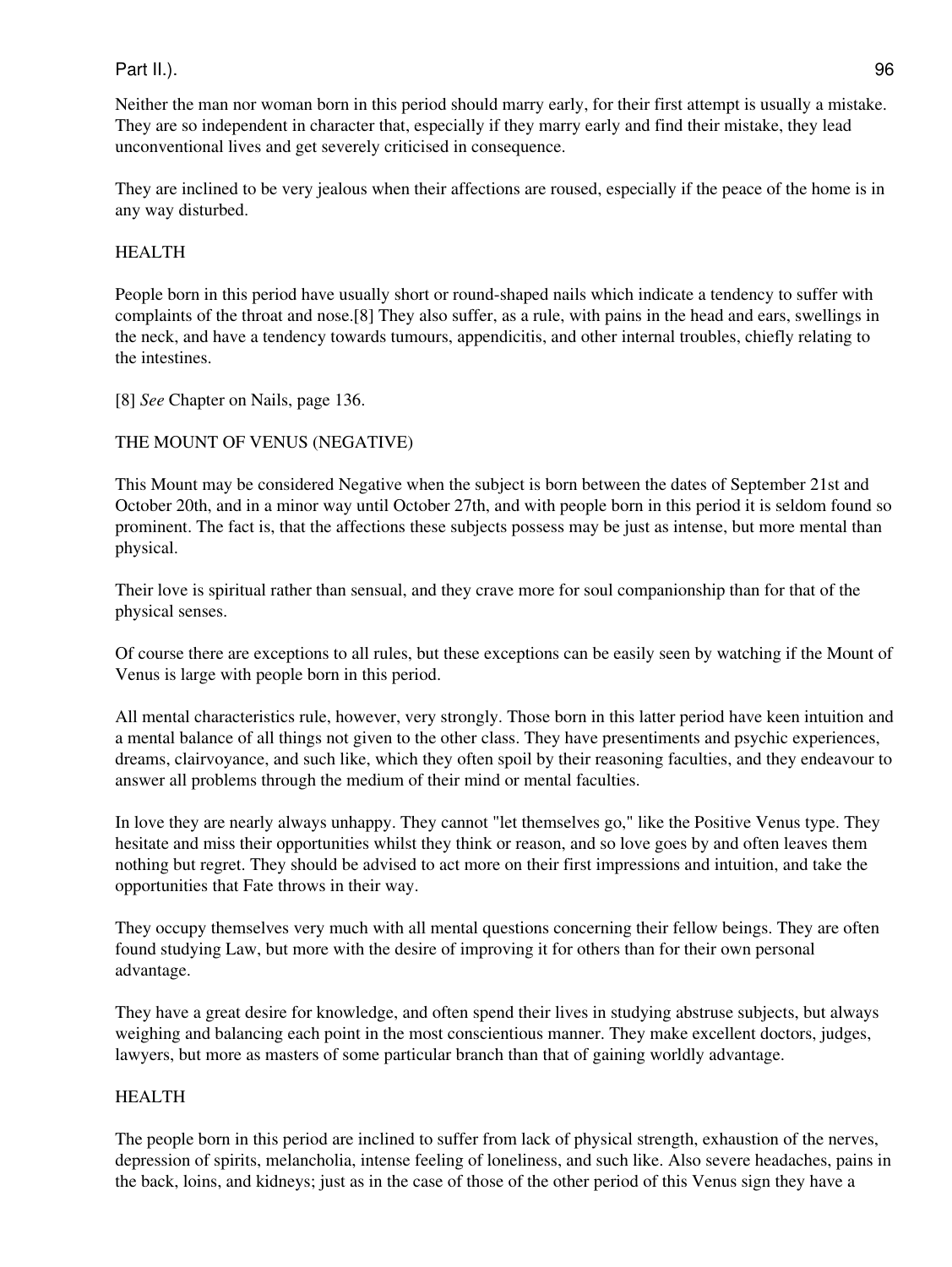great tendency, especially the women, to suffer from internal ailments, and often undergo severe operations.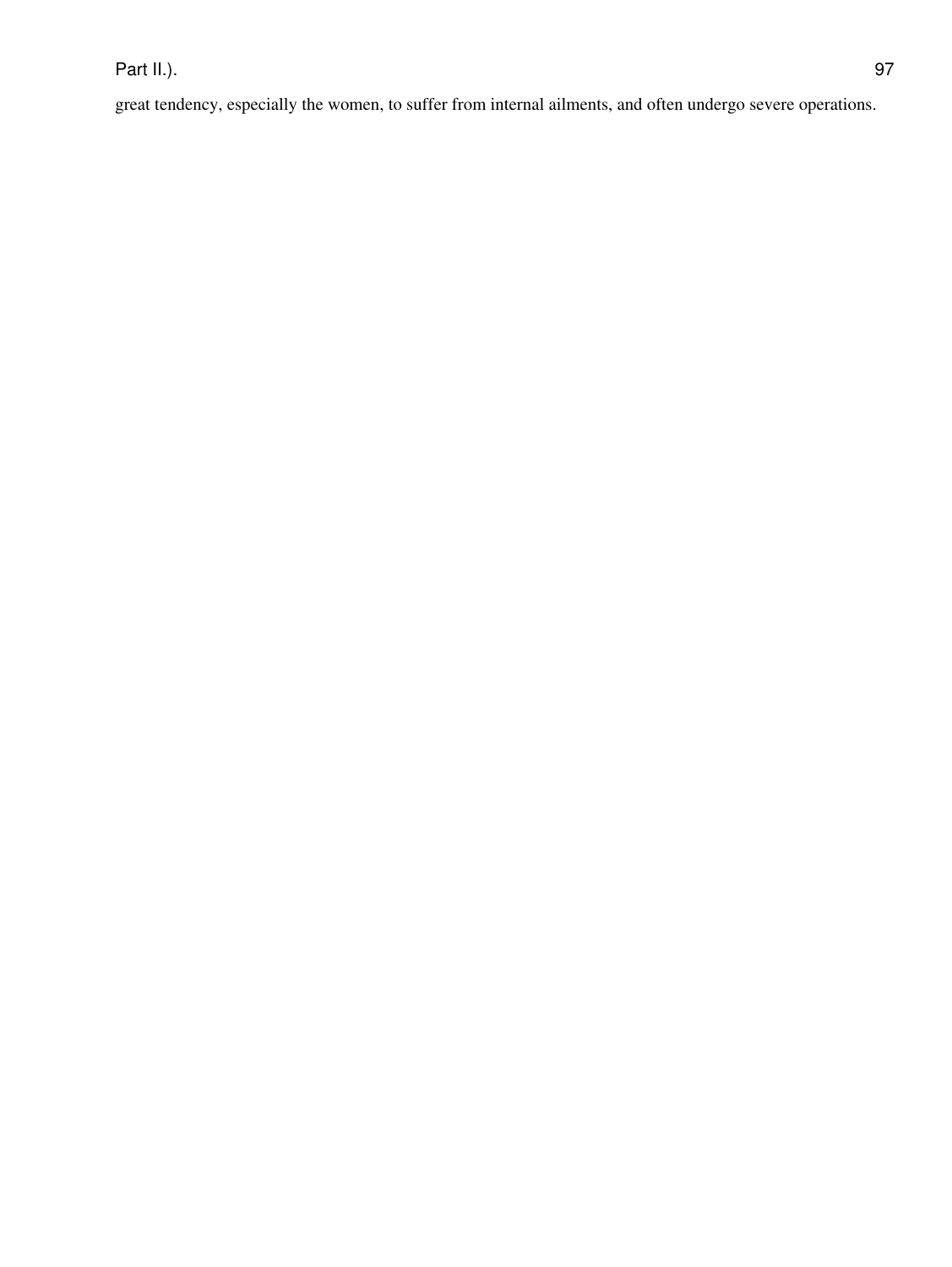### **CHAPTER XIII**

### ADVICE TO THE STUDENT. THE BEST MEANS TO MAKE CASTS OR TAKE IMPRESSIONS OF THE HANDS

I would strongly advise students of this subject to make casts of hands in plaster of Paris, wax, or any other suitable material, in order to make a library or collection, both for their own private study, and also as a valuable record of their work.

Before I read any hands professionally, I had some thousands of casts, impressions on paper, and photographs of hands in my possession, and I found that I derived the most valuable aid from being able to analyse and study their shapes and markings at my leisure.

In making casts I would advise the very finest plaster of Paris to be used. When the plaster is worked up to the proper consistency, it is necessary to rub a fine oil into the hand before bringing it into contact with the plaster, as otherwise the hair may stick and so cause trouble and annoyance.

Dental wax heated in hot water and made very soft is also an excellent material to make moulds from, especially as it does not make a mess, and is very little trouble to employ.

The great disadvantage of making a collection of casts arises from the large space that such a collection will eventually occupy. To avoid this the student can also make a library of impressions of hands on paper, and keep them marked and numbered in a series of albums or scrap-books that may easily be obtained at any stationer's.

The best means of taking these impressions is to obtain a small gelatine roller used by printers for fine work, such as die stamping, a tube of printer's ink, and a small sheet of glass to roll the ink out until it covers the surface of the roller in an even way.

The roller may then be passed over the surface of the palm, the hand pressed firmly down on a smooth sheet of white paper, and with a little practice, most excellent impressions can easily be obtained.

When the impression is dry it can be dated, numbered, and placed in an album for reference.

In order to remove the black ink from the hand, powdered washing soap, well brushed into the hand with a nail brush, and a little hot water is all that will be found necessary.

These impressions taken with printer's ink are far better than those taken by smoking a sheet of paper by camphor, or by a candle, or any other means.

The best time for examining hands is during the day, first because the light is better and, above all, because the circulation of the blood does not redden the entire palm as it does at night, and the finer lines can consequently easily be detected.

As I described earlier in these pages, the right and left hands should be examined together to note what difference there may be in the shape and position of the lines, but the markings on the right hand are the only ones to be relied on.

Lastly, do not be for ever on the lookout for faults and failings in the subject whose hands you may be examining, remember no one is perfect, and that faults and failings may in the end be as stepping stones "by which we rise from our dead selves to higher things."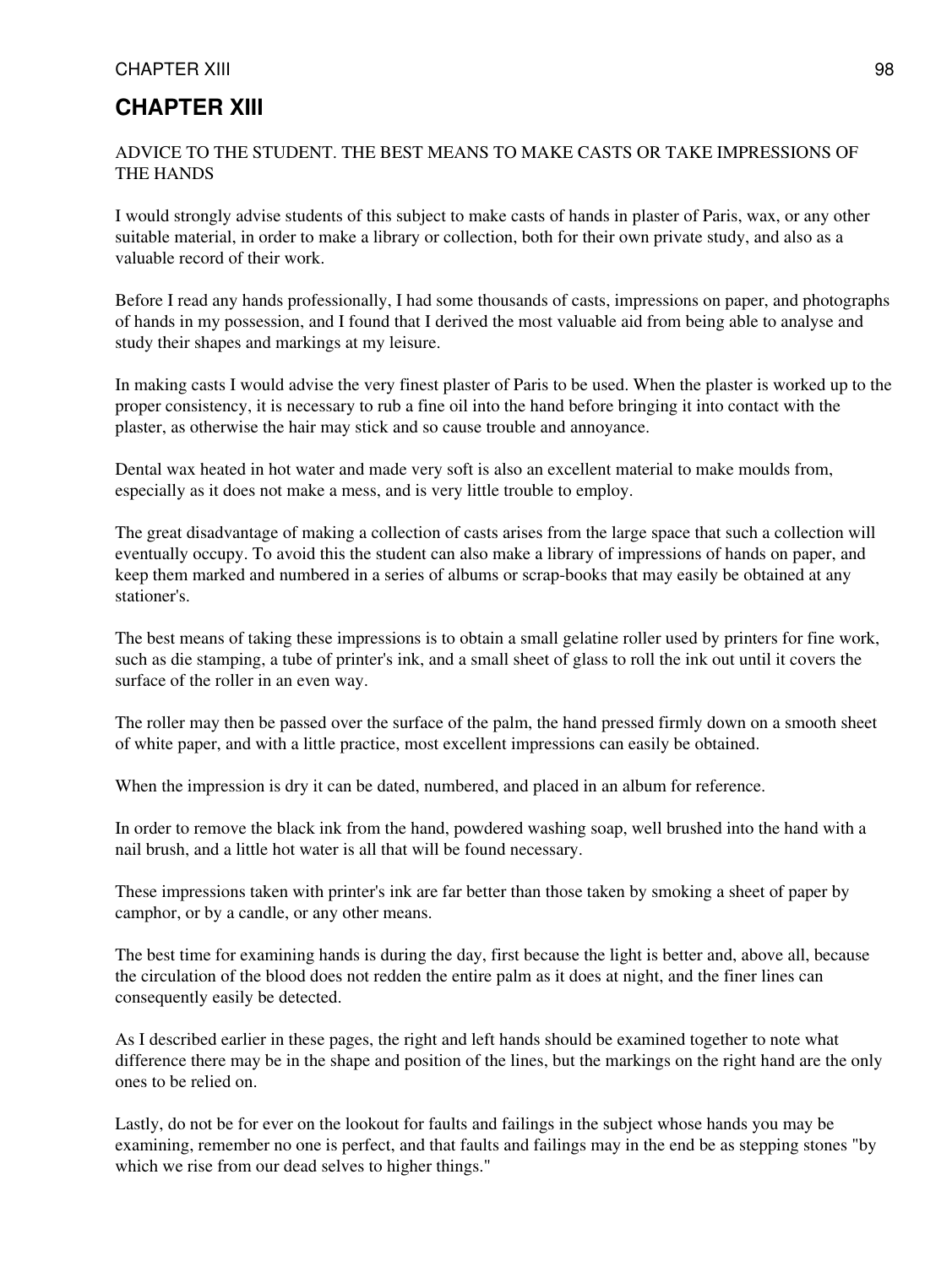Transcriber's notes: P(ix) d'Arpentigny corrected to D'Arpentigny P10 dveloped corrected to developed. P76 forshadows corected to foreshadows P63 Removed extraneous comma. P130 Period added at the end of a paragraph. P132 Added "is called the Finger of" instead of " to clarify. P135 Period added before a capital The. P142 decribed corrected to described. P158 Extra opening parenthesis removed.

End of the Project Gutenberg EBook of Palmistry for All, by Cheiro

\*\*\* END OF THIS PROJECT GUTENBERG EBOOK PALMISTRY FOR ALL \*\*\*

\*\*\*\*\* This file should be named 20480-8.txt or 20480-8.zip \*\*\*\*\* This and all associated files of various formats will be found in: http://www.gutenberg.org/2/0/4/8/20480/

Produced by Barbara Tozier, Bill Tozier, Christine D. and the Online Distributed Proofreading Team at http://www.pgdp.net

Updated editions will replace the previous one--the old editions will be renamed.

Creating the works from public domain print editions means that no one owns a United States copyright in these works, so the Foundation (and you!) can copy and distribute it in the United States without permission and without paying copyright royalties. Special rules, set forth in the General Terms of Use part of this license, apply to copying and distributing Project Gutenberg-tm electronic works to protect the PROJECT GUTENBERG-tm concept and trademark. Project Gutenberg is a registered trademark, and may not be used if you charge for the eBooks, unless you receive specific permission. If you do not charge anything for copies of this eBook, complying with the rules is very easy. You may use this eBook for nearly any purpose such as creation of derivative works, reports, performances and research. They may be modified and printed and given away--you may do practically ANYTHING with public domain eBooks. Redistribution is subject to the trademark license, especially commercial redistribution.

### \*\*\* START: FULL LICENSE \*\*\*

### THE FULL PROJECT GUTENBERG LICENSE PLEASE READ THIS BEFORE YOU DISTRIBUTE OR USE THIS WORK

To protect the Project Gutenberg-tm mission of promoting the free distribution of electronic works, by using or distributing this work (or any other work associated in any way with the phrase "Project Gutenberg"), you agree to comply with all the terms of the Full Project Gutenberg-tm License (available with this file or online at http://gutenberg.org/license).

Section 1. General Terms of Use and Redistributing Project Gutenberg-tm electronic works

1.A. By reading or using any part of this Project Gutenberg-tm electronic work, you indicate that you have read, understand, agree to and accept all the terms of this license and intellectual property (trademark/copyright) agreement. If you do not agree to abide by all the terms of this agreement, you must cease using and return or destroy all copies of Project Gutenberg-tm electronic works in your possession. If you paid a fee for obtaining a copy of or access to a Project Gutenberg-tm electronic work and you do not agree to be bound by the terms of this agreement, you may obtain a refund from the person or entity to whom you paid the fee as set forth in paragraph 1.E.8.

1.B. "Project Gutenberg" is a registered trademark. It may only be used on or associated in any way with an electronic work by people who agree to be bound by the terms of this agreement. There are a few things that you can do with most Project Gutenberg-tm electronic works even without complying with the full terms of this agreement. See paragraph 1.C below. There are a lot of things you can do with Project Gutenberg-tm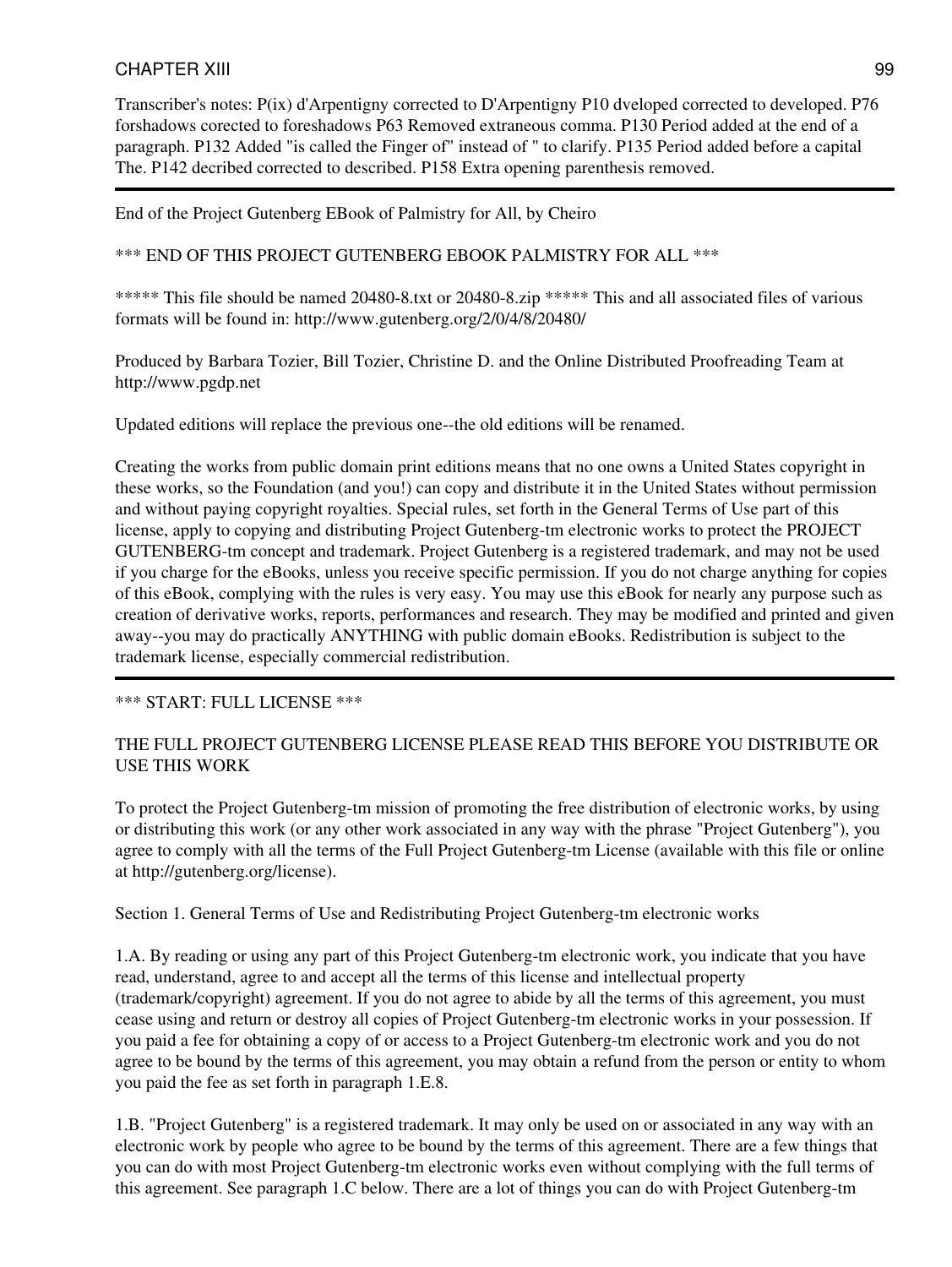electronic works if you follow the terms of this agreement and help preserve free future access to Project Gutenberg-tm electronic works. See paragraph 1.E below.

1.C. The Project Gutenberg Literary Archive Foundation ("the Foundation" or PGLAF), owns a compilation copyright in the collection of Project Gutenberg-tm electronic works. Nearly all the individual works in the collection are in the public domain in the United States. If an individual work is in the public domain in the United States and you are located in the United States, we do not claim a right to prevent you from copying, distributing, performing, displaying or creating derivative works based on the work as long as all references to Project Gutenberg are removed. Of course, we hope that you will support the Project Gutenberg-tm mission of promoting free access to electronic works by freely sharing Project Gutenberg-tm works in compliance with the terms of this agreement for keeping the Project Gutenberg-tm name associated with the work. You can easily comply with the terms of this agreement by keeping this work in the same format with its attached full Project Gutenberg-tm License when you share it without charge with others.

1.D. The copyright laws of the place where you are located also govern what you can do with this work. Copyright laws in most countries are in a constant state of change. If you are outside the United States, check the laws of your country in addition to the terms of this agreement before downloading, copying, displaying, performing, distributing or creating derivative works based on this work or any other Project Gutenberg-tm work. The Foundation makes no representations concerning the copyright status of any work in any country outside the United States.

1.E. Unless you have removed all references to Project Gutenberg:

1.E.1. The following sentence, with active links to, or other immediate access to, the full Project Gutenberg-tm License must appear prominently whenever any copy of a Project Gutenberg-tm work (any work on which the phrase "Project Gutenberg" appears, or with which the phrase "Project Gutenberg" is associated) is accessed, displayed, performed, viewed, copied or distributed:

This eBook is for the use of anyone anywhere at no cost and with almost no restrictions whatsoever. You may copy it, give it away or re-use it under the terms of the Project Gutenberg License included with this eBook or online at www.gutenberg.org

1.E.2. If an individual Project Gutenberg-tm electronic work is derived from the public domain (does not contain a notice indicating that it is posted with permission of the copyright holder), the work can be copied and distributed to anyone in the United States without paying any fees or charges. If you are redistributing or providing access to a work with the phrase "Project Gutenberg" associated with or appearing on the work, you must comply either with the requirements of paragraphs 1.E.1 through 1.E.7 or obtain permission for the use of the work and the Project Gutenberg-tm trademark as set forth in paragraphs 1.E.8 or 1.E.9.

1.E.3. If an individual Project Gutenberg-tm electronic work is posted with the permission of the copyright holder, your use and distribution must comply with both paragraphs 1.E.1 through 1.E.7 and any additional terms imposed by the copyright holder. Additional terms will be linked to the Project Gutenberg-tm License for all works posted with the permission of the copyright holder found at the beginning of this work.

1.E.4. Do not unlink or detach or remove the full Project Gutenberg-tm License terms from this work, or any files containing a part of this work or any other work associated with Project Gutenberg-tm.

1.E.5. Do not copy, display, perform, distribute or redistribute this electronic work, or any part of this electronic work, without prominently displaying the sentence set forth in paragraph 1.E.1 with active links or immediate access to the full terms of the Project Gutenberg-tm License.

1.E.6. You may convert to and distribute this work in any binary, compressed, marked up, nonproprietary or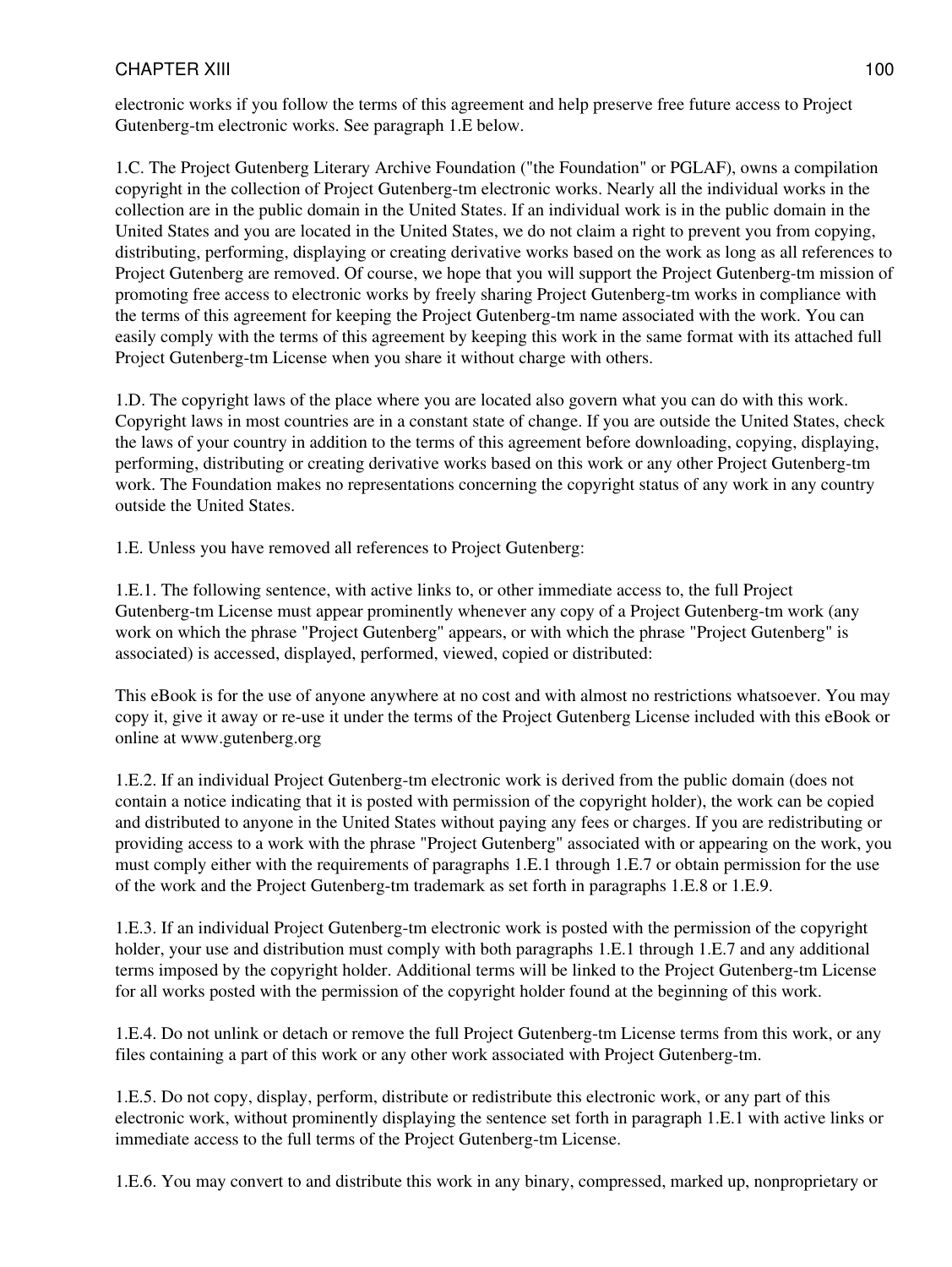proprietary form, including any word processing or hypertext form. However, if you provide access to or distribute copies of a Project Gutenberg-tm work in a format other than "Plain Vanilla ASCII" or other format used in the official version posted on the official Project Gutenberg-tm web site (www.gutenberg.org), you must, at no additional cost, fee or expense to the user, provide a copy, a means of exporting a copy, or a means of obtaining a copy upon request, of the work in its original "Plain Vanilla ASCII" or other form. Any alternate format must include the full Project Gutenberg-tm License as specified in paragraph 1.E.1.

1.E.7. Do not charge a fee for access to, viewing, displaying, performing, copying or distributing any Project Gutenberg-tm works unless you comply with paragraph 1.E.8 or 1.E.9.

1.E.8. You may charge a reasonable fee for copies of or providing access to or distributing Project Gutenberg-tm electronic works provided that

- You pay a royalty fee of 20% of the gross profits you derive from the use of Project Gutenberg-tm works calculated using the method you already use to calculate your applicable taxes. The fee is owed to the owner of the Project Gutenberg-tm trademark, but he has agreed to donate royalties under this paragraph to the Project Gutenberg Literary Archive Foundation. Royalty payments must be paid within 60 days following each date on which you prepare (or are legally required to prepare) your periodic tax returns. Royalty payments should be clearly marked as such and sent to the Project Gutenberg Literary Archive Foundation at the address specified in Section 4, "Information about donations to the Project Gutenberg Literary Archive Foundation."

- You provide a full refund of any money paid by a user who notifies you in writing (or by e-mail) within 30 days of receipt that s/he does not agree to the terms of the full Project Gutenberg-tm License. You must require such a user to return or destroy all copies of the works possessed in a physical medium and discontinue all use of and all access to other copies of Project Gutenberg-tm works.

- You provide, in accordance with paragraph 1.F.3, a full refund of any money paid for a work or a replacement copy, if a defect in the electronic work is discovered and reported to you within 90 days of receipt of the work.

- You comply with all other terms of this agreement for free distribution of Project Gutenberg-tm works.

1.E.9. If you wish to charge a fee or distribute a Project Gutenberg-tm electronic work or group of works on different terms than are set forth in this agreement, you must obtain permission in writing from both the Project Gutenberg Literary Archive Foundation and Michael Hart, the owner of the Project Gutenberg-tm trademark. Contact the Foundation as set forth in Section 3 below.

### 1.F.

1.F.1. Project Gutenberg volunteers and employees expend considerable effort to identify, do copyright research on, transcribe and proofread public domain works in creating the Project Gutenberg-tm collection. Despite these efforts, Project Gutenberg-tm electronic works, and the medium on which they may be stored, may contain "Defects," such as, but not limited to, incomplete, inaccurate or corrupt data, transcription errors, a copyright or other intellectual property infringement, a defective or damaged disk or other medium, a computer virus, or computer codes that damage or cannot be read by your equipment.

1.F.2. LIMITED WARRANTY, DISCLAIMER OF DAMAGES - Except for the "Right of Replacement or Refund" described in paragraph 1.F.3, the Project Gutenberg Literary Archive Foundation, the owner of the Project Gutenberg-tm trademark, and any other party distributing a Project Gutenberg-tm electronic work under this agreement, disclaim all liability to you for damages, costs and expenses, including legal fees. YOU AGREE THAT YOU HAVE NO REMEDIES FOR NEGLIGENCE, STRICT LIABILITY, BREACH OF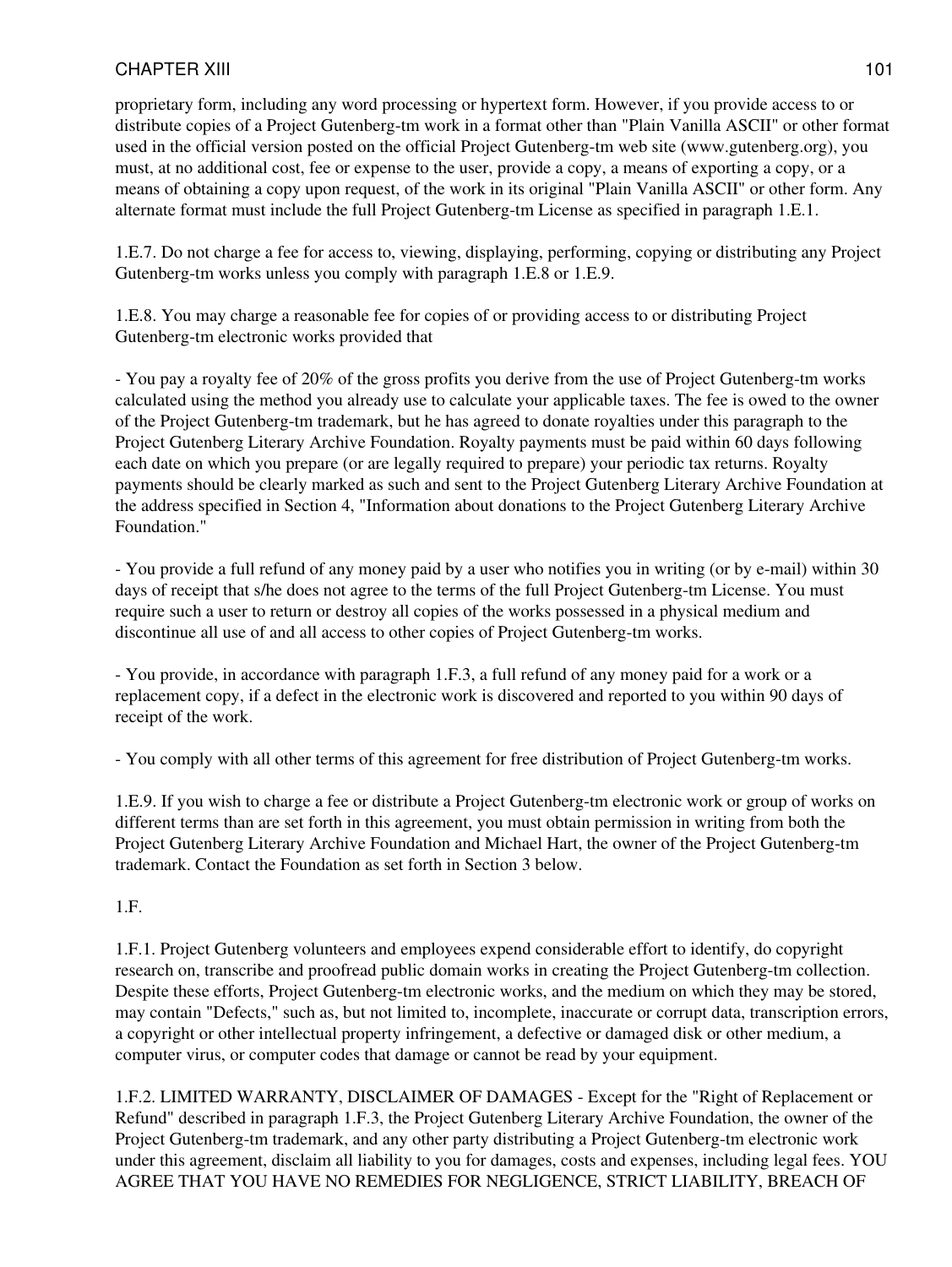WARRANTY OR BREACH OF CONTRACT EXCEPT THOSE PROVIDED IN PARAGRAPH F3. YOU AGREE THAT THE FOUNDATION, THE TRADEMARK OWNER, AND ANY DISTRIBUTOR UNDER THIS AGREEMENT WILL NOT BE LIABLE TO YOU FOR ACTUAL, DIRECT, INDIRECT, CONSEQUENTIAL, PUNITIVE OR INCIDENTAL DAMAGES EVEN IF YOU GIVE NOTICE OF THE POSSIBILITY OF SUCH DAMAGE.

1.F.3. LIMITED RIGHT OF REPLACEMENT OR REFUND - If you discover a defect in this electronic work within 90 days of receiving it, you can receive a refund of the money (if any) you paid for it by sending a written explanation to the person you received the work from. If you received the work on a physical medium, you must return the medium with your written explanation. The person or entity that provided you with the defective work may elect to provide a replacement copy in lieu of a refund. If you received the work electronically, the person or entity providing it to you may choose to give you a second opportunity to receive the work electronically in lieu of a refund. If the second copy is also defective, you may demand a refund in writing without further opportunities to fix the problem.

1.F.4. Except for the limited right of replacement or refund set forth in paragraph 1.F.3, this work is provided to you 'AS-IS' WITH NO OTHER WARRANTIES OF ANY KIND, EXPRESS OR IMPLIED, INCLUDING BUT NOT LIMITED TO WARRANTIES OF MERCHANTIBILITY OR FITNESS FOR ANY PURPOSE.

1.F.5. Some states do not allow disclaimers of certain implied warranties or the exclusion or limitation of certain types of damages. If any disclaimer or limitation set forth in this agreement violates the law of the state applicable to this agreement, the agreement shall be interpreted to make the maximum disclaimer or limitation permitted by the applicable state law. The invalidity or unenforceability of any provision of this agreement shall not void the remaining provisions.

### 1.F.6. **INDEMNITY**

- You agree to indemnify and hold the Foundation, the trademark owner, any agent or employee of the Foundation, anyone providing copies of Project Gutenberg-tm electronic works in accordance with this agreement, and any volunteers associated with the production, promotion and distribution of Project Gutenberg-tm electronic works, harmless from all liability, costs and expenses, including legal fees, that arise directly or indirectly from any of the following which you do or cause to occur: (a) distribution of this or any Project Gutenberg-tm work, (b) alteration, modification, or additions or deletions to any Project Gutenberg-tm work, and (c) any Defect you cause.

Section 2. Information about the Mission of Project Gutenberg-tm

Project Gutenberg-tm is synonymous with the free distribution of electronic works in formats readable by the widest variety of computers including obsolete, old, middle-aged and new computers. It exists because of the efforts of hundreds of volunteers and donations from people in all walks of life.

Volunteers and financial support to provide volunteers with the assistance they need, is critical to reaching Project Gutenberg-tm's goals and ensuring that the Project Gutenberg-tm collection will remain freely available for generations to come. In 2001, the Project Gutenberg Literary Archive Foundation was created to provide a secure and permanent future for Project Gutenberg-tm and future generations. To learn more about the Project Gutenberg Literary Archive Foundation and how your efforts and donations can help, see Sections 3 and 4 and the Foundation web page at http://www.pglaf.org.

Section 3. Information about the Project Gutenberg Literary Archive Foundation

The Project Gutenberg Literary Archive Foundation is a non profit  $501(c)(3)$  educational corporation organized under the laws of the state of Mississippi and granted tax exempt status by the Internal Revenue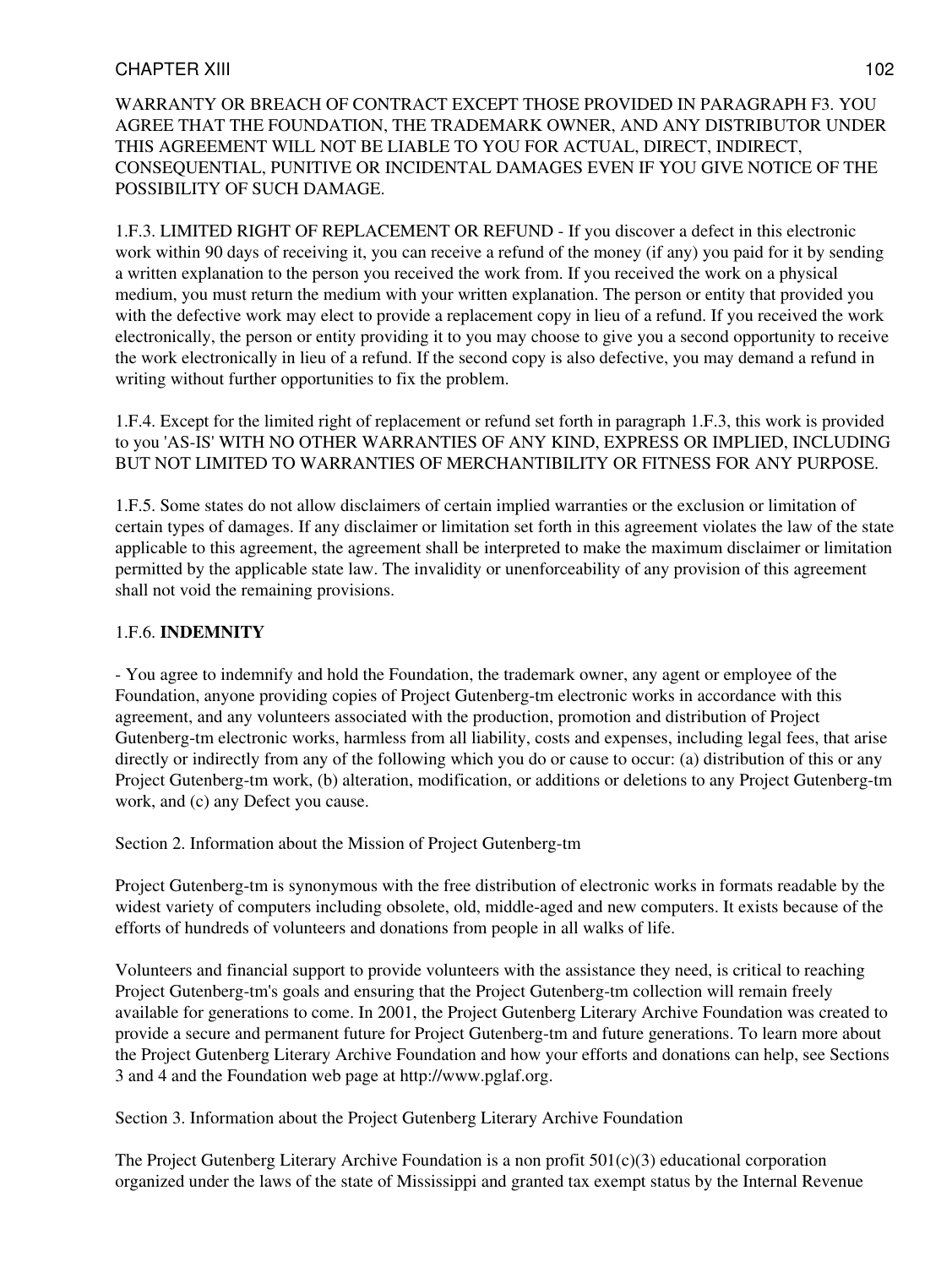Service. The Foundation's EIN or federal tax identification number is  $64-6221541$ . Its  $501(c)(3)$  letter is posted at http://pglaf.org/fundraising. Contributions to the Project Gutenberg Literary Archive Foundation are tax deductible to the full extent permitted by U.S. federal laws and your state's laws.

The Foundation's principal office is located at 4557 Melan Dr. S. Fairbanks, AK, 99712., but its volunteers and employees are scattered throughout numerous locations. Its business office is located at 809 North 1500 West, Salt Lake City, UT 84116, (801) 596-1887, email business@pglaf.org. Email contact links and up to date contact information can be found at the Foundation's web site and official page at http://pglaf.org

For additional contact information: Dr. Gregory B. Newby Chief Executive and Director gbnewby@pglaf.org

Section 4. Information about Donations to the Project Gutenberg Literary Archive Foundation

Project Gutenberg-tm depends upon and cannot survive without wide spread public support and donations to carry out its mission of increasing the number of public domain and licensed works that can be freely distributed in machine readable form accessible by the widest array of equipment including outdated equipment. Many small donations (\$1 to \$5,000) are particularly important to maintaining tax exempt status with the IRS.

The Foundation is committed to complying with the laws regulating charities and charitable donations in all 50 states of the United States. Compliance requirements are not uniform and it takes a considerable effort, much paperwork and many fees to meet and keep up with these requirements. We do not solicit donations in locations where we have not received written confirmation of compliance. To SEND DONATIONS or determine the status of compliance for any particular state visit http://pglaf.org

While we cannot and do not solicit contributions from states where we have not met the solicitation requirements, we know of no prohibition against accepting unsolicited donations from donors in such states who approach us with offers to donate.

International donations are gratefully accepted, but we cannot make any statements concerning tax treatment of donations received from outside the United States. U.S. laws alone swamp our small staff.

Please check the Project Gutenberg Web pages for current donation methods and addresses. Donations are accepted in a number of other ways including checks, online payments and credit card donations. To donate, please visit: http://pglaf.org/donate

Section 5. General Information About Project Gutenberg-tm electronic works.

Professor Michael S. Hart is the originator of the Project Gutenberg-tm concept of a library of electronic works that could be freely shared with anyone. For thirty years, he produced and distributed Project Gutenberg-tm eBooks with only a loose network of volunteer support.

Project Gutenberg-tm eBooks are often created from several printed editions, all of which are confirmed as Public Domain in the U.S. unless a copyright notice is included. Thus, we do not necessarily keep eBooks in compliance with any particular paper edition.

Most people start at our Web site which has the main PG search facility:

http://www.gutenberg.org

This Web site includes information about Project Gutenberg-tm, including how to make donations to the Project Gutenberg Literary Archive Foundation, how to help produce our new eBooks, and how to subscribe